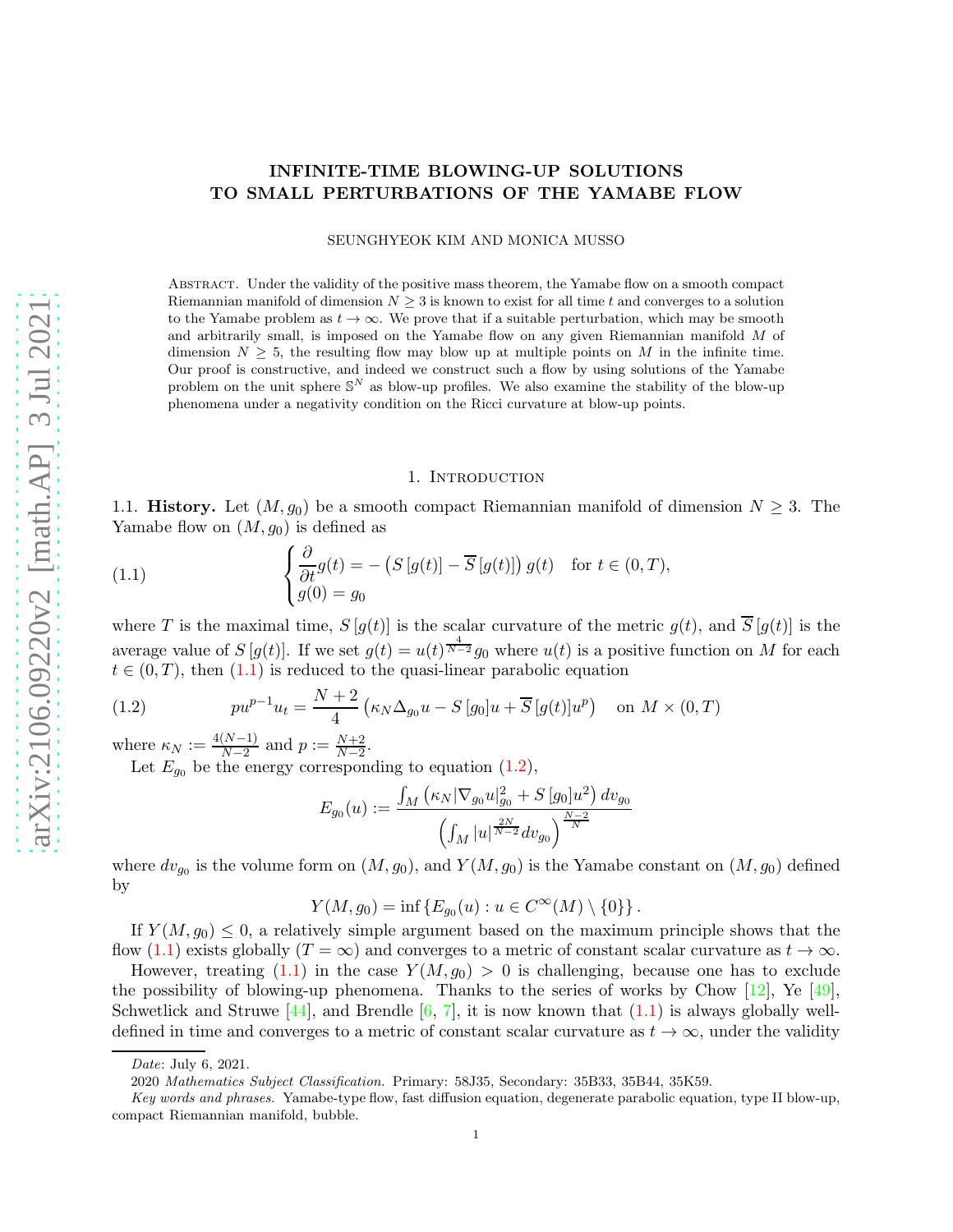of the positive mass theorem; see also [\[9\]](#page-52-3) in which Carlotto, Chodosh, and Rubinstein showed the existence of a Yamabe flow on a certain manifold converging at a polynomial rate.

One of the main ingredients of the proof by Brendle in  $[6, 7]$  $[6, 7]$  is to construct a suitable family  ${\bar{u}}_{z,\epsilon} \in C^{\infty}(M): z \in M, \epsilon > 0$  small of test functions satisfying

<span id="page-1-0"></span>(1.3) 
$$
\begin{cases} \sup \{ E_{g_0}(\bar{u}_{z,\epsilon}) : z \in M, \epsilon > 0 \text{ small} \} \le Y(\mathbb{S}^N, g_{\mathbb{S}^N}), \\ \lim_{\epsilon \to 0} \epsilon^{\frac{N-2}{2}} \bar{u}_{z,\epsilon}(\exp_z(\epsilon x)) = W_{1,0}(x) \quad \text{for } z \in M, x \in T_zM \end{cases}
$$

where  $(\mathbb{S}^N, g_{\mathbb{S}^N})$  is the N-dimensional unit-sphere in  $\mathbb{R}^{N+1}$  with the canonical metric  $g_{\mathbb{S}^N}$ , exp is the exponential map, and  $W_{1,0}$  is the standard bubble in  $\mathbb{R}^N$ , that is,

(1.4) 
$$
W_{1,0}(x) = \frac{\alpha_N}{(1+|x|^2)^{\frac{N-2}{2}}} \text{ for } x \in \mathbb{R}^N, \quad \alpha_N := (N(N-2))^{\frac{N-2}{4}}.
$$

Given a smooth function h on M such that  $\max_M h > 0$ , let  $E_{g_0,h}$  be a perturbed energy of  $E_{g_0}$ given as

<span id="page-1-2"></span>
$$
E_{g_0,h}(u) = \frac{\int_M \left[ \kappa_N |\nabla_{g_0} u|_{g_0}^2 + (S[g_0] + h)u^2 \right] dv_{g_0}}{\left( \int_M |u|^{\frac{2N}{N-2}} dv_{g_0} \right)^{\frac{N-2}{N}}}
$$

.

If  $h(z) > 0$  at some  $z \in M$ , then there is no test function  $\bar{u}_{z,\epsilon}$  satisfying [\(1.3\)](#page-1-0). For instance, if  $N \geq 7$ , M is non-locally conformally flat, and  $\bar{u}_{z,\epsilon}$  is a 'bubble-like' function satisfying the second condition in  $(1.3)$ , then

$$
E_{g_0,h}(\bar{u}_{z,\epsilon}) \approx Y(\mathbb{S}^N, g_{\mathbb{S}^N}) + \tilde{c}_1 h(z) \epsilon^2 - \tilde{c}_2 ||\text{Weyl}[g_0](z)||_{g_0}^2 \epsilon^4
$$

as  $\epsilon \to 0$ , so

<span id="page-1-5"></span> $E_{g_0,h}(\bar{u}_{z,\epsilon}) > Y(\mathbb{S}^N,g_{\mathbb{S}^N})$  provided  $\epsilon > 0$  small enough.

Here,  $\tilde{c}_1, \tilde{c}_2 > 0$ , Weyl[ $g_0$ ] is the Weyl tensor on  $(M, g_0)$ , and  $\|\cdot\|_{g_0}$  is the tensor norm in the metric  $g_0$ .

Now setting

(1.5) 
$$
L_{g_0,h}u = \kappa_N \Delta_{g_0} - (S[g_0] + h)
$$

so that  $L_{g_0} := L_{g_0,h}$  is the conformal Laplacian on  $(M, g_0)$ , we consider a perturbed Yamabe flow

<span id="page-1-1"></span>(1.6) 
$$
\begin{cases} pu^{p-1}u_t = \frac{N+2}{4}(L_{g_0,h}u + \kappa_N u^p) & \text{on } M \times (0,\infty), \quad p = \frac{N+2}{N-2}, \\ u > 0 & \text{on } M \times (0,\infty), \\ u(\cdot,0) = u_0 > 0 & \text{on } M, \end{cases}
$$

corresponding to the energy  $E_{q_0,h}$ . Observe that we replaced the function  $\overline{S}[g(t)]$  in [\(1.1\)](#page-0-0) with the constant  $\kappa_N > 0$ , recalling that it tends to a positive constant as  $t \to \infty$  provided  $Y(M, g_0) > 0$ .

A natural question is what is the asymptotic behavior of a solution to  $(1.6)$  as  $t \to T$ . As we will prove in this paper,  $(1.6)$  may exhibit infinite-time blow-up phenomena driven by the bubbles (also known as the Talenti-Aubin instantons)

<span id="page-1-3"></span>(1.7) 
$$
W_{\mu,\xi}(x) = \mu^{-\frac{N-2}{2}} W_{1,0}(\mu^{-1}(x-\xi)), \quad x \in \mathbb{R}^N, \ \mu > 0, \ \xi \in \mathbb{R}^N;
$$

see [\(1.4\)](#page-1-2). It is a classical result that the solution set of the Yamabe problem in  $\mathbb{R}^N$ 

<span id="page-1-4"></span>(1.8) 
$$
-\Delta W = W^p, \quad W > 0 \quad \text{in } \mathbb{R}^N
$$

is precisely  $\{W_{\mu,\xi} : \mu > 0, \xi \in \mathbb{R}^N\}$ , which corresponds to a family of standard metrics on Ndimensional spheres in  $\mathbb{R}^{N+1}$  via the stereographic projection.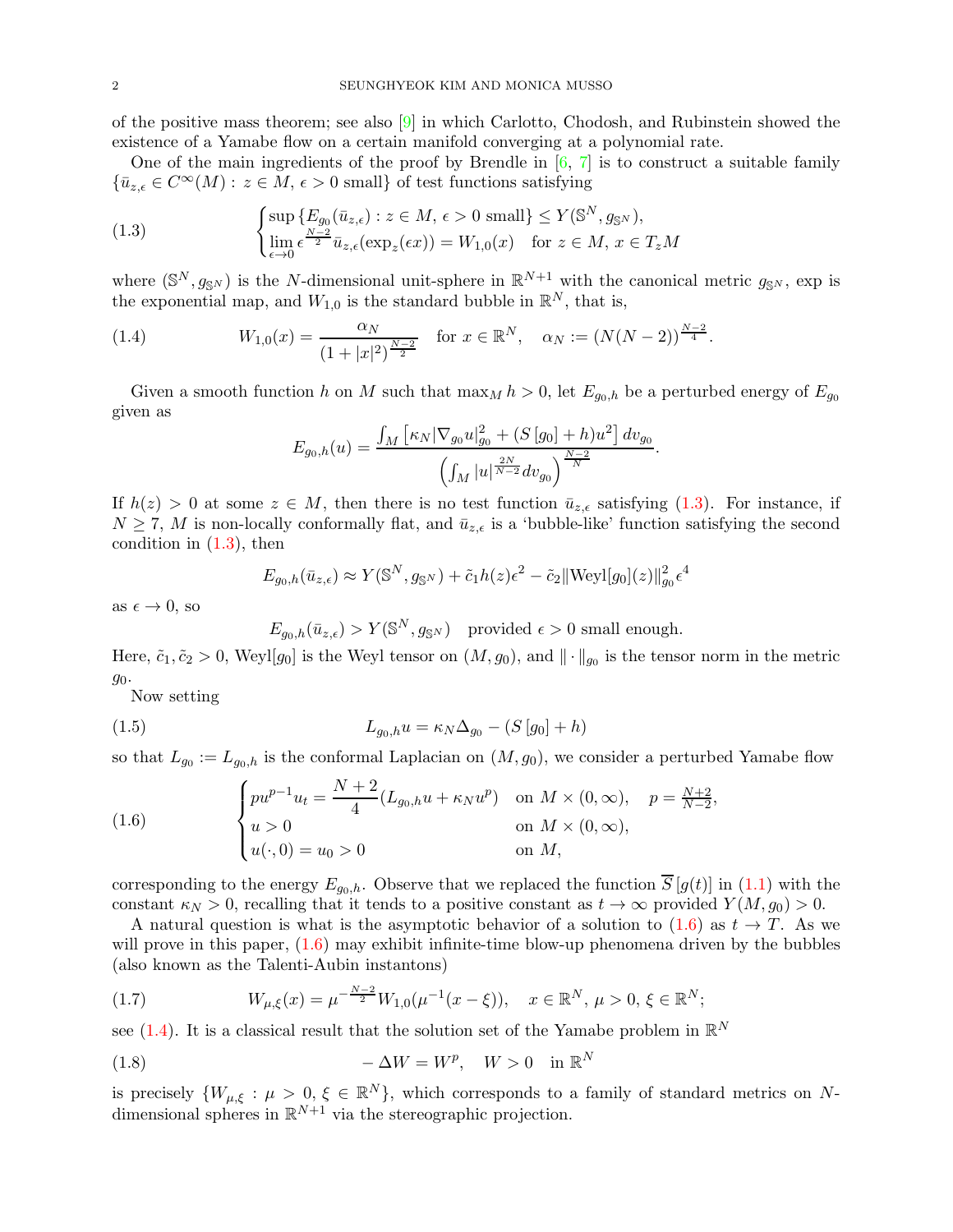### 1.2. Main theorems. We now list the main theorems of this paper and some remarks on them.

The following theorem precisely describes the infinite-time blow-up phenomena of the perturbed Yamabe flow  $(1.6)$  driven by the bubbles.

<span id="page-2-1"></span>**Theorem 1.1.** Let  $(M, g_0)$  be a smooth compact Riemannian manifold of dimension  $N \geq 5$  such that

<span id="page-2-4"></span>(1.9) 
$$
Y_h(M, g_0) := \inf \{ E_{g_0,h}(u) : u \in C^{\infty}(M) \setminus \{0\} \} > 0.
$$

Assume that h is a  $C^2$ -function on M such that  $\max_M h > 0$ . Given a point  $z_0 \in M$  such that  $h(z_0) > 0$ , there exists an initial datum  $u_{z_0,0}$  such that  $(1.6)$  has a solution  $u_{z_0}$  blowing-up at  $z_0$  as  $t \to \infty$ . More precisely, there is a constant  $C > 0$  depending only on  $(M, g_0)$ , N, h, and  $z_0$  such that

$$
(1.10) \qquad \begin{cases} u_{z_0}(z,t) = \left(1 + O\left(|\exp_{z_0}^{-1}(z)|^2\right)\right) W_{\mu(t),\xi(t)} \left(\exp_{z_0}^{-1}(z)\right) & \text{if } d_{g_0}(z,z_0) \le \delta_0, \\ u_{z_0}(z,t) \le C\mu^{\frac{N-2}{2}}(t) G(z,z_0) & \text{if } d_{g_0}(z,z_0) > \delta_0 \end{cases}
$$

for  $t > 0$  large enough, where

- <span id="page-2-3"></span>-  $\exp$  is the exponential map on  $(M, g_0),$  and  $d_{g_0}(z, z_0)$  is the geodesic distance between  $z$  and  $z_0$ ;
- $\delta_0 > 0$  is a sufficiently small number;
- $-\mu : [0,\infty) \to (0,\infty)$  and  $\xi : [0,\infty) \to \mathbb{R}^N$  are parameters such that  $\mu(t) \simeq t^{-\frac{1}{2}}$  and  $|\xi(t)| \lesssim t^{-1+\varepsilon}$  for all  $t > 0$  large and some  $\varepsilon \in (0,1)$  small;
- G is the Green's function of the perturbed conformal Laplacian  $L_{q_0,h}$  defined in [\(2.2\)](#page-8-0).

In fact, equation [\(1.6\)](#page-1-1) also possesses solutions which blow-up at multiple points as  $t \to \infty$ .

<span id="page-2-0"></span>**Theorem 1.2.** Let  $(M, g_0)$  be a smooth compact Riemannian manifold of dimension  $N \geq 5$  such that  $Y_h(M, g_0) > 0$ . Assume that h is a  $C^2$ -function on M such that  $\max_M h > 0$ . Given any  $k \in \mathbb{N}$ , choose a k-tuple  $\mathbf{z}_0 := \{z_0^{(1)}\}$  $z_0^{(1)}, \ldots, z_0^{(k)}$  $\binom{k}{0}$  of distinct points on M such that  $h(z_0^{(l)})$  $\binom{0}{0} > 0$  for  $l = 1, \ldots, k$ . Then there exists an initial datum  $u_{\mathbf{z}_0,0}$  such that  $(1.6)$  has a solution  $u_{\mathbf{z}_0}$  blowing-up at each point  $z_0^{(1)}$  $z_0^{(1)}, \ldots, z_0^{(k)}$  $\alpha_0^{(k)}$  as  $t \to \infty$ . More precisely, there is a constant  $C > 0$  depending only on  $(M, g_0)$ , N, h, k, and  $\mathbf{z}_0$  such that

$$
\begin{cases} u_{\mathbf{z}_0}(z,t) = \left(1 + O\Big(\Big|\exp_{z_0^{(1)}}^{-1}(z)\Big|^2\Big)\right) W_{\mu^{(1)}(t),\xi^{(1)}(t)}\left(\exp_{z_0^{(1)}}^{-1}(z)\right) & \text{if } d_{g_0}\left(z,z_0^{(l)}\right) \le \delta_0, \ l = 1,\ldots,k, \\ u_{\mathbf{z}_0}(z,t) \le C\mu^{\frac{N-2}{2}}(t) \sum_{l=1}^k G\left(z,z_0^{(l)}\right) & \text{otherwise} \end{cases}
$$

for  $t > 0$  large enough, where  $\mu^{(l)} : [0, \infty) \to (0, \infty)$  and  $\xi^{(l)} : [0, \infty) \to \mathbb{R}^N$  are parameters such that  $\mu^{(l)}(t) \simeq t^{-\frac{1}{2}}$  and  $|\xi^{(l)}(t)| \lesssim t^{-1+\varepsilon}$  for all  $t > 0$  large and some  $\varepsilon \in (0,1)$  small.

Regarding the stability of the solution found above, we have the following result.

<span id="page-2-2"></span>**Corollary 1.3.** In the setting of Theorem [1.2,](#page-2-0) we further assume that the largest eigenvalue of the Ricci curvature tensor at  $z_0^{(l)}$  $\frac{d}{d}$  is less than or equal to  $-\frac{6}{N-1}$  $\frac{6}{N-4}h(z_0^{(l)}$  $\binom{0}{0}$  for each  $l = 1, \ldots, k$ . Let  $\sigma \in$ (0, 1). There is a k-codimensional manifold  $\mathcal{M}_{\mathbf{z}_0}$  in  $C^{2,\sigma}(M)$  containing  $u_{\mathbf{z}_0}$  such that if  $u_0 \in \mathcal{M}_{\mathbf{z}_0}$ is sufficiently close to  $u_{\mathbf{z}_0,0}$ , then  $(1.6)$  has a solution u blowing-up at each point  $z_0^{(1)}$  $z_0^{(1)}, \ldots, z_0^{(k)}$  $\int_0^{(\kappa)}$  as  $t\to\infty$ .

In the above corollary, the technical condition on the Ricci curvature comes from the ODE system  $(5.43)$  that each  $\xi^{(l)}$  solves.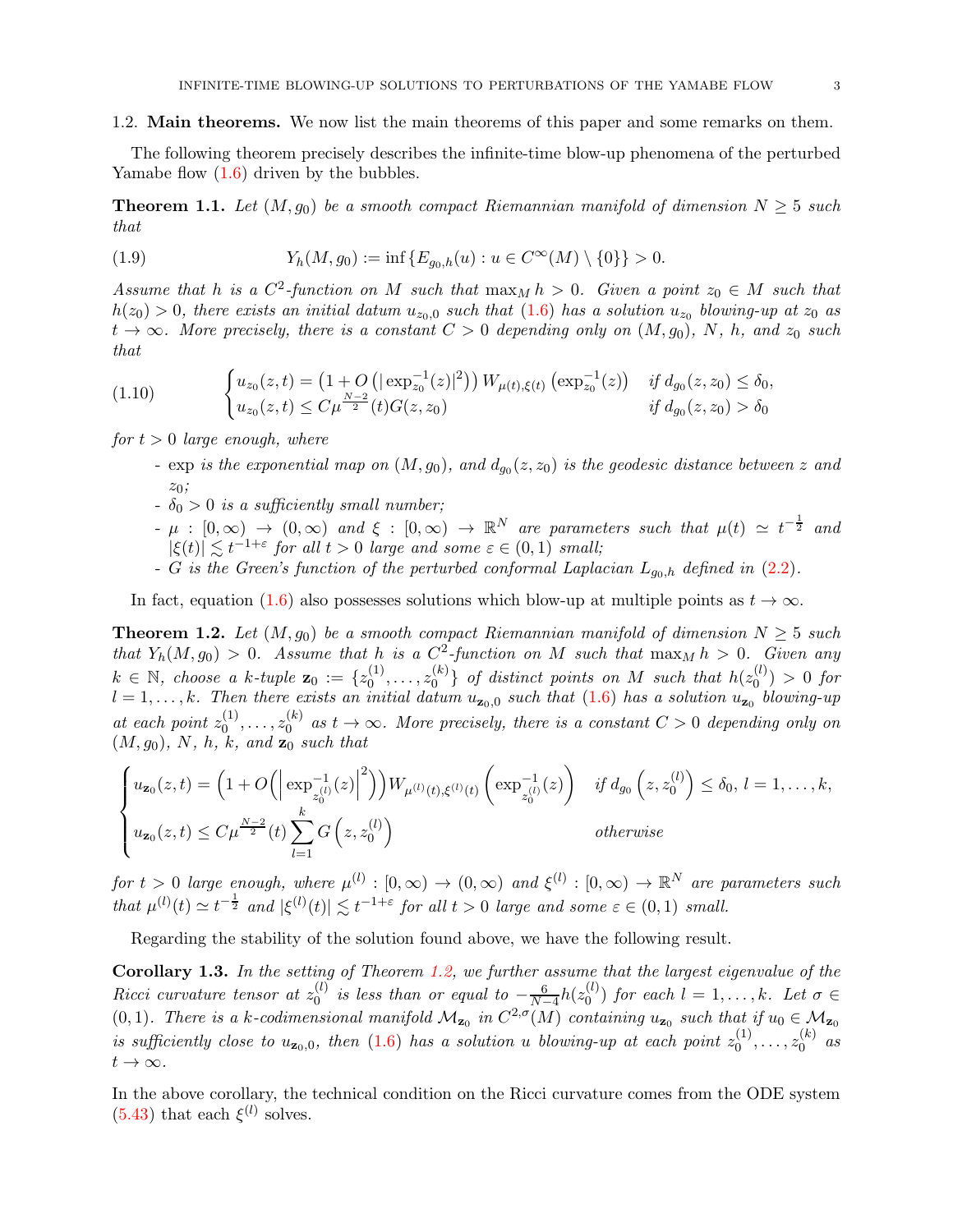<span id="page-3-0"></span>Remark 1.4. Theorems [1.1](#page-2-1) and [1.2](#page-2-0) show that the Yamabe flow is an equation at the borderline guaranteeing the global existence and uniform boundness of solutions. A couple of remarks regarding them are in order.

(1) If  $Y(M, g_0) > 0$  and h is a function such that  $||h||_{L^{N/2}(M)} < Y(M, g_0)$ , then a simple application of Hölder's inequality yields that  $Y_h(M, g_0) > 0$ . Therefore, if  $(M, g_0)$  is a smooth compact Riemannian manifold of dimension  $N \ge 5$  such that  $Y(M, g_0) > 0$ , [\(1.6\)](#page-1-1) exhibits infinite-time blow-up phenomena (with an arbitrary number of blow-up points) provided  $h \in C^2(M)$  is a sufficiently small and  $\max_M h > 0$ .

(2) Our results can be regarded as parabolic analogues of the theorems of Micheletti, Pistoia, and Vétois  $[36]$ , and of Esposito, Pistoia, and Vétois  $[21]$  which assert the existence of blow-up solutions to slightly perturbed (elliptic) Yamabe problems. Their results are related to  $C^2(M)$ -compactness property of the solution set of the Yamabe problem on  $(M, g_0)$ ; see [\[30,](#page-53-3) [8\]](#page-52-5) and references therein.

In the elliptic case, the blow-up points must be a critical point of some function involving the function h and a geometric quantity on  $(M, g_0)$ ; either the Weyl curvature or the  $O(1)$ -order term of the Green's function of the conformal Laplacian on  $(M, g_0)$ . In our evolutionary setting, we only require that h is positive at each blow-up point.

We wonder if there exist non-isolated positive blowing-up solutions (namely, clustering solutions) or isolated non-simple positive blowing-up solutions (namely, bubble-tower solutions) to  $(1.6)$  as in the elliptic case  $[41, 37, 47, 11, 38]$  $[41, 37, 47, 11, 38]$  $[41, 37, 47, 11, 38]$  $[41, 37, 47, 11, 38]$  $[41, 37, 47, 11, 38]$  $[41, 37, 47, 11, 38]$  $[41, 37, 47, 11, 38]$  $[41, 37, 47, 11, 38]$ . Also, we may ask if  $(1.6)$  has a finite-time blowing-up solution. We hope to examine these problems elsewhere.

(3) Our results are in spirit close to the work of Daskalopoulos, del Pino, and Sesum [\[15\]](#page-52-7) which constructed type II ancient compact solutions to the Yamabe flow on  $\mathbb{S}^N$ , and that of Sire, Wei, and Zheng [\[46\]](#page-53-8) which built finite-time extinguishing solutions to fast diffusion equations with the critical exponent in smooth bounded domains in  $\mathbb{R}^N$ .

To handle the degeneracy of the equation  $(u^{p-1}$  in  $(1.6)$  for our setting), the authors in [\[46\]](#page-53-8) lifted the spatial domain to a subset of  $\mathbb{S}^N$  via the stereographic projection so that the equation becomes uniformly parabolic. However, there are limitations in employing their idea directly, because our spatial domain is a general Riemannian manifold M and so it may not be embedded into  $\mathbb{S}^N$ . We will overcome this technical difficulty with the help of a maximum principle adapted to our setting; see Lemma [4.5.](#page-24-0)

(4) Suppose that  $\min_M h < 0$ . In this case, our approach suggests that given a k-tuple of points  $z_0 = \{z_0^{(1)}\}$  $z_0^{(1)}, \ldots, z_0^{(k)}$  $\binom{k}{0}$  on M such that  $h(z_0^{(l)})$  $\binom{0}{0}$  < 0 for  $l = 1, \ldots, k$ , there exist ancient solutions to  $(1.6)$  which blow-up at each point  $z_0^{(1)}$  $z_0^{(1)}, \ldots, z_0^{(k)}$  $\alpha_0^{(k)}$  as  $t \to -\infty$ . We also suspect the existence of ancient solutions to  $(1.6)$  which look like towers of spheres similar to ones found in  $[15]$ .

There have been extensive studies on type II blow-up solutions to various time-dependent energycritical equations; e.g. the critical nonlinear heat equations  $[22, 45, 13, 14, 17, 23, 18]$  $[22, 45, 13, 14, 17, 23, 18]$  $[22, 45, 13, 14, 17, 23, 18]$  $[22, 45, 13, 14, 17, 23, 18]$  $[22, 45, 13, 14, 17, 23, 18]$  $[22, 45, 13, 14, 17, 23, 18]$  $[22, 45, 13, 14, 17, 23, 18]$  $[22, 45, 13, 14, 17, 23, 18]$  $[22, 45, 13, 14, 17, 23, 18]$  $[22, 45, 13, 14, 17, 23, 18]$  $[22, 45, 13, 14, 17, 23, 18]$  $[22, 45, 13, 14, 17, 23, 18]$ , the harmonic map heat flows and the nematic liquid crystal flows  $[10, 2, 48, 40, 16, 32]$  $[10, 2, 48, 40, 16, 32]$  $[10, 2, 48, 40, 16, 32]$  $[10, 2, 48, 40, 16, 32]$  $[10, 2, 48, 40, 16, 32]$  $[10, 2, 48, 40, 16, 32]$  $[10, 2, 48, 40, 16, 32]$  $[10, 2, 48, 40, 16, 32]$  $[10, 2, 48, 40, 16, 32]$  $[10, 2, 48, 40, 16, 32]$ , the critical wave equations  $[29, 31, 24, 19, 20, 25, 26]$  $[29, 31, 24, 19, 20, 25, 26]$  $[29, 31, 24, 19, 20, 25, 26]$  $[29, 31, 24, 19, 20, 25, 26]$  $[29, 31, 24, 19, 20, 25, 26]$  $[29, 31, 24, 19, 20, 25, 26]$  $[29, 31, 24, 19, 20, 25, 26]$  $[29, 31, 24, 19, 20, 25, 26]$  $[29, 31, 24, 19, 20, 25, 26]$  $[29, 31, 24, 19, 20, 25, 26]$  $[29, 31, 24, 19, 20, 25, 26]$  $[29, 31, 24, 19, 20, 25, 26]$  $[29, 31, 24, 19, 20, 25, 26]$ , the wave maps equations and the Yang-Mills equations  $[39, 42]$  $[39, 42]$ , the critical Schrödinger equations and map equations  $[34, 35]$  $[34, 35]$ , and so on. Our contribution towards this direction is to build solutions to energy-critical degenerate parabolic equations on general Riemannian manifolds, blowing up at an arbitrary number of points. We believe that our method may help construct bubbling solutions to related problems on manifolds, such as the harmonic map heat flow from a smooth closed two-dimensional Riemannian manifold to another provided the target manifold satisfies a certain geometric assumption.

Furthermore, several results on the optimal regularity and sharp extinction rates for fast diffusion equations in bounded domains in  $\mathbb{R}^N$  were proved recently; refer to [\[27,](#page-53-20) [28,](#page-53-21) [5,](#page-52-21) [4\]](#page-52-22) among others. In their proofs, Aronson-Bénilan type inequalities (namely, bounds for  $u^{-1}|u_t|$ ; see [\[1\]](#page-52-23)) appear as one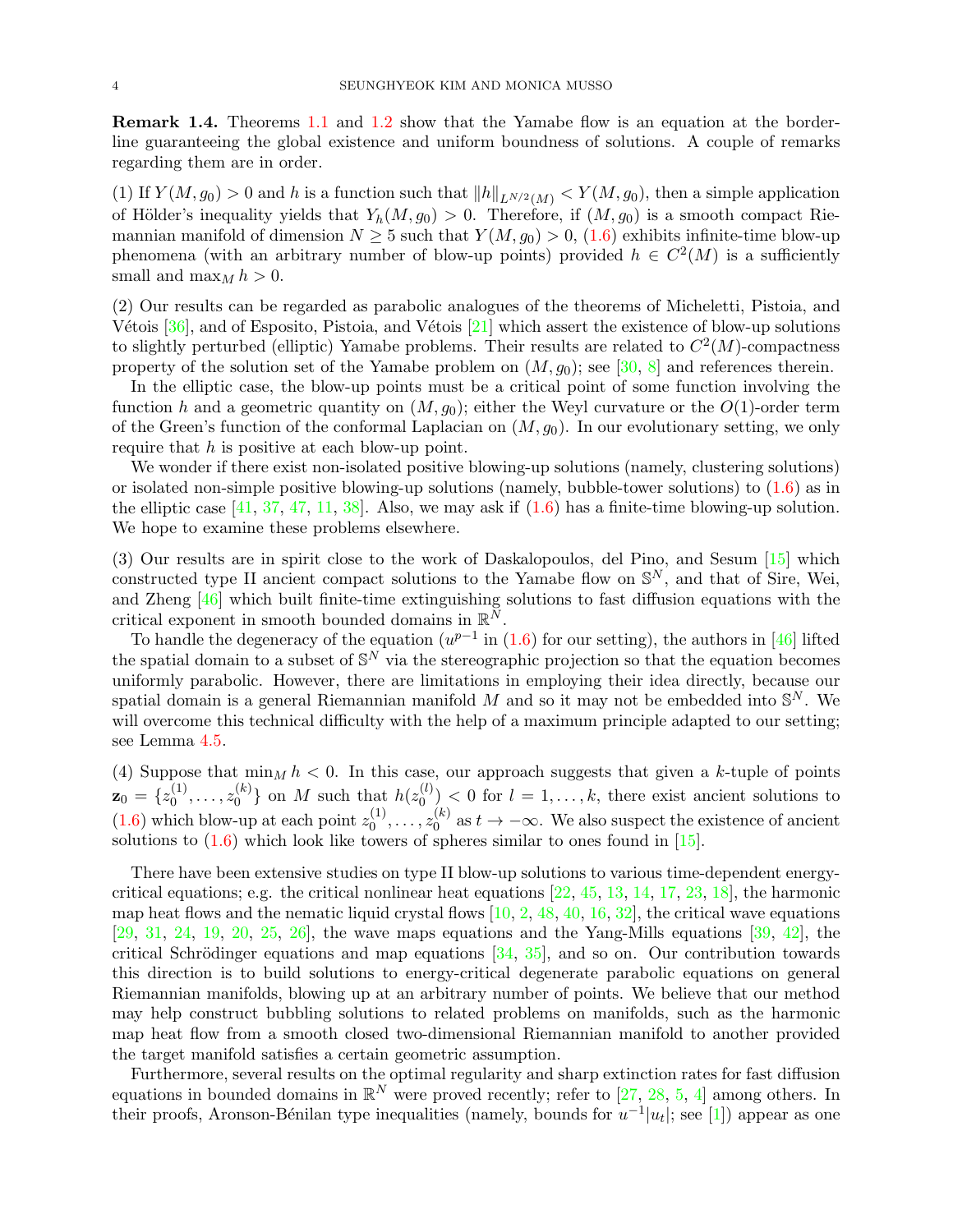of the key tools. In our analysis of  $(1.6)$ , such an inequality is derived in a very specific manner; see [\(4.4\)](#page-19-0) below and its proof.

1.3. Structure of the paper and comment on the proof. In order to establish Theorems [1.1](#page-2-1) and [1.2](#page-2-0) as well as Corollary [1.3,](#page-2-2) we will apply the modulation argument combined with the inner-outer gluing procedure. Our presentation is largely influenced by the paper [\[14\]](#page-52-10) which studied the existence of infinite-time type II multiple blowing-up solutions to the critical nonlinear heat equations in smooth bounded domains in  $\mathbb{R}^N$ .

From Section [2](#page-8-1) to [5,](#page-36-0) we only concern the proof of Theorem [1.1.](#page-2-1) Necessary modifications to prove Theorem [1.2](#page-2-0) and the proof of Corollary [1.3](#page-2-2) will be provided in Section [6.](#page-49-0)

In Section [2,](#page-8-1) we construct approximate solutions which behave as in [\(1.10\)](#page-2-3). This is one of the most tricky parts of the proof, because approximate solutions must be sufficiently regular and very close to true solutions for every point on M regardless of its distance from the blow-up point. In particular, the approximate solutions used for the elliptic analogues do not work well in our setting. At points away from the blow-up point, we depict the approximate solution in terms of the Green's function G of the perturbed conformal Laplacian  $L_{q_0,h}$ ; cf. [\[43,](#page-53-22) [21\]](#page-52-4). At points near the blow-up point, we deform the bubble by multiplying it by  $G$  and then combining the result and a solution to the linear equation  $(2.30)$  together. During the refinement, we also determine the main order term of the dilation parameter by solving the ODE [\(2.36\)](#page-14-0).

In Section [3,](#page-17-0) we decompose equation  $(1.6)$  into the outer problem  $(3.2)$  and the inner problem [\(3.6\)](#page-18-0).

In Section [4,](#page-18-1) we prove the unique solvability of the outer problem and establish a priori estimates of the solution, by examining the associated inhomogeneous problem  $(4.1)$  with the maximum principle for degenerate parabolic equations. A delicate issue is to choose suitable norms to work with. While the authors in [\[14\]](#page-52-10) worked successfully in a weighted  $L^{\infty}$  setting, we cannot do for [\(1.6\)](#page-1-1) because of its degeneracy  $u^{p-1}$ . To control the terms resulting from the degeneracy such as  $(\psi_{\mu,\xi})_t$  in [\(3.4\)](#page-17-2) in a pointwise sense, we will devise various Hölder-type norms; refer to Subsection [1.5.](#page-5-0) In defining them, we must reflect that the scaling properties in the spatial variable and in the time variable are different from each other, which makes the analysis considerably complicated.

In Section [5,](#page-36-0) we develop the existence theory for an associated inhomogeneous problem [\(5.1\)](#page-36-1) to the inner problem. By lifting its spatial domain to  $\mathbb{S}^N$ , we prove that it is solvable whenever the orthogonality condition  $(5.2)$  holds. Also, from  $(5.2)$ , we find a system of ODEs that the dilation and translation parameters satisfy, and solve it. Finally, collecting all the information obtained so far, we find a solution to the inner problem and derive a priori estimate on it, thereby completing the proof of Theorem [1.1.](#page-2-1)

1.4. Notations. We collect some notations used throughout the paper.

- The Einstein convention is used throughout the paper. Unless otherwise stated, the indices  $i, j$ , q, r, and s take values from 1 to the dimension N of the underlying manifold M, and l and m range over values from 1 to the number  $k$  of blowing-up points of solutions.

- For a tensor field T on  $(M, g)$ , a notation such as  $T_{;a}$  stands for a covariant derivative of T.

 $\mathbb{S}^N$  is the standard unit sphere in  $\mathbb{R}^{N+1}$ ,  $g_{\mathbb{S}^N}$  is its canonical metric, and  $|\mathbb{S}^N|$  is its surface measure.

 $-\nabla_g$ ,  $\Delta_g$ ,  $\langle \cdot, \cdot \rangle_g$ , and  $|\cdot|_g$  are the gradient, the Laplace-Beltrami operator, the inner product, and the norm on  $(M, g)$ , respectively. On  $(\mathbb{S}^N, g_{\mathbb{S}^N})$ , we write  $\nabla_{\mathbb{S}^N} = \nabla_{g_{\mathbb{S}^N}}$ , etc. In the Euclidean space  $\mathbb{R}^N$ , we write  $\nabla = \nabla_x$ ,  $\Delta = \Delta_x$ , etc, where the subscript x denotes the variable in  $\mathbb{R}^N$ .

 $- i(M, g_0)$  is the injectivity radius of  $(M, g_0)$ .

- For a surface integral, dS denotes the volume form on the domain of integration.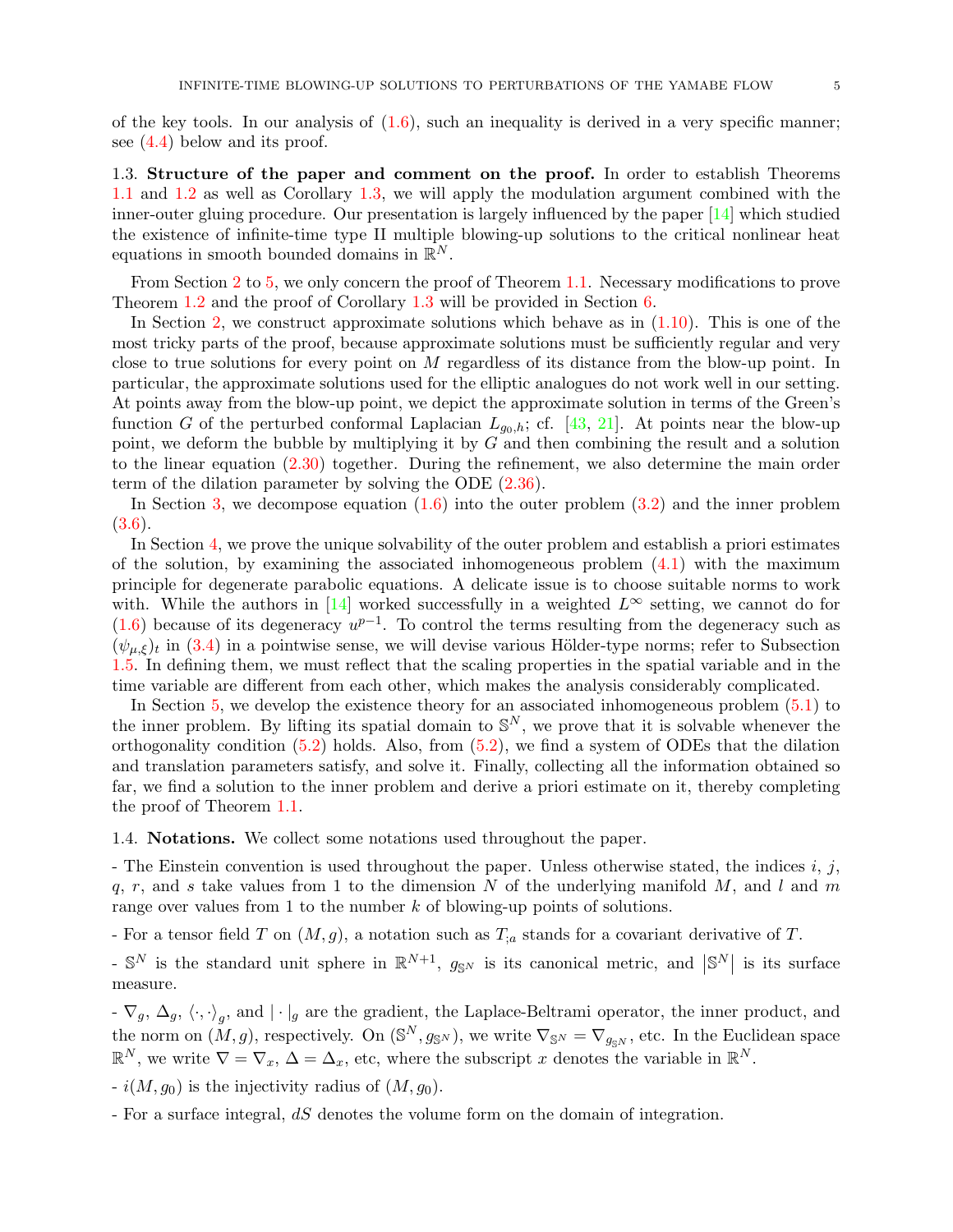- Given a number  $\delta > 0$  and a metric g on M, let  $B^N(x, \delta) = \{y \in \mathbb{R}^N : |y - x| < \delta\}$  for  $x \in \mathbb{R}^N$ and  $B_g(z,\delta) = \{\xi \in M : d_g(z,\xi) < \delta\}$  for  $z \in M$ .

- For a function f and  $\ell \in \mathbb{N}$ , we set  $\partial_i f = \frac{\partial f}{\partial x}$  $\frac{\partial f}{\partial x_i}$  for  $i = 1, \ldots, N$ ,  $\dot{f} = f_t = \partial_t f = \frac{\partial f}{\partial t}$ , and

<span id="page-5-2"></span>(1.11) 
$$
f_{[\ell]}(x) = f(x) - \sum_{|\gamma|=0}^{\ell-1} \frac{x^{\gamma}}{\gamma!} \partial_{\gamma} f(0) = O(|x|^{\ell})
$$

for |x| small, where  $\gamma$  is a multi-index.

- For  $\ell \in \mathbb{N} \cup \{0\}$ ,  $\sigma \in (0, 1)$ ,  $T > 0$ , and a set  $\Omega$ , we write  $C^{\ell+\sigma}(\Omega) = C^{\ell, \sigma}(\Omega)$  and  $C^{2\ell+\sigma, \ell+\sigma/2}(\Omega \times$  $[0, T]$  to refer the Hölder space and the parabolic Hölder space, respectively.

- supp $(f)$  is the support of a function f.

- Let  $\eta \in C^{\infty}(\mathbb{R})$  be a function such that

<span id="page-5-1"></span>(1.12) 
$$
\begin{cases} \eta(r) \ge 0, \ \eta'(r) \le 0 \text{ for } r \in \mathbb{R}, \\ \eta(r) = 1 \text{ for } r \in (-\infty, 1] \text{ and } 0 \text{ for } r \in [2, \infty), \end{cases}
$$

and  $\eta_{\delta}(r) = \eta(\delta^{-1}r)$  for  $r \in \mathbb{R}$  and  $\delta > 0$ . By abuse of notation, we often write  $\eta_{\delta}(x) = \eta_{\delta}(x)$  for  $x \in \mathbb{R}^N$ .

<span id="page-5-0"></span> $-C, \zeta > 0$  are universal constants that may vary from line to line.

1.5. Norms. We introduce all the norms that will be used throughout the paper. Let  $\delta_0 > 0$  be the small number in the statement of Theorem [1.1,](#page-2-1) for which we impose that  $4\delta_0 < i(M, g_0)$ . Let also  $t_0 > 0$  be a large number, and  $\mu = \mu(t) > 0$  and  $\xi = \xi(t) \in \mathbb{R}^N$  be small functions on  $[t_0, \infty)$ tending to 0 as  $t \to \infty$ . The functions  $\mu_0 = \mu_0(t)$  and  $u_{\mu,\xi} = u_{\mu,\xi}^{(2)}(z,t)$  are defined in  $(2.5)$  and [\(2.39\)](#page-15-0) below, respectively.

<span id="page-5-3"></span>**Definition 1.5** (Local Hölder semi-norms). Assume that  $\sigma \in (0,1)$ . For a function  $\lambda : [t_0,\infty) \to \mathbb{R}$ , we set

$$
[\lambda]_{C_t^{\sigma/2}}(t) = \sup \left\{ \frac{|\lambda(t_1) - \lambda(t_2)|}{|t_1 - t_2|^{\sigma/2}} : t_1, t_2 \in (\max\{t_0, t - 1\}, t), t_1 \neq t_2 \right\}.
$$

For a function  $\psi : M \times [t_0, \infty) \to \mathbb{R}$ , we set

$$
[\psi]_{C_2^{\sigma}}(z,t) = \sup \left\{ \frac{|\psi(z_1,t) - \psi(z_2,t)|}{d_{g_0}(z_1,z_2)^{\sigma}} : z_1, z_2 \in B_{g_0}(z,r_0(z,t)), z_1 \neq z_2 \right\}
$$

and

$$
[\psi]_{C_t^{\sigma/2}}(z,t) = \sup \left\{ \frac{|\psi(z,t_1) - \psi(z,t_2)|}{|t_1 - t_2|^{\sigma/2}} : t_1, t_2 \in (\max\{t_0, t-1\}, t), t_1 \neq t_2 \right\}
$$

where

$$
r_0(z,t) := \begin{cases} \frac{\mu_0(t)}{2} & \text{for } z \in B_{g_0}(z_0, \mu_0(t)),\\ \frac{d_{g_0}(z, z_0)}{2} & \text{for } z \in B_{g_0}(z_0, \delta_0) \setminus B_{g_0}(z_0, \mu_0(t)),\\ \frac{\delta_0}{2} & \text{for } z \in M \setminus B_{g_0}(z_0, \delta_0), \end{cases}
$$

and  $t \in [t_0, \infty)$ .

Let  $\Omega$  be a smooth domain in  $\mathbb{R}^N$ . For a function  $\psi : \Omega \times [t_0, \infty) \to \mathbb{R}$ , we set

$$
[\psi]_{C_{\Omega}^{\sigma}}(y,t) = \sup \left\{ \frac{|\psi(y_1,t) - \psi(y_2,t)|}{|y_1 - y_2|^{\sigma}} : y_1, y_2 \in B^N(y,r_1(y)) \cap \Omega, y_1 \neq y_2 \right\}
$$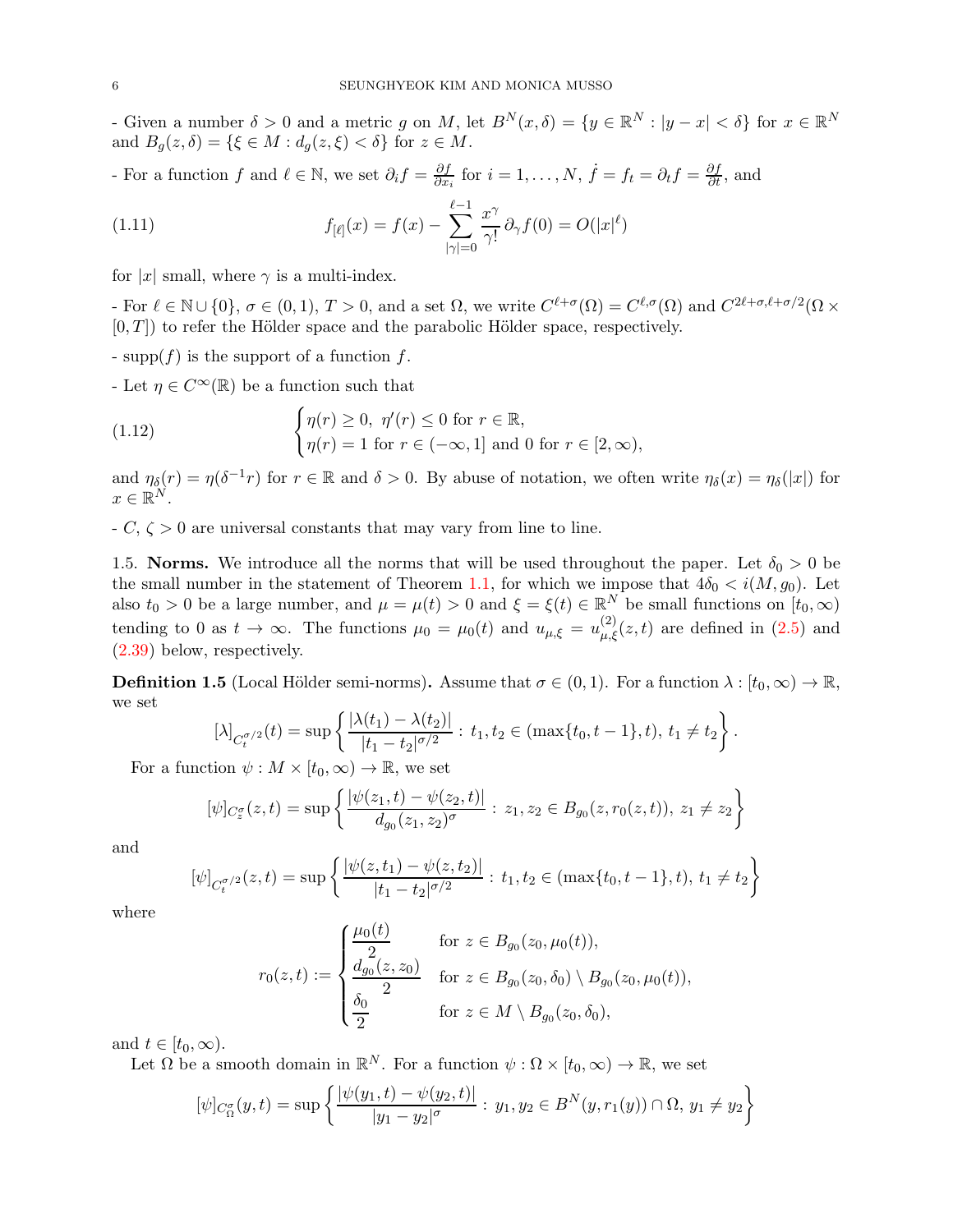where

$$
r_1(y) := \begin{cases} \frac{1}{2} & \text{in } \Omega \cap \{|y| < 1\}, \\ \frac{|y|}{2} & \text{in } \Omega \cap \{|y| \ge 1\}. \end{cases}
$$

<span id="page-6-3"></span>**Definition 1.6** (A Hölder norm for functions on  $[t_0, \infty)$ ). For numbers  $\nu > 0$  and  $\sigma \in (0, 1)$  and functions  $\lambda : [t_0, \infty) \to \mathbb{R}$  and  $\xi = (\xi_1, \dots, \xi_N) : [t_0, \infty) \to \mathbb{R}^N$ , we define

(1.13) 
$$
\begin{cases} \|\lambda\|_{\nu;\sigma} = \sup_{t \in [t_0,\infty)} \mu_0^{-\nu}(t) \left[ |\lambda(t)| + [\lambda]_{C_t^{\sigma/2}}(t) \right], \\ \|\xi\|_{\nu;\sigma} = \sup_{t \in [t_0,\infty)} \mu_0^{-\nu}(t) \sum_{i=1}^N \left[ |\xi_i(t)| + [\xi_i]_{C_t^{\sigma/2}}(t) \right]. \end{cases}
$$

<span id="page-6-1"></span>**Definition 1.7** (Weighted integral norms for functions on M or  $M \times [t_0, \infty)$ ). Let  $M_\tau = M \times [\tau, \tau+1]$ for  $\tau \geq t_0$ .

- Local in time weighted  $L^2$ ,  $H^1$  and  $H^2$  norms: We set

<span id="page-6-0"></span>
$$
\|\psi_0\|_{\mathcal{H}^1} = \left[\int_M (|\nabla_{g_0}\psi_0|_{g_0}^2 + \psi_0^2) dv_{g_0}\right]^{\frac{1}{2}}
$$

for a function  $\psi_0$  on M, and

$$
\|\psi(\cdot,\tau)\|_{L^{2}(M)} = \left[\int_{M} \left(|\psi|^{2} u_{\mu,\xi}^{p-1}\right)(z,\tau) dv_{g_{0}}\right]^{\frac{1}{2}},
$$
  

$$
\|\psi\|_{L^{2}(M_{\tau})} = \left[\int_{M_{\tau}} \left(|\psi|^{2} u_{\mu,\xi}^{p-1}\right)(z,t) dv_{g_{0}} dt\right]^{\frac{1}{2}},
$$
  

$$
\|\psi\|_{H^{1}(M_{\tau})} = \left\|u_{\mu,\xi}^{-\frac{p-1}{2}} \nabla_{g_{0}} \psi\right\|_{L^{2}(M_{\tau})} + \|\psi\|_{L^{2}(M_{\tau})},
$$
  

$$
\|\psi\|_{H^{2}(M_{\tau})} = \|\psi_{t}\|_{L^{2}(M_{\tau})} + \left\|u_{\mu,\xi}^{1-p} L_{g_{0},h} \psi\right\|_{L^{2}(M_{\tau})} + \|\psi\|_{H^{1}(M_{\tau})}
$$

for a function  $\psi$  on  $M \times [t_0, \infty)$ .

- Global in time weighted  $L^2$ ,  $H^1$  and  $H^2$  norms: Given two positive numbers  $t_0$  and  $s_0$  such that  $t_0 < s_0 - 1$ , we set

$$
\|\psi\|_{L^2_{t_0,s_0}} = \sup_{\tau \in [t_0,s_0-1]} \|\psi\|_{L^2(M_\tau)},
$$
  

$$
\|\psi\|_{H^1_{t_0,s_0}} = \sup_{\tau \in [t_0,s_0-1]} \|\psi\|_{H^1(M_\tau)},
$$
  

$$
\|\psi\|_{H^2_{t_0,s_0}} = \sup_{\tau \in [t_0,s_0-1]} \|\psi\|_{H^2(M_\tau)}.
$$

In the case that  $s_0 = \infty$ , we omit the subscript  $s_0$  so that  $\|\psi\|_{L^2_{t_0,\infty}} = \|\psi\|_{L^2_{t_0}},$  etc.

Observe that  $\|\psi\|_{H^2(M_\tau)}$  is a norm if  $Y_h(M, g_0) > 0$  holds; see [\(1.9\)](#page-2-4).

<span id="page-6-2"></span>**Definition 1.8** (Weighted Hölder norms for functions on  $M \times [t_0, \infty)$ ). Given  $\alpha \in \mathbb{R}$  and  $\gamma \ge 0$ , we define

<span id="page-6-4"></span>
$$
(1.14) \t w_{\alpha,\gamma}(z,t) = \mu^{\alpha}(t) \cdot \max\left\{ \frac{\eta_{\delta_0}(d_{g_0}(z,z_0))}{\mu^{\alpha+\gamma}(t) + |\exp_{z_0}^{-1}(z) - \xi(t)|^{\alpha+\gamma}}, 2^{3(\alpha+\gamma)}\delta_0^{-(\alpha+\gamma)} \right\}
$$

on  $M \times [t_0, \infty)$ . Here,  $\eta_{\delta_0}$  is the cut-off function defined after [\(1.12\)](#page-5-1).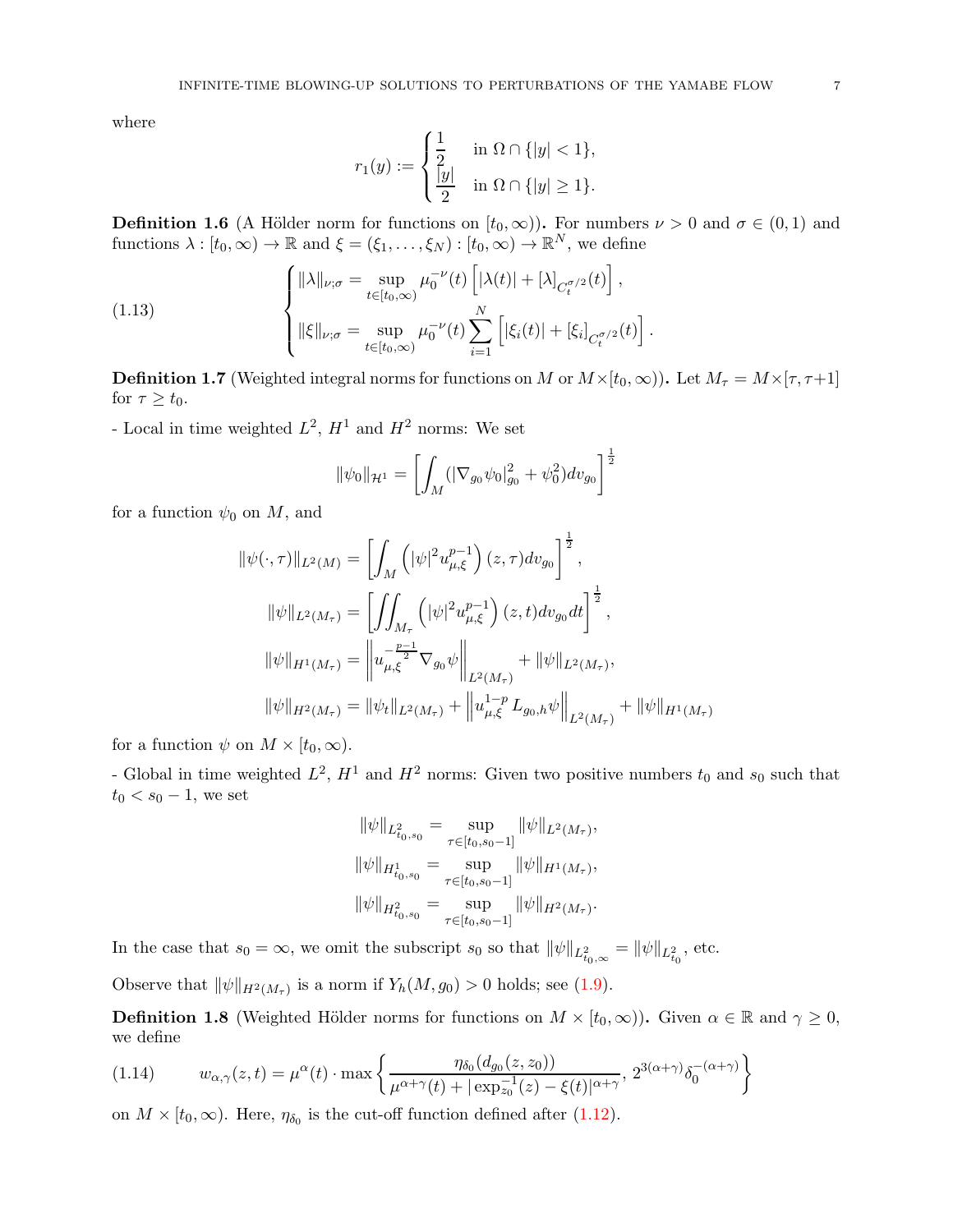- The weighted  $L^{\infty}$  norms: Given  $\alpha > 0$  and  $\rho \geq -\frac{N-2}{2}$ , we define

$$
||f||_{*,\alpha,\rho} = \left\| (\mu_0^{\rho} w_{\alpha,2})^{-1} u_{\mu,\xi}^{p-1} f \right\|_{L^{\infty}(M \times [t_0,\infty))}, \quad ||\psi_0||_{*,\alpha} = \left\| (\mu_0^{\rho}(t_0) w_{\alpha,0})^{-1} \psi_0 \right\|_{L^{\infty}(M)},
$$

and

$$
\|\psi\|_{*,\alpha,\rho} = \left\| \left(\mu_0^{\rho} w_{\alpha,0}\right)^{-1} \psi \right\|_{L^{\infty}(M \times [t_0,\infty))}
$$

.

.

.

- The weighted Hölder norms: Given  $\alpha > 0$ ,  $\rho \ge -\frac{N-2}{2}$ , and  $\sigma \in (0,1)$ , we define

<span id="page-7-3"></span>
$$
(1.15)\quad \|f\|_{*,\alpha,\rho;\sigma} = \left\| (\mu_0^{\rho} w_{\alpha,2})^{-1} \left| u_{\mu,\xi}^{p-1} f \right| + (\mu_0^{\rho} w_{\alpha,2+\sigma})^{-1} \left[ u_{\mu,\xi}^{p-1} f \right]_{C_z^{\sigma}} + (\mu_0^{\rho} w_{\alpha-\sigma,2})^{-1} \left[ u_{\mu,\xi}^{p-1} f \right]_{C_t^{\sigma/2}} \right\|_{L^{\infty}(M \times [t_0,\infty))},
$$

<span id="page-7-1"></span>
$$
(1.16) \t\t ||\psi_0||_{**,\alpha;\sigma} = \sum_{\ell=0}^2 \left\| (\mu_0^{\rho}(t_0)w_{\alpha,\ell})^{-1} \left| \nabla_{g_0}^{\ell} \psi_0 \right| + (\mu_0^{\rho}(t_0)w_{\alpha,\ell+\sigma})^{-1} \left[ \nabla_{g_0}^{\ell} \psi_0 \right]_{C_z^{\sigma}} \right\|_{L^{\infty}(M)},
$$

and

<span id="page-7-2"></span>
$$
(1.17) \qquad \begin{aligned} \|\psi\|_{*',\alpha,\rho;\sigma} \\ &= \sum_{\ell=0}^2 \left\| (\mu_0^{\rho} w_{\alpha,\ell})^{-1} \left| \nabla_{g_0}^{\ell} \psi \right| + (\mu_0^{\rho} w_{\alpha,\ell+\sigma})^{-1} \left[ \nabla_{g_0}^{\ell} \psi \right]_{C_2^{\sigma}} + (\mu_0^{\rho} w_{\alpha-\sigma,\ell})^{-1} \left[ \nabla_{g_0}^{\ell} \psi \right]_{C_1^{\sigma/2}} \right\|_{L^{\infty}(M \times [t_0,\infty))} \\ &+ \left\| (\mu_0^{\rho} w_{\alpha-2,0})^{-1} |\psi_t| + (\mu_0^{\rho} w_{\alpha-2,\sigma})^{-1} [\psi_t]_{C_2^{\sigma}} + (\mu_0^{\rho} w_{\alpha-2-\sigma,0})^{-1} [\psi_t]_{C_t^{\sigma/2}} \right\|_{L^{\infty}(M \times [t_0,\infty))} .\end{aligned}
$$

<span id="page-7-4"></span>**Definition 1.9** (Weighted Hölder norms for functions on  $\Omega \times [t_0, \infty)$ ). Let  $\Omega$  be a smooth domain in  $\mathbb{R}^N$ ,  $a \in (0, N - 2)$ ,  $b > 0$ , and  $s_0 > \frac{3t_0}{2} \gg 1$ .

- The weighted  $L^\infty$  norms: We set

$$
\|\mathcal{H}\|_{\sharp,a+2,b;t_0,s_0} = \left\|\mu_0^{-b}\left(1+|\bar{y}|^{a+2}\right)\left(W_{1,0}^{p-1}\mathcal{H}\right)(\bar{y},t)\right\|_{L^{\infty}(\mathbb{R}^N\times[t_0,s_0))}
$$

and

$$
\|\psi\|_{\sharp',a,b;t_0,s_0(\Omega)} = \left\|\mu_0^{-b} \left(1 + |\bar{y}|^a\right) \psi(\bar{y},t)\right\|_{L^\infty(\Omega \times [t_0,\infty))}
$$

In the case that  $s_0 = \infty$ , we write  $\|\mathcal{H}\|_{\sharp,a+2,b} = \|\mathcal{H}\|_{\sharp,a+2,b;t_0,s_0}$  and  $\|\psi\|_{\sharp',a,b(\Omega)} = \|\psi\|_{\sharp',a,b;t_0,s_0(\Omega)}$ . - The weighted Hölder norms: Given  $\sigma \in (0,1)$ , we set

<span id="page-7-5"></span>
$$
(1.18) \quad \|\mathcal{H}\|_{\sharp,a+2,b;\sigma} = \left\|\mu_0^{-b}\left\{\left(1+|\bar{y}|^{a+2}\right)|W_{1,0}^{p-1}\mathcal{H}|(\bar{y},t)\right.\right.\left.+\left(1+|\bar{y}|^{a+2+\sigma}\right)[W_{1,0}^{p-1}\mathcal{H}]_{C_{\mathbb{R}^N}^{\sigma}}(\bar{y},t) + \left(1+|\bar{y}|^{a+2-\sigma}\right)[W_{1,0}^{p-1}\mathcal{H}]_{C_{\xi}^{\sigma/2}}(\bar{y},t)\right\}\right\|_{L^{\infty}(\mathbb{R}^N\times[t_0,\infty))}
$$

and

<span id="page-7-0"></span> $\|\psi\|_{\sharp',a,b;\sigma(\Omega)}$ 

$$
(1.19) \begin{aligned} = \sum_{\ell=0}^{2} \left\| \mu_0^{-b} \left\{ \left( 1 + |\bar{y}|^{a+\ell} \right) \left| \nabla_{\bar{y}}^{\ell} \psi(\bar{y}, t) \right| + \left( 1 + |\bar{y}|^{a+\ell+\sigma} \right) \left[ \nabla_{\bar{y}}^{\ell} \psi \right]_{C_{\Omega}^{\sigma}} (\bar{y}, t) \right. \right. \\ \left. + \left. \left( 1 + |\bar{y}|^{a+\ell-\sigma} \right) \left[ \nabla_{\bar{y}}^{\ell} \psi \right]_{C_{t}^{\sigma/2}} (\bar{y}, t) \right\} \right\|_{L^{\infty}(\Omega \times [t_0, \infty))} \\ + \left\| \mu_0^{-b} \left\{ \left( 1 + |\bar{y}|^{a-2} \right) \left| \psi_t(\bar{y}, t) \right| + \left( 1 + |\bar{y}|^{a-2+\sigma} \right) \left[ \psi_t \right]_{C_{\Omega}^{\sigma}} (\bar{y}, t) + \left( 1 + |\bar{y}|^{a-2-\sigma} \right) \left[ \psi_t \right]_{C_{t}^{\sigma/2}} (\bar{y}, t) \right\} \right\|_{L^{\infty}(\Omega \times [t_0, \infty))} \end{aligned}
$$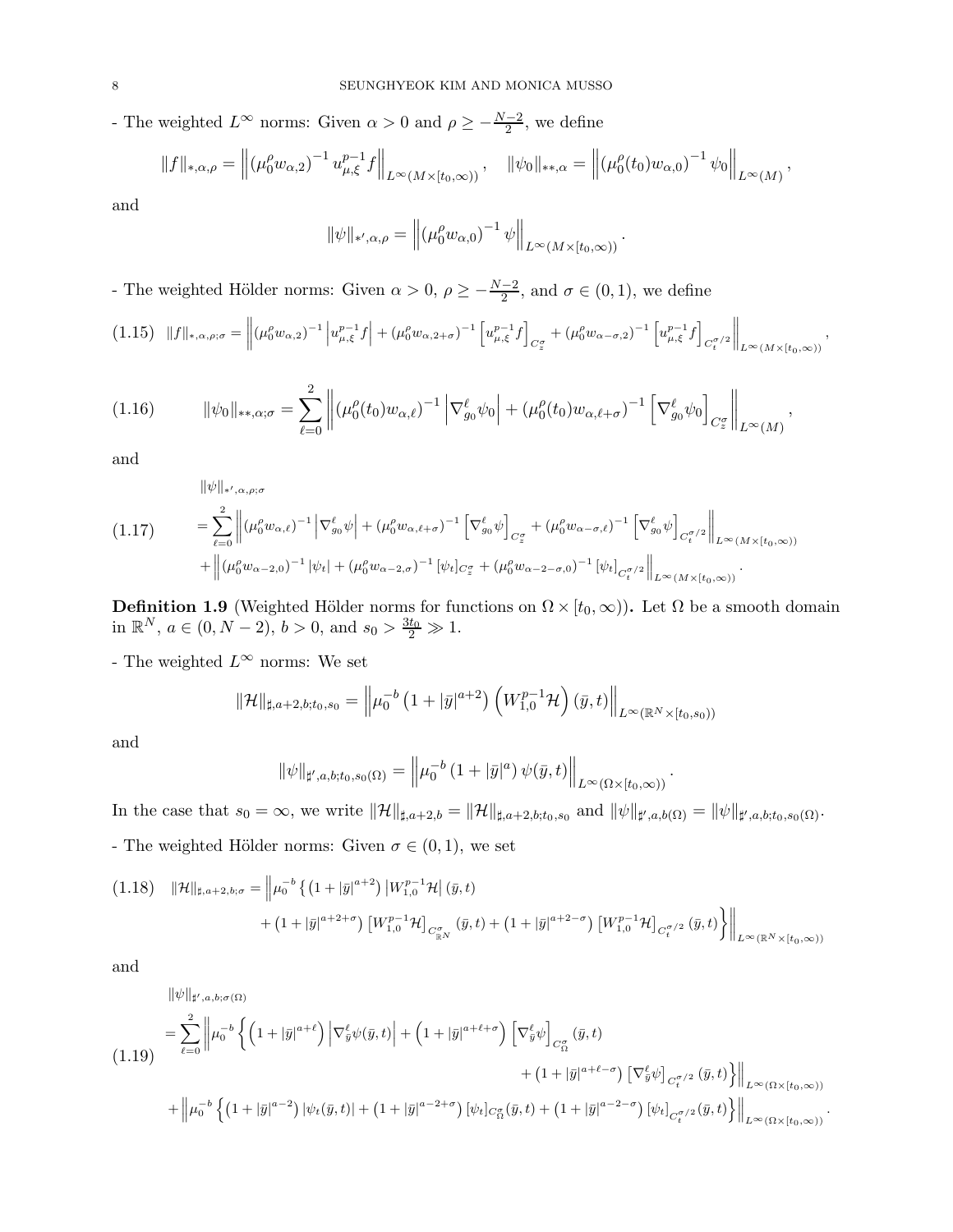### <span id="page-8-3"></span>2. Construction of approximate solutions

<span id="page-8-1"></span>From Section [2](#page-8-1) to Section [5,](#page-36-0) we will concern the proof of Theorem [1.1,](#page-2-1) which asserts the existence of solutions to [\(1.6\)](#page-1-1) blowing-up at a single point  $z_0 \in M$  as  $t \to \infty$ . During the proof, we will consider the equation

(2.1) 
$$
\begin{cases} pu^{p-1}u_t = \frac{N+2}{4}(L_{g_0,h}u + \kappa_N u^p) & \text{on } M \times (t_0, \infty), \\ u > 0 & \text{on } M \times (t_0, \infty), \\ u(\cdot, t_0) = u_0 > 0 & \text{on } M \end{cases}
$$

for  $t_0 > 0$  large enough. Clearly, a time translation  $u(-t_0)$  of a solution u to [\(2.1\)](#page-8-3) solves [\(1.6\)](#page-1-1).

In this section, we construct approximate solutions through two stages.

In Subsection [2.1,](#page-8-4) we define the first approximate solution which resembles to a bubble near  $z_0$ and to the Green's function G of the perturbed conformal Laplacian  $L_{g_0,h}$  away from  $z_0$ .

In Subsection [2.2,](#page-13-1) we refine the first approximate solutions in a small neighborhood of  $z_0$ , by attaching solutions of certain linearized equations to the approximate solutions. In order to make the linearized equations solvable, we choose the main order of the dilation factor  $\mu(t) > 0$  suitably.

### <span id="page-8-4"></span>2.1. First approximate solutions. Throughout the paper, we always assume that  $N \geq 5$ .

<span id="page-8-0"></span>Let G be the Green's function of  $L_{q_0,h}$ , i.e.,

(2.2) 
$$
-L_{g_0,h}G(z,z_0)=\delta_{z_0}(z) \text{ on } M
$$

where  $\delta_{z_0}$  is the Dirac measure supported at  $z_0 \in M$ .

Given a pair of parameters  $(\mu, \xi) = (\mu(t), \xi(t))$ , we are going to define the first approximate solution  $u_{\mu,\xi}^{(1)}$  to  $(1.6)$ .

EXPRESSION OF  $\mu(t)$ : Let

<span id="page-8-7"></span>
$$
(2.3) \qquad Z_{N+1}(y) = y \cdot \nabla W_{1,0}(y) + \frac{N-2}{2} W_{1,0}(y) = \alpha_N \left(\frac{N-2}{2}\right) \frac{1-|y|^2}{(1+|y|^2)^{\frac{N}{2}}} \quad \text{for } y \in \mathbb{R}^N
$$

and positive numbers

<span id="page-8-8"></span>(2.4) 
$$
c_1 = p \int_{\mathbb{R}^N} W_{1,0}^{p-1} Z_{N+1}^2 \text{ and } c_2 = - \int_{\mathbb{R}^N} W_{1,0} Z_{N+1}.
$$

Reminding the hypothesis that  $h(z_0) > 0$ , we set

<span id="page-8-2"></span>(2.5) 
$$
d_0 = \frac{1}{\sqrt{h(z_0)}} \text{ and } \mu_0(t) = \sqrt{\frac{2c_1}{(N+2)c_2t}} \text{ for } t \in [t_0, \infty)
$$

where  $t_0 > 0$  is a sufficiently large number. Then we assume that  $\mu(t)$  has the form

<span id="page-8-6"></span>(2.6) 
$$
\mu(t) = d_0 \mu_0(t) + \lambda(t) =: \bar{\mu}(t) + \lambda(t) \quad \text{for } t \in [t_0, \infty)
$$

where  $\lambda(t)$  is a higher-order term.

EXPRESSION OF  $\lambda(t)$  AND  $\xi(t)$ : The parameters  $\lambda(t) \in \mathbb{R}$  as well as  $\xi(t) = (\xi_1, \ldots, \xi_N)(t) \in \mathbb{R}^N$ will be determined in Subsection [5.2.](#page-42-0) Until then, we assume that

<span id="page-8-5"></span>(2.7) 
$$
\|\lambda\|_{\nu_1;\sigma_0} + \|\dot{\lambda}\|_{\nu_1+2;\sigma_0} + \|\xi\|_{\nu_2;\sigma_0} + \|\dot{\xi}\|_{\nu_2+2;\sigma_0} \leq C
$$

where  $\nu_1 = \nu_2 = 2 - \varepsilon_0$  for some small numbers  $\varepsilon_0 \in (0,1)$  and  $\sigma_0 \in (0,1)$ ; refer to  $(1.13)$  for the definition of the norms.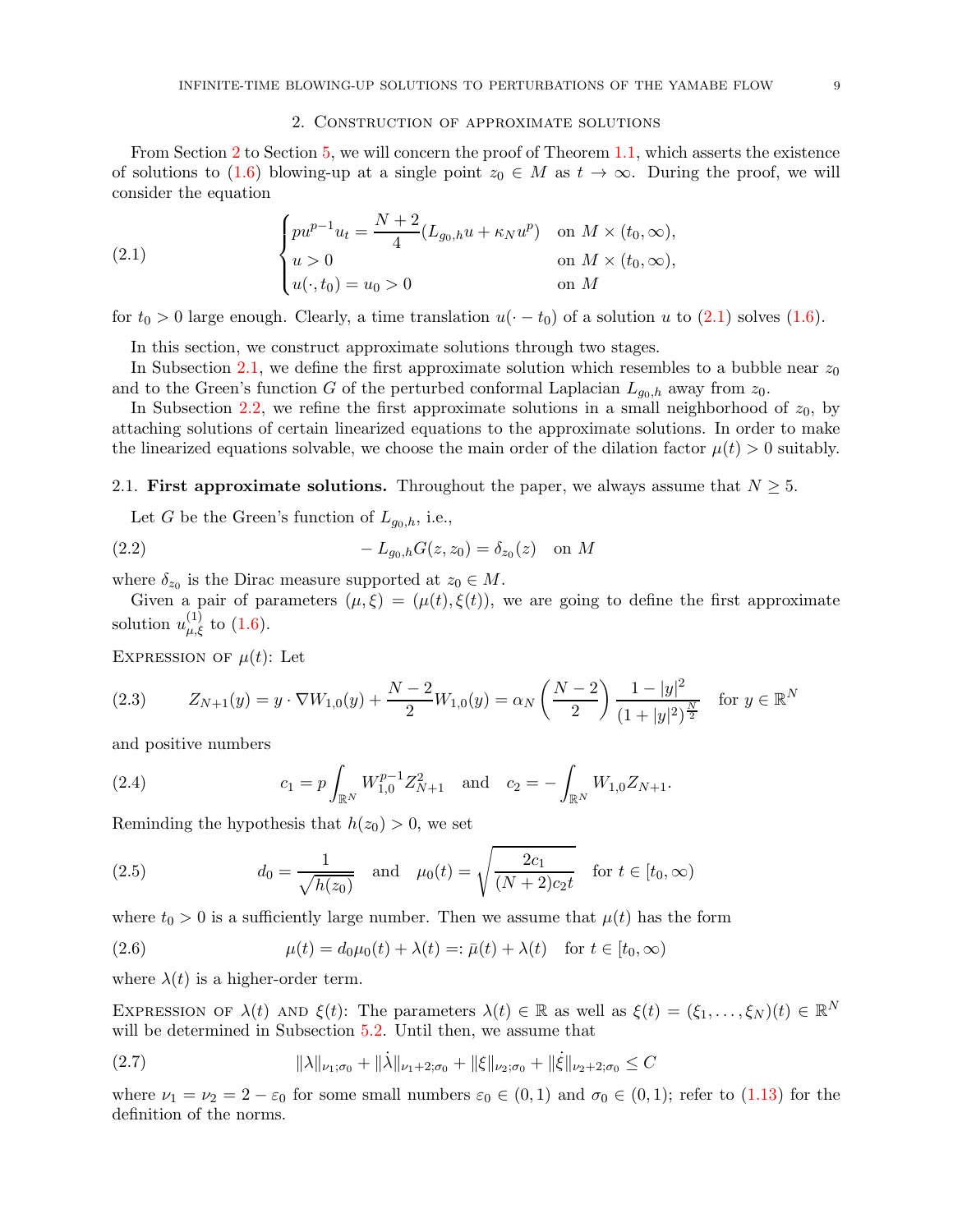EXPRESSION OF APPROXIMATE SOLUTIONS: From now on, we will often identify points  $z \in \mathbb{R}$  $B_{g_0}(z_0, 2\delta_0)$  and  $x = \exp_{z_0}^{-1}(z) \in B^N(0, 2\delta_0)$  via  $g_0$ -normal coordinates centered at  $z_0$ . Given a pair  $(\mu, \xi)$  satisfying  $(2.5)-(2.7)$  $(2.5)-(2.7)$ , we define

(2.8) 
$$
u_{\mu,\xi}^{(1)}(z,t) = \gamma_N^{-1} \kappa_N G(z,z_0) v_{\mu,\xi}^{(1)}(z,t) \text{ on } M \times [t_0,\infty)
$$

where

<span id="page-9-4"></span><span id="page-9-3"></span> $(1)$ 

$$
(2.9) \quad\n\begin{aligned}\n& v_{\mu,\xi}^{(1)}(z,t) \\
&= \begin{cases}\n|x|^{N-2}\mu^{-\frac{N-2}{2}}W_{1,0}(\mu^{-1}(x-\xi)) \\
\alpha_N\mu^{\frac{N-2}{2}}\left[1+\eta_{\delta_0}(x)\left\{\frac{|x|^{N-2}}{(\mu^2+|x-\xi|^2)^{(N-2)/2}}-1\right\}\right] & \text{if } \delta_0 < |x| = d_{g_0}(z,z_0) \le 2\delta_0, \\
& \alpha_N\mu^{\frac{N-2}{2}} & \text{if } d_{g_0}(z,z_0) > 2\delta_0.\n\end{cases}\n\end{aligned}
$$

Here,  $\kappa_N$ ,  $\alpha_N > 0$  are the numbers appearing in [\(1.2\)](#page-0-1) and [\(1.4\)](#page-1-2), and  $\gamma_N := [(N-2)|\mathbb{S}^{N-1}|]^{-1}$ .

**Lemma 2.1.** The function  $u_{\mu,\xi}^{(1)}$  is of class  $C^{2+\sigma_0,1+\sigma_0/2}(M\times [t_0,\infty))$ . Moreover, it is positive on  $M \times [t_0, \infty)$  provided  $t_0 > 0$  large enough.

*Proof.* Since  $Y_h(M, g_0) > 0$ , the principal  $L^2(M)$ -eigenvalue of the operator  $L_{g_0,h}$  is positive, and so  $L_{g_0,h}$  satisfies the maximum principle on M. Therefore, the Green's function G of  $L_{g_0,h}$  is uniquely determined and positive on M. From this fact and  $(2.5)-(2.7)$  $(2.5)-(2.7)$ , we deduce the assertion.

We remark that the definition of  $u_{\mu,\xi}^{(1)}$  is motivated by Schoen [\[43\]](#page-53-22).

By slightly modifying the proof of [\[33,](#page-53-23) Lemma 6.4] and taking  $\delta_0$  smaller if needed, we see

<span id="page-9-1"></span>
$$
\gamma_N^{-1} \kappa_N |x|^{N-2} G(z, z_0) = 1 + \sum_{\ell=2}^{N-3} P_\ell(x) + c|x|^{N-2} \log |x| + O(|x|^{N-2})
$$

for  $z = \exp_{g_0}(x) \in B_{g_0}(z_0, \delta_0)$  where  $P_\ell$  is a homogeneous polynomial of degree  $\ell$ , and  $c$  is a number that is zero for N odd.

Lemma 2.2. It holds that

(2.10) 
$$
P_2(x) = \hat{c}_1 R_{ij}(z_0) x_i x_j + \hat{c}_2 S(z_0) |x|^2 + \hat{c}_3 h(z_0) |x|^2
$$

where

<span id="page-9-2"></span>(2.11) 
$$
\hat{c}_1 := \frac{1}{12}, \quad \hat{c}_2 := -\frac{1}{24(N-1)}, \quad \hat{c}_3 := -\frac{N-2}{8(N-1)(N-4)},
$$

 $R_{ij}(z_0)$  is a component of the Ricci curvature tensor at  $z_0$  on  $(M, g_0)$ , and  $S(z_0)$  is the scalar curvature at  $z_0$  on  $(M, g_0)$ .

*Proof.* We continue to identify two points  $z \in B_{g_0}(z_0, 2\delta_0)$  and  $x = \exp_{z_0}^{-1}(z) \in B^N(0, 2\delta_0)$ . It is well-known that

(2.12) 
$$
\begin{cases} \sqrt{|g_0|}(x) = 1 - \frac{1}{6} R_{ij}(z_0) x_i x_j + \sqrt{|g_0|}_{[3]}(x), \\ g_0^{ij}(x) = \delta_{ij} + \frac{1}{3} R_{iqj r}(z_0) x_q x_r + (g_0^{ij})_{[3]}(x) \end{cases}
$$

where

- <span id="page-9-0"></span>-  $R_{iqjr}(z_0)$  is a component of the Riemannian curvature tensor at  $z_0$  on  $(M, g_0)$ ;
- $\sqrt{|g_0|}_{[3]}$  and  $(g_0^{ij})$  $\binom{ij}{0}$ [3] are the remainder terms in the Taylor expansions of  $\sqrt{|g_0|}$  and  $g_0^{ij}$  $_{0}^{\imath\jmath},$ respectively, defined by [\(1.11\)](#page-5-2).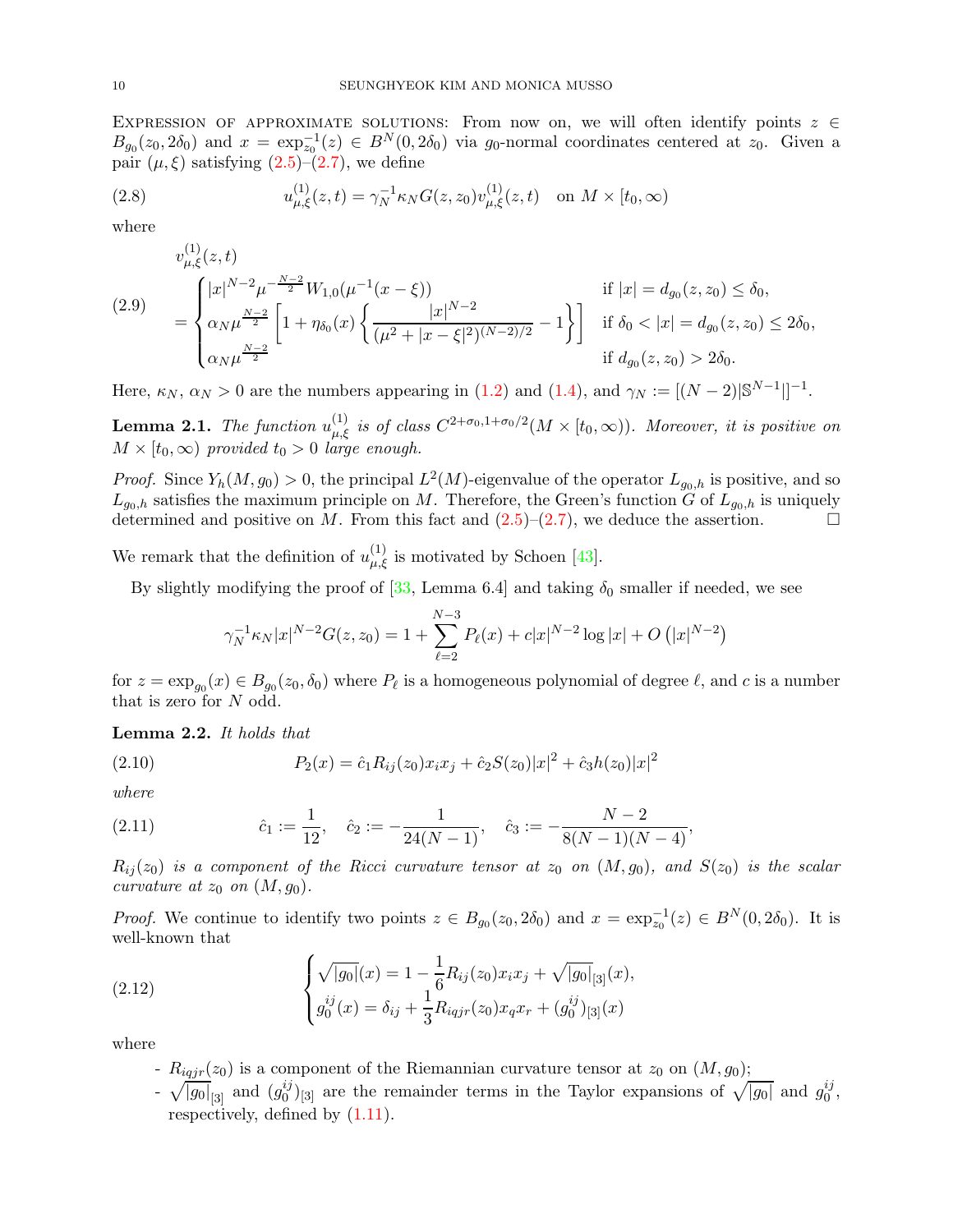<span id="page-10-2"></span>We set

(2.13) 
$$
P(x) = \gamma_N^{-1} \kappa_N |x|^{N-2} G(x, z_0) - 1 \quad \text{for } x \in B^N(0, 2\delta_0)
$$

and write  $P_2(x) = c_{ij}x_ix_j$  for some  $c_{ij} \in \mathbb{R}$  so that

<span id="page-10-0"></span>(2.14) 
$$
P(x) = c_{ij}x_ix_j + P_{[3]}(x) = c_{ij}x_ix_j + O(|x|^3).
$$

<span id="page-10-1"></span>Since  $\gamma_N \Delta |x|^{2-N} = L_{g_0,h} G(z, z_0) = \delta_{z_0}(z)$ , it holds that (2.15)  $|x|^2\Delta P - 2(N-2)x_i\partial_i P + |x|^N (\Delta_{g_0} - \Delta) \{(1+P)|x|^{2-N}\} - \kappa_N^{-1}$  $\binom{-1}{N} |x|^2 (S+h)(1+P) = 0.$ Putting  $(2.12)$  and  $(2.14)$  into  $(2.15)$ , we obtain

$$
-4(N-2)c_{ij}x_ix_j+2\sum_{i=1}^N c_{ii}|x|^2+\frac{N-2}{3}R_{ij}(z_0)x_ix_j-\kappa_N^{-1}(S(z_0)+h(z_0))|x|^2=O(|x|^3).
$$

Solving this identity, we deduce  $(2.10)$ .

Define the error  $\mathcal{S}(u)$  of a positive function u on  $M \times [t_0, \infty)$  as

<span id="page-10-4"></span><span id="page-10-3"></span>
$$
S(u) = -pu^{p-1}u_t + \frac{N+2}{4} (L_{g_0,h}u + \kappa_N u^p)
$$

where  $p = \frac{N+2}{N-2}$ . In the next lemmas, we compute the error of the first approximate solution  $u_{\mu,\xi}^{(1)}$ . **Lemma 2.3.** For  $z = \exp_{z_0}(x) = \exp_{z_0}(\mu y + \xi) \in B_{g_0}(z_0, \delta_0)$  and  $t \in [t_0, \infty)$ ,

(2.16) 
$$
\mu^{\frac{N+2}{2}}\mathcal{S}\left(u_{\mu,\xi}^{(1)}\right)(y,t)=\mathcal{E}_0[\mu](y,t)+\mathcal{E}_1[\mu,\xi](y,t).
$$

Here,

(2.17) 
$$
\mathcal{E}_0[\mu](y,t) := \mu^{-1} \dot{\mu} \left( pW_{1,0}^{p-1} Z_{N+1} \right)(y) + \mu^2 \mathcal{F}_0(y)
$$

and

<span id="page-10-8"></span>
$$
(2.18) \quad \mathcal{E}_1[\mu,\xi](y,t) := \mu^{-1}\dot{\xi} \cdot \left(pW_{1,0}^{p-1}\nabla W_{1,0}\right)(y) + \mathcal{F}_1[\mu,\xi](y,t) + \mu^3 a^{\{1\}} + \mu^{\nu_2+2} a^{\{2\}} + \mu \dot{\mu} a^{\{0\}} + \mu \dot{\xi} \cdot \mathbf{a}^{\{-1\}}
$$

where

<span id="page-10-5"></span>
$$
\mathcal{F}_0(y) := \frac{(N+2)\kappa_N}{4} \left[ \left\{ \left( 2\hat{c}_1 + 2N\hat{c}_2 - \kappa_N^{-1} \right) S(z_0) + \left( 2N\hat{c}_3 - \kappa_N^{-1} \right) h(z_0) \right\} W_{1,0}(y) + 4 \left\{ \hat{c}_2 S(z_0) + \hat{c}_3 h(z_0) \right\} y_j \partial_j W_{1,0}(y) + \frac{4}{N-2} \left\{ \hat{c}_1 R_{ij}(z_0) y_i y_j + \hat{c}_2 S(z_0) |y|^2 + \hat{c}_3 h(z_0) |y|^2 \right\} W_{1,0}^p(y) \right],
$$

<span id="page-10-6"></span>
$$
\mathcal{F}_1[\mu,\xi](y,t) := (N+2)\kappa_N\mu\left[\{\hat{c}_2S(z_0) + \hat{c}_3h(z_0)\}\,\xi_j\partial_jW_{1,0}(y) \right.\\
\left. + \frac{2}{N-2}\left\{\hat{c}_1R_{ij}(z_0)y_i\xi_j + \hat{c}_2S(z_0)y_i\xi_i + \hat{c}_3h(z_0)y_i\xi_i\right\}W_{1,0}^p(y)\right],
$$
\n(2.20)

and  $\hat{c}_1$ ,  $\hat{c}_2$ , and  $\hat{c}_3$  are constants defined in [\(2.11\)](#page-9-2). Furthermore,  $a^{\{\gamma\}} \in \mathbb{R}$  and  $a^{\{\gamma\}} \in \mathbb{R}^N$  are  $C^1$  $functions \ of \ (y,\mu,\mu^{-1}\xi) \ such \ that$ 

<span id="page-10-7"></span>
$$
(2.21) \qquad \sum_{\ell=0}^{1} \left(1+|y|^{N-\gamma+\ell}\right) \left( \left|\nabla_y^{\ell} a^{\{\gamma\}}\right| + \left|\nabla_y^{\ell} a^{\{\gamma\}}\right| \right) + \mu_0^{-2} \left(1+|y|^{N-\gamma}\right) \left( \left|\partial_t a^{\{\gamma\}}\right| + \left|\partial_t a^{\{\gamma\}}\right| \right)
$$

is uniformly bounded.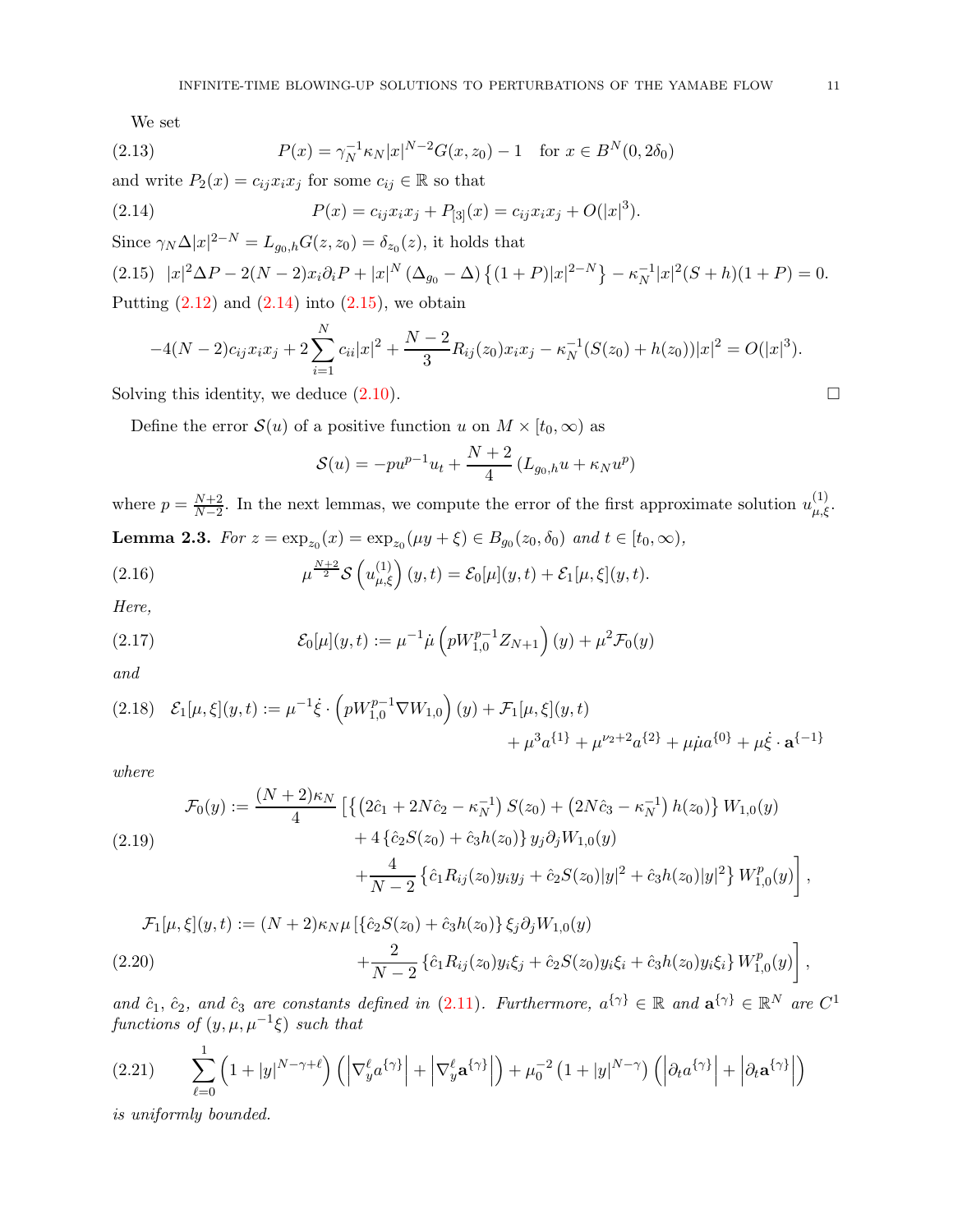*Proof.* We recall the functions P,  $W_{\mu,\xi}$ , and P<sub>2</sub> given in [\(2.13\)](#page-10-2), [\(1.7\)](#page-1-3), and [\(2.10\)](#page-9-1), respectively. Let us write  $u_{\mu,\xi}^{(1)} = (1+P)W_{\mu,\xi}$  on  $B_{g_0}(z_0,\delta_0) \times [t_0,\infty)$ . Then

<span id="page-11-3"></span>
$$
(2.22) \quad \mathcal{S}\left(u_{\mu,\xi}^{(1)}\right) = -p(1+P)^{p}\partial_{t}W_{\mu,\xi} + \frac{N+2}{4}\left[\kappa_{N}\Delta_{g_{0}}\left((1+P)W_{\mu,\xi}\right) + \kappa_{N}(1+P)^{p}W_{\mu,\xi}^{p} - (S+h)(1+P)W_{\mu,\xi}\right]
$$

in the  $(x, t)$ -variable. Also, thanks to  $(2.6)$ – $(2.7)$ , we see

<span id="page-11-2"></span>
$$
(2.23) \quad -p(1+P)^p \partial_t W_{\mu,\xi}
$$
\n
$$
= p\mu^{-\frac{N+4}{2}} W_{1,0}^{p-1}(y) \left[ \dot{\mu} Z_{N+1}(y) + \dot{\xi} \cdot \nabla W_{1,0}(y) \right] + \mu^{-\frac{N}{2}} \dot{\mu} a^{\{0\}} + \mu^{-\frac{N}{2}} \dot{\xi} \cdot \mathbf{a}^{\{-1\}}.
$$

Setting

<span id="page-11-0"></span>
$$
\mathcal{R} = \left[ \kappa_N \Delta_{g_0} \left( (1+P) W_{\mu,\xi} \right) + \kappa_N (1+P)^p W_{\mu,\xi}^p - (S+h)(1+P) W_{\mu,\xi} \right] - \left[ \kappa_N (\Delta P_2) W_{\mu,\xi} + 2 \kappa_N \nabla P_2 \cdot \nabla W_{\mu,\xi} - (S+h)(z_0) W_{\mu,\xi} - \frac{\kappa_N}{3} R_{ij}(z_0) x_i \partial_j W_{\mu,\xi} + \kappa_N (p-1) P_2^p W_{\mu,\xi}^p \right],
$$

we claim that

(2.24) 
$$
\mu^{\frac{N+2}{2}} \mathcal{R}(y,t) = \mu^3 a^{\{1\}} + \mu^{\nu_2+2} a^{\{2\}}.
$$

By  $(1.8)$ , it holds that

<span id="page-11-1"></span>
$$
\mathcal{R} = \kappa_N (\Delta_{g_0} P - \Delta P_2) W_{\mu,\xi} + 2\kappa_N \left( \langle \nabla_{g_0} P, \nabla_{g_0} W_{\mu,\xi} \rangle_{g_0} - \nabla P_2 \cdot \nabla W_{\mu,\xi} \right) \n- \left[ (S + h)(1 + P) - (S + h)(z_0) \right] W_{\mu,\xi} \n+ \kappa_N \left[ (1 + P)(\Delta_{g_0} - \Delta) W_{\mu,\xi} + \frac{1}{3} R_{ij}(z_0) x_i \partial_j W_{\mu,\xi} \right] \n+ \kappa_N \left[ (1 + P)^p - (1 + P) - (p - 1) P_2 \right] W_{\mu,\xi}^p.
$$

From this, we readily deduce that  $(2.24)$  holds for  $|y| \leq 1$ . Suppose that  $|y| \geq 1$ . Putting  $(1.4)$ , [\(1.7\)](#page-1-3), and the estimate

$$
[(1+P)^p - (1+P) - (p-1)P_2]W_{\mu,\xi}^p = \mu^{-\frac{N-4}{2}} a^{\{1\}}
$$

into [\(2.25\)](#page-11-1) yields

$$
\left(\alpha_{N}\mu^{\frac{N-2}{2}}\right)^{-1} \mathcal{R} = \kappa_{N}(\Delta_{g_{0}}P - \Delta P_{2})|x|^{2-N} + 2\kappa_{N}\left(\left\langle\nabla_{g_{0}}P, \nabla_{g_{0}}|x|^{2-N}\right\rangle_{g_{0}} - \nabla P_{2} \cdot \nabla |x|^{2-N}\right) - \left[(S+h)(1+P) - (S+h)(z_{0})\right]|x|^{2-N} + \kappa_{N}\left[(1+P)(\Delta_{g_{0}} - \Delta)|x|^{2-N} + \frac{1}{3}R_{ij}(z_{0})x_{i}\partial_{j}|x|^{2-N}\right] + \mu^{-(N-3)}a^{\{1\}} + \mu^{-(N-2)+\nu_{2}}a^{\{2\}}.
$$

Then  $(2.15)$  and  $(2.10)–(2.11)$  $(2.10)–(2.11)$  imply

$$
\mu^{\frac{N+2}{2}} \mathcal{R}(y,t) = -\mu^N \alpha_N \left[ \kappa_N \Delta P_2 |x|^{2-N} + 2\kappa_N \nabla P_2 \cdot \nabla |x|^{2-N} - (S+h)(z_0) |x|^{2-N} \right. \\
\left. + \frac{(N-2)\kappa_N}{3} R_{ij}(z_0) x_i x_j |x|^{2-N} \right] + \mu^3 a^{\{1\}} + \mu^{\nu_2+2} a^{\{2\}} \\
= -\mu^N \alpha_N \kappa_N \underbrace{\left[ 2\hat{c}_1 + 2N\hat{c}_2 - 4(N-2)\hat{c}_2 - \kappa_N^{-1} \right] S(z_0) |x|^{2-N}}_{=0}
$$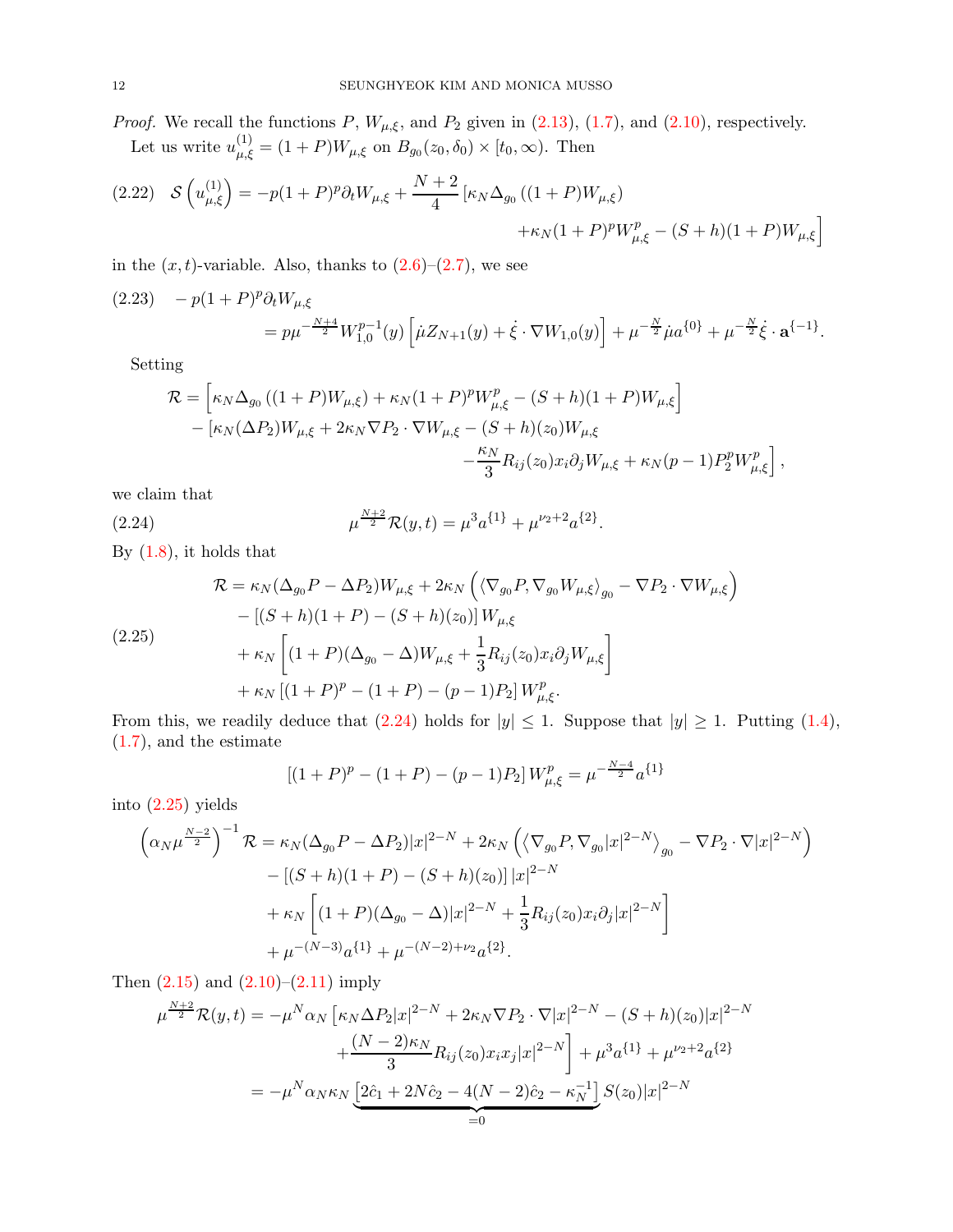$$
-\mu^N \alpha_N \kappa_N \underbrace{[2N\hat{c}_3 - 4(N-2)\hat{c}_3 - \kappa_N^{-1}]}_{=0} h(z_0)|x|^{2-N} + \mu^3 a^{\{1\}} + \mu^{\nu_2+2} a^{\{2\}}
$$
  
=  $\mu^3 a^{\{1\}} + \mu^{\nu_2+2} a^{\{2\}}.$ 

We note that the term involving  $R_{ij}(z_0)x_ix_j|x|^{-N}$  vanished here, because its coefficient is a multiple of  $4\hat{c}_1 - \frac{1}{3} = 0$ . Therefore, the assertion  $(2.24)$  is true.

Now, by applying  $(2.10)$  once more, we derive

$$
(\Delta P_2)W_{\mu,\xi} = \mu^{-\frac{N-2}{2}} \left[ (2\hat{c}_1 + 2N\hat{c}_2) S(z_0) + 2N\hat{c}_3 h(z_0) \right] W_{1,0}(y)
$$

and

$$
\nabla P_2 \cdot \nabla W_{\mu,\xi} = 2\mu^{-\frac{N}{2}} \left[ \hat{c}_1 R_{ij}(z_0) (\mu y_i + \xi_i) + (\hat{c}_2 S(z_0) + \hat{c}_3 h(z_0)) (\mu y_j + \xi_j) \right] \partial_j W_{1,0}(y).
$$

Accordingly, (2.26)

<span id="page-12-0"></span>
$$
\Delta_{g_{0}}((1+P)W_{\mu,\xi}) + (1+P)^{p}W_{\mu,\xi}^{p} - \kappa_{N}^{-1}(S+h)(1+P)W_{\mu,\xi}
$$
\n
$$
= (\Delta P_{2})W_{\mu,\xi} + 2\nabla P_{2} \cdot \nabla W_{\mu,\xi} - \kappa_{N}^{-1}(S+h)(z_{0})W_{\mu,\xi} - \frac{1}{3}R_{ij}(z_{0})x_{i}\partial_{j}W_{\mu,\xi} + (p-1)P_{2}W_{\mu,\xi}^{p}
$$
\n
$$
+ \mu^{-\frac{N-4}{2}}a^{\{1\}} + \mu^{\nu_{2} - \frac{N-2}{2}}a^{\{2\}}
$$
\n
$$
= \mu^{-\frac{N-2}{2}} \left[ (2\hat{c}_{1} + 2N\hat{c}_{2} - \kappa_{N}^{-1}) S(z_{0}) + (2N\hat{c}_{3} - \kappa_{N}^{-1}) h(z_{0}) \right] W_{1,0}(y)
$$
\n
$$
+ \mu^{-\frac{N}{2}} \left[ 4 (\hat{c}_{2}S(z_{0}) + \hat{c}_{3}h(z_{0})) (\mu y_{j} + \xi_{j}) \right] \partial_{j}W_{1,0}(y)
$$
\n
$$
+ \mu^{-\frac{N+2}{2}} \left( \frac{4}{N-2} \right) \left\{ \hat{c}_{1} R_{ij}(z_{0}) (\mu y_{i} + \xi_{i}) (\mu y_{j} + \xi_{j}) + (\hat{c}_{2}S(z_{0}) + \hat{c}_{3}h(z_{0})) |\mu y + \xi|^{2} \right\} W_{1,0}^{p}(y)
$$
\n
$$
+ \mu^{-\frac{N-4}{2}} a^{\{1\}} + \mu^{\nu_{2} - \frac{N-2}{2}} a^{\{2\}}.
$$

Plugging  $(2.23)$  and  $(2.26)$  into  $(2.22)$ , we establish the desired estimate  $(2.16)$ .

<span id="page-12-4"></span>**Lemma 2.4.** Let  $\varepsilon_1 \in (0,1)$  be a small number. It holds that

<span id="page-12-1"></span>
$$
(2.27) \quad \left[1 - \eta_{\mu_0^{\varepsilon_1}}(d_{g_0}(z, z_0))\right] \mathcal{S}\left(u_{\mu, \xi}^{(1)}\right)(z, t) \n= \mu^{\frac{N}{2} - \zeta_1 \varepsilon_1} \dot{\mu} b_1(z, t) + \mu^{\frac{N+2}{2} - \zeta_1 \varepsilon_1} b_2(z, t) + \mu^{\frac{N-2}{2} + \nu_2 - \zeta_1 \varepsilon_1} b_3(z, t)
$$

for  $(z, t) \in M \times [t_0, \infty)$ . Here,

- $-\eta_{\mu_0^{\varepsilon_1}} = \eta_0(\mu_0^{-\varepsilon_1} \cdot)$  is the cut-off function introduced after  $(1.12)$ ;
- $-\zeta_1 > 0$  is a number depending only on N, and  $\nu_2 = 2 \varepsilon_0$ ;
- <span id="page-12-2"></span>-  $b_1$ ,  $b_2$ , and  $b_3$  are functions on  $M \times [t_0, \infty)$  such that

(2.28) 
$$
\sum_{\ell=0}^{1} \left\| \nabla_{z}^{\ell} b \right\|_{L^{\infty}(M \times [t_0, \infty))} + \sup_{(z,t) \in M \times [t_0, \infty)} \mu_0^{-2}(t) [b]_{C_t^{\sigma_0/2}}(z,t) \leq C \delta_0^{-\zeta}
$$
  
for  $b = b_1$ ,  $b_2$  and  $b_3$ , where  $C, \zeta > 0$  are constants depending only on  $(M, g_0)$ ,  $N, h, \text{ and }$   
 $z_0$ .

Proof. The proof is split into two steps.

STEP 1. We assume that  $d_{g_0}(z, z_0) > 2\delta_0$ . Because  $L_{g_0,h}G(z, z_0) = 0$ , we simply obtain

<span id="page-12-3"></span>
$$
\mathcal{S}\left(u_{\mu,\xi}^{(1)}\right) = \mathcal{S}\left(\gamma_N^{-1}\kappa_N\alpha_N G(z,z_0)\mu^{\frac{N-2}{2}}\right)
$$
\n
$$
(2.29) \qquad = -\left(\frac{N+2}{2}\right)\left(\gamma_N^{-1}\kappa_N\alpha_N G(z,z_0)\right)^p \mu^{\frac{N}{2}}\mu + \frac{(N+2)\kappa_N}{4}\left(\gamma_N^{-1}\kappa_N\alpha_N G(z,z_0)\right)^p \mu^{\frac{N+2}{2}}
$$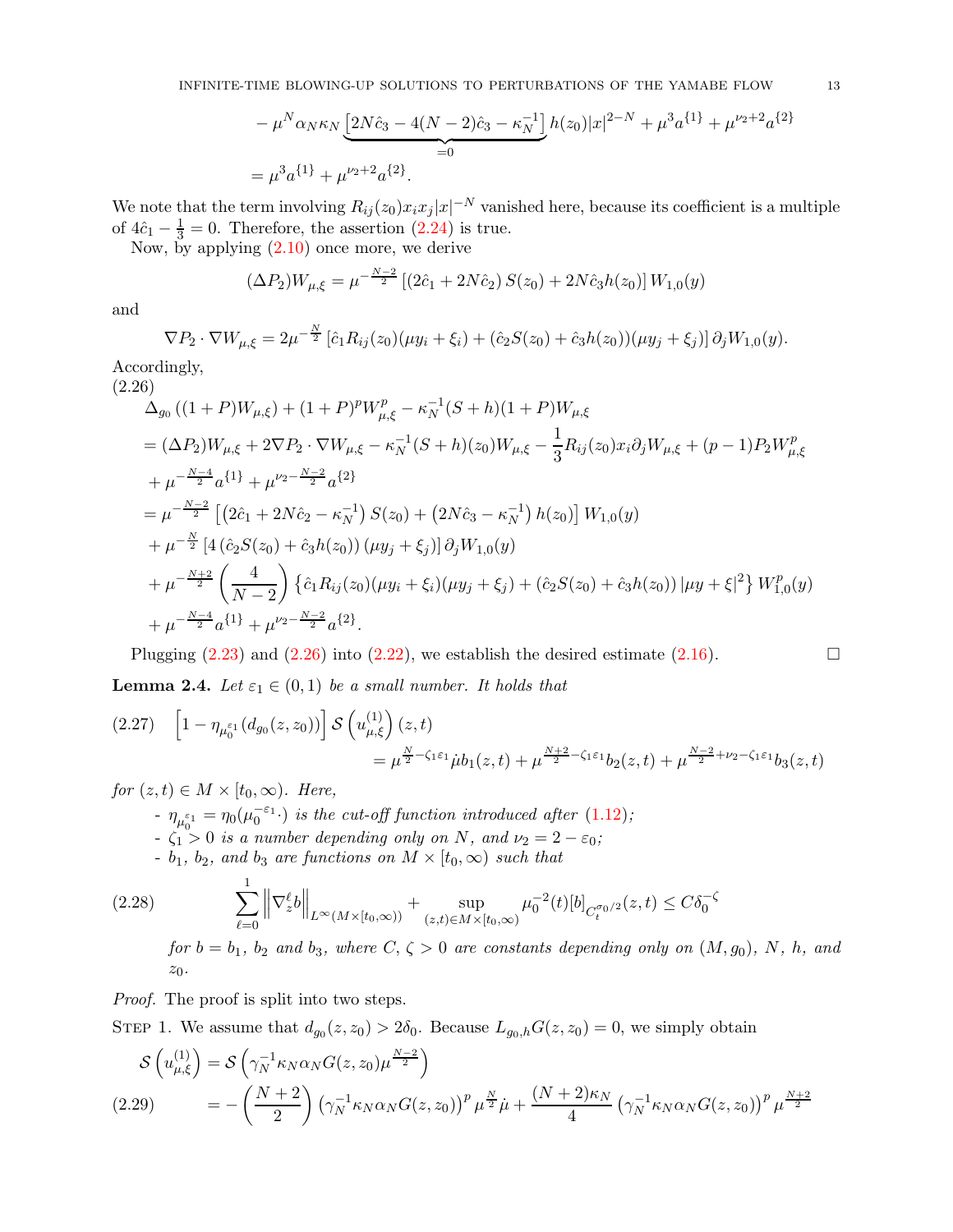$$
= \mu^{\frac{N}{2} - \zeta_1 \varepsilon_1} \dot{\mu} b_1 + \mu^{\frac{N+2}{2} - \zeta_1 \varepsilon_1} b_2.
$$

By taking  $b_3 = 0$ , we get  $(2.27)$  for this case.

STEP 2. We assume that  $\mu_0^{\varepsilon_1} \leq d_{g_0}(z, z_0) \leq 2\delta_0$ . Let  $\hat{b}_1, \hat{b}_2, \ldots$  be functions satisfying [\(2.28\)](#page-12-2) for  $b = \hat{b}_1, \hat{b}_2, \dots$  Arguing as in  $(2.29)$ , we find

$$
\mathcal{S}\left(u_{\mu,\xi}^{(1)}\right) = \frac{(N+2)\kappa_N}{4\gamma_N} L_{g_0,h} \left(G(z,z_0) v_{\mu,\xi}^{(1)}\right) + \mu^{\frac{N}{2}-\zeta_1 \varepsilon_1} \dot{\mu} \dot{b}_1 + \mu^{\frac{N+2}{2}-\zeta_1 \varepsilon_1} \dot{b}_2.
$$

Also, applying  $L_{q_0,h}G(z, z_0) = 0$  once more, we see

$$
L_{g_0,h}\left(G(z,z_0)\,v_{\mu,\xi}^{(1)}\right)=\kappa_N\left[2\left\langle\nabla_{g_0}G(z,z_0),\nabla_{g_0}v_{\mu,\xi}^{(1)}\right\rangle_{g_0}+G(z,z_0)\Delta_{g_0}v_{\mu,\xi}^{(1)}\right].
$$

On the other hand, we infer from [\(2.9\)](#page-9-3) and the mean value theorem that

$$
\partial_i v_{\mu,\xi}^{(1)}(x,t) = \alpha_N \mu^{\frac{N-2}{2}} \left[ \frac{\partial_i (\eta_{\delta_0}(x))}{(\mu^2 + |x - \xi|^2)^{(N-2)/2}} \left\{ |x|^{N-2} - (\mu^2 + |x - \xi|^2)^{\frac{N-2}{2}} \right\} + \frac{(N-2)\eta_{\delta_0}(x)}{(\mu^2 + |x - \xi|^2)^{N/2}} \left\{ x_i |x|^{N-4} (\mu^2 - 2x \cdot \xi + |\xi|^2) + |x|^{N-2} \xi \right\} \right]
$$
  
=  $\mu^{\frac{N+2}{2}} \hat{b}_{3i} + \mu^{\frac{N-2}{2} + \nu_2} \hat{b}_{4i}$ 

and

$$
\partial_{ij}v_{\mu,\xi}^{(1)}(x,t) = \mu^{\frac{N+2}{2}}\hat{b}_{3ij} + \mu^{\frac{N-2}{2}+\nu_2}\hat{b}_{4ij}.
$$

Consequently, by setting

$$
b_1 = \left[1 - \eta_{\mu_0^{\varepsilon_1}}(d_{g_0}(\cdot, z_0))\right] \hat{b}_1,
$$
  
\n
$$
b_2 = \left[1 - \eta_{\mu_0^{\varepsilon_1}}(d_{g_0}(\cdot, z_0))\right] \left[\hat{b}_2 + \kappa_N \left\{2g_0^{ij}\partial_i G(\cdot, z_0) + \left(\frac{\partial_i \sqrt{|g_0|}}{\sqrt{|g_0|}}g_0^{ij} + \partial_i g_0^{ij}\right) G(\cdot, z_0)\right\} \hat{b}_{3j} + \kappa_N g_0^{ij} G(\cdot, z_0) \hat{b}_{3ij}\right],
$$

<span id="page-13-1"></span>and so on, we deduce  $(2.27)$ . Note that  $\text{supp}(b_3) \subset B_{g_0}(z_0, 2\delta_0) \times [t_0, \infty)$ .

2.2. Second approximation solutions. In this subsection, we refine the approximate solutions to reduce their errors in the ball  $B_{g_0}(z, z_0)$  significantly. To this end, we introduce a linear equation

<span id="page-13-0"></span>(2.30) 
$$
\Delta \Psi(\cdot, t) + pW_{1,0}^{p-1} \Psi(\cdot, t) = -\frac{4}{(N+2)\kappa_N} \mathcal{E}_0[\bar{\mu}](\cdot, t) \text{ in } \mathbb{R}^N, \quad \Psi(\cdot, t) \in \dot{W}^{1,2}(\mathbb{R}^N)
$$

for each  $t \in [t_0, \infty)$ , where  $\bar{\mu}$  and  $\mathcal{E}_0[\bar{\mu}]$  are given in [\(2.6\)](#page-8-6) and [\(2.17\)](#page-10-4), respectively.

<span id="page-13-2"></span>By virtue of the definition of  $\bar{\mu}$ , we have

(2.31) 
$$
\bar{\mu}^{-1}\dot{\bar{\mu}} = -\frac{(N+2)c_2}{4c_1}h(z_0)\bar{\mu}^2 \text{ on } [t_0, \infty).
$$

Hence the function  $\bar{\mu}^{-2}\mathcal{E}_0[\bar{\mu}]$  is independent of t, and a solution  $\Psi$  to [\(2.30\)](#page-13-0) is decomposed into  $\Psi(y,t) = \bar{\mu}^2(t)Q(y)$  on  $\mathbb{R}^N \times [t_0, \infty)$  where Q satisfies

<span id="page-13-4"></span>(2.32) 
$$
\Delta Q + pW_{1,0}^{p-1}Q = -\frac{4}{(N+2)\kappa_N} \left( \bar{\mu}^{-2} \mathcal{E}_0[\bar{\mu}] \right)(y) \text{ in } \mathbb{R}^N, \quad Q \in \dot{W}^{1,2}(\mathbb{R}^N).
$$

From [\(2.17\)](#page-10-4) and [\(2.19\)](#page-10-5), we immediately see that  $(\bar{\mu}^{-2} \mathcal{E}_0[\bar{\mu}])(y) = O(|y|^{2-N})$  for |y| large. In fact, as we shall see in the next lemma, a remarkable cancellation among the terms of  $\mathcal{F}_0$  occurs, so we actually have a better decay estimate for  $\bar{\mu}^{-2} \mathcal{E}_0[\bar{\mu}]$ . This observation turns out to be essential in constructing the refined approximate solution with sufficiently small error.

**Lemma 2.5.** There exists a constant  $C > 0$  depending only on  $(M, g_0)$ , N, h, and  $z_0$  such that

<span id="page-13-3"></span>(2.33) 
$$
\left| \left( \bar{\mu}^{-2} \mathcal{E}_0[\bar{\mu}] \right) (y) \right| \leq \frac{C}{1+|y|^N} \quad \text{for } (y, t) \in \mathbb{R}^N \times [t_0, \infty).
$$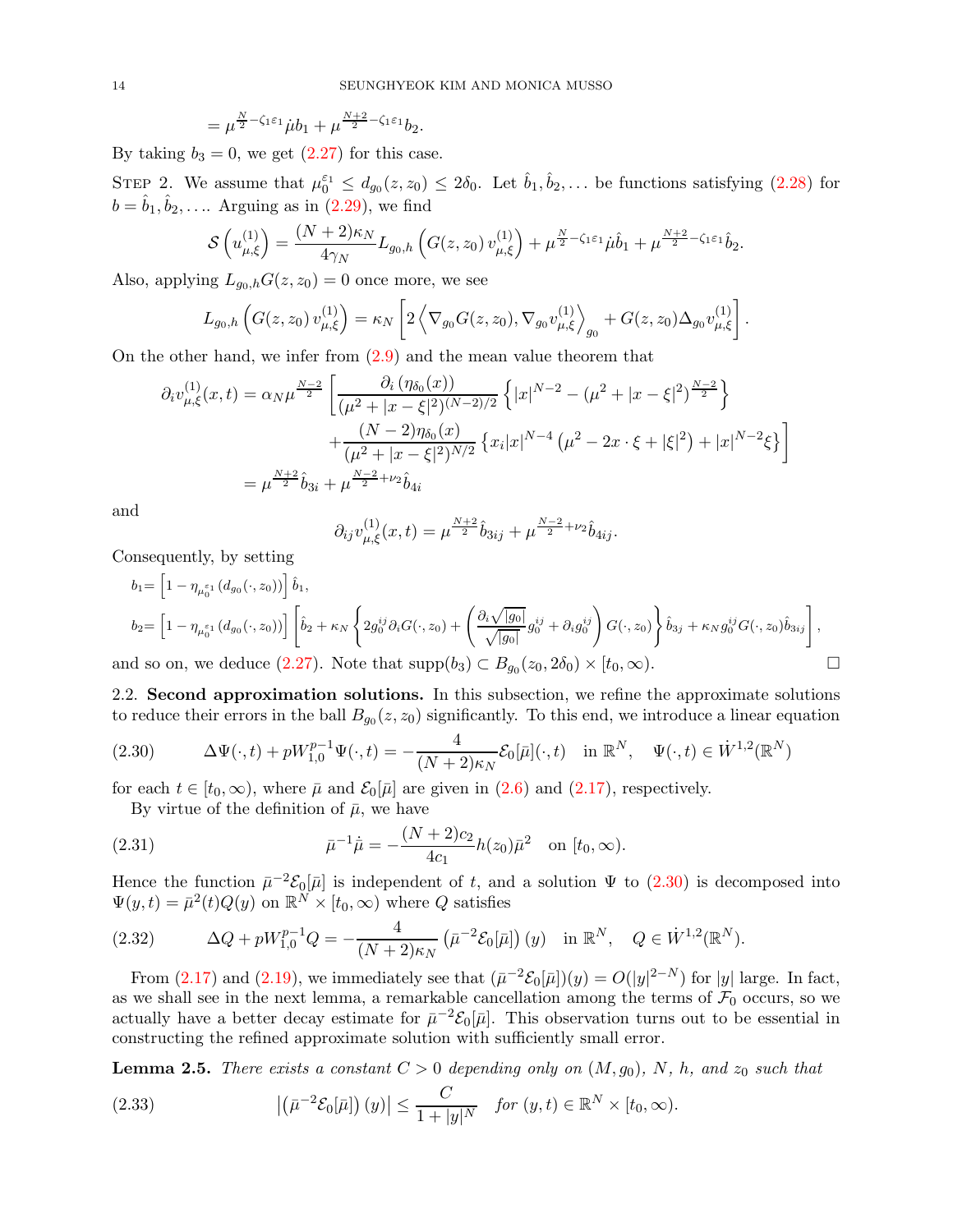Proof. A direct computation shows that

$$
\frac{1}{\alpha_N \hat{c}_2} \left[ \left( 2\hat{c}_1 + 2N\hat{c}_2 - \kappa_N^{-1} \right) W_{1,0}(y) + 4\hat{c}_2 y_j \partial_j W_{1,0}(y) \right]
$$
\n
$$
= \frac{1}{\alpha_N \hat{c}_3} \left[ \left( 2N\hat{c}_3 - \kappa_N^{-1} \right) W_{1,0}(y) + 4\hat{c}_3 y_j \partial_j W_{1,0}(y) \right] = \frac{4(N-2)}{(1+|y|^2)^{\frac{N}{2}}}.
$$

In light of  $(2.17)$ ,  $(2.19)$ ,  $(2.31)$ , and the above identity, we obtain  $(2.33)$ .

Lemma 2.6. Equation  $(2.32)$  has a solution.

Proof. It is well-known that the space of all bounded solutions to

<span id="page-14-1"></span>
$$
L_0[\Psi] := W_{1,0}^{1-p} \left( \Delta \Psi + pW_{1,0}^{p-1} \Psi \right) = 0 \quad \text{in } \mathbb{R}^N
$$

is spanned by the function  $Z_{N+1}$  in [\(2.3\)](#page-8-7) and

<span id="page-14-4"></span>(2.34) 
$$
Z_i(y) := \partial_i W_{1,0}(y) = -(N-2)\alpha_N \frac{y_i}{(1+|y|^2)^{\frac{N}{2}}} \text{ for } y \in \mathbb{R}^N \text{ and } i = 1,\dots,N.
$$

This fact,  $(2.33)$ , the dimensional assumption  $N \geq 5$ , and the Fredholm alternative imply that [\(2.32\)](#page-13-4) is solvable if and only if

(2.35) 
$$
\int_{\mathbb{R}^N} \left( \bar{\mu}^{-2} \mathcal{E}_0[\bar{\mu}] \right) (y) Z_n(y) dy = 0
$$

for  $n = 1, ..., N + 1$ .

By parity,  $(2.35)$  holds automatically for  $n = 1, \ldots, N$ . Besides, setting

$$
c_3 = \int_{\mathbb{R}^N} (y \cdot \nabla W_{1,0}(y)) Z_{N+1}(y) dy \text{ and } c_4 = \int_{\mathbb{R}^N} |y|^2 \left( W_{1,0}^p Z_{N+1} \right)(y) dy,
$$

we deduce from  $(2.17), (2.19), (2.4), (2.11),$  $(2.17), (2.19), (2.4), (2.11),$  $(2.17), (2.19), (2.4), (2.11),$  $(2.17), (2.19), (2.4), (2.11),$  $(2.17), (2.19), (2.4), (2.11),$  $(2.17), (2.19), (2.4), (2.11),$  $(2.17), (2.19), (2.4), (2.11),$  and  $(2.31)$  that

<span id="page-14-0"></span>
$$
\int_{\mathbb{R}^N} \mathcal{E}_0[\bar{\mu}](y, t) Z_{N+1}(y) dy
$$
\n
$$
= c_1 \bar{\mu}^{-1} \dot{\bar{\mu}} + \frac{(N+2)\kappa_N}{4} \left[ -(2N\hat{c}_3 - \kappa_N^{-1})c_2 + 4\hat{c}_3c_3 + \frac{4}{N-2}\hat{c}_3c_4 \right] h(z_0)\bar{\mu}^2
$$
\n
$$
(2.36)
$$
\n
$$
+ \frac{(N+2)\kappa_N}{4} \left[ -(2\hat{c}_1 + 2N\hat{c}_2 - \kappa_N^{-1})c_2 + \left( \frac{4\hat{c}_1}{N} + 4\hat{c}_2 - \frac{1}{3N} \right)c_3 + \frac{4}{N-2} \left( \frac{\hat{c}_1}{N} + \hat{c}_2 \right) c_4 \right] S(z_0)\bar{\mu}^2
$$
\n
$$
= c_1 \bar{\mu}^{-1} \dot{\bar{\mu}} + \frac{(N+2)c_2}{4} h(z_0)\bar{\mu}^2 = 0.
$$

Thus  $(2.32)$  is solvable.

<span id="page-14-5"></span>**Lemma 2.7.** There is a constant  $C > 0$  depending on Q such that

(2.37) 
$$
\left|\nabla_y^{\ell}Q(y)\right| \leq \frac{C\log(2+|y|)}{|y|^{N-2+\ell}} \quad \text{for } y \in \mathbb{R}^N \text{ and } \ell=0,1,2,3.
$$

*Proof.* By employing the rescaling argument with the condition  $Q \in \dot{W}^{1,2}(\mathbb{R}^N)$ , we obtain

<span id="page-14-3"></span><span id="page-14-2"></span>
$$
|Q(y)| \le \frac{C}{1+|y|^{\frac{N-2}{2}}}
$$
 for  $y \in \mathbb{R}^N$ .

Then, having  $(2.33)$  in hand, we apply the comparison principle to  $(2.32)$  repeatedly, which produces

(2.38) 
$$
|Q(y)| \leq \frac{C}{1+|y|^{N-2-\varepsilon}} \quad \text{for } y \in \mathbb{R}^N
$$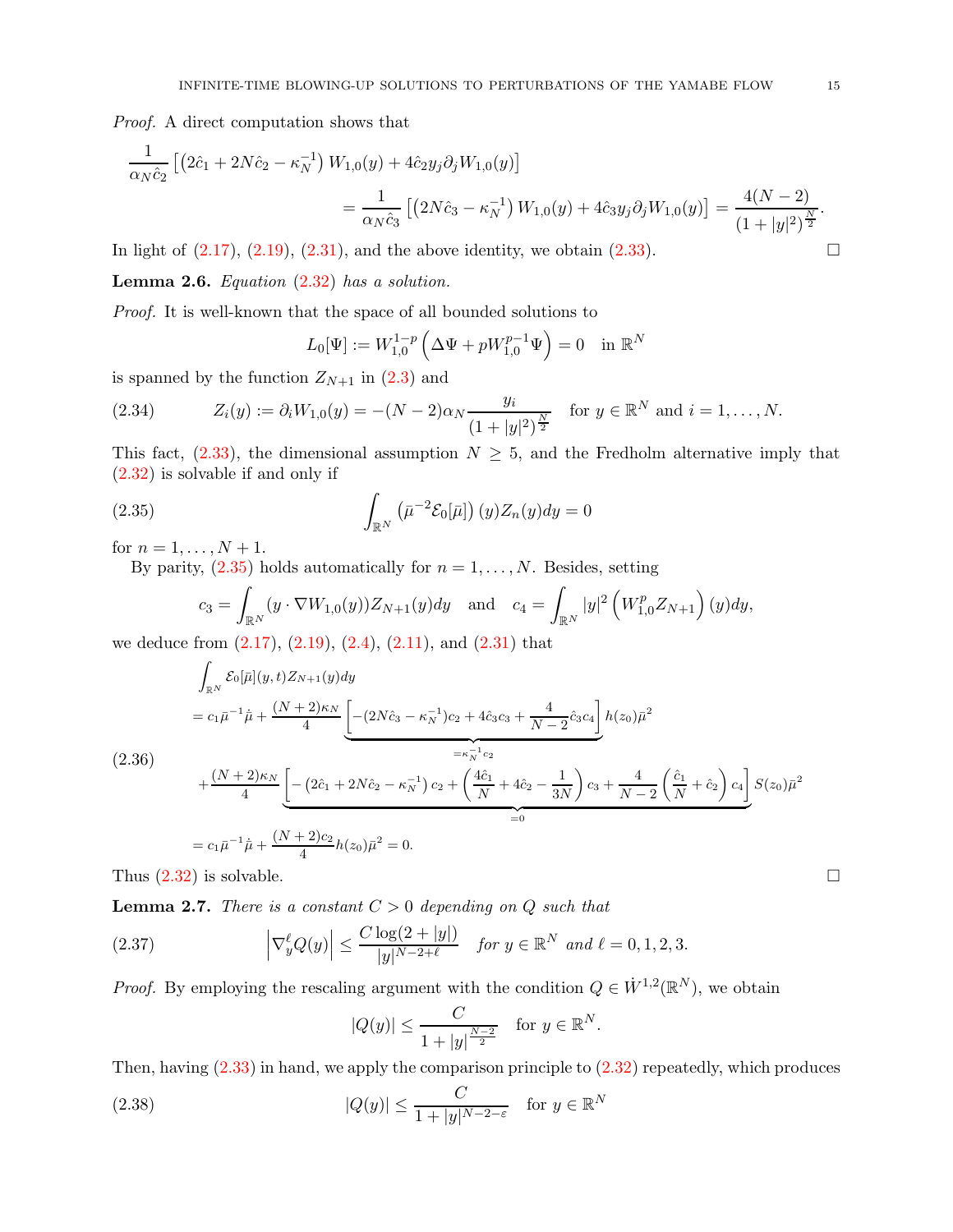where  $\varepsilon > 0$  is any small number. By  $(2.32)$ ,  $(2.33)$ , and  $(2.38)$ ,

$$
\Delta Q(y) = -\frac{4}{(N+2)\kappa_N} \left( \bar{\mu}^{-2} \mathcal{E}_0[\bar{\mu}] \right)(y) - pW_{1,0}^{p-1} Q = O\left( \frac{1}{|y|^N} \right) \text{ for } |y| \ge 1.
$$

Consequently, from the Green's representation formula for Q, we get

$$
|Q(y)| \le C \int_{\mathbb{R}^N} \frac{|\Delta Q(\tilde{y})|}{|y - \tilde{y}|^{N-2}} d\tilde{y} \le C \int_{\mathbb{R}^N} \frac{1}{|y - \tilde{y}|^{N-2}} \frac{d\tilde{y}}{1 + |\tilde{y}|^N} \le \frac{C \log(2 + |y|)}{|y|^{N-2}} \quad \text{for } |y| \ge 1
$$

where we estimate the second integral by decomposing the domain  $\mathbb{R}^N$  into

$$
\overline{B^N(0,R_0)} \cup \overline{B^N(y,R_0)} \cup (\mathbb{R}^N \setminus (B^N(0,R_0) \cup B^N(y,R_0))) \text{ for } R_0 := \frac{|y|}{2}
$$

.

Therefore, [\(2.37\)](#page-14-3) for  $\ell = 0$  holds. The gradient estimate for Q, that is, (2.37) for  $\ell = 1, 2, 3$  follows from elliptic regularity.

Let  $\Psi_0 = \bar{\mu}^2 Q_0$  be the unique solution to  $(2.30)$  such that

<span id="page-15-0"></span>
$$
\int_{\mathbb{R}^N} (Q_0 Z_n)(y) dy = 0 \text{ for } n = 1, \dots, N+1.
$$

We now define the second (or, refined) approximate solution

(2.39) 
$$
u_{\mu,\xi}^{(2)}(z,t) = \gamma_N^{-1} \kappa_N G(z,z_0) v_{\mu,\xi}^{(2)}(z,t) \text{ on } M \times [t_0,\infty)
$$

where

<span id="page-15-1"></span>
$$
(2.40) \quad\n\begin{aligned}\n&v^{(2)}_{\mu,\xi}(z,t) \\
&= \n\begin{cases}\n|x|^{N-2}\mu^{-\frac{N-2}{2}}\left[W_{1,0}(y) + \Psi_0(y,t)\right] & \text{if } d_{g_0}(z,z_0) \le \delta_0, \\
& \mu^{\frac{N-2}{2}}\left[\alpha_N + \eta_{\delta_0}(x)\left\{\alpha_N\left(\frac{|x|^{N-2}}{(\mu^2 + |x - \xi|^2)^{(N-2)/2}} - 1\right) & \text{if } \delta_0 < d_{g_0}(z,z_0) \le 2\delta_0, \\
& \mu^{-\frac{N-2}{2}}\alpha_N & \text{if } d_{g_0}(z,z_0) > 2\delta_0.\n\end{cases}\n\end{aligned}
$$

Here,  $z = \exp_{z_0}(x) = \exp_{z_0}(\mu y + \xi)$  for  $z \in B_{g_0}(z_0, 2\delta_0)$ . By taking  $t_0$  large, we see from  $(2.37)$  that  $u_{\mu,\xi}^{(2)}$  is of class  $C^{2+\sigma_0,1+\sigma_0/2}(M\times [t_0,\infty))$  and positive on  $M\times [t_0,\infty)$ . The next lemmas measure its error.

## Lemma 2.8. It holds that

<span id="page-15-2"></span>(2.41) 
$$
\mu^{\frac{N+2}{2}} \mathcal{S}\left(u_{\mu,\xi}^{(2)}\right)(y,t) = \mathcal{E}_2[\mu,\xi](y,t)
$$

for  $y \in B^N(-\mu^{-1}\xi, \mu^{-1}\delta_0)$  and  $t \in [t_0, \infty)$ . Here,

<span id="page-15-3"></span>
$$
\mathcal{E}_{2}[\mu,\xi](y,t) := \bar{\mu}^{-1}(\dot{\lambda} - \bar{\mu}^{-1}\dot{\bar{\mu}}\lambda) \left(pW_{1,0}^{p-1}Z_{N+1}\right)(y) + \mu^{-1}\dot{\xi} \cdot \left(pW_{1,0}^{p-1}\nabla W_{1,0}\right)(y) + 2\bar{\mu}\lambda \mathcal{F}_{0}(y) \n+ \mathcal{F}_{1}[\mu,\xi](y,t) + \mu^{3}a^{\{1\}} + \mu^{2\nu_{1}}a^{\{2\}} + \mu\dot{\mu}a^{\{0\}} + \mu^{\nu_{1}-2}\dot{\lambda}a^{\{-2\}} + \mu\dot{\xi} \cdot \mathbf{a}^{\{-1\}}
$$

where

- $\mathcal{F}_0$ ,  $\mathcal{F}_1$ , and P are the functions in [\(2.19\)](#page-10-5), [\(2.20\)](#page-10-6), and [\(2.13\)](#page-10-2), respectively, and  $\nu_1$  and  $\nu_2$ are numbers in  $(2.7)$ ;
- $a^{\{\gamma\}} \in \mathbb{R}$  and  $\mathbf{a}^{\{\gamma\}} \in \mathbb{R}^N$  are  $C^1$  functions of  $(y, \mu, \mu^{-1}\xi, \mu^{-1}\lambda)$  satisfying  $(2.21)$ .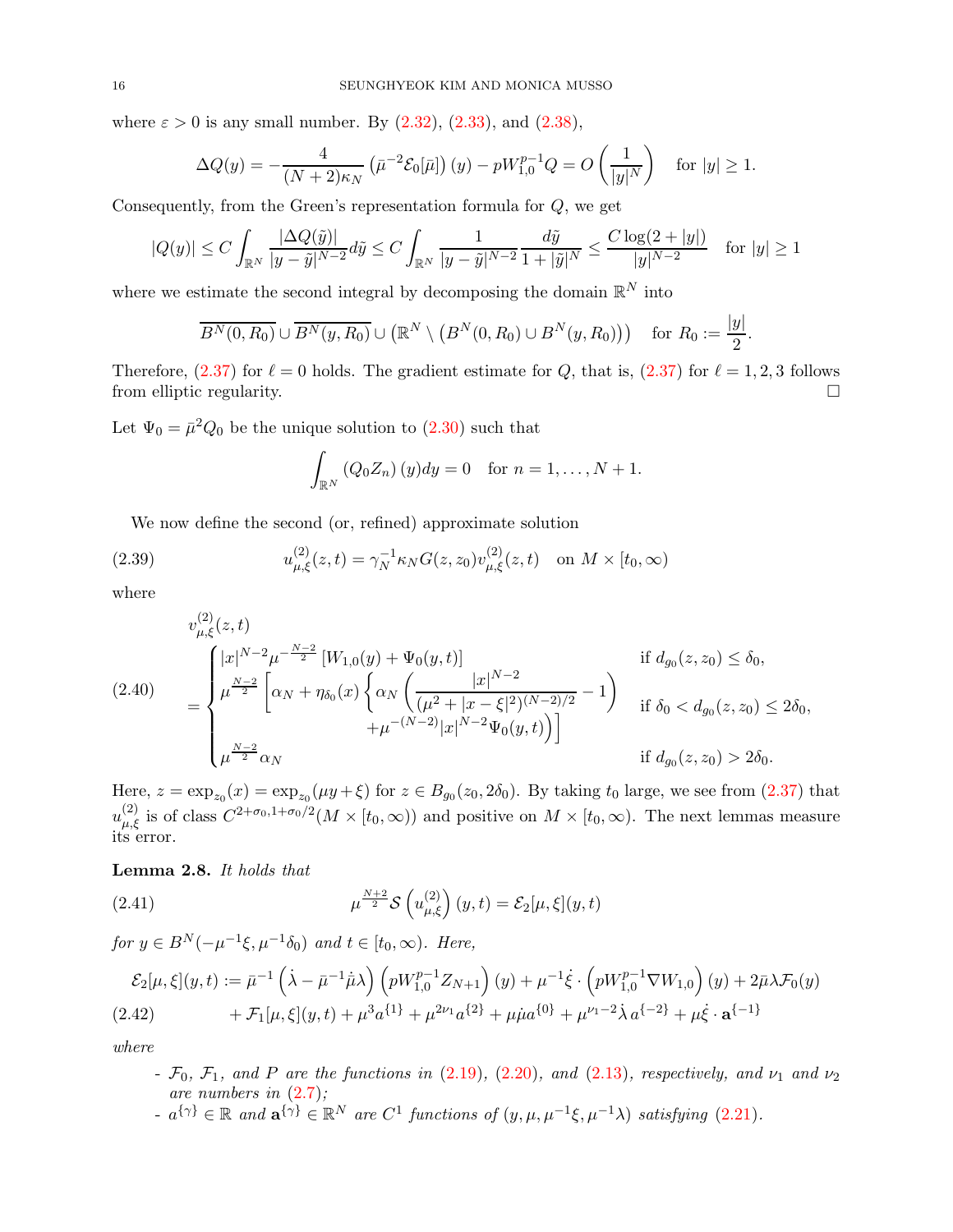*Proof.* We see from  $(2.8)$ – $(2.9)$ ,  $(2.39)$ – $(2.40)$ ,  $(2.16)$ , and  $(2.30)$  that

<span id="page-16-2"></span>
$$
\mu^{\frac{N+2}{2}} \mathcal{S} \left( u_{\mu,\xi}^{(2)} \right) = \mu^{\frac{N+2}{2}} \mathcal{S} \left( u_{\mu,\xi}^{(1)} + (1+P)\mu^{-\frac{N-2}{2}} \Psi_0 \right)
$$
\n
$$
= \frac{(N+2)\kappa_N}{4} \left( \Delta_{g_0(x)} \Psi_0 + pW_{1,0}^{p-1} \Psi_0 \right) + \mu^{\frac{N+2}{2}} \mathcal{S} \left( u_{\mu,\xi}^{(1)} \right) + \mathcal{A}(\Psi_0)
$$
\n
$$
= \frac{(N+2)\kappa_N}{4} \left( \Delta_{g_0(x)} - \Delta \right) \Psi_0 + \left( \mathcal{E}_0[\mu] - \mathcal{E}_0[\bar{\mu}] \right) + \mathcal{E}_1[\mu, \xi] + \mathcal{A}(\Psi_0)
$$

in the  $(y, t)$ -variable. Here,

$$
\mathcal{A}(\Psi_0) := \frac{(N+2)\kappa_N}{4} \left[ (W_{1,0} + \Psi_0)^p - W_{1,0}^p - pW_{1,0}^{p-1}\Psi_0 \right] + p\mu^{-1}\mu \left[ (W_{1,0} + \Psi_0)^{p-1} \left\{ y \cdot \nabla (W_{1,0} + \Psi_0) + \frac{N-2}{2} (W_{1,0} + \Psi_0) \right\} - W_{1,0}^{p-1} Z_{N+1} \right] + p\mu^{-1}\dot{\xi} \cdot \left[ (W_{1,0} + \Psi_0)^{p-1} \nabla (W_{1,0} + \Psi_0) - W_{1,0}^{p-1} \nabla W_{1,0} \right] + \mu^4 \log(2 + |y|) a^{\{2\}}.
$$

By Taylor's theorem and [\(2.37\)](#page-14-3),

<span id="page-16-0"></span>(2.44) 
$$
\mathcal{A}(\Psi_0) = \log(2 + |y|) \left[ \mu^4 a^{\{2\}} + \mu \dot{\mu} a^{\{-2\}} + \mu \dot{\xi} \cdot \mathbf{a}^{\{-3\}} \right].
$$

Also, in view of  $(2.7)$ ,  $(2.12)$ ,  $(2.37)$ , it holds that

(2.45) 
$$
\left(\Delta_{g_0(x)} - \Delta\right) \Psi_0 = \mu^4 \log(2 + |y|) a^{\{2\}}
$$

and

<span id="page-16-1"></span>
$$
(2.46)\quad \mathcal{E}_0[\mu] - \mathcal{E}_0[\bar{\mu}] = \bar{\mu}^{-1} \left(\dot{\lambda} - \bar{\mu}^{-1} \dot{\bar{\mu}} \lambda\right) \left(pW_{1,0}^{p-1} Z_{N+1}\right)(y) + 2\bar{\mu}\lambda \mathcal{F}_0(y) + \mu^{2\nu_1} a^{\{2\}} + \mu^{\nu_1 - 2} \dot{\lambda} a^{\{-2\}}.
$$

Inserting  $(2.44)-(2.46)$  $(2.44)-(2.46)$  and  $(2.18)$  into  $(2.43)$ , and then arranging the resulting terms, we deduce the desired equality  $(2.41)$ .

### <span id="page-16-5"></span>Lemma 2.9. It holds that

<span id="page-16-4"></span>
$$
(2.47) \quad \left[1 - \eta_{\mu_0^{\varepsilon_1}}(d_{g_0}(z, z_0))\right] \mathcal{S}\left(u_{\mu, \xi}^{(2)}\right)(z, t) \n= \mu^{\frac{N}{2} - \zeta_2 \varepsilon_1} \dot{\mu} b_4(z, t) + \mu^{\frac{N+2}{2} - \zeta_2 \varepsilon_1} b_5(z, t) + \mu^{\frac{N-2}{2} + \nu_2 - \zeta_2 \varepsilon_1} b_6(z, t)
$$

for  $(z, t) \in M \times [t_0, \infty)$ . Here,

- $\varepsilon_1 \in (0,1)$  is the small number in Lemma [2.4,](#page-12-4) and  $\eta_{\mu_0^{\varepsilon_1}}$  is the cut-off function introduced after [\(1.12\)](#page-5-1);
- $-\zeta_2 > 0$  is a number depending only on N, and  $\nu_2 = 2 \varepsilon_0$ ;
- b<sub>4</sub>, b<sub>5</sub>, and b<sub>6</sub> are functions on  $M \times [t_0, \infty)$  such that [\(2.28\)](#page-12-2) holds for  $b = b_4$ , b<sub>5</sub>, and b<sub>6</sub>.

*Proof.* If  $d_{g_0}(z, z_0) > 2\delta_0$ , then by  $(2.8)$ ,  $(2.39)$ , and  $(2.29)$ , we have

$$
\mathcal{S}\left(u_{\mu,\xi}^{(2)}\right)=\mathcal{S}\left(u_{\mu,\xi}^{(1)}\right)=\mu^{\frac{N}{2}-\zeta_1\varepsilon_1}\dot{\mu}b_1+\mu^{\frac{N+2}{2}-\zeta_1\varepsilon_1}b_2.
$$

Suppose that  $\mu_0^{\varepsilon_1} \le d_{g_0}(z, z_0) \le 2\delta_0$ . Setting

$$
\tilde{u}_{\mu,\xi}^{(2)} = \gamma_N^{-1} \kappa_N G(z,z_0) \cdot \mu^{-\frac{N-2}{2}} \bar{\mu}^2 \eta_{\delta_0}(x) |x|^{N-2} Q_0(y),
$$

we write

<span id="page-16-3"></span>
$$
(2.48) \quad \mathcal{S}\left(u_{\mu,\xi}^{(2)}\right) = \mathcal{S}\left(u_{\mu,\xi}^{(1)}\right) + \frac{N+2}{4} L_{g_0,h} \tilde{u}_{\mu,\xi}^{(2)}
$$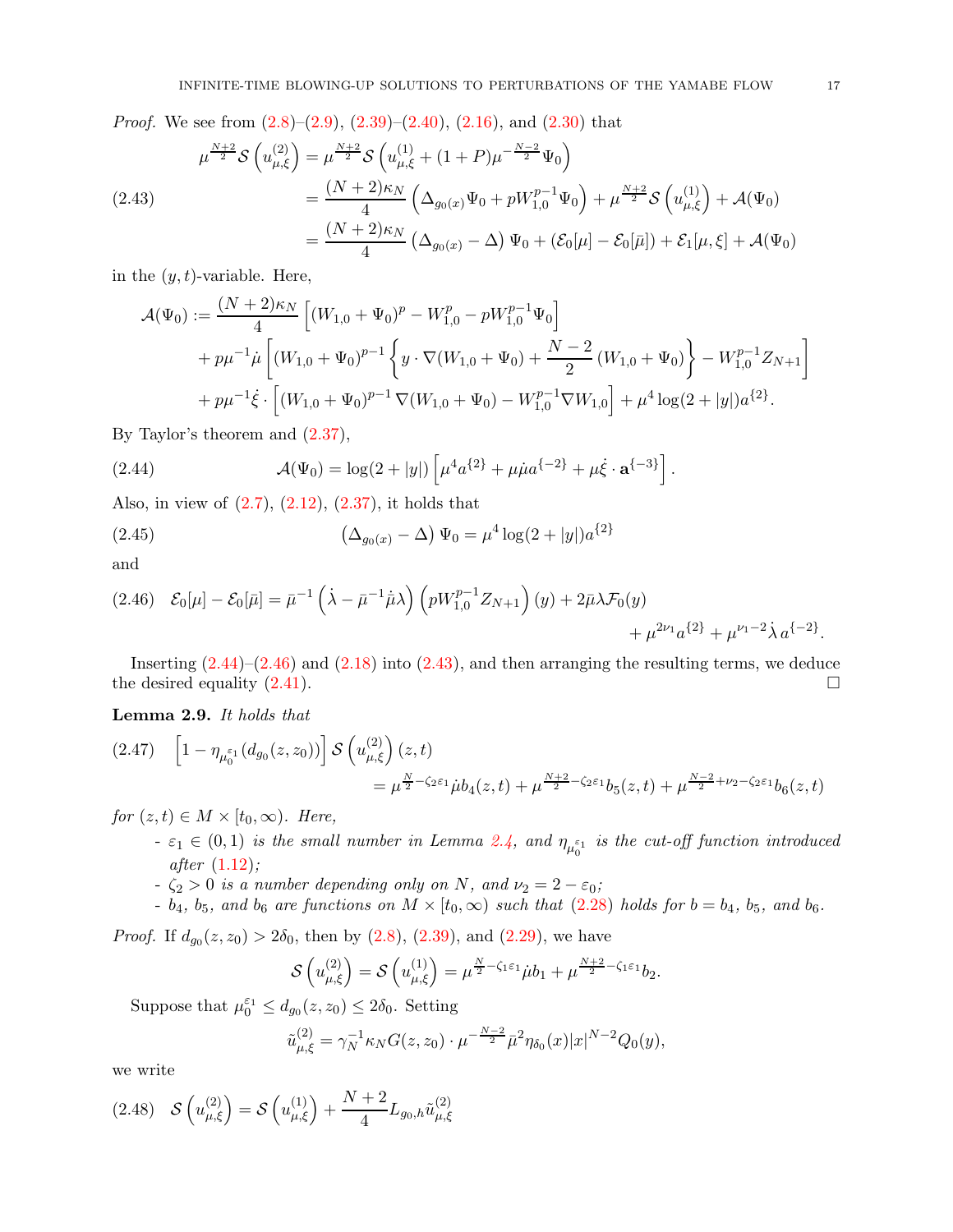<span id="page-17-3"></span>
$$
-\left\{\partial_t\left(u_{\mu,\xi}^{(1)}+\tilde{u}_{\mu,\xi}^{(2)}\right)^p-\partial_t\left(u_{\mu,\xi}^{(1)}\right)^p\right\}+\frac{(N+2)\kappa_N}{4}\left\{\left(u_{\mu,\xi}^{(1)}+\tilde{u}_{\mu,\xi}^{(2)}\right)^p-\left(u_{\mu,\xi}^{(1)}\right)^p\right\}.
$$

Let  $\hat{b}_5$ ,  $\hat{b}_6$ , and  $\hat{b}_7$  be functions satisfying [\(2.28\)](#page-12-2). Applying [\(2.37\)](#page-14-3), we argue as in Step 2 of the proof of Lemma [2.4.](#page-12-4) Then we obtain

(2.49) 
$$
L_{g_0,h}\tilde{u}_{\mu,\xi}^{(2)} = \mu^{\frac{N+2}{2} - \varepsilon_1\zeta_2}\hat{b}_5.
$$

Also, we compute

$$
(2.50) \quad \partial_t \left( u_{\mu,\xi}^{(1)} + \tilde{u}_{\mu,\xi}^{(2)} \right)^p - \partial_t \left( u_{\mu,\xi}^{(1)} \right)^p
$$
  
=  $p \left[ \left\{ \left( u_{\mu,\xi}^{(1)} + \tilde{u}_{\mu,\xi}^{(2)} \right)^{p-1} - \left( u_{\mu,\xi}^{(1)} \right)^{p-1} \right\} \partial_t u_{\mu,\xi}^{(1)} + \left( u_{\mu,\xi}^{(1)} + \tilde{u}_{\mu,\xi}^{(2)} \right)^{p-1} \partial_t \tilde{u}_{\mu,\xi}^{(2)} \right] = \mu^{\frac{N+4}{2} - \varepsilon_1 \zeta_2} \mu \tilde{b}_6$ 

and

(2.51) 
$$
\left(u_{\mu,\xi}^{(1)} + \tilde{u}_{\mu,\xi}^{(2)}\right)^p - \left(u_{\mu,\xi}^{(1)}\right)^p = \mu^{\frac{N+6}{2} - \varepsilon_1 \zeta_2} \hat{b}_7.
$$

By substituting  $(2.49)$ – $(2.51)$ , and  $(2.27)$  into  $(2.48)$ , and then defining  $b_4$ ,  $b_5$ , and  $b_6$  suitably, we obtain  $(2.47)$ .

## <span id="page-17-4"></span>3. Inner-outer gluing procedure

<span id="page-17-0"></span>For the sake of brevity, we write  $u_{\mu,\xi} = u_{\mu,\xi}^{(2)}$  in the sequel.

In the rest of the paper, we construct a remainder term  $\psi_{\mu,\xi}$  such that  $u = u_{\mu,\xi} + \psi_{\mu,\xi}$  is a solution to  $(2.1)$ . To this end, we apply the inner-outer gluing procedure as in  $[14]$ . It amounts to decomposing  $\psi_{\mu,\xi}$  into two parts

<span id="page-17-5"></span>(3.1) 
$$
\psi_{\mu,\xi} = \psi_{\mu,\xi}^{\text{out}} + \eta_{\mu_0^{\varepsilon_1}}(d_{g_0}(z,z_0))\,\hat{\psi}_{\mu,\xi}^{\text{in}}\left(\exp_{z_0}^{-1}(z),t\right) \quad \text{on } M \times [t_0,\infty)
$$

and determining  $\psi_{\mu,\xi}^{\text{out}}$  and  $\hat{\psi}_{\mu,\xi}^{\text{in}}$  by solving so-called outer and inner problems.

OUTER PROBLEM: Let  $\psi_{\mu,\xi}^{\text{out}}$  be a function on  $M \times [t_0,\infty)$  solving

<span id="page-17-1"></span>(3.2) 
$$
p u_{\mu,\xi}^{p-1} (\psi_{\mu,\xi}^{\text{out}})_t = \frac{N+2}{4} L_{g_0,h} \psi_{\mu,\xi}^{\text{out}} + \mathcal{W}_{\mu,\xi} \psi_{\mu,\xi}^{\text{out}} + \left(1 - \eta_{\mu_0^{\varepsilon_1}}\right) \mathcal{S}(u_{\mu,\xi}) + \mathcal{J}_1 \left[\hat{\psi}_{\mu,\xi}^{\text{in}}\right] + \mathcal{J}_2 \left[\psi_{\mu,\xi}^{\text{out}}, \hat{\psi}_{\mu,\xi}^{\text{in}}\right].
$$

Here,  $L_{g_0,h}$  is the differential operator defined in [\(1.5\)](#page-1-5),

$$
\mathcal{W}_{\mu,\xi} := \frac{(N+2)\kappa_N p}{4} \left[ u_{\mu,\xi}^{p-1} - \eta_{\mu_0^{\varepsilon_1}} \left( u_{\mu,\xi}^{(1)} \right)^{p-1} \right],
$$

<span id="page-17-6"></span>
$$
(3.3) \quad \mathcal{J}_1\left[\hat{\psi}_{\mu,\xi}^{\text{in}}\right] := \frac{(N+2)\kappa_N p}{4} \left[ u_{\mu,\xi}^{p-1} - \left(u_{\mu,\xi}^{(1)}\right)^{p-1} \right] \eta_{\mu_0^{\varepsilon_1}} \hat{\psi}_{\mu,\xi}^{\text{in}} - p \left[ u_{\mu,\xi}^{p-1} - \left(u_{\mu,\xi}^{(1)}\right)^{p-1} \right] \eta_{\mu_0^{\varepsilon_1}} \left(\hat{\psi}_{\mu,\xi}^{\text{in}}\right)_t \newline + \frac{(N+2)\kappa_N}{4} \left[ \left(\Delta_{g_0} \eta_{\mu_0^{\varepsilon_1}}\right) \hat{\psi}_{\mu,\xi}^{\text{in}} + 2 \left\langle \nabla_{g_0} \eta_{\mu_0^{\varepsilon_1}} , \nabla_{g_0} \hat{\psi}_{\mu,\xi}^{\text{in}} \right\rangle_{g_0} \right]
$$

and

<span id="page-17-2"></span>(3.4) 
$$
\mathcal{J}_2 \left[ \psi_{\mu,\xi}^{\text{out}}, \hat{\psi}_{\mu,\xi}^{\text{in}} \right] := \frac{(N+2)\kappa_N}{4} \left[ (u_{\mu,\xi} + \psi_{\mu,\xi})^p - u_{\mu,\xi}^p - p u_{\mu,\xi}^{p-1} \psi_{\mu,\xi} \right] - p \left[ (u_{\mu,\xi} + \psi_{\mu,\xi})^{p-1} - u_{\mu,\xi}^{p-1} \right] \left[ \left( 1 - \eta_{\mu_0^{\varepsilon_1}/2} \right) (u_{\mu,\xi})_t + (\psi_{\mu,\xi})_t \right].
$$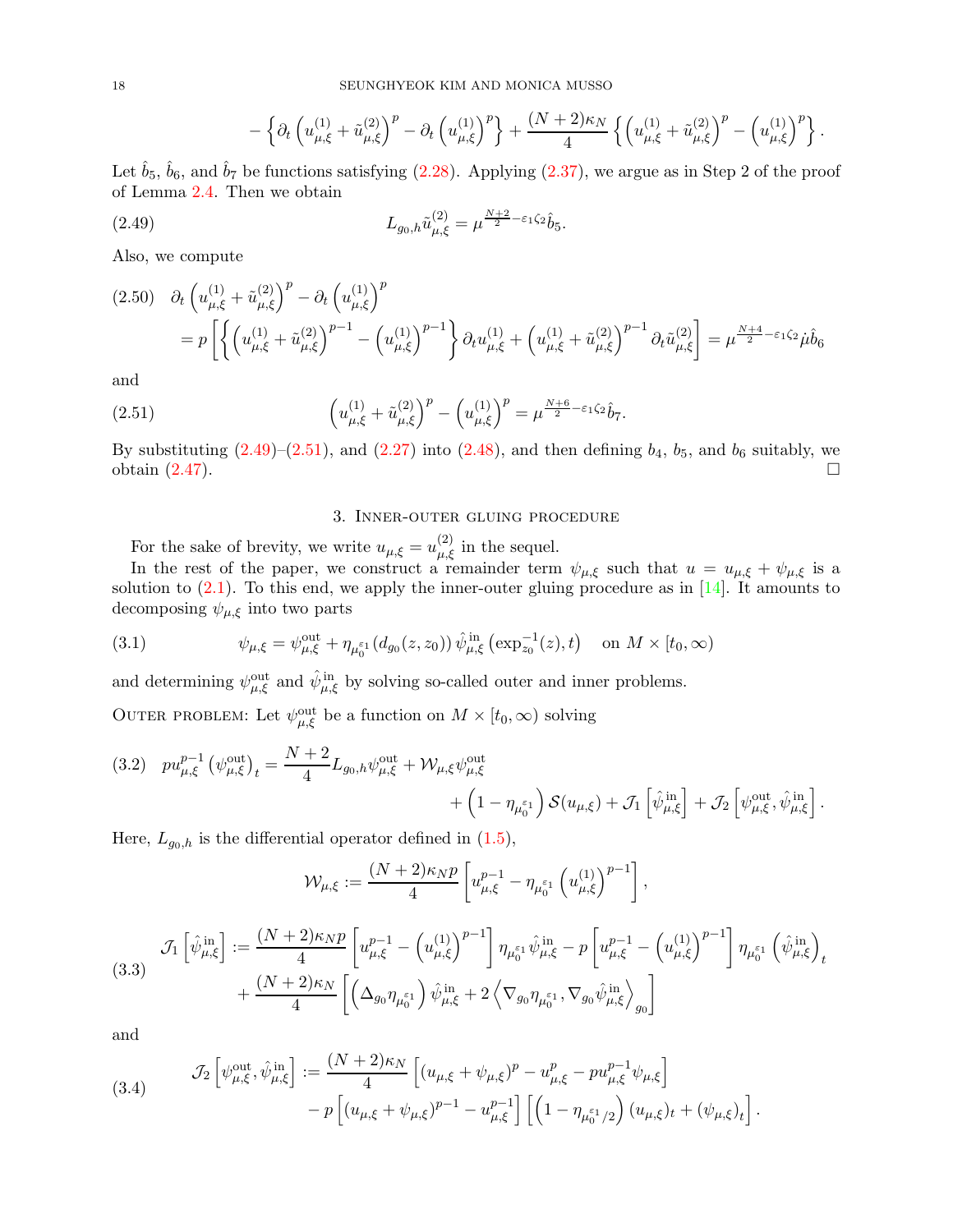INNER PROBLEM: As before, we identify points  $z \in B_{g_0}(z_0, \delta_0)$  and  $x \in B^N(0, \delta_0)$  via  $g_0$ -normal coordinates at  $z_0 \in M$ . Let  $\hat{\psi}_{\mu,\xi}^{\text{in}}$  be a function on  $B^N(0, 2\mu_0^{\varepsilon_1}) \times [t_0, \infty)$  satisfying

$$
p\left(u_{\mu,\xi}^{(1)}\right)^{p-1} \left(\hat{\psi}_{\mu,\xi}^{\text{in}}\right)_t = \frac{N+2}{4} \left[L_{g_0,h}\hat{\psi}_{\mu,\xi}^{\text{in}} + \kappa_N p\left(u_{\mu,\xi}^{(1)}\right)^{p-1} \left(\hat{\psi}_{\mu,\xi}^{\text{in}} + \psi_{\mu,\xi}^{\text{out}}\right)\right] + \mu^{-\frac{N+2}{2}} \mathcal{E}_2[\mu,\xi](\mu^{-1}(x-\xi),t) - p\left[\left(u_{\mu,\xi} + \hat{\psi}_{\mu,\xi}^{\text{in}} + \psi_{\mu,\xi}^{\text{out}}\right)^{p-1} - u_{\mu,\xi}^{p-1}\right] \eta_{\mu_0^{\varepsilon_1}/2} \left(u_{\mu,\xi}\right)_t.
$$

We write  $x = \bar{\mu}\bar{y} + \xi$  and define  $\psi_{\mu,\xi}^{in}$  by the relation

<span id="page-18-2"></span>(3.5) 
$$
\hat{\psi}_{\mu,\xi}^{\text{in}}(x,t) = \gamma_N^{-1} \kappa_N |x|^{N-2} G(x,z_0) \cdot \bar{\mu}^{-\frac{N-2}{2}} \psi_{\mu,\xi}^{\text{in}} \left( \bar{\mu}^{-1}(x-\xi), t \right) \n= (1 + P(x)) \bar{\mu}^{-\frac{N-2}{2}} \psi_{\mu,\xi}^{\text{in}} \left( \bar{y}, t \right)
$$

for  $(\bar{y}, t) \in B^N(-\bar{\mu}^{-1}\xi, 2\bar{\mu}^{-1}\mu_0^{\varepsilon_1})$  where P is the function in [\(2.13\)](#page-10-2). Then  $\psi_{\mu,\xi}^{\text{in}}$  solves

<span id="page-18-0"></span>(3.6)  

$$
pW_{1,0}^{p-1} (\psi_{\mu,\xi}^{\text{in}})_t = \frac{(N+2)\kappa_N}{4} \left( \Delta \psi_{\mu,\xi}^{\text{in}} + pW_{1,0}^{p-1} \psi_{\mu,\xi}^{\text{in}} \right) + \left( \frac{\bar{\mu}}{\mu} \right)^{\frac{N-2}{2}} (1+P)^{-p}(x) \mathcal{E}_2[\mu,\xi](y,t) + \mathcal{K}_1 [\psi_{\mu,\xi}^{\text{in}}] + \mathcal{K}_2 [\psi_{\mu,\xi}^{\text{in}}, \psi_{\mu,\xi}^{\text{out}}]
$$

in the  $(\bar{y}, t)$ -variable, where  $y = \mu^{-1} \bar{\mu} \bar{y}$ ,

4

 $\bar{\mu}$ 

<span id="page-18-3"></span>
$$
\mathcal{K}_{1}\left[\psi_{\mu,\xi}^{\text{in}}\right] := \frac{(N+2)\kappa_{N}p}{4}\left[W_{1,0}^{p-1}(y) - W_{1,0}^{p-1}(\bar{y})\right]\psi_{\mu,\xi}^{\text{in}} - p\left[W_{1,0}^{p-1}(y) - W_{1,0}^{p-1}(\bar{y})\right]\left(\psi_{\mu,\xi}^{\text{in}}\right)_{t} \n+ pW_{1,0}^{p-1}(y)\left[\bar{\mu}^{-1}\dot{\bar{\mu}}\left(\bar{y}\cdot\nabla\psi_{\mu,\xi}^{\text{in}} + \frac{N-2}{2}\psi_{\mu,\xi}^{\text{in}}\right) + \bar{\mu}^{-1}\dot{\xi}\cdot\nabla\psi_{\mu,\xi}^{\text{in}}\right] \n(3.7) \n+ \frac{(N+2)\kappa_{N}}{4}\left[\left(\frac{\mu}{\bar{\mu}}\right)^{2}(1+P)^{1-p}(x)\Delta_{g_{0}(x)}\psi_{\mu,\xi}^{\text{in}} - \Delta\psi_{\mu,\xi}^{\text{in}}\right] - \frac{N+2}{4}\mu^{2}(1+P(x))(S+h)(x)\psi_{\mu,\xi}^{\text{in}} \n+ \frac{(N+2)\kappa_{N}}{4}\left(\frac{\mu}{\bar{\mu}}\right)^{2}(1+P)^{-p}(x)\left[2\bar{\mu}g_{0}^{ij}(x)(\partial_{x_{i}}P)(x)\partial_{j}\psi_{\mu,\xi}^{\text{in}} + \bar{\mu}^{2}(\Delta_{g_{0}}P)(x)\psi_{\mu,\xi}^{\text{in}}\right]
$$

and

<span id="page-18-4"></span>
$$
\begin{split} \text{(3.8)}\\ \text{(3.8)}\\ \text{(3.8)}\\ \text{(3.8)}\\ \text{(3.8)}\\ \text{(3.8)}\\ \text{(3.9)}\\ \text{(3.9)}\\ \text{(3.9)}\\ \text{(3.9)}\\ \text{(3.9)}\\ \text{(3.9)}\\ \text{(3.9)}\\ \text{(3.9)}\\ \text{(3.9)}\\ \text{(3.9)}\\ \text{(3.9)}\\ \text{(3.9)}\\ \text{(3.9)}\\ \text{(3.9)}\\ \text{(3.9)}\\ \text{(3.9)}\\ \text{(3.9)}\\ \text{(3.9)}\\ \text{(3.9)}\\ \text{(3.9)}\\ \text{(3.9)}\\ \text{(3.9)}\\ \text{(3.9)}\\ \text{(3.9)}\\ \text{(3.9)}\\ \text{(3.9)}\\ \text{(3.9)}\\ \text{(3.9)}\\ \text{(3.9)}\\ \text{(3.9)}\\ \text{(3.9)}\\ \text{(3.9)}\\ \text{(3.9)}\\ \text{(3.9)}\\ \text{(3.9)}\\ \text{(3.9)}\\ \text{(3.9)}\\ \text{(3.9)}\\ \text{(3.9)}\\ \text{(3.9)}\\ \text{(3.9)}\\ \text{(3.9)}\\ \text{(3.9)}\\ \text{(3.9)}\\ \text{(3.9)}\\ \text{(3.9)}\\ \text{(3.9)}\\ \text{(3.9)}\\ \text{(3.9)}\\ \text{(3.9)}\\ \text{(3.9)}\\ \text{(3.9)}\\ \text{(3.9)}\\ \text{(3.9)}\\ \text{(3.9)}\\ \text{(3.9)}\\ \text{(3.9)}\\ \text{(3.9)}\\ \text{(3.9)}\\ \text{(3.9)}\\ \text{(3.9)}\\ \text{(3.9)}\\ \text{(3.9)}\\ \text{(3.9)}\\ \text{(3.9)}\\ \text{(3.9)}\\ \text{(3.9)}\\ \text{(3.9)}\\ \text{(3.9)}\\ \text{(3.9)}\\ \text{(3.9)}\\ \text{(3.9)}\\ \text{(3.9)}\\ \text{(3.9)}\\ \text{(3.9)}\\ \text{(3.9)}\\ \text{(3.9)}\\ \text{(3.9)}\\ \text{(3.9)}\\ \text{(3.9)}\\ \text{(3.9)}\\ \text{(3.9)}\\ \text{(3.9)}\\ \text{(3.9)}\\ \text{(3.9)}\\ \text{(3.9)}\\ \text{(3.9)}\\ \text{(3.9)}\\ \text{(
$$

If  $\psi_{\mu,\xi}^{\text{out}}$  and  $\psi_{\mu,\xi}^{\text{in}}$  solve [\(3.2\)](#page-17-1) and [\(3.6\)](#page-18-0), respectively, then  $u = u_{\mu,\xi} + \psi_{\mu,\xi}$  will satisfy [\(2.1\)](#page-8-3) provided it is positive on  $M \times [t_0, \infty)$ . In Sections [4](#page-18-1) and [5,](#page-36-0) we will look for solutions to [\(3.2\)](#page-17-1) and [\(3.6\)](#page-18-0) with appropriate choices of parameters  $(\mu, \xi)$  and initial conditions  $u_0$ , and verify that u is indeed positive.

### 4. Outer problem

<span id="page-18-1"></span>This section is devoted to the analysis of the outer problem [\(3.2\)](#page-17-1).

In Subsections [4.1](#page-19-2) and [4.2,](#page-24-1) we develop existence theory and a priori estimates on a solution to an associated inhomogeneous problem  $(4.1)$ . The main technical point is to control the degenerate factor  $u_{\mu,\xi}^{p-1}$ .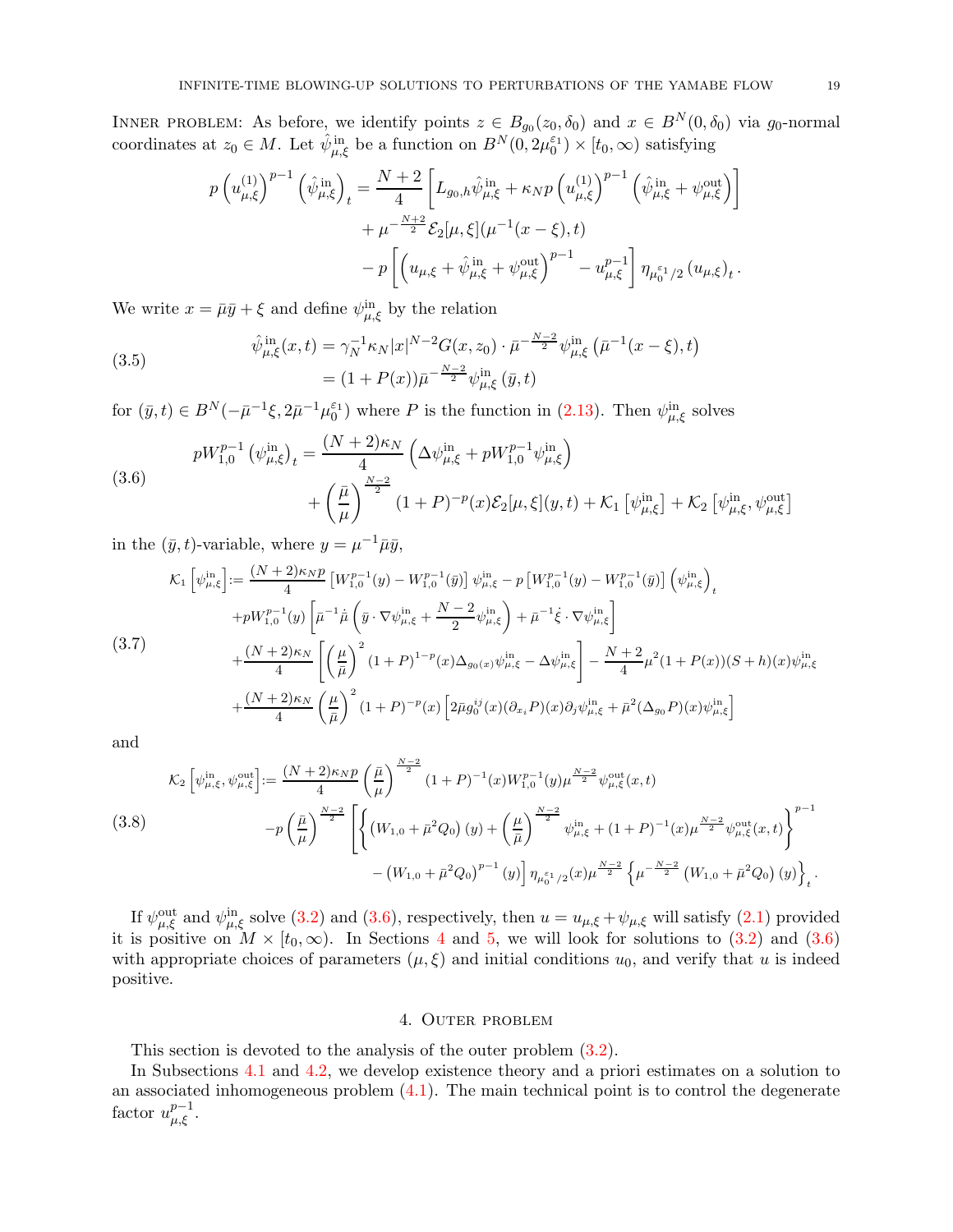In Subsections [4.3](#page-31-0) and [4.4,](#page-35-0) we apply the results for [\(4.1\)](#page-19-1) and the contraction mapping theorem to derive the unique solvability of [\(3.2\)](#page-17-1) as well as several a priori estimates on the solution.

<span id="page-19-2"></span>4.1. Inhomogeneous problem associated to  $(3.2)$ : Weighted  $H^2$  estimate. In this subsection, we will prove the unique existence of a solution to the inhomogeneous problem

<span id="page-19-1"></span>(4.1) 
$$
\begin{cases} pu_{\mu,\xi}^{p-1} \psi_t = \frac{N+2}{4} L_{g_0,h} \psi + \mathcal{W}_{\mu,\xi} \psi + u_{\mu,\xi}^{p-1} f & \text{on } M \times (t_0,\infty), \\ \psi(\cdot,t_0) = \psi_0 & \text{on } M \end{cases}
$$

in a weighted  $H^2$  space by deriving a priori estimate for solutions. Here and after, we mean by a solution to [\(4.1\)](#page-19-1) and other related equations a function that satisfies them in a weak sense.

We first establish the following version of a priori weighted  $H^2$  estimate. Refer to Definition [1.7](#page-6-1) for the definition of the norms.

<span id="page-19-4"></span>**Lemma 4.1.** Suppose that  $Y_h(M, g_0) > 0$ ,  $t_0 < s_0 - 1$ ,  $||f||_{L^2_{t_0, s_0}} + ||\psi_0||_{\mathcal{H}^1} < \infty$  and  $(2.5)-(2.7)$  $(2.5)-(2.7)$  $(2.5)-(2.7)$ hold. Then there is a constant  $C > 0$  depending only on  $(M, g_0)$ , N, h, and  $z_0$  such that every solution  $\psi$  to

<span id="page-19-5"></span>(4.2) 
$$
\begin{cases} pu_{\mu,\xi}^{p-1} \psi_t = \frac{N+2}{4} L_{g_0,h} \psi + \mathcal{W}_{\mu,\xi} \psi + u_{\mu,\xi}^{p-1} f & \text{on } M \times (t_0, s_0), \\ \psi(\cdot, t_0) = \psi_0 & \text{on } M \end{cases}
$$

satisfies

<span id="page-19-3"></span>(4.3) 
$$
\|\psi\|_{H^2_{t_0,s_0}} \leq C \left( \|\psi\|_{L^2_{t_0,s_0}} + \|f\|_{L^2_{t_0,s_0}} + \|\psi_0\|_{\mathcal{H}^1} \right)
$$

provided  $t_0 > 0$  is large enough.

*Proof.* The proof is inspired by that of  $[15, \text{Lemma } 3.2]$ . We will divide it into four steps.

Throughout the proof, we assume that C depends only on  $(M, g_0)$ , N, h, and  $z_0$ , and in particular, is independent of  $s_0$ .

Step 1. We claim that

(4.4) 
$$
u_{\mu,\xi}^{-1}|(u_{\mu,\xi})_t| \leq C\mu_0^2.
$$

<span id="page-19-0"></span>If  $z \in B_{g_0}(z_0, \delta_0)$ , we infer from  $(2.39)$ – $(2.40)$ ,  $(2.37)$ , and  $(2.5)$ – $(2.7)$  that

$$
u_{\mu,\xi}^{-1}(u_{\mu,\xi})_t = \frac{N-2}{2}\mu^{-1}\dot{\mu} + \left[\frac{1}{(1+|y|^2)^{\frac{N-2}{2}}} + \bar{\mu}^2 Q_0(y)\right]^{-1}
$$
  
\$\times \left[\frac{(N-2)\mu^{-1}(\dot{\xi}\cdot y - \dot{\mu})}{(1+|y|^2)^{\frac{N}{2}}} + O(\mu\_0^4)Q\_0(y) + O(\mu\_0)\left(\dot{\mu}y - \dot{\xi}\right)\cdot \nabla Q\_0(y)\right]\$  
= 
$$
O\left(\mu^{-1}\dot{\mu} + \frac{\mu^{-1}\dot{\xi}}{1+|y|}\right) = O(\mu_0^2)
$$

in the  $(y, t)$ -variable.

If  $z \in B_{g_0}(z_0, 2\delta_0) \setminus B_{g_0}(z_0, \delta_0)$ , then

$$
u_{\mu,\xi}^{-1}(u_{\mu,\xi})_t = \frac{N-2}{2}\mu^{-1}\dot{\mu} + O\left(\mu_0^2\left(\mu_0^2\log\mu_0 + \delta_0^{-1}\mu_0^{\nu_2}\right)\right) = O(\mu_0^2).
$$

If  $z \in M \setminus B_{g_0}(z_0, 2\delta_0)$ , then

$$
u_{\mu,\xi}^{-1}(u_{\mu,\xi})_t = \frac{N-2}{2}\mu^{-1}\dot{\mu} = O(\mu_0^2).
$$

Consequently, the claim follows.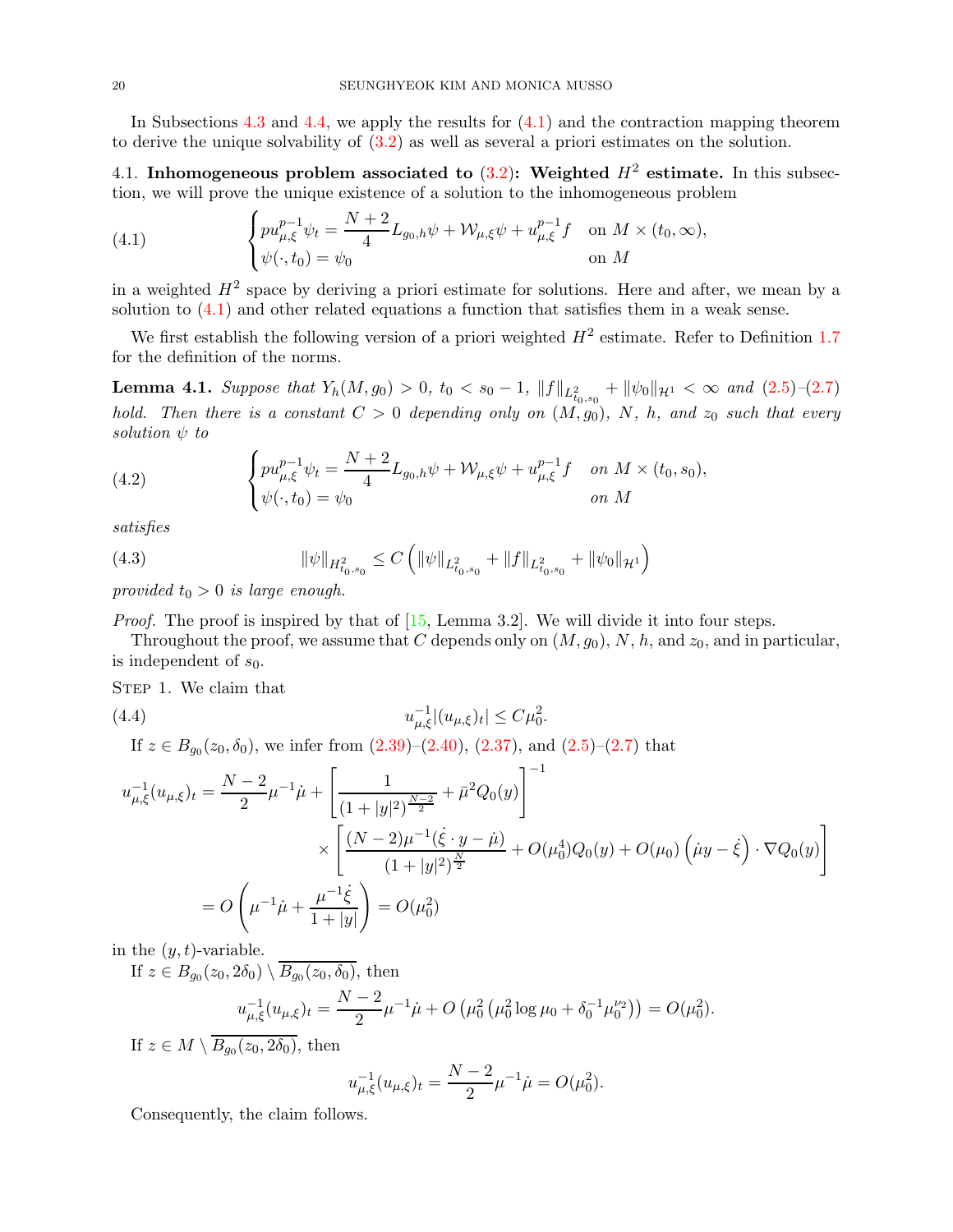STEP 2. Fixing any  $t \in [t_0, s_0]$ , we multiply  $(4.1)$  by  $\psi$  and integrate the resultant equality over M. Then we obtain

<span id="page-20-1"></span>
$$
(4.5) \quad \frac{p}{2} \partial_t \int_M \psi^2 u_{\mu,\xi}^{p-1} dv_{g_0} - \frac{N+2}{4} \int_M \psi L_{g_0,h} \psi \, dv_{g_0}
$$
  

$$
= \int_M \mathcal{W}_{\mu,\xi} \psi^2 dv_{g_0} + \int_M f \psi u_{\mu,\xi}^{p-1} dv_{g_0} + \frac{p(p-1)}{2} \int_M \left[ u_{\mu,\xi}^{-1} (u_{\mu,\xi})_t \right] \psi^2 u_{\mu,\xi}^{p-1} dv_{g_0}.
$$

On the other hand, Hölder's inequality yields

$$
\int_M \psi^2 u_{\mu,\xi}^{p-1} dv_{g_0} \le C \left( \int_M u_{\mu,\xi}^{p+1} dv_{g_0} \right)^{\frac{p-1}{p+1}} \left( \int_M |\psi|^{p+1} dv_{g_0} \right)^{\frac{2}{p+1}} \le C \left( \int_M |\psi|^{p+1} dv_{g_0} \right)^{\frac{2}{p+1}}
$$

Hence, together with the condition  $Y_h(M, g_0) > 0$  and the Sobolev inequality, we deduce

<span id="page-20-0"></span>(4.6) 
$$
\int_M \psi^2 u_{\mu,\xi}^{p-1} dv_{g_0} \leq C \int_M (|\nabla_{g_0} \psi|_{g_0}^2 + \psi^2) dv_{g_0} \leq -C \int_M \psi L_{g_0,h} \psi dv_{g_0}.
$$

Owing to [\(4.4\)](#page-19-0), [\(4.6\)](#page-20-0), the bound  $|\mathcal{W}_{\mu,\xi}| \leq Cu_{\mu,\xi}^{p-1}$  on  $M \times [t_0, s_0]$ , and Hölder's inequality, we see from  $(4.5)$  that

<span id="page-20-2"></span>
$$
(4.7) \qquad \partial_t \int_M \psi^2 u_{\mu,\xi}^{p-1} dv_{g_0} + \int_M (|\nabla_{g_0} \psi|_{g_0}^2 + \psi^2) dv_{g_0}
$$
\n
$$
\leq C \left( \int_M \mathcal{W}_{\mu,\xi} \psi^2 dv_{g_0} + \int_M f \psi u_{\mu,\xi}^{p-1} dv_{g_0} + \mu_0^2(t) \int_M \psi^2 u_{\mu,\xi}^{p-1} dv_{g_0} \right)
$$
\n
$$
\leq C \left( \| \psi(\cdot,t) \|_{L^2(M)}^2 + \| f(\cdot,t) \|_{L^2(M)}^2 \right).
$$

Given any  $\tau \in (t_0, s_0 - 1]$ , we set a function  $\chi(t) = t - \tau \in [0, 1]$  for  $t \in [\tau, \tau + 1]$ . For such t,

$$
\partial_t \left( \chi(t) \int_M \psi^2 u_{\mu,\xi}^{p-1} dv_{g_0} \right) + \chi(t) \int_M (|\nabla_{g_0} \psi|_{g_0}^2 + \psi^2) dv_{g_0} \le C \left( \| \psi(\cdot,t) \|_{L^2(M)}^2 + \| f(\cdot,t) \|_{L^2(M)}^2 \right)
$$

by [\(4.7\)](#page-20-2). Integrating it over  $t \in [\tau, \tau + 1]$ , we arrive at

<span id="page-20-3"></span>
$$
(4.8) \quad \int_M \left( \psi^2 u_{\mu,\xi}^{p-1} \right) (z,\tau+1) \, dv_{g_0} + \iint_{M_\tau} \chi(t) (|\nabla_{g_0} \psi|_{g_0}^2 + \psi^2) \, dv_{g_0} dt \leq C \left( \|\psi\|_{L^2(M_\tau)}^2 + \|f\|_{L^2(M_\tau)}^2 \right).
$$

From [\(4.7\)](#page-20-2), we also derive

<span id="page-20-4"></span>
$$
(4.9) \quad \int_M \left( \psi^2 u_{\mu, \xi}^{p-1} \right) (z, t_0 + 1) \, dv_{g_0} + \iint_{M_{t_0}} (|\nabla_{g_0} \psi|_{g_0}^2 + \psi^2) \, dv_{g_0} dt
$$
  

$$
\leq C \left( \|\psi\|_{L^2(M_{t_0})}^2 + \|f\|_{L^2(M_{t_0})}^2 + \|\psi_0\|_{\mathcal{H}^1}^2 \right).
$$

To get this inequality, we use the initial datum  $\psi_0$  in [\(4.1\)](#page-19-1) instead of introducing the cut-off function  $\chi(t)$ , and [\(4.6\)](#page-20-0).

STEP 3. Fixing  $t \in [t_0, s_0]$  again, we multiply  $(4.1)$  by  $\psi_t$ , integrate the result over M, and then apply Hölder's inequality and  $|\partial_t \mathcal{W}_{\mu,\xi}| \leq C \mu_0^2 u_{\mu,\xi}^{p-1}$  on  $M \times [t_0, s_0]$ . Then we observe

$$
\begin{aligned} \partial_t \left[ -\frac{N+2}{4} \int_M \psi L_{g_0,h} \psi \, dv_{g_0} - \int_M \mathcal{W}_{\mu,\xi} \psi^2 dv_{g_0} \right] + \|\psi_t\|_{L^2(M)}^2 \\ & \leq C \left( \int_M |\partial_t \mathcal{W}_{\mu,\xi}| \psi^2 dv_{g_0} + \|f\|_{L^2(M)}^2 \right) \leq C \left( \mu_0^2(t) \|\psi\|_{L^2(M)}^2 + \|f\|_{L^2(M)}^2 \right). \end{aligned}
$$

.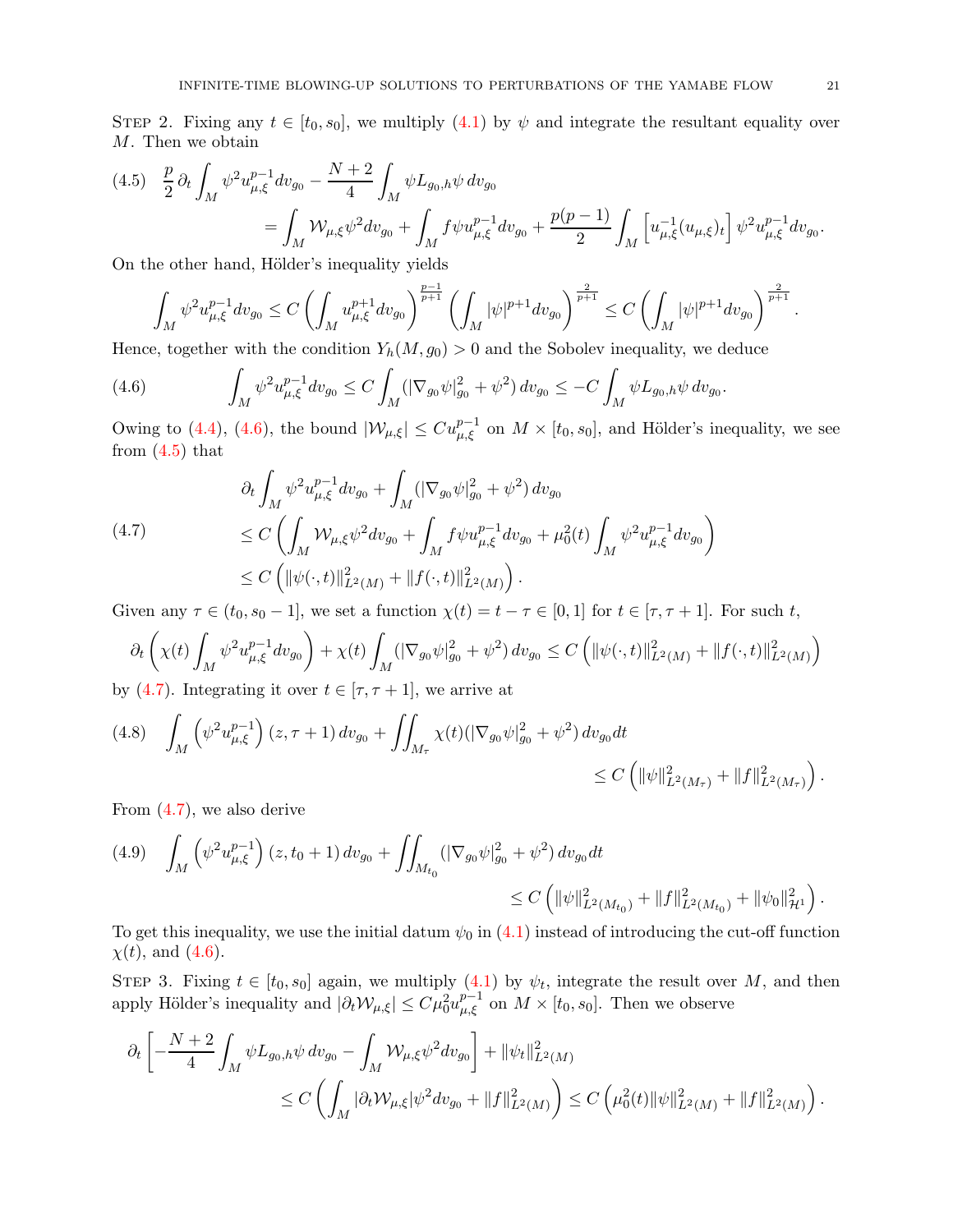Using  $\chi^2(t)$  as a cut-off function and employing [\(4.8\)](#page-20-3), we find

$$
\iint_{M_{\tau}} \chi^{2}(t)\psi_{t}^{2}u_{\mu,\xi}^{p-1}dv_{g_{0}}dt \leq C\left[\int_{M} (\mathcal{W}_{\mu,\xi}\psi^{2})(z,\tau+1) dv_{g_{0}} + \iint_{M_{\tau}} \chi(t)(|\nabla_{g_{0}}\psi|_{g_{0}}^{2} + \psi^{2}) dv_{g_{0}}dt + \mu_{0}^{2}(t)||\psi||_{L^{2}(M_{\tau})}^{2} + ||f||_{L^{2}(M_{\tau})}^{2}\right]
$$
\n
$$
\leq C\left(||\psi||_{L^{2}(M_{\tau})}^{2} + ||f||_{L^{2}(M_{\tau})}^{2}\right)
$$

for all  $\tau \in (t_0, s_0 - 1]$ . Furthermore, we have

(4.11) 
$$
\|\psi_t\|_{L^2(M_{t_0})}^2 \leq C \left( \|\psi\|_{L^2(M_{t_0})}^2 + \|f\|_{L^2(M_{t_0})}^2 + \|\psi_0\|_{\mathcal{H}^1}^2 \right)
$$

as in [\(4.9\)](#page-20-4).

STEP 4. Combining  $(4.8)$ – $(4.11)$ , using  $(4.6)$ , and performing algebraic manipulations, we conclude that

<span id="page-21-0"></span>
$$
\|\psi_t\|_{L^2_{t_0,s_0}}+\|\psi\|_{H^1_{t_0,s_0}}\leq C\left(\|\psi\|_{L^2_{t_0,s_0}}+\|f\|_{L^2_{t_0,s_0}}+\|\psi_0\|_{\mathcal{H}^1}\right).
$$

By [\(4.1\)](#page-19-1) and the previous estimate,

$$
\begin{split} \|u_{\mu,\xi}^{1-p} L_{g_0,h} \psi\|_{L^2_{t_0,s_0}} &\leq C \left( \|\psi_t\|_{L^2_{t_0,s_0}} + \|\psi\|_{L^2_{t_0,s_0}} + \|f\|_{L^2_{t_0,s_0}} \right) \\ &\leq C \left( \|\psi\|_{L^2_{t_0,s_0}} + \|f\|_{L^2_{t_0,s_0}} + \|\psi_0\|_{\mathcal{H}^1} \right). \end{split}
$$

Adding the above two estimates, we immediately obtain  $(4.3)$ .

Next, we improve Lemma [4.1](#page-19-4) by dropping the norm of  $\psi$  in the right-hand side of [\(4.3\)](#page-19-3). We need some preliminary definitions.

<span id="page-21-2"></span>Definition 4.2. Let  $\Pi$  be the inverse of the stereographic projection

$$
\Pi(y) = \left(\frac{2y}{1+|y|^2}, -\frac{1-|y|^2}{1+|y|^2}\right) \in \mathbb{S}_n^N := \mathbb{S}^N \setminus \{(0, \dots, 0, 1)\} \subset \mathbb{R}^{N+1}
$$

for  $y \in \mathbb{R}^N$ , and  $\Pi_* f : \mathbb{S}_n^N \to \mathbb{R}$  be a weighted push-forward of a function  $f : \mathbb{R}^N \to \mathbb{R}$  given by

<span id="page-21-3"></span>
$$
(\Pi_* f)(\tilde{y}) = \left(\frac{1+|y|^2}{2}\right)^{\frac{N-2}{2}} f(y) \text{ for } \tilde{y} := \Pi(y) \in \mathbb{S}_n^N.
$$

<span id="page-21-5"></span>**Lemma 4.3.** Suppose that all the conditions of Lemma [4.1](#page-19-4) hold, and  $s_0 > \frac{3t_0}{2}$ . Then there is a constant  $C > 0$  depending only on  $(M, g_0)$ , N, h, and  $z_0$  such that every solution  $\psi$  to [\(4.2\)](#page-19-5) satisfies

(4.12) 
$$
\|\psi\|_{H^2_{t_0,s_0}} \leq C \left( \|f\|_{L^2_{t_0,s_0}} + \|\psi_0\|_{\mathcal{H}^1} \right)
$$

provided  $t_0 > 0$  is large enough.

*Proof.* Thanks to  $(4.3)$ , it suffices to show that

<span id="page-21-1"></span>(4.13) 
$$
\|\psi\|_{L^2_{t_0,s_0}} \leq C \left( \|f\|_{L^2_{t_0,s_0}} + \|\psi_0\|_{\mathcal{H}^1} \right).
$$

Throughout the proof, we assume that  $C > 0$  depends only on  $(M, g_0)$ , N, h, and  $z_0$ .

STEP 1. To establish  $(4.13)$ , we argue by contradiction. Suppose that there are increasing sequences  ${t_\ell}_{\ell \in \mathbb{N}}, {s_\ell}_{\ell \in \mathbb{N}}$  of positive numbers such that

<span id="page-21-4"></span>(4.14) 
$$
s_{\ell} > \frac{3t_{\ell}}{2}
$$
 and  $t_{\ell}, s_{\ell} \to \infty$  as  $\ell \to \infty$ ,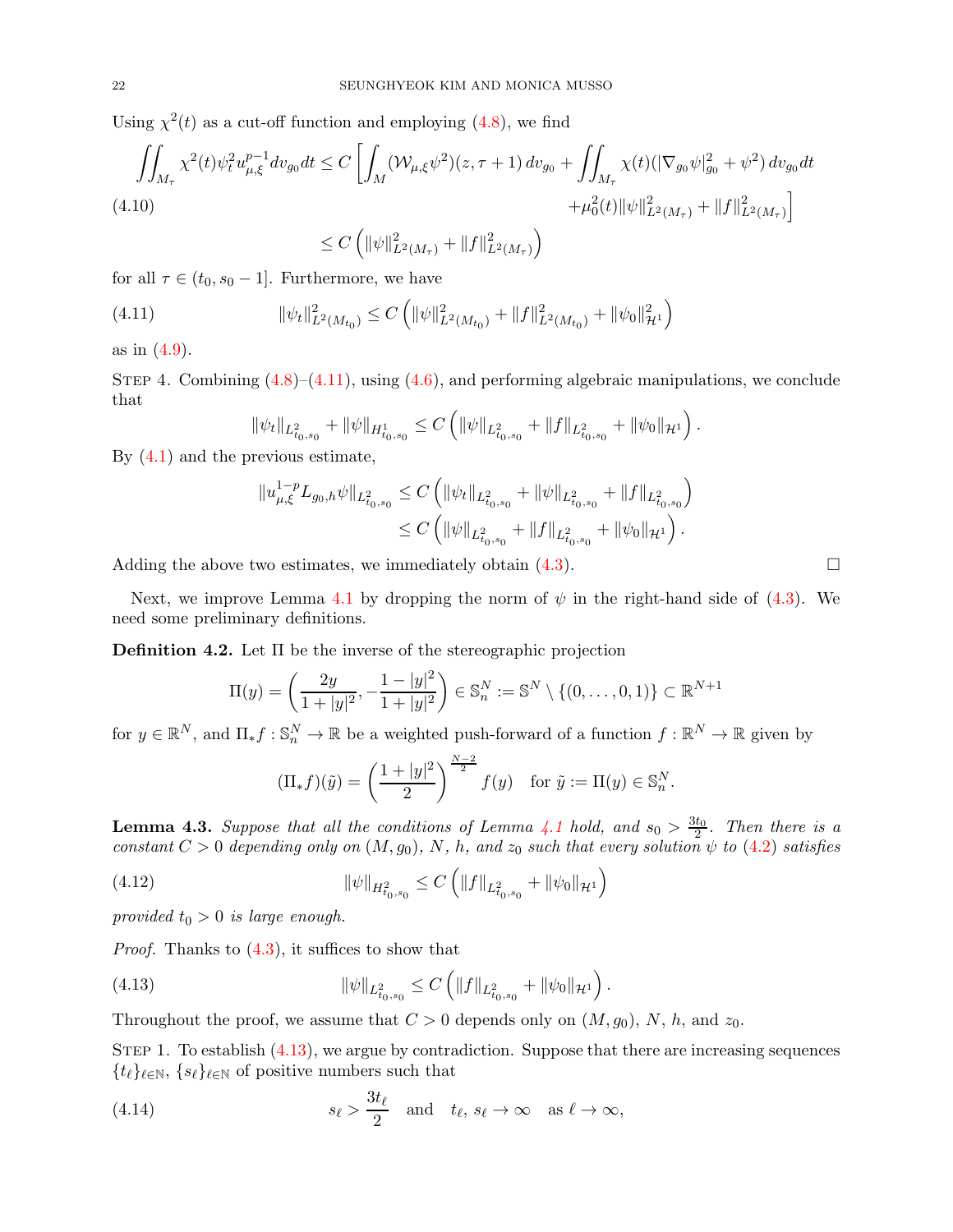sequences  $\{\mu_\ell\}_{\ell \in \mathbb{N}}$  and  $\{\xi_\ell\}_{\ell \in \mathbb{N}}$  of parameters satisfying  $(2.5)-(2.7)$  $(2.5)-(2.7)$ , and sequences  $\{\psi_\ell\}_{\ell \in \mathbb{N}}$ ,  $\{f_\ell\}_{\ell \in \mathbb{N}}$ ,  $\{\psi_{0\ell}\}_{\ell \in \mathbb{N}}$  of functions which satisfy

<span id="page-22-3"></span>(4.15) 
$$
\begin{cases} pu_{\mu_{\ell},\xi_{\ell}}^{p-1}(\psi_{\ell})_{t} = \frac{N+2}{4}L_{g_{0},h}\psi_{\ell} + \mathcal{W}_{\mu_{\ell},\xi_{\ell}}\psi_{\ell} + u_{\mu_{\ell},\xi_{\ell}}^{p-1}f_{\ell} \quad \text{on } M \times (t_{\ell},s_{\ell}),\\ \psi_{\ell}(\cdot,t_{\ell}) = \psi_{0\ell} \quad \text{on } M \end{cases}
$$

and

<span id="page-22-0"></span>(4.16) 
$$
\|\psi_{\ell}\|_{L^2_{t_{\ell},s_{\ell}}} = 1, \quad \|f_{\ell}\|_{L^2_{t_{\ell},s_{\ell}}} + \|\psi_{0\ell}\|_{\mathcal{H}^1} \to 0 \quad \text{as } \ell \to \infty.
$$

There exists  $\tau_{\ell} \in [t_{\ell}, s_{\ell} - 1]$  such that

<span id="page-22-1"></span>(4.17) 
$$
\frac{1}{2} \le \iint_{M_{\tau_{\ell}}} \psi_{\ell}^2 u_{\mu_{\ell}, \xi_{\ell}}^{p-1} dv_{g_0} dt \le 1 \text{ and } \|\psi_{\ell}\|_{H_{t_{\ell}, s_{\ell}}^1} \le C
$$

where the latter inequality is valid by virtue of Lemma [4.1.](#page-19-4) By passing to a subsequence if necessary, we may assume that  $\{\tau_{\ell}\}_{\ell \in \mathbb{N}}$  is increasing.

The main assertion of this step is

(4.18) 
$$
\liminf_{\ell \to \infty} (\tau_{\ell} - t_{\ell}) = \infty.
$$

Let us prove it. We define

<span id="page-22-2"></span>
$$
\Psi_{\ell}(\tau) := \int_M \left( \psi_{\ell}^2 u_{\mu_{\ell}, \xi_{\ell}}^{p-1} \right)(\cdot, \tau) dv_{g_0} \quad \text{for } \tau \in [t_{\ell}, s_{\ell} - 1].
$$

If we integrate  $(4.7)$  over  $s \in [t_{\ell}, \tau]$ , we find

$$
\Psi_{\ell}(\tau) \leq C \left[ \int_{t_{\ell}}^{\tau} \Psi_{\ell}(s) ds + (\tau - t_{\ell} + 1) \left( \|f_{\ell}\|_{L_{t_{\ell}, s_{\ell}}}^2 + \|\psi_{0\ell}\|_{\mathcal{H}^1}^2 \right) \right].
$$

By Grönwall's inequality and  $(4.16)$ , it follows that

$$
\Psi_{\ell}(\tau) \leq o(1) \cdot (\tau - t_{\ell} + 1) e^{C(\tau - t_{\ell})}
$$

.

This and  $(4.17)$  yield the assertion  $(4.18)$ . STEP 2. Set

$$
\phi_{\ell}(z,t) = \psi_{\ell}(z,t+\tau_{\ell}), \quad u_{\ell}(z,t) = u_{\mu_{\ell},\xi_{\ell}}(z,t+\tau_{\ell}),
$$

$$
\mathcal{W}_{\ell}(z,t) = \mathcal{W}_{\mu_{\ell},\xi_{\ell}}(z,t+\tau_{\ell}), \quad \tilde{f}_{\ell}(z,t) = f_{\ell}(z,t+\tau_{\ell}).
$$

We infer from  $(4.15)$ ,  $(4.17)$  and  $(4.18)$  that

<span id="page-22-4"></span>
$$
p u_{\ell}^{p-1}(\phi_{\ell})_t = \frac{N+2}{4} L_{g_0,h} \phi_{\ell} + \mathcal{W}_{\ell} \phi_{\ell} + u_{\ell}^{p-1} \tilde{f}_{\ell} \quad \text{on } M \times (t_{\ell} - \tau_{\ell}, 1)
$$

where  $t_{\ell} - \tau_{\ell} \to -\infty$  as  $\ell \to \infty$ , and

(4.19) 
$$
\frac{1}{2} \le \iint_{M_0} \phi_{\ell}^2 u_{\ell}^{p-1} dv_{g_0} dt \le 1 \text{ and } \|\psi_{\ell}\|_{H_{t_{\ell} - \tau_{\ell}, 1}^1} \le C.
$$

Moreover, by  $(2.39)$ ,  $(4.17)$  and the Sobolev inequality, there exists a large number  $R_1 > 0$  such that

<span id="page-22-5"></span>
$$
(4.20) \qquad \int_0^1 \int_{M \setminus B_{g_0}(z_0, R_1 \tilde{\mu}_{\ell})} \phi_{\ell}^2 u_{\ell}^{p-1} dv_{g_0} dt
$$
\n
$$
\leq C \int_0^1 \left[ \int_{M \setminus B_{g_0}(z_0, \delta_0)} \delta_0^{-2N} \mu_0^N(\tau_{\ell}) dv_{g_0} + \int_{\{R_1 \leq |y - \tilde{\xi}_{\ell}| \leq \delta_0 \tilde{\mu}_{\ell}^{-1}\}} W_{1,0}^{p+1}(y) dy \right]^{\frac{2}{N}} dt
$$
\n
$$
\leq C \left( \delta_0^{-4} \mu_0^2(\tau_{\ell}) + R_1^{-2} \right) \leq \frac{1}{4}
$$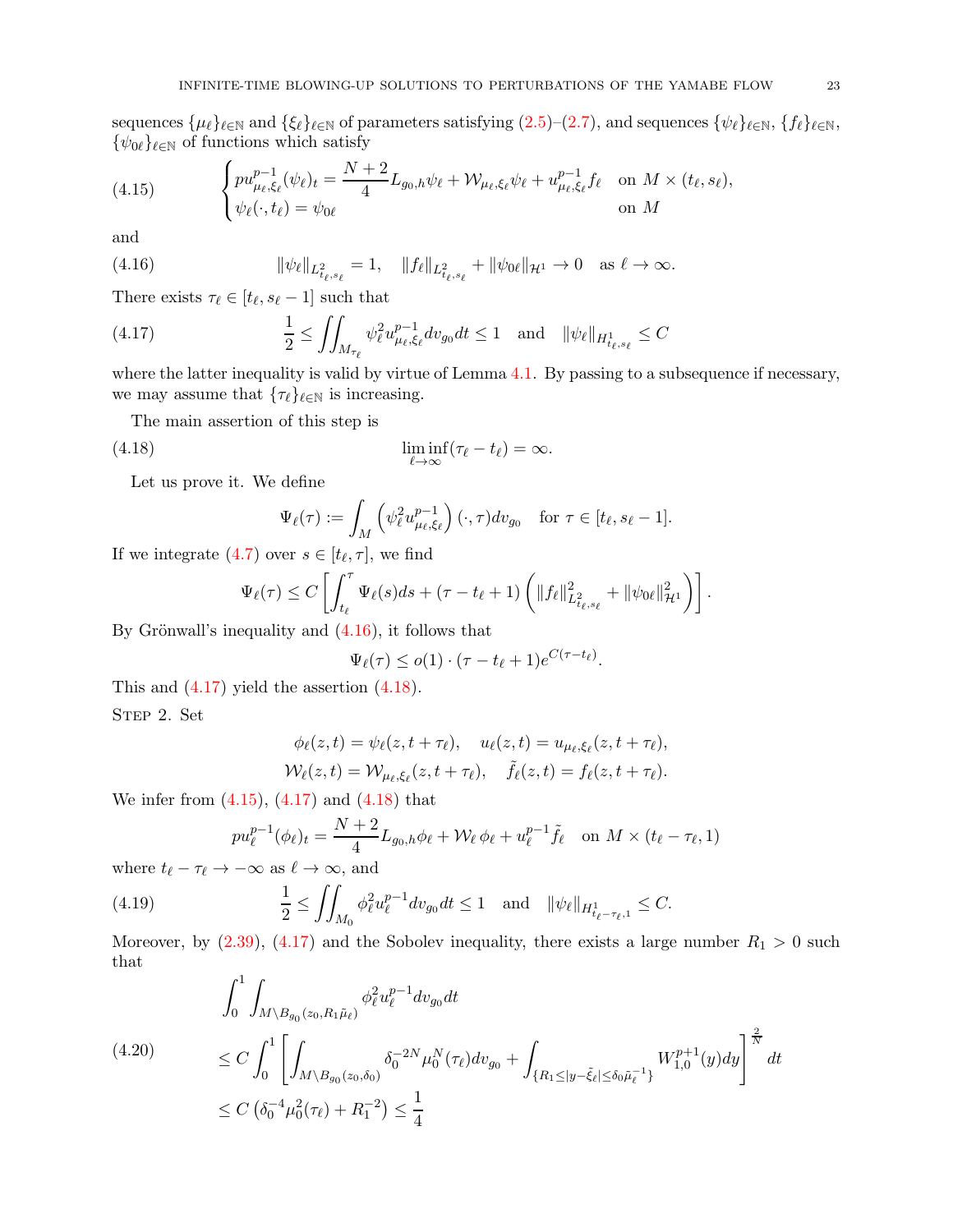for all large  $\ell \in \mathbb{N}$ . Here,  $\tilde{\mu}_{\ell} := \mu_{\ell}(\cdot + \tau_{\ell})$  and  $\tilde{\xi}_{\ell} := \xi_{\ell}(\cdot + \tau_{\ell})$ . STEP 3. According to  $(4.19)$  and  $(4.20)$ ,

(4.21) 
$$
\int_0^1 \int_{B_{g_0}(z_0, R_1\tilde{\mu}_\ell)} \phi_\ell^2 u_\ell^{p-1} dv_{g_0} dt \ge \frac{1}{4}.
$$

Identifying  $z \in B_{g_0}(z_0, \frac{\delta_0}{4})$  and  $x = \tilde{\mu}_{\ell}y + \tilde{\xi}_{\ell} \in B^N(0, \frac{\delta_0}{4})$  as before, we define

<span id="page-23-0"></span>
$$
\varphi_{\ell}(y,t) = \tilde{\mu}_{\ell}^{\frac{N-2}{2}} \phi_{\ell}(\tilde{\mu}_{\ell}y + \tilde{\xi}_{\ell}, t) \quad \text{for } (y,t) \in B_{\ell} \times (t_{\ell} - \tau_{\ell}, 1)
$$

where  $B_{\ell} := B^N \left(-\tilde{\mu}_{\ell}^{-1}\right)$  $^{-1}_{\ell}$   $\tilde{\xi}_{\ell}, \frac{\delta_0}{4} \tilde{\mu}_{\ell}^{-1}$  $\ell$ . It solves

$$
p(1+P)^{p-1}(x) (W_{1,0} + \tilde{\bar{\mu}}_{\ell}^2 Q_0)^{p-1} (\varphi_{\ell})_t
$$
  
=  $\frac{N+2}{4} [\kappa_N \Delta_{g_0(x)} \varphi_{\ell} - \tilde{\mu}_{\ell}^2 (S+h) \varphi_{\ell}] + \tilde{\mu}_{\ell}^2 \overline{W}_{\ell} \varphi_{\ell} + (1+P)^{p-1}(x) (W_{1,0} + \tilde{\bar{\mu}}_{\ell}^2 Q_0)^{p-1} \overline{f}_{\ell}$   
+  $p(1+P)^{p-1}(x) (W_{1,0} + \tilde{\bar{\mu}}_{\ell}^2 Q_0)^{p-1} \left[ \tilde{\mu}_{\ell}^{-1} \dot{\tilde{\mu}}_{\ell} \left( y \cdot \nabla \varphi_{\ell} + \frac{N-2}{2} \varphi_{\ell} \right) + \tilde{\mu}_{\ell}^{-1} \dot{\tilde{\xi}}_{\ell} \cdot \nabla \varphi_{\ell} \right]$ 

in  $B_{\ell} \times (t_{\ell} - \tau_{\ell}, 1)$ , where P is the function in [\(2.13\)](#page-10-2),  $\tilde{\bar{\mu}}_{\ell} := \bar{\mu}_{\ell}(\cdot + \tau_{\ell}),$ 

$$
\overline{\mathcal{W}}_{\ell}(y,t) := \mathcal{W}_{\ell}(\tilde{\mu}_{\ell}y + \tilde{\xi}_{\ell},t) \quad \text{and} \quad \overline{f}_{\ell}(y,t) := \tilde{f}_{\ell}(\tilde{\mu}_{\ell}y + \tilde{\xi}_{\ell},t).
$$

Also, in light of  $(4.19)$  and  $(4.21)$ ,

$$
\int_0^1 \int_{B^N(0,2R_1)} \varphi_\ell^2 W_{1,0}^{p-1} dy dt \ge C \quad \text{and} \quad \sup_{\tau \in [t_\ell - \tau_\ell, 0]} \int_\tau^{\tau+1} \int_{B_\ell} |\nabla \varphi_\ell|^2 dy dt \le C.
$$

Hence, there exists a function  $\varphi_{\infty}$  in  $\mathbb{R}^N \times (-\infty, 1)$  such that for each  $\tau \in [t_{\ell} - \tau_{\ell}, 0],$ 

<span id="page-23-2"></span>
$$
\varphi_{\ell} \to \varphi_{\infty} \begin{cases} \text{weakly in } \dot{W}^{1,2}(\mathbb{R}^N \times (\tau, \tau + 1)) \\ \text{strongly in } L^2_{\text{loc}}(\mathbb{R}^N \times (\tau, \tau + 1)) \\ \text{a.e. in } \mathbb{R}^N \times (\tau, \tau + 1) \end{cases} \text{ as } \ell \to \infty,
$$

up to a subsequence. In particular, exploiting  $(4.16)$  and  $(2.5)-(2.7)$  $(2.5)-(2.7)$ , we see that

(4.22) 
$$
pW_{1,0}^{p-1}(\varphi_{\infty})_t = \frac{(N+2)\kappa_N}{4} \Delta \varphi_{\infty} \quad \text{in } \mathbb{R}^N \times (-\infty, 1)
$$

as well as

<span id="page-23-1"></span>
$$
(4.23) \qquad \int_0^1 \int_{B^N(0,2R_1)} \varphi_\infty^2 W_{1,0}^{p-1} dy dt \ge C \quad \text{and} \quad \sup_{\tau \in (-\infty,0]} \int_{\tau}^{\tau+1} \int_{\mathbb{R}^N} |\nabla \varphi_\infty|^2 dy dt \le C.
$$

In the next step, we will deduce that

<span id="page-23-5"></span>(4.24) 
$$
\varphi_{\infty} = 0 \quad \text{in } \mathbb{R}^{N} \times (-\infty, 1),
$$

a contradiction to the first inequality in [\(4.23\)](#page-23-1). Therefore, [\(4.13\)](#page-21-1) is valid.

STEP 4. Referring to Definition [4.2,](#page-21-2) we write  $\bar{\varphi}_{\infty} = \Pi_* \varphi_{\infty}$  on  $\mathbb{S}_n^N$ . From [\(4.22\)](#page-23-2), the second inequality in [\(4.23\)](#page-23-1), and the conformal covariance of conformal Laplacians, we observe

<span id="page-23-4"></span>(4.25) 
$$
(\bar{\varphi}_{\infty})_t = \frac{\kappa_N}{N} \left[ \Delta_{\mathbb{S}^N} \bar{\varphi}_{\infty} - \frac{N(N-2)}{4} \bar{\varphi}_{\infty} \right] \text{ in } \mathbb{S}_n^N \times (-\infty, 1)
$$

and

<span id="page-23-3"></span>(4.26) 
$$
\sup_{\tau \in (-\infty,0]} \int_{\tau}^{\tau+1} \int_{\mathbb{S}^N} \left( |\nabla_{\mathbb{S}^N} \bar{\varphi}_{\infty}|_{\mathbb{S}^N}^2 + \bar{\varphi}_{\infty}^2 \right) dS_{\tilde{y}} dt \leq C.
$$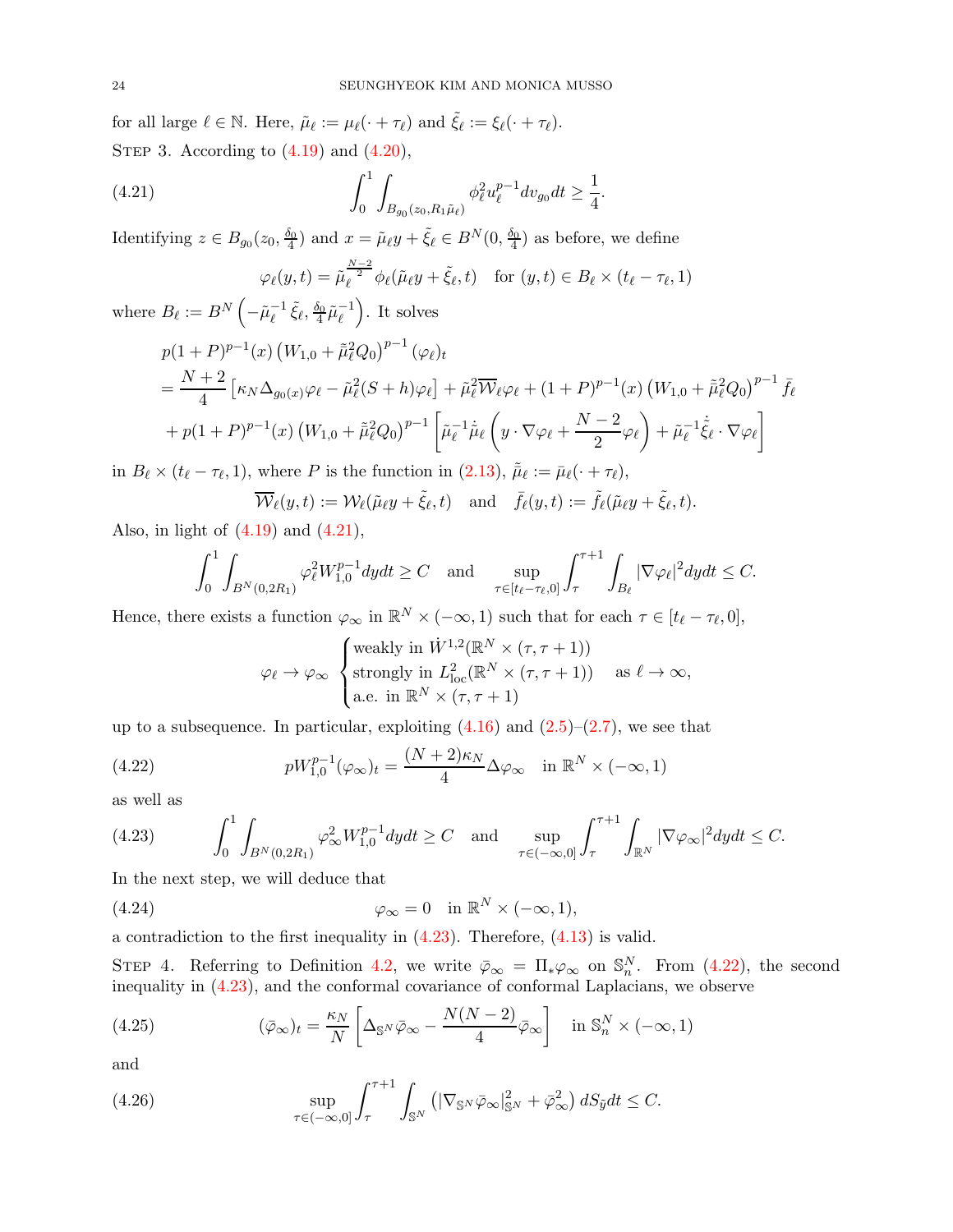Parabolic regularity theory and  $(4.26)$  imply that  $(0, \ldots, 0, 1) \in \mathbb{S}^N$  is a removable singularity of  $\overline{\varphi}_{\infty}$  and  $\|\overline{\varphi}_{\infty}\|_{C^{\infty}(\mathbb{S}^{N}\times(-\infty,1))}\leq C.$ 

Let us apply a well-known argument to prove that  $\bar{\varphi}_{\infty} = 0$  on  $\mathbb{S}^{N} \times (-\infty, 1)$ . By using [\(4.25\)](#page-23-4) and Bochner's formula, we obtain

$$
\left( |\nabla \bar{\varphi}|^2 \right)_t = 2 \left\langle \nabla \bar{\varphi}, \nabla \bar{\varphi}_t \right\rangle = \frac{2\kappa_N}{N} \left[ \left\langle \nabla \bar{\varphi}, \nabla \Delta \bar{\varphi} \right\rangle - \frac{N(N-2)}{4} |\nabla \bar{\varphi}|^2 \right]
$$

$$
= \frac{\kappa_N}{N} \left[ \Delta |\nabla \bar{\varphi}|^2 - 2 |\nabla^2 \bar{\varphi}|^2 - 2 \text{Ric}(\nabla \bar{\varphi}, \nabla \bar{\varphi}) - \frac{N(N-2)}{2} |\nabla \bar{\varphi}|^2 \right] \le \frac{\kappa_N}{N} \Delta |\nabla \bar{\varphi}|^2
$$

where Ric =  $(N-1)g_{\mathbb{S}^N}$  is the Ricci curvature on  $\mathbb{S}^N$ , and we wrote  $\bar{\varphi} = \bar{\varphi}_{\infty}$ ,  $\nabla = \nabla_{\mathbb{S}^N}$ , etc. Hence, for any  $\tau_0 \in (-\infty, 1)$  fixed and  $t > \tau_0$ ,

$$
\begin{split} \left(\bar{\varphi}^2+\frac{2\kappa_N}{N}(t-\tau_0)|\nabla\bar{\varphi}|^2\right)_t &\leq \frac{2\kappa_N}{N}\left[\bar{\varphi}\left\{\Delta\bar{\varphi}-\frac{N(N-2)}{4}\bar{\varphi}\right\}+|\nabla\bar{\varphi}|^2+\frac{\kappa_N}{N}(t-\tau_0)\Delta|\nabla\bar{\varphi}|^2\right] \\ &\leq \frac{\kappa_N}{N}\Delta\left[\bar{\varphi}^2+\frac{2\kappa_N}{N}(t-\tau_0)|\nabla\bar{\varphi}|^2\right]. \end{split}
$$

By the maximum principle,

$$
\bar{\varphi}^2 + \frac{2\kappa_N}{N}(t-\tau_0)|\nabla \bar{\varphi}|^2 \le \max_{\tilde{y}\in\mathbb{S}^N} \bar{\varphi}^2(\tilde{y},\tau_0) \le C.
$$

Thus

$$
|\nabla \bar{\varphi}(\tilde{y},t)| \leq \frac{C}{\sqrt{t-\tau_0}} \quad \text{for all } (\tilde{y},t) \in \mathbb{S}^N \times [\tau_0,1).
$$

Taking  $\tau_0 \to -\infty$  shows that  $\bar{\varphi}_{\infty}$  depends only on t. In view of [\(4.25\)](#page-23-4),

<span id="page-24-2"></span>
$$
\bar{\varphi}(t) = \bar{c}_1 e^{-\frac{\kappa_N (N-2)}{4}t} + \bar{c}_2 \quad \text{in } (-\infty, 1) \quad \text{for some } \bar{c}_1, \bar{c}_2 \in \mathbb{R}.
$$

Since it must be bounded in  $(-\infty, 1)$ , we have that  $\bar{c}_1 = 0$ . From  $(4.25)$  again, we conclude that  $\bar{c}_2 = 0.$ 

Now,  $(4.24)$  follows at once.

Using a priori estimate  $(4.12)$ , we deduce the unique existence of a solution to  $(4.1)$ .

<span id="page-24-3"></span>**Corollary 4.4.** Suppose that  $Y_h(M, g_0) > 0$ ,  $||f||_{L^2_{t_0}} + ||\psi_0||_{\mathcal{H}^1} < \infty$  and  $(2.5)-(2.7)$  $(2.5)-(2.7)$  $(2.5)-(2.7)$  hold. Then there exists a unique solution  $\psi$  to [\(4.1\)](#page-19-1) satisfying

(4.27) 
$$
\|\psi\|_{H^2_{t_0}} \leq C \left( \|f\|_{L^2_{t_0}} + \|\psi_0\|_{\mathcal{H}^1} \right).
$$

*Proof.* Pick an increasing sequence  $\{s_\ell\}_{\ell \in \mathbb{N}}$  such that  $\frac{3t_0}{2} < s_\ell \to \infty$  as  $\ell \to \infty$ , and let  $\psi_\ell$  be a unique solution to a uniformly parabolic equation  $(4.2)$  with  $s_0 = s_\ell$ . Then a priori estimate  $(4.12)$ with  $s_0 = s_\ell$  is true for  $\psi_\ell$ , and the constant  $C > 0$  in [\(4.12\)](#page-21-3) is independent of  $\ell \in \mathbb{N}$ . Thus, passing to a subsequence,  $\psi_{\ell}$  converges weakly to a function  $\psi_{\infty}$  in a Banach space equipped with the norm  $\|\cdot\|_{H_{t_0,t}^2}$  for each  $t > \frac{3t_0}{2}$ . As a result,  $\psi_{\infty}$  is the only function satisfying [\(4.1\)](#page-19-1) and [\(4.27\)](#page-24-2). Setting  $\psi = \psi_{\infty}$ , we conclude the proof.

<span id="page-24-1"></span>4.2. Inhomogeneous problem associated to  $(3.2)$ : Pointwise estimate. We next derive a pointwise estimate for a solution to the inhomogeneous problem [\(4.1\)](#page-19-1). A main tool is a version of the maximum principle presented in the following lemma.

<span id="page-24-0"></span>**Lemma 4.5.** Suppose that  $\psi$  satisfies

$$
\begin{cases} pu_{\mu,\xi}^{p-1}\psi_t\geq \dfrac{N+2}{4}L_{g_0,h}\psi+\mathcal{W}_{\mu,\xi}\psi & \text{on $M\times (t_0,\infty)$},\\ \psi(\cdot,t_0)\geq 0 & \text{on $M$} \end{cases}
$$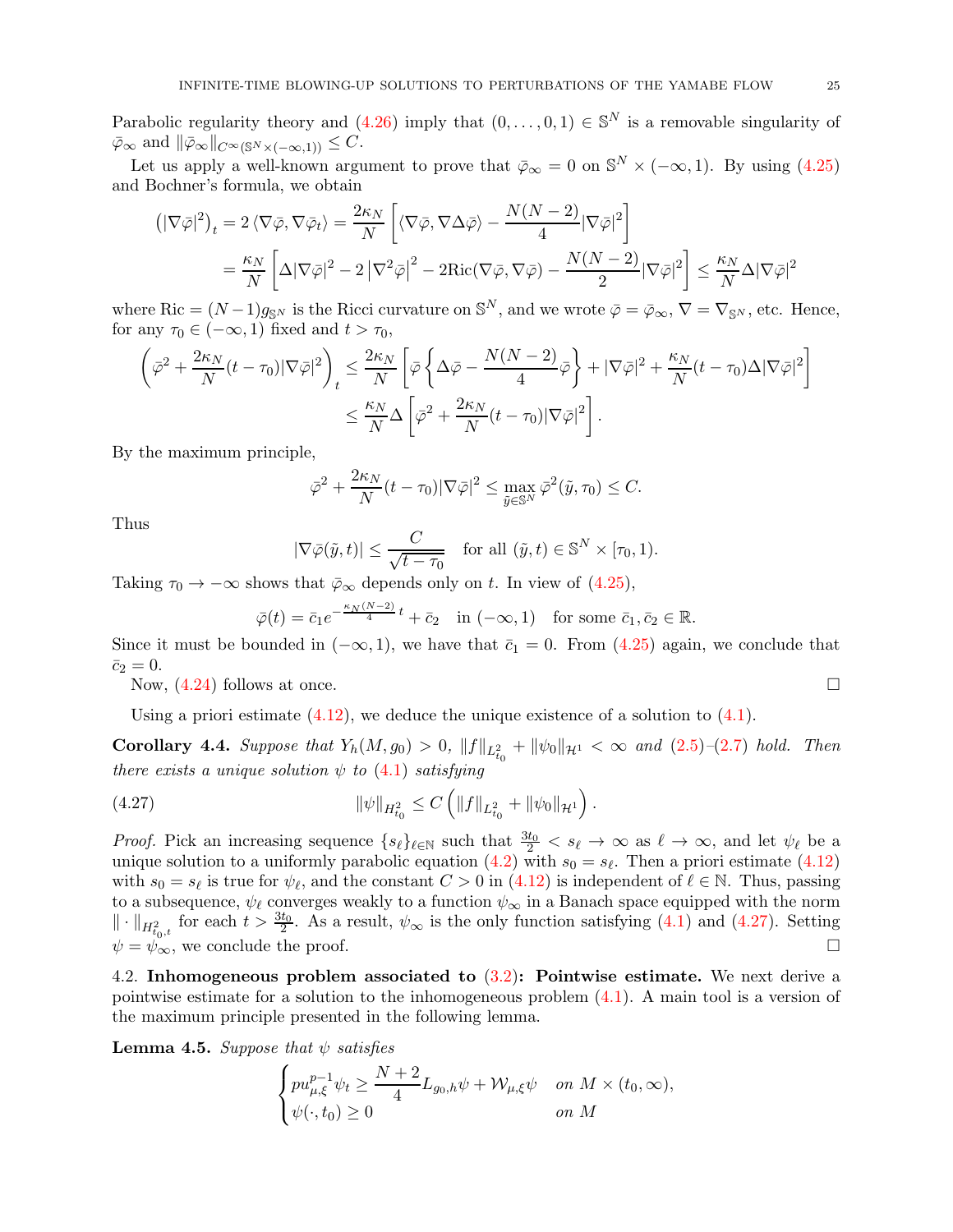in a weak sense. Then  $\psi \geq 0$  on  $M \times [t_0, \infty)$ .

*Proof.* Fix  $s_0 > t_0$  and let  $M(s_0) = M \times (t_0, s_0)$ . We set

$$
\phi(z,t) = e^{-C_0 t} \psi(z,t) \quad \text{for } (z,t) \in M \times [t_0, \infty)
$$

where

$$
C_0 := p^{-1} \left( \min_{M(s_0)} u_{\mu,\xi}^{p-1} \right)^{-1} \left[ \frac{N+2}{4} \max_M(|S|+|h|) + \max_{M(s_0)} |\mathcal{W}_{\mu,\xi}| + 1 \right].
$$

Then

<span id="page-25-0"></span>
$$
(4.28) \qquad 0 \ge -\frac{N+2}{4} \left[ \kappa_N \iint_{M(s_0)} \langle \nabla_{g_0} \phi, \nabla_{g_0} \omega \rangle_{g_0} + \iint_{M(s_0)} (S+h)\phi \omega \right] + \iint_{M(s_0)} \mathcal{W}_{\mu,\xi} \phi \omega + p(p-1) \iint_{M(s_0)} u_{\mu,\xi}^{-1} (u_{\mu,\xi})_t \phi \omega u_{\mu,\xi}^{p-1} - C_0 p \iint_{M(s_0)} \phi \omega u_{\mu,\xi}^{p-1} + p \iint_{M(s_0)} \phi \omega_t u_{\mu,\xi}^{p-1} - p \int_M (\phi \omega u_{\mu,\xi}^{p-1}) (\cdot, s_0) + p \int_M (\phi \omega u_{\mu,\xi}^{p-1}) (\cdot, t_0)
$$

for any nonnegative regular function  $\omega$  on  $M(s_0)$ , and

$$
f_0 := \frac{N+2}{4}(S+h) - \mathcal{W}_{\mu,\xi} + p(p-1)u_{\mu,\xi}^{-1}(u_{\mu,\xi})_t \cdot u_{\mu,\xi}^{p-1} + C_0 p u_{\mu,\xi}^{p-1} > 0 \text{ on } M(s_0)
$$

by  $(4.4)$ .

Fix a function  $\omega_0 \in C^{\infty}(M)$  such that  $\omega_0 \geq 0$  on M. By standard parabolic theory, the backward uniformly parabolic equation

$$
\begin{cases} pu_{\mu,\xi}^{p-1}\omega_t + \frac{N+2}{4}\kappa_N\Delta_{g_0}\omega - f_0\omega = 0 & \text{on } M(s_0),\\ \omega(\cdot, s_0) = \omega_0 & \text{on } M \end{cases}
$$

has a unique solution  $\omega \geq 0$  on  $M(s_0)$ . Taking it as a test function for  $(4.28)$  and employing  $\phi(\cdot, t_0) \geq 0$  on M, we find

$$
0 \ge -p \int_M (\phi u_{\mu,\xi}^{p-1})(\cdot, s_0) \omega_0 dv_{g_0}.
$$

Since  $\omega_0$  and  $s_0$  were chosen arbitrarily, we must have that  $\phi(\cdot, t_0) \geq 0$ , namely,  $\psi(\cdot, t_0) \geq 0$  on  $M \times [t_0, \infty)$ .  $M \times [t_0,\infty)$ .

In the rest of this subsection, we will deduce a priori pointwise estimates for [\(4.1\)](#page-19-1) by means of barrier and rescaling arguments. For the definition of the associated norms, refer to Definition [1.8.](#page-6-2)

<span id="page-25-2"></span>**Lemma 4.6.** Suppose that  $Y_h(M, g_0) > 0$ ,  $||f||_{L^2_{t_0}} + ||\psi_0||_{\mathcal{H}^1} < \infty$ , and  $(2.5)-(2.7)$  $(2.5)-(2.7)$  $(2.5)-(2.7)$  hold so that equation [\(4.1\)](#page-19-1) admits the unique solution  $\psi$ ; refer to Corollary [4.4.](#page-24-3) Assume further that  $||f||_{*,\alpha,\rho} +$  $\|\psi_0\|_{*,\alpha} < \infty$  for some  $\alpha \in (0, N-2)$  and  $\rho \geq -\frac{N-2}{2}$ . Then there exist constants  $C > 0$  large and  $\delta_1 > 0$  small depending only on  $(M, g_0)$ , N, h,  $z_0$ ,  $\alpha$ , and  $\rho$  such that

<span id="page-25-1"></span>(4.29) 
$$
|\psi(z,t)| \le C \left[ \delta_0^{-2} \|f\|_{*,\alpha,\rho} \mu_0^{\rho}(t) + \|\psi_0\|_{*,\alpha} \mu_0^{\rho}(t_0) e^{-\delta_1(t-t_0)} \right] w_{\alpha,0}(z,t)
$$

for  $(z, t) \in M \times [t_0, \infty)$ .

*Proof.* Throughout the proof, we assume that  $C > 0$  depends only on  $(M, g_0)$ , N, h,  $z_0$ ,  $\alpha$ , and  $\rho$ . Moreover, we write  $\psi = \psi[f, \psi_0]$ , emphasizing the dependence of  $\psi$  on f and  $\psi_0$ . Let  $\psi_1 = \psi[0, \psi_0]$ and  $\psi_2 = \psi[f, 0]$  so that  $\psi = \psi_1 + \psi_2$ .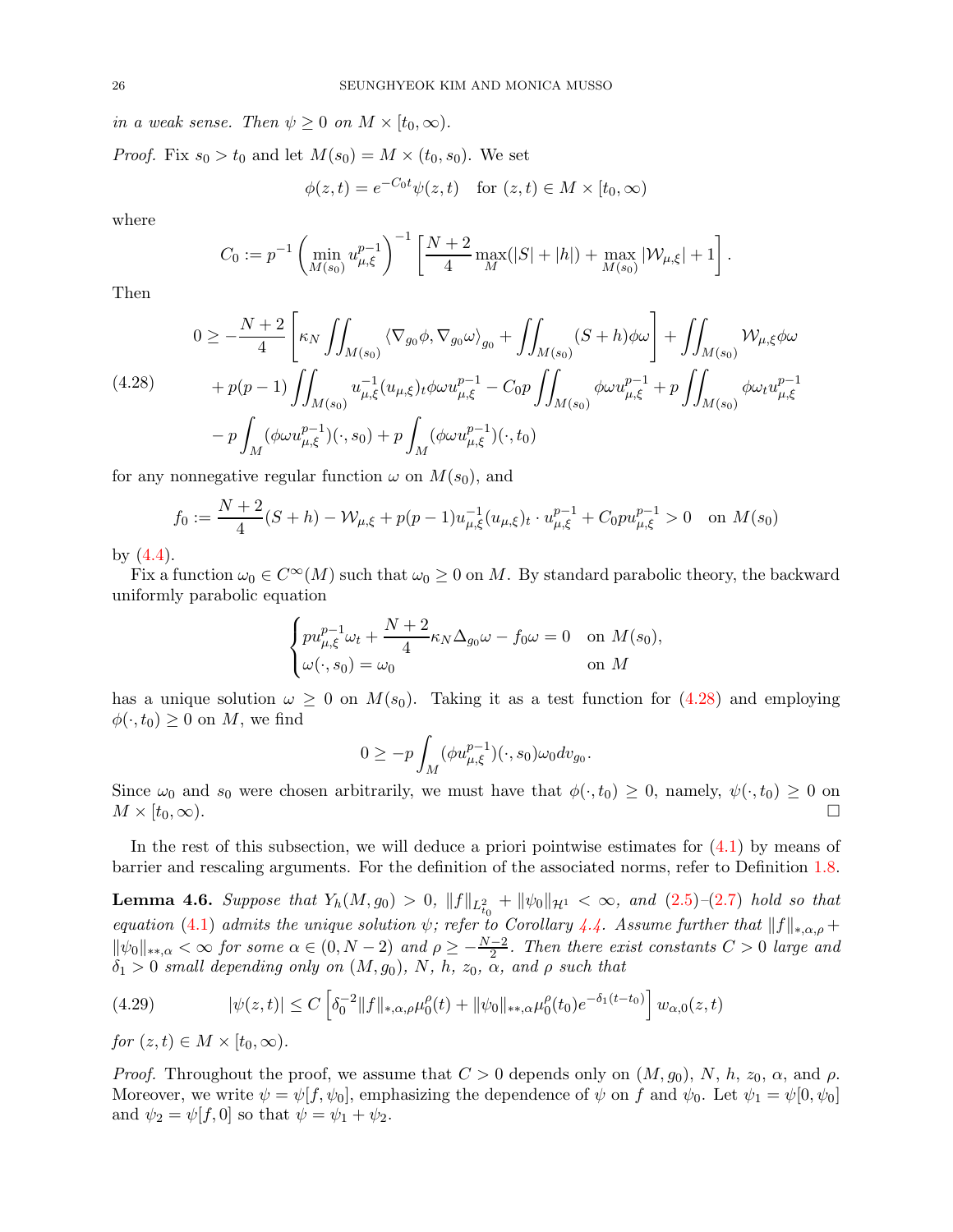STEP 1: A BOUND FOR  $\psi_1$ . First of all, we assume that  $d_{g_0}(z, z_0) < \frac{\delta_0}{4}$  so that  $u(x,t) = (1 +$  $P(x)\mu^{-\frac{N-2}{2}}[W_{1,0}(y)+\bar{\mu}^2Q_0(y)]$  for  $x = \exp_{z_0}^{-1}(z) = \mu y + \xi \in B^N(0, \frac{\delta_0}{4})$  and  $t \in [t_0, \infty)$ . Given a small number  $\delta_1 > 0$ , we set

$$
\tilde{\psi}_{11}(z,t) = \|\psi_0\|_{*,\alpha} \mu_0^{\rho}(t_0) e^{-\delta_1(t-t_0)} \times \begin{cases} 2 - |y|^2 & \text{for } |y| \le 1, \\ |y|^{-\alpha} & \text{for } |y| > 1. \end{cases}
$$

If  $|y| \leq 1$ , then

$$
pu_{\mu,\xi}^{p-1}(\tilde{\psi}_{11})_t = p\mu^{-2}W_{1,0}^{p-1}(y) \left(1 + O(\mu_0^2)\right) \|\psi_0\|_{\ast,\alpha} \mu_0^{\rho}(t_0) e^{-\delta_1(t-t_0)} \left[-\delta_1(2-|y|^2) + O(\mu_0^2)\right]
$$
  
\n
$$
\geq -4p\alpha_N^{p-1}\delta_1 \|\psi_0\|_{\ast,\alpha} \mu_0^{\rho}(t_0) e^{-\delta_1(t-t_0)} \mu^{-2},
$$

$$
-L_{g_0,h}\tilde{\psi}_{11} = \|\psi_0\|_{**,\alpha} \mu_0^{\rho}(t_0) e^{-\delta_1(t-t_0)} L_{g_0,h} |y|^2 \ge \frac{3N}{2} \|\psi_0\|_{**,\alpha} \mu_0^{\rho}(t_0) e^{-\delta_1(t-t_0)} \mu^{-2},
$$

and

$$
\left| \mathcal{W}_{\mu,\xi} \tilde{\psi}_{11} \right| = o(\mu_0^{-2}) ||\psi_0||_{\ast\ast,\alpha} \mu_0^{\rho}(t_0) e^{-\delta_1(t-t_0)}.
$$

Thus we obtain

<span id="page-26-0"></span>
$$
(4.30) \tpu_{\mu,\xi}^{p-1}(\tilde{\psi}_{11})_t - \frac{N+2}{4}L_{g_0,h}\tilde{\psi}_{11} - \mathcal{W}_{\mu,\xi}\tilde{\psi}_{11} \ge \frac{N(N+2)}{4} \|\psi_0\|_{**,\alpha} \mu_0^{\rho}(t_0) e^{-\delta_1(t-t_0)} \mu^{-2} > 0
$$

for sufficiently small  $\delta_1 > 0$ .

If  $|y| > 1$ , then

$$
pu_{\mu,\xi}^{p-1}(\tilde{\psi}_{11})_t = p\mu^{-2}W_{1,0}^{p-1}(y) \left(1 + O(\delta_0^2)\right) \|\psi_0\|_{*,\alpha} \mu_0^{\rho}(t_0) e^{-\delta_1(t-t_0)} \left[-\delta_1 + O(\mu_0^2)\right] |y|^{-\alpha}
$$
  
\n
$$
\geq -2p\alpha_N^{p-1} \delta_1 \|\psi_0\|_{*,\alpha} \mu_0^{\rho}(t_0) e^{-\delta_1(t-t_0)} \mu^{-2} |y|^{-(\alpha+4)}
$$

and

$$
-\frac{N+2}{4}L_{g_0,h}\tilde{\psi}_{11}-\mathcal{W}_{\mu,\xi}\tilde{\psi}_{11}\geq \left[C+O\left(\mu_0^{\frac{8}{N-2}}\log\mu_0\right)\right]\|\psi_0\|_{\ast\ast,\alpha}\mu_0^{\rho}(t_0)e^{-\delta_1(t-t_0)}\mu^{-2}|y|^{-(\alpha+2)}
$$

where  $C > 0$  is a constant depending only on N and  $\alpha$ . Therefore,

$$
(4.31) \tpu_{\mu,\xi}^{p-1}(\tilde{\psi}_{11})_t - \frac{N+2}{4}L_{g_0,h}\tilde{\psi}_{11} - \mathcal{W}_{\mu,\xi}\tilde{\psi}_{11} \ge C \|\psi_0\|_{\ast\ast,\alpha} \mu_0^{\rho}(t_0) e^{-\delta_1(t-t_0)} \mu^{-2}|y|^{-(\alpha+2)} > 0
$$

for small  $\delta_0$ ,  $\delta_1 > 0$ . On the other hand, there exists a large constant  $c > 0$  depending only on  $(M, g_0)$ , N, and  $\alpha$  such that

(4.32) 
$$
(c\tilde{\psi}_{11} \pm \psi_1)(z, t_0) = (c\tilde{\psi}_{11})(z, t_0) \pm \psi_0(z) \ge 0
$$

for  $z \in B_{g_0}(z_0, \frac{\delta_0}{4})$ .

Next, we handle the case that  $d_{g_0}(z, z_0) > \frac{\delta_0}{6}$ . Let v be a solution to  $-L_{g_0,h}v = 1$  on M. Owing to the condition  $Y_h(M, g_0) > 0$ , the strong maximum principle holds for the elliptic operator  $L_{g_0,h}$ . Hence, such v exists uniquely in  $C^2(M)$  and is positive on M. Let us set

$$
\tilde{\psi}_{12}(z,t) = 2^{3\alpha} \left( \min_{z \in M} v(z) \right)^{-1} \delta_0^{-\alpha} ||\psi_0||_{\ast \ast, \alpha} \mu_0^{\rho}(t_0) e^{-\delta_1 (t - t_0)} \mu^{\alpha}(t) v(z) \quad \text{on } M \times [t_0, \infty).
$$

A simple calculation shows that if  $\frac{\delta_0}{6} < d_{g_0}(z, z_0) < \frac{\delta_0}{4}$  and  $t \in [t_0, \infty)$ , then  $\tilde{\psi}_{12}(z, t) > \tilde{\psi}_{11}(z, t)$ . Besides,

$$
pu_{\mu,\xi}^{p-1}(\tilde{\psi}_{12})_t \ge -C\delta_1\delta_0^{-(\alpha+4)} \|\psi_0\|_{**,\alpha} \mu_0^{\rho}(t_0) e^{-\delta_1(t-t_0)} \mu^{\alpha+2}
$$

and

$$
-\frac{N+2}{4}L_{g_0,h}\tilde{\psi}_{12}-\mathcal{W}_{\mu,\xi}\tilde{\psi}_{12}=\left[C+O\left(\delta_0^{-4}\mu_0^2\right)\right]\delta_0^{-\alpha}\|\psi_0\|_{**,\alpha}\mu_0^{\rho}(t_0)e^{-\delta_1(t-t_0)}\mu^{\alpha}.
$$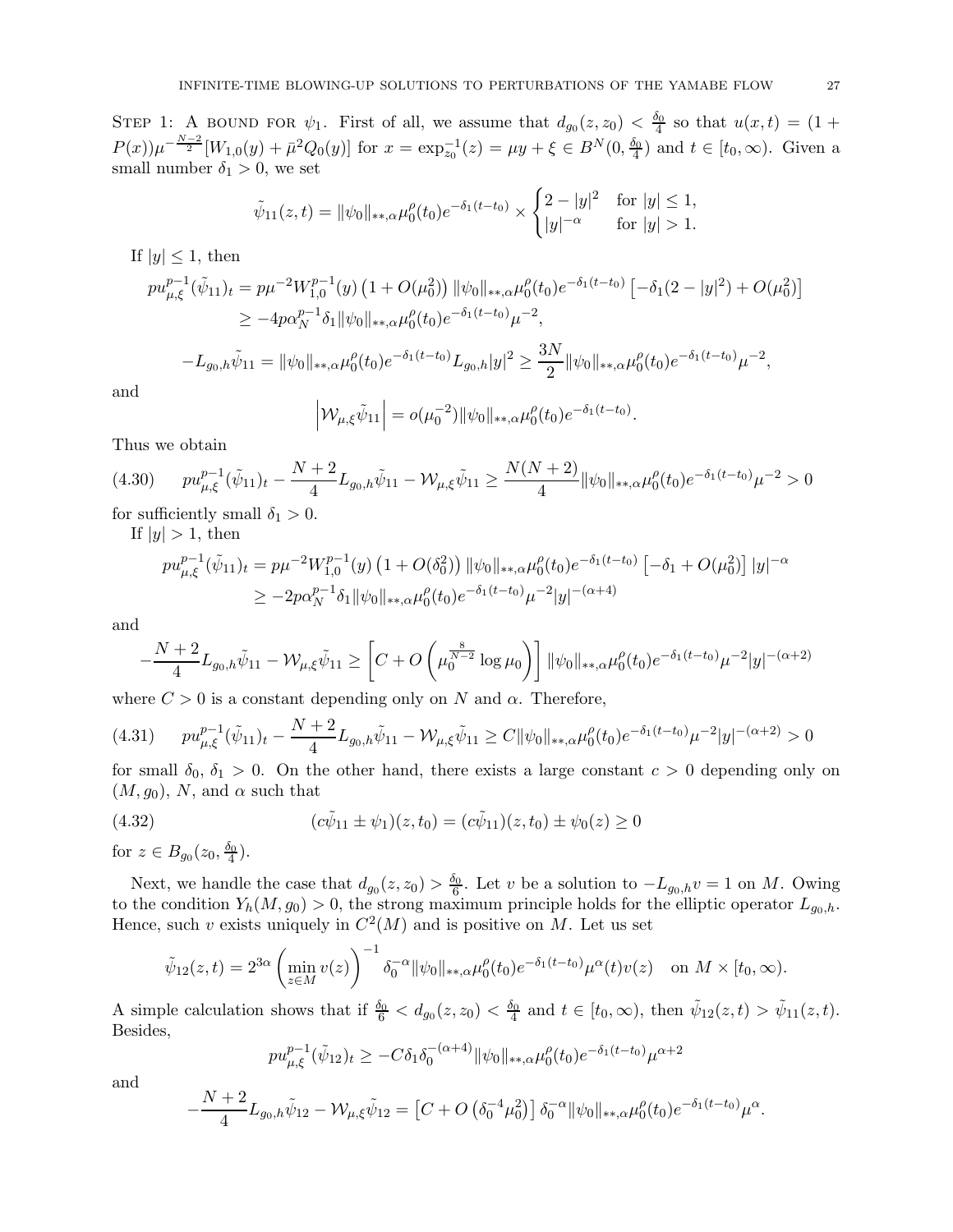Consequently, we have

$$
(4.33) \tpu_{\mu,\xi}^{p-1}(\tilde{\psi}_{12})_t - \frac{N+2}{4}L_{g_0,h}\tilde{\psi}_{12} - \mathcal{W}_{\mu,\xi}\tilde{\psi}_{12} \geq C\delta_0^{-\alpha} \|\psi_0\|_{\ast\ast,\alpha} \mu_0^{\rho}(t_0)e^{-\delta_1(t-t_0)}\mu^{\alpha} > 0
$$

taking  $\delta_1 > 0$  smaller if needed. In addition, it holds that

(4.34) 
$$
(c\tilde{\psi}_{12} \pm \psi_1)(z, t_0) \ge 0 \text{ on } M
$$

for some large  $c > 0$ .

<span id="page-27-0"></span>Now, letting  $\tilde{\psi}_{11}(z,t) = 0$  for  $z \in M \setminus B_{g_0}(z, \frac{\delta_0}{4})$  and  $t \in [t_0, \infty)$ , we define a function  $\tilde{\psi} = \max \left\{ \tilde{\psi}_{11}, \tilde{\psi}_{12} \right\} \quad \text{on } M \times [t_0, \infty).$ 

By applying Lemma [4.5](#page-24-0) for functions  $c\tilde{\psi} \pm \psi_1$  and using [\(4.30\)](#page-26-0)–[\(4.34\)](#page-27-0), we deduce

(4.35) 
$$
|\psi_1(z,t)| \le C \|\psi_0\|_{**,\alpha} \mu_0^{\rho}(t_0) e^{-\delta_1(t-t_0)} w_{\alpha,0}(z,t) \text{ on } M \times [t_0,\infty).
$$

STEP 2: A BOUND FOR  $\psi_2$ . For  $z \in B_{g_0}(z_0, \frac{\delta_0}{4})$ , we redefine

<span id="page-27-1"></span>
$$
\tilde{\psi}_{21}(z,t) = \delta_0^{-2} ||f||_{*,\alpha,\rho} \mu^{\rho}(t) \times \begin{cases} 2 - |y|^2 & \text{for } |y| \le 1, \\ |y|^{-\alpha} & \text{for } |y| > 1 \end{cases}
$$

where  $x = \exp^{-1}(z) = \mu y + \xi \in B^{N}(0, \frac{\delta_{0}}{4})$  and  $t \in [t_{0}, \infty)$ . To treat the case that  $d_{g_0}(z, z_0) > \frac{\delta_0}{6}$ , we also set

<span id="page-27-2"></span>
$$
\tilde{\psi}_{22}(z,t)=2^{3\alpha}\left(\min_{z\in M}v(z)\right)^{-1}\delta_0^{-(\alpha+2)}\|f\|_{*,\alpha,\rho}\mu^{\alpha+\rho}(t)v(z)\quad \text{on $M\times [t_0,\infty)$}.
$$

Then, arguing as in Step 1, we arrive at

(4.36) 
$$
|\psi_2(z,t)| \leq C \delta_0^{-2} ||f||_{*,\alpha,\rho} \mu_0^{\rho}(t) w_{\alpha,0}(z,t) \text{ on } M \times [t_0,\infty).
$$

Summing [\(4.35\)](#page-27-1) and [\(4.36\)](#page-27-2) up, we get [\(4.29\)](#page-25-1).

<span id="page-27-6"></span>**Corollary 4.7.** Suppose that all the conditions of Lemma [4.6](#page-25-2) hold, and  $||f||_{*,\alpha,\rho;\sigma_0}+||\psi_0||_{**,\alpha;\sigma_0}<\infty$ where  $\sigma_0 \in (0,1)$  is the number appearing in [\(2.7\)](#page-8-5). There exist constants  $C > 0$  large and  $\delta_1 > 0$ small depending only on  $(M, g_0)$ , N, h,  $z_0$ ,  $\alpha$ ,  $\rho$ , and  $\sigma_0$  such that

<span id="page-27-3"></span>
$$
(4.37) \begin{cases} \left| \nabla^{\ell}_{g_{0}} \psi(z,t) \right| \leq C \left[ \delta_{0}^{-2} \| f \|_{*,\alpha,\rho;\sigma_{0}} \mu_{0}^{\rho}(t) + \| \psi_{0} \|_{*,\alpha;\sigma_{0}} \mu_{0}^{\rho}(t_{0}) e^{-\delta_{1}(t-t_{0})} \right] w_{\alpha,\ell}(z,t), \\ \left[ \nabla^{\ell}_{g_{0}} \psi \right]_{C_{z}^{\sigma_{0}}}(z,t) \leq C \left[ \delta_{0}^{-2} \| f \|_{*,\alpha,\rho;\sigma_{0}} \mu_{0}^{\rho}(t) + \| \psi_{0} \|_{*,\alpha;\sigma_{0}} \mu_{0}^{\rho}(t_{0}) e^{-\delta_{1}(t-t_{0})} \right] w_{\alpha,\ell+\sigma_{0}}(z,t), \\ \left[ \nabla^{\ell}_{g_{0}} \psi \right]_{C_{t}^{\sigma_{0}/2}}(z,t) \leq C \left[ \delta_{0}^{-2} \| f \|_{*,\alpha,\rho;\sigma_{0}} \mu_{0}^{\rho}(t) + \| \psi_{0} \|_{*,\alpha;\sigma_{0}} \mu_{0}^{\rho}(t_{0}) e^{-\delta_{1}(t-t_{0})} \right] w_{\alpha-\sigma_{0},\ell}(z,t), \end{cases}
$$

and

<span id="page-27-4"></span>
$$
(4.38) \quad \begin{cases} |\psi_t(z,t)| \le C \left[ \delta_0^{-2} ||f||_{*,\alpha,\rho;\sigma_0} \mu_0^{\rho}(t) + ||\psi_0||_{*,\alpha;\sigma_0} \mu_0^{\rho}(t_0) e^{-\delta_1(t-t_0)} \right] w_{\alpha-2,0}(z,t), \\ [\psi_t]_{C_z^{\sigma_0}}(z,t) \le C \left[ \delta_0^{-2} ||f||_{*,\alpha,\rho;\sigma_0} \mu_0^{\rho}(t) + ||\psi_0||_{*,\alpha;\sigma_0} \mu_0^{\rho}(t_0) e^{-\delta_1(t-t_0)} \right] w_{\alpha-2,\sigma_0}(z,t), \\ [\psi_t]_{C_t^{\sigma_0/2}}(z,t) \le C \left[ \delta_0^{-2} ||f||_{*,\alpha,\rho;\sigma_0} \mu_0^{\rho}(t) + ||\psi_0||_{*,\alpha;\sigma_0} \mu_0^{\rho}(t_0) e^{-\delta_1(t-t_0)} \right] w_{\alpha-2-\sigma_0,0}(z,t) \end{cases}
$$

for  $(z, t) \in M \times [t_0, \infty)$  and  $\ell \in \{0, 1, 2\}$ . In particular, we have that

<span id="page-27-5"></span>(4.39) 
$$
\|\psi\|_{*,\alpha,\rho;\sigma_0} \leq C_1 \delta_0^{-2} (\|f\|_{*,\alpha,\rho;\sigma_0} + \|\psi_0\|_{*,\alpha;\sigma_0})
$$

where  $C_1 > 0$  is a constant depending only on  $(M, g_0)$ , N, h,  $z_0$ ,  $\alpha$ ,  $\rho$ , and  $\sigma_0$ .

$$
\qquad \qquad \Box
$$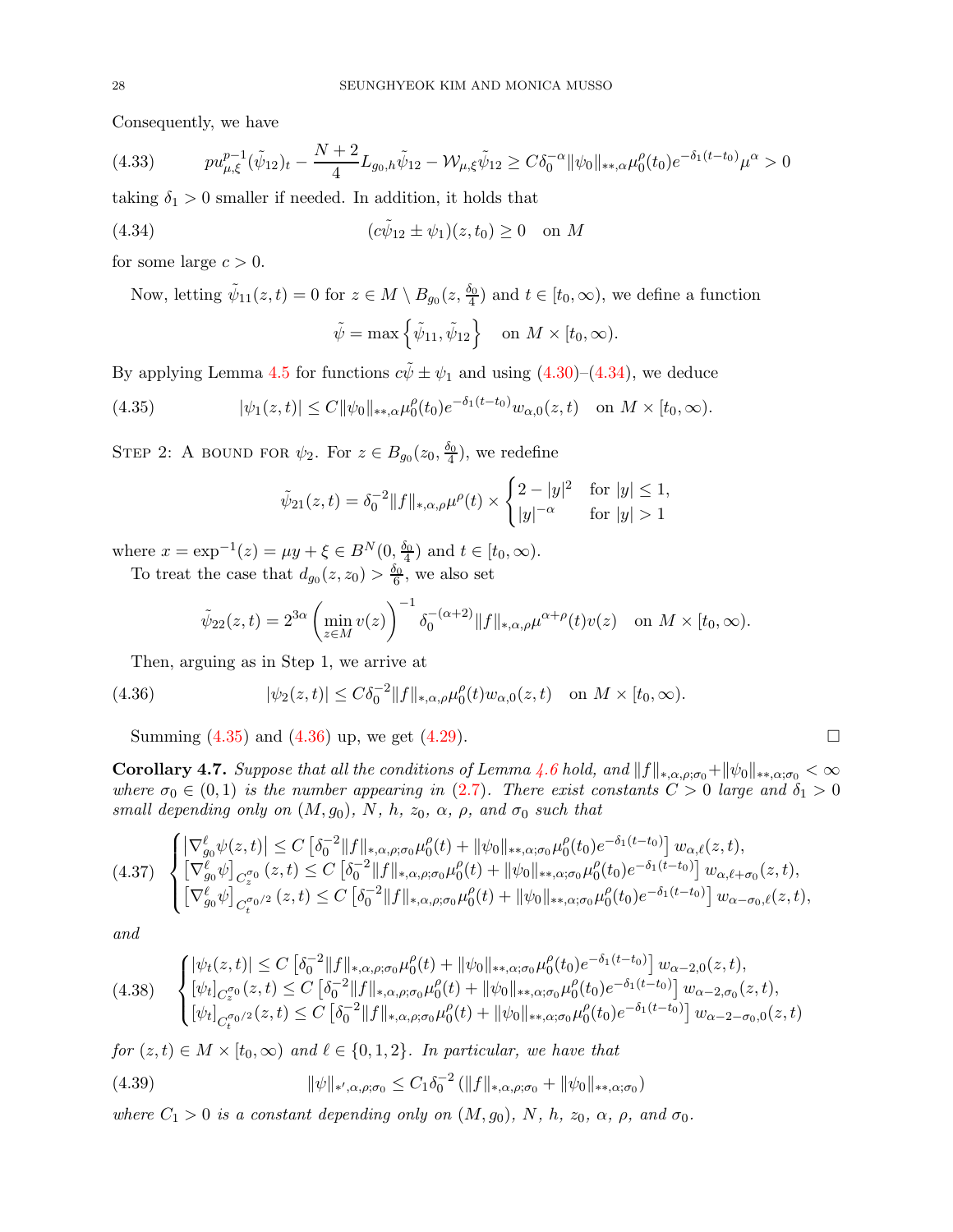Proof. The proof is decomposed into two steps.

STEP 1. We examine the case that  $d_{g_0}(z, z_0) \leq \frac{\delta_0}{12}$ . We set

$$
\phi(y,t) = \psi(z,t)
$$
 for  $y \in B^N\left(-\xi, \frac{\delta_0}{4\mu}\right)$  and  $t \in [t_0, \infty)$ .

It solves

<span id="page-28-0"></span>
$$
(4.40) \quad \phi_t = \frac{N-2}{4} \mu^{-2} u_{\mu,\xi}^{1-p}(x,t) \Delta_{g_0(x)} \phi + \mu^{-1} \left( \mu y + \dot{\xi} \right) \cdot \nabla \phi + p^{-1} u_{\mu,\xi}^{1-p}(x,t) \left[ \frac{N+2}{4} (S+h)(x) + \mathcal{W}_{\mu,\xi}(x,t) \right] \phi + p^{-1} f(x,t).
$$

For a number  $t > t_0 + 2$  and a set  $\Omega \subset \mathbb{R}^{N+1}$ , we define

$$
\Omega_{11} = \{ |y| \le 6 \} \times [t-1, t], \quad \Omega_{12} = \{ |y| \le 8 \} \times [t-2, t],
$$

and a standard parabolic Hölder norm

$$
\|\phi\|_{C^{\sigma_0,\sigma_0/2}(\Omega)} = \|\phi\|_{L^{\infty}(\Omega)} + \sup_{(y_1,t_1)\neq (y_2,t_2)\in\Omega} \frac{|\phi(y_1,t_1) - \phi(y_2,t_2)|}{|y_1 - y_2|^{\sigma_0} + |t_1 - t_2|^{\sigma_0/2}}.
$$

A straightforward computation shows that the  $C^{\sigma_0,\sigma_0/2}(\Omega_{12})$ -norms of the coefficients in [\(4.40\)](#page-28-0) are uniformly bounded in  $t$ . Therefore, the interior parabolic Schauder estimate is applicable, which gives

<span id="page-28-2"></span>
$$
(4.41) \qquad \sum_{\ell=0}^{2} \left\| \nabla^{\ell} \phi \right\|_{C^{\sigma_0, \sigma_0/2}(\Omega_{11})} + \|\phi_t\|_{C^{\sigma_0, \sigma_0/2}(\Omega_{11})} \leq C \left( \|\phi\|_{L^{\infty}(\Omega_{12})} + \|f(x, t)\|_{C^{\sigma_0, \sigma_0/2}(\Omega_{12})} \right).
$$

Given any  $(y_1, t_1), (y_2, t_2) \in \Omega_{12}$ , we have

$$
\frac{|f(x_1, t_1) - f(x_2, t_2)|}{|y_1 - y_2|^{\sigma_0} + |t_1 - t_2|^{\sigma_0/2}} \le (1 + O(\delta_0^2))\mu^{\sigma_0}(t_1) \frac{|f(x_1, t_1) - f(x_{12}, t_1)|}{d_{g_0}(x_1, x_{12})^{\sigma_0}} + \frac{|f(x_{12}, t_1) - f(x_{2}, t_2)|}{|t_1 - t_2|^{\sigma_0/2}}
$$

where

 $x_1 := \mu(t_1)y_1 + \xi(t_1), \quad x_2 := \mu(t_2)y_2 + \xi(t_2) \quad \text{and} \quad x_{12} := \mu(t_1)y_2 + \xi(t_1).$ 

Moreover, if  $|y_1 - y_2| < \delta$  for a number  $\delta > 0$  small enough, then  $d_{g_0}(x_1, x_2) < \mu_0(t_1)$  and so

$$
|f(x_1, t_1) - f(x_{12}, t_1)| \leq u_{\mu, \xi}^{1-p}(x_1, t_1) \left[ u_{\mu, \xi}^{p-1} f \right]_{C_z^{\sigma_0}} (x_1, t_1) d_{g_0}(x_1, x_{12})^{\sigma_0}
$$
  
+ 
$$
\sup_{\theta \in (0, 1)} \left| \nabla_x (u_{\mu, \xi}^{1-p})(x_1 + \theta(x_{12} - x_1), t_1) \right| \left| (u_{\mu, \xi}^{p-1} f)(x_{12}, t_1) \right|
$$
  

$$
\leq C \left[ \mu^{-\sigma_0}(t_1) \| f \|_{*, \alpha, \rho; \sigma_0} + d_{g_0}(x_1, x_{12})^{1-\sigma_0} \| f \|_{*, \alpha, \rho} \right] \mu_0^{\rho}(t_1) d_{g_0}(x_1, x_{12})^{\sigma_0}.
$$

If  $|t_1 - t_2| < 1$ , then

<span id="page-28-1"></span>
$$
|x_{12} - x_2| \le C\mu_0^3(t_1)(|y_2| + o(1))|t_1 - t_2| \le C\mu_0^3(t_1)|t_1 - t_2|,
$$

which implies

$$
|f(x_{12}, t_1) - f(x_2, t_2)| \le |f(x_{12}, t_1) - f(x_2, t_1)| + |f(x_2, t_1) - f(x_2, t_2)|
$$
  
\n
$$
\le C \left[ \mu_0^{2\sigma_0}(t_1) |t_1 - t_2|^{\sigma_0/2} \|f\|_{*, \alpha, \rho; \sigma_0} + \|f\|_{*, \alpha, \rho} \right] \mu_0^{\rho}(t_1) |t_1 - t_2|^{\sigma_0/2}
$$
  
\n
$$
\le C \|f\|_{*, \alpha, \rho; \sigma_0} \mu_0^{\rho}(t_1) |t_1 - t_2|^{\sigma_0/2}.
$$

It follows that

(4.42) 
$$
||f(x,t)||_{C^{\sigma_0,\sigma_0/2}(\Omega_{12})} \leq C||f||_{*,\alpha,\rho;\sigma_0}\mu_0^{\rho}(t).
$$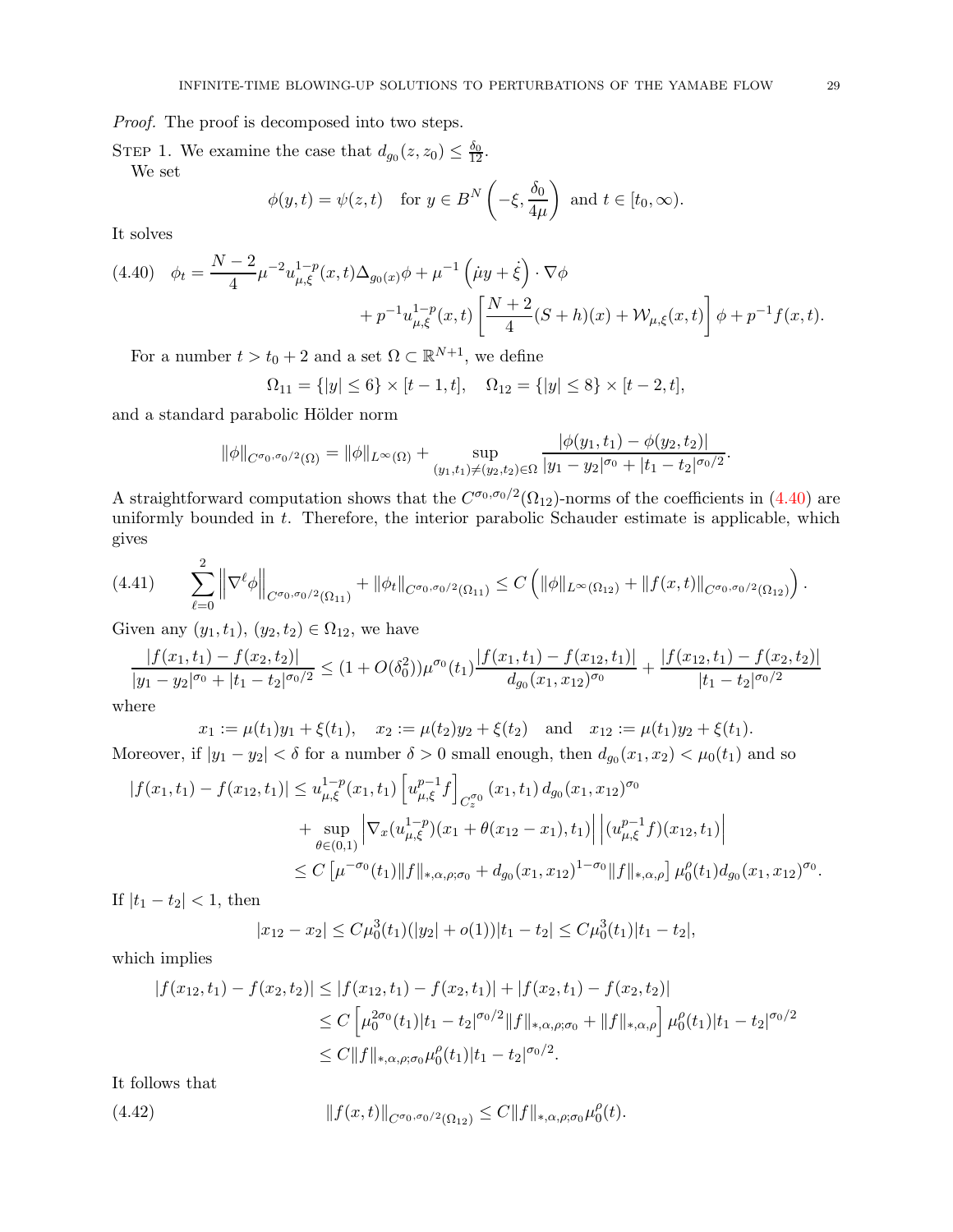Substituting  $(4.29)$  and  $(4.42)$  into  $(4.41)$  gives us that

<span id="page-29-2"></span>
$$
(4.43) \quad \begin{cases} \left| \nabla^{\ell} \psi(x,t) \right| = \mu^{-\ell} \left| \nabla^{\ell} \phi(y,t) \right| \le C \left[ \delta_0^{-2} \| f \|_{*,\alpha,\rho;\sigma_0} \mu_0^{\rho} + \| \psi_0 \|_{*,\alpha} \mu_0^{\rho}(t_0) e^{-\delta_1(t-t_0)} \right] \mu_0^{-\ell}, \\ \mu_0^{\sigma_0} \left[ \nabla^{\ell} \psi \right]_{C_z^{\sigma_0}} (x,t) + \left[ \nabla^{\ell} \psi \right]_{C_t^{\sigma_0/2}} (x,t) \\ \le C \left[ \delta_0^{-2} \| f \|_{*,\alpha,\rho;\sigma_0} \mu_0^{\rho} + \| \psi_0 \|_{*,\alpha} \mu_0^{\rho}(t_0) e^{-\delta_1(t-t_0)} \right] \mu_0^{-\ell} \end{cases}
$$

and

<span id="page-29-3"></span>
$$
(4.44) \qquad \begin{cases} |\psi_t(x,t)| \leq |\phi_t(y,t)| + \mu^{-1} \left( \mu|y| + \dot{\xi} \right) |\nabla \psi(x,t)| \\ \leq C \left[ \delta_0^{-2} \|f\|_{*,\alpha,\rho;\sigma_0} \mu_0^{\rho} + \|\psi_0\|_{*,\alpha} \mu_0^{\rho}(t_0) e^{-\delta_1(t-t_0)} \right], \\ \mu_0^{\sigma_0} [\psi_t]_{C_2^{\sigma_0}}(x,t) + [\psi_t]_{C_t^{\sigma_0/2}}(x,t) \leq C \left[ \delta_0^{-2} \|f\|_{*,\alpha,\rho;\sigma_0} \mu_0^{\rho} + \|\psi_0\|_{*,\alpha} \mu_0^{\rho}(t_0) e^{-\delta_1(t-t_0)} \right] \end{cases}
$$

for  $\ell \in \{0, 1, 2\}, |x - \xi| < 4\mu$ , and  $t > t_0 + 2$ .

Let  $n_0$  be a natural number such that  $2^{n_0} \n\t\leq \frac{\delta_0}{24} \mu^{-1}(t) < 2^{n_0+1}$ . In the rest of this step, we will estimate  $\phi$  on each set

$$
\Omega_{n1} := \left\{ 2^n < |y| < 2^{n+1} \right\} \times \left[ t - 2^{-2n}, t \right] \quad \text{for } n = 1, \dots, n_0.
$$

With this aim, we introduce

$$
\widetilde{\Omega}_{n1} := \{ 1 < |Y| < 2 \} \times [-1, 0], \quad \widetilde{\Omega}_{n2} := \left\{ \frac{1}{2} < |Y| < \frac{5}{2} \right\} \times [-2, 0]
$$

and

$$
\varphi(Y,\tau) = \phi\left(2^n Y, t + 2^{-2n}\tau\right) \quad \text{for } (Y,\tau) \in \widetilde{\Omega}_{n2}.
$$

By  $(4.40)$ , it is a solution to

$$
\varphi_{\tau} = \frac{N-2}{4} 2^{-4n} \mu^{-2} u_{\mu,\xi}^{1-p} (x, t+2^{-2n}\tau) \Delta_{g_0(x)} \varphi + 2^{-2n} \mu^{-1} (\mu y + \dot{\xi}) \cdot \nabla \varphi + p^{-1} 2^{-2n} u_{\mu,\xi}^{1-p} (x, t+2^{-2n}\tau) \left[ \frac{N+2}{4} (S+h)(x) + \mathcal{W}_{\mu,\xi} (x, t+2^{-2n}\tau) \right] \varphi + 2^{-2n} p^{-1} f (x, t+2^{-2n}\tau)
$$

in  $\Omega_{n2}$ . A direct computation gives that the above equation is uniformly parabolic and all the  $C^{\sigma_0,\sigma_0/2}(\Omega_{n2})$ -norms of the coefficients in it are uniformly bounded in n and t. Hence

<span id="page-29-1"></span>
$$
(4.45) \quad \sum_{\ell=0}^{2} \left\| \nabla^{\ell} \varphi \right\|_{C^{\sigma_0, \sigma_0/2}(\tilde{\Omega}_{n1})} + \left\| \varphi_{\tau} \right\|_{C^{\sigma_0, \sigma_0/2}(\tilde{\Omega}_{n1})} \leq C \left( \|\varphi\|_{L^{\infty}(\tilde{\Omega}_{n2})} + \left\| 2^{-2n} f(x, t + 2^{-2n} \tau) \right\|_{C^{\sigma_0, \sigma_0/2}(\tilde{\Omega}_{n2})} \right),
$$

which can be interpreted as

<span id="page-29-0"></span>
$$
(4.46) \qquad \begin{cases} \left| \nabla^{\ell} \psi(x,t) \right| = (\mu 2^{n})^{-\ell} \left| \nabla^{\ell} \varphi(Y,0) \right| \\ \leq C \left[ \delta_{0}^{-2} \| f \|_{*,\alpha,\rho;\sigma_{0}} \mu_{0}^{\rho} + \| \psi_{0} \|_{*,\alpha} \mu_{0}^{\rho}(t_{0}) e^{-\delta_{1}(t-t_{0})} \right] \frac{\mu_{0}^{-\ell}}{|y|^{\alpha+\ell}}, \\ (\mu_{0}|y|)^{\sigma_{0}} \left[ \nabla^{\ell} \psi \right]_{C_{z}^{\sigma_{0}}}(x,t) + |y|^{-\sigma_{0}} \left[ \nabla^{\ell} \psi \right]_{C_{t}^{\sigma_{0}}}(x,t) \\ \leq C \left[ \delta_{0}^{-2} \| f \|_{*,\alpha,\rho;\sigma_{0}} \mu_{0}^{\rho} + \| \psi_{0} \|_{*,\alpha} \mu_{0}^{\rho}(t_{0}) e^{-\delta_{1}(t-t_{0})} \right] \frac{\mu_{0}^{-\ell}}{|y|^{\alpha+\ell}} \end{cases}
$$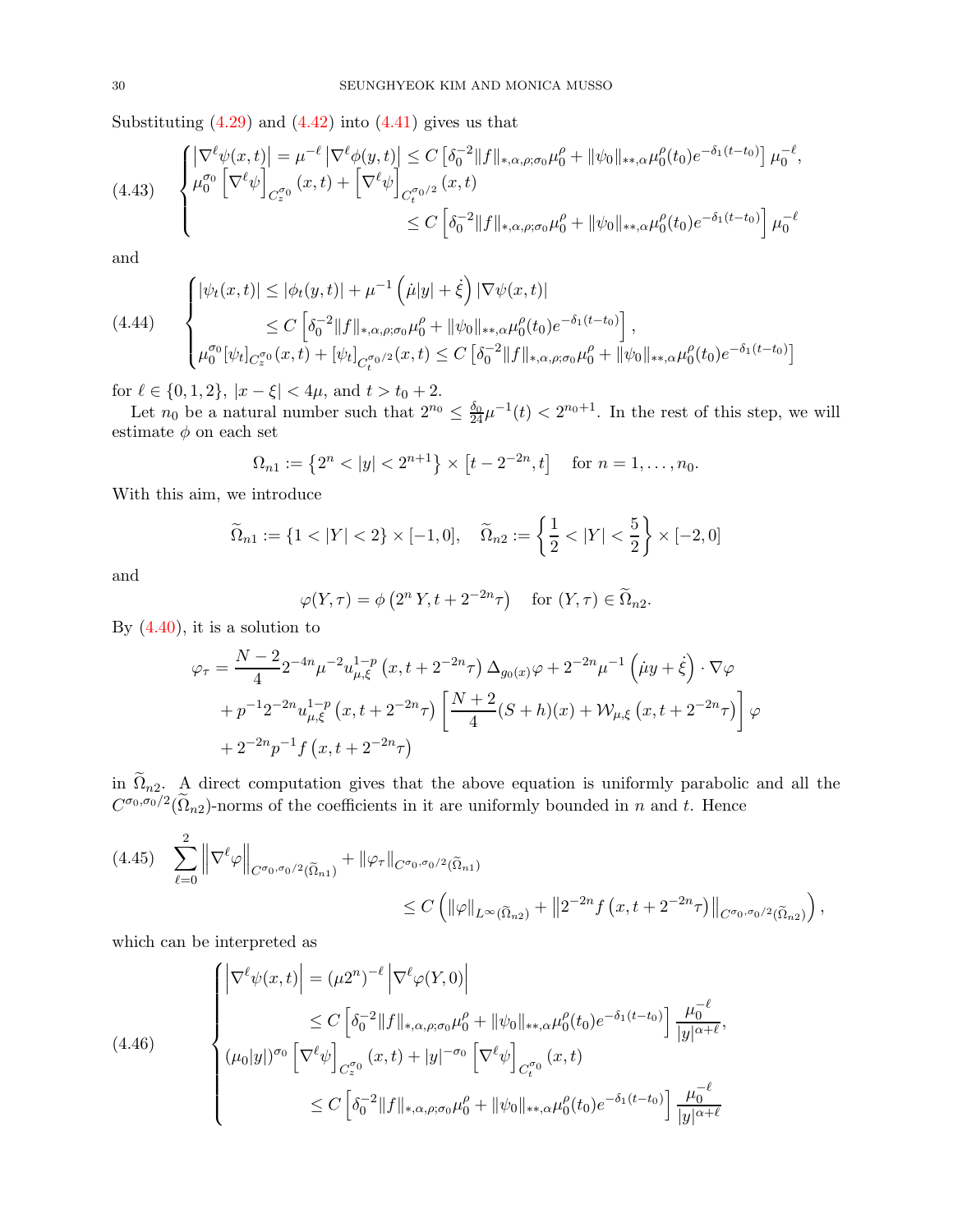and

<span id="page-30-0"></span>
$$
(4.47) \qquad \begin{cases} |\psi_t(x,t)| \leq C\mu^2 |\nabla \varphi(Y,\tau)| + 2^{2n} |\varphi_\tau(Y,\tau)| \\ \leq C \left[ \delta_0^{-2} \|f\|_{*,\alpha,\rho;\sigma_0} \mu_0^{\rho} + \|\psi_0\|_{*,\alpha} \mu_0^{\rho}(t_0) e^{-\delta_1(t-t_0)} \right] \frac{1}{|y|^{\alpha-2}}, \\ (\mu_0 |y|)^{\sigma_0} [\psi_t]_{C_x^{\sigma_0}}(x,t) + |y|^{-\sigma_0} [\psi_t]_{C_t^{\sigma_0/2}}(x,t) \\ \leq C \left[ \delta_0^{-2} \|f\|_{*,\alpha,\rho;\sigma_0} \mu_0^{\rho} + \|\psi_0\|_{*,\alpha} \mu_0^{\rho}(t_0) e^{-\delta_1(t-t_0)} \right] \frac{1}{|y|^{\alpha-2}} \end{cases}
$$

for  $\ell \in \{0, 1, 2\}$ ,  $2\mu < |x - \xi| < \frac{\delta_0}{12}$ , and  $t \ge t_0 + 2$ . To get the estimates for the  $C_{t}^{\sigma_0}$ -norms in  $(4.46)$ – $(4.47)$ , we need  $(4.45)$  with t replaced by any number in the interval  $[t-1+2^{2n}, t]$ .

To treat the case that  $t \in [t_0, t_0 + 2]$ , we repeat the above argument with the interior Schauder estimate for Cauchy problems. For example, instead of [\(4.41\)](#page-28-2), we use

$$
\sum_{\ell=0}^{2} \left\| \nabla^{\ell} \phi \right\|_{C^{\sigma_0, \sigma_0/2}(\Omega_{11}')} + \|\phi_t\|_{C^{\sigma_0, \sigma_0/2}(\Omega_{11}')} \n\leq C \left( \|\phi\|_{L^{\infty}(\Omega_{12}')} + \|f(x, t)\|_{C^{\sigma_0, \sigma_0/2}(\Omega_{12}')} + \sum_{\ell=0}^{2} \left\| \nabla^{\ell} \phi_0 \right\|_{C^{\sigma_0}(\{|y| \leq 8\})} \right)
$$

where  $\phi_0(y) := \psi_0(x)$  for  $y \in B^N\left(-\xi, \frac{\delta_0}{4\mu}\right)$ ,

 $\Omega'_{11} := \{|y| \le 6\} \times [t_0, t_0 + 2]$  and  $\Omega'_{12} := \{|y| \le 8\} \times [t_0, t_0 + 2]$ .

Then, the corresponding estimate to [\(4.43\)](#page-29-2) is

$$
\left|\nabla^{\ell}\psi(x,t)\right| + \mu_0^{\sigma_0}\left[\nabla^{\ell}\psi\right]_{C_z^{\sigma_0}}(x,t) + \left[\nabla^{\ell}\psi\right]_{C_t^{\sigma_0/2}}(x,t) \leq C\left[\delta_0^{-2}||f||_{*,\alpha,\rho;\sigma_0}\mu_0^{\rho} + ||\psi_0||_{*,\alpha;\sigma_0}\mu_0^{\rho}(t_0)\right]\mu_0^{-\ell},
$$

and we can deduce an analogous estimate to [\(4.44\)](#page-29-3), [\(4.46\)](#page-29-0), and [\(4.47\)](#page-30-0).

STEP 2. We examine the case that  $d_{g_0}(z, z_0) \ge \frac{\delta_0}{12}$ .

Define a function  $\tilde{\psi}$  on  $M \times [t_0, \infty)$  by

$$
\psi(z,t) = \tilde{\psi}(z,s(t))
$$
 where  $s(t) := \delta_0^4 t^2$ .

It solves

$$
\tilde{\psi}_s = \frac{N-2}{8\delta_0^4 t} u_{\mu,\xi}^{1-p} \Delta_{g_0} \tilde{\psi} + \frac{1}{2p \, \delta_0^4 t} u_{\mu,\xi}^{1-p} \left[ \frac{N+2}{4} (S+h) + \mathcal{W}_{\mu,\xi} \right] \tilde{\psi} + \frac{1}{2p \, \delta_0^4 t} f(z,t).
$$

If  $d_{g_0}(z, z_0) \geq \frac{\delta_0}{24}$ , a coefficient function  $(\delta_0^4 t)^{-1} u_{\mu,\xi}^{1-p}$  is bounded from above, bounded away from 0 (because  $(\delta_0^4 t)^{-1} u_{\mu,\xi}^{1-p} \simeq t^{-1} \mu_0^{-2} \simeq 1$ ), and uniformly Lipschitz. Therefore, we conclude from the parabolic Schauder estimate (for Cauchy problems) that

$$
(4.48) \begin{cases} \left| \nabla^{\ell} \psi(z,t) \right| = \left| \nabla^{\ell} \tilde{\psi}(z,s) \right| \leq C \left[ \delta_0^{-2} \| f \|_{*,\alpha,\rho;\sigma_0} \mu_0^{\rho} + \| \psi_0 \|_{*,\alpha} \mu_0^{\rho}(t_0) e^{-\delta_1 (t-t_0)} \right] \delta_0^{-(\alpha+\ell)} \mu_0^{\alpha}, \\ \delta_0^{\sigma_0} \left[ \nabla^{\ell} \psi \right]_{C_z^{\sigma_0}} (x,t) + (\delta_0^{-1} \mu_0)^{\sigma_0} \left[ \nabla^{\ell} \psi \right]_{C_t^{\sigma_0}} (x,t) \\ \leq C \left[ \delta_0^{-2} \| f \|_{*,\alpha,\rho;\sigma_0} \mu_0^{\rho} + \| \psi_0 \|_{*,\alpha} \mu_0^{\rho}(t_0) e^{-\delta_1 (t-t_0)} \right] \delta_0^{-(\alpha+\ell)} \mu_0^{\alpha} \end{cases}
$$

for  $\ell \in \{0, 1, 2\}$  and

<span id="page-30-1"></span>
$$
(4.49) \quad \begin{cases} |\psi_t(z,t)| \le 2\delta_0^4 t |\tilde{\psi}_s(z,s)| \le C \left[ \delta_0^{-2} \|f\|_{*,\alpha,\rho;\sigma_0} \mu_0^{\rho} + \|\psi_0\|_{*,\alpha} \mu_0^{\rho}(t_0) e^{-\delta_1(t-t_0)} \right] \delta_0^{2-\alpha} \mu_0^{\alpha-2} \\ \delta_0^{\sigma_0} [\psi_t]_{C_z^{\sigma_0}}(x,t) + (\delta_0^{-1} \mu_0)^{\sigma_0} [\psi_t]_{C_t^{\sigma_0}}(x,t) \\ \le C \left[ \delta_0^{-2} \|f\|_{*,\alpha,\rho;\sigma_0} \mu_0^{\rho} + \|\psi_0\|_{*,\alpha} \mu_0^{\rho}(t_0) e^{-\delta_1(t-t_0)} \right] \delta_0^{2-\alpha} \mu_0^{\alpha-2} \end{cases}
$$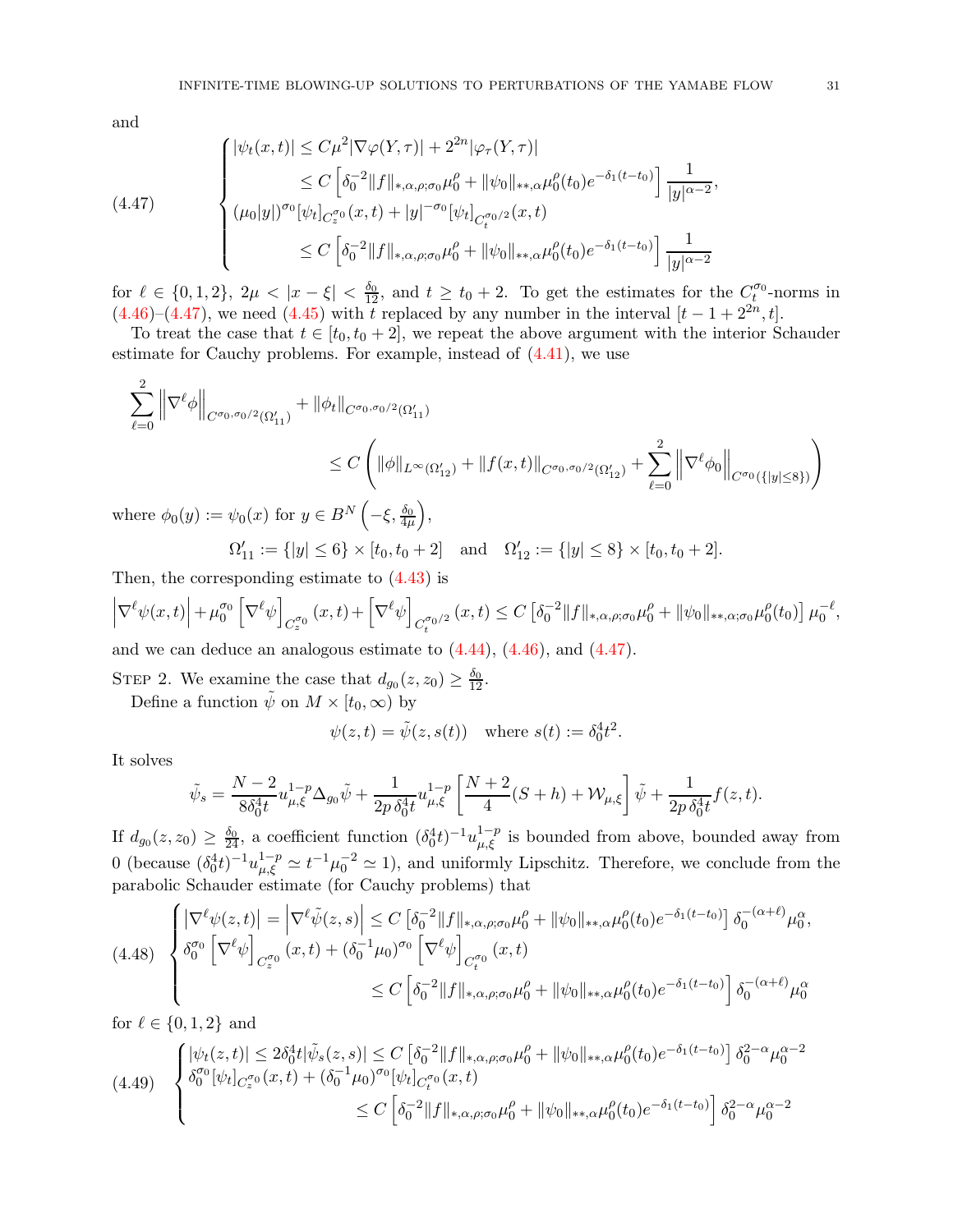provided  $d_{g_0}(z, z_0) \geq \frac{\delta_0}{12}$ .

Combining  $(4.43)$ – $(4.49)$ , we find the desired gradient estimates  $(4.37)$  and  $(4.38)$ .

<span id="page-31-0"></span>4.3. Unique solvability of [\(3.2\)](#page-17-1) and a priori estimate of the solution. Denote  $\mathcal{B}_{\bar{\mu},\xi}$  :=  $B^{N}(-\bar{\mu}^{-1}\xi, 2\bar{\mu}^{-1}\mu_0^{\varepsilon_1})$ . Let  $\hat{\psi}$ <sup>in</sup> be a function on  $B^{N}(-0, 2\mu_0^{\varepsilon_1}) \times [t_0, \infty)$  and  $\psi$ <sup>in</sup> be a function on  $\mathcal{B}_{\bar{\mu},\xi} \times [t_0,\infty)$  such that

<span id="page-31-6"></span>(4.50) 
$$
\hat{\psi}^{\text{ in}}(x,t) = (1+P(x))\bar{\mu}^{-\frac{N-2}{2}}\psi^{\text{ in}}(\bar{y},t) ;
$$

cf. [\(3.5\)](#page-18-2). We remark that  $\psi^{\text{in}}$  needs not to be a solution to [\(3.6\)](#page-18-0) at this moment. Letting also  $\psi_0$ be a function on  $M$ , we assume that

<span id="page-31-1"></span>(4.51) 
$$
\|\psi^{in}\|_{\sharp',a,b;\sigma_0(\mathcal{B}_{\bar{\mu},\xi})} \leq C_{21} \text{ and } \|\psi_0\|_{\ast,\alpha;\sigma_0} \leq C_{22}\mu_0^{\delta_2}(t_0)
$$

for some  $C_{21}$ ,  $C_{22} > 0$ ,  $a \in (\sigma_0, N - 2)$ ,  $b \simeq 3$ ,  $\alpha \in (0, a)$  to be determined later, and an arbitrarily chosen  $\delta_2 > 0$ ; the  $\sharp'$ - and \*\*-norms are given in [\(1.19\)](#page-7-0) and [\(1.16\)](#page-7-1), respectively, and  $\sigma_0 \in (0,1)$  is the number appearing in [\(2.7\)](#page-8-5). By employing the existence theory and a priori estimates for the inhomogeneous problem  $(4.1)$ , we shall prove the unique solvability of the outer problem  $(3.2)$ , i.e.,

<span id="page-31-2"></span>
$$
(4.52) \quad \begin{cases} pu_{\mu,\xi}^{p-1} \left( \psi^{\text{out}} \right)_t = \frac{N+2}{4} L_{g_0,h} \psi^{\text{out}} + \mathcal{W}_{\mu,\xi} \psi^{\text{out}} + u_{\mu,\xi}^{p-1} f_{\mu,\xi}^{\text{out}} \left[ \psi^{\text{out}}, \hat{\psi}^{\text{in}} \right] & \text{on } M \times (t_0, \infty), \\ \psi^{\text{out}}(\cdot, t_0) = \psi_0 & \text{on } M \end{cases}
$$

where

<span id="page-31-8"></span>(4.53) 
$$
f_{\mu,\xi}^{\text{out}}\left[\psi^{\text{out}},\hat{\psi}^{\text{in}}\right] := u_{\mu,\xi}^{1-p}\left[\left(1-\eta_{\mu_0^{\varepsilon_1}}\right)\mathcal{S}(u_{\mu,\xi})+\mathcal{J}_1\left[\hat{\psi}^{\text{in}}\right]+\mathcal{J}_2\left[\psi^{\text{out}},\hat{\psi}^{\text{in}}\right]\right].
$$

<span id="page-31-3"></span>**Proposition 4.8.** Assume that  $(4.51)$  and  $(2.5)-(2.7)$  $(2.5)-(2.7)$  $(2.5)-(2.7)$  hold, and  $t_0 > 0$  is sufficiently large. Suppose also that  $\alpha \in (0, a)$  and  $\beta \in (0, b]$  satisfy  $\alpha + \beta = N - 2$ , and set  $\rho = -\frac{N-2}{2} + \beta = \frac{N-2}{2} - \alpha$ . Choose any

<span id="page-31-7"></span>(4.54) 
$$
\delta_3 \in (0, \min\{2, \beta, \beta(p-1), a+b-(N-2), (p-1)(a+b-(N-2))\}].
$$

Then [\(4.52\)](#page-31-2) possesses a unique solution  $\psi^{out} = \psi^{out}[\lambda, \xi, \dot{\lambda}, \dot{\xi}, \hat{\psi}^{in}, \psi_0]$  such that

<span id="page-31-9"></span>(4.55) 
$$
\|\psi^{\text{out}}\|_{*,\alpha,\rho;\sigma_0} \leq C\delta_0^{-2}\mu_0^{\delta_4}(t_0)
$$

where  $C > 0$  is a constant depending only on  $(M, g_0)$ , N, h,  $z_0$ ,  $\alpha$ , and  $\sigma_0$ ,

<span id="page-31-5"></span>
$$
(4.56) \qquad \delta_4 \in (0, \min\{\nu_2 - \zeta_2 \varepsilon_1, 2(p-1), \delta_3\}) \cap (0, \min\{(1 - \varepsilon_1)(a - \alpha), \delta_2\}],
$$

and the  $*'$ -norm is defined in  $(1.17)$ .

The proof of Proposition [4.8](#page-31-3) consists of several lemmas. Let  $\mathbf{1}_{N=5}$  be a quantity equal to 1 if  $N=5$ and 0 if  $N \geq 6$ .

Lemma 4.9. We have

(4.57) 
$$
\left\| u_{\mu,\xi}^{1-p} \left( 1 - \eta_{\mu_0^{\varepsilon_1}} \right) \mathcal{S}(u_{\mu,\xi}) \right\|_{*,\alpha,\rho;\sigma_0} \leq C_{31} \delta_0^{-\zeta_{31}} \mu_0^{\nu_2 - \zeta_{2\varepsilon_1}}(t_0)
$$

where

- <span id="page-31-4"></span> $-C_{31}$ ,  $\zeta_{31} > 0$  are constants depending only on  $(M, g_0)$ , N, h,  $z_0$ ,  $\alpha$ , and  $\sigma_0$ ;
- $\varepsilon_1 \in (0,1)$  is the small number in Lemma [2.4,](#page-12-4)  $\zeta_2 > 0$  is the number depending only on N in Lemma [2.9,](#page-16-5) and  $\nu_2 = 2 - \varepsilon_0$  is the number in [\(2.7\)](#page-8-5);
- the  $*$ -norm is defined in  $(1.15)$ .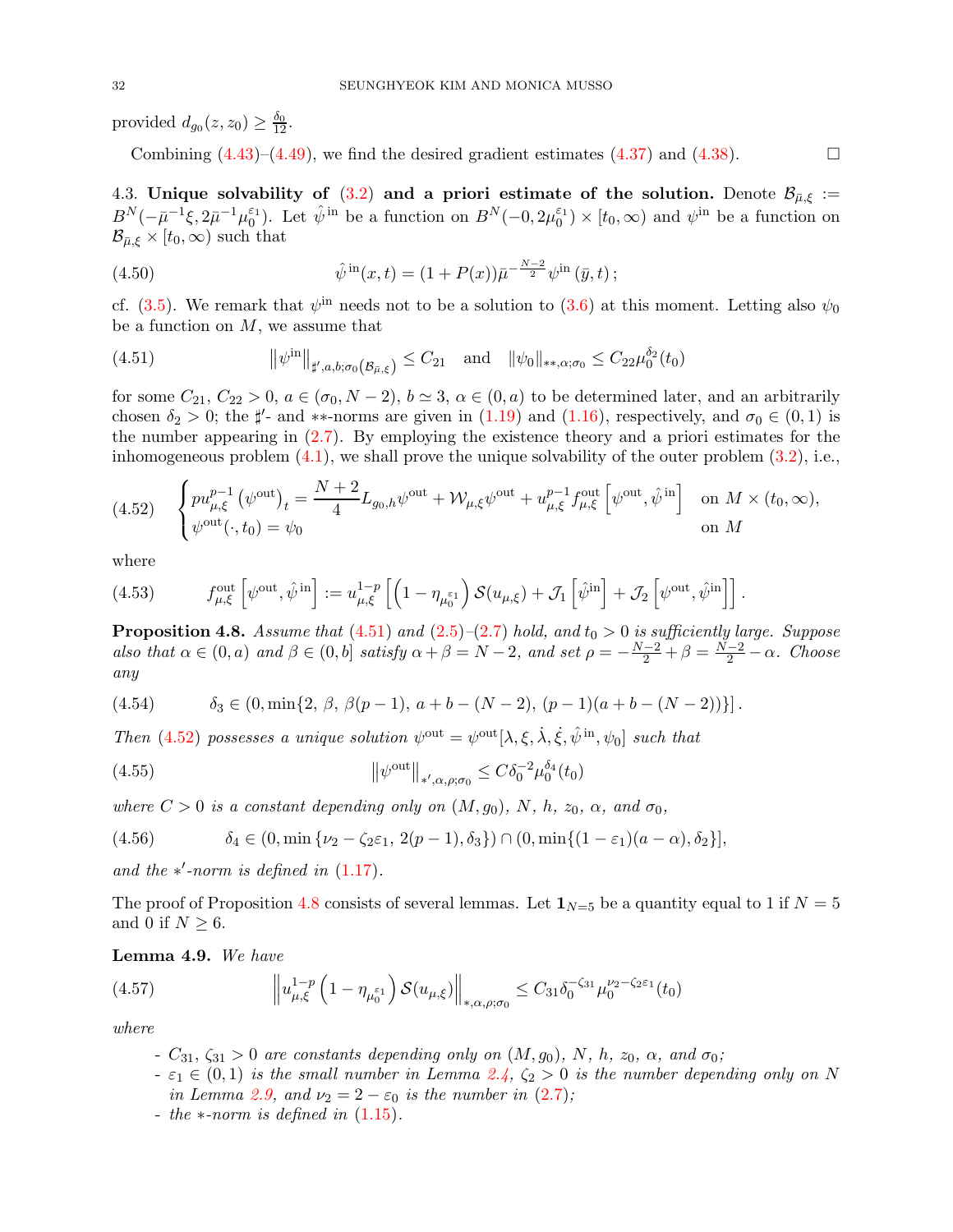*Proof.* Write  $\widetilde{S} = \left(1 - \eta_{\mu_0^{\varepsilon_1}}\right)$  $\int \mathcal{S}(u_{\mu,\xi})$ . Applying  $(2.47)$  and  $(2.5)-(2.7)$  $(2.5)-(2.7)$ , we observe

$$
\sum_{\ell=0}^1 \left| \nabla_z^{\ell} \widetilde{\mathcal{S}}(z,t) \right| + \left[ \left( 1 - \eta_{\mu_0^{\varepsilon_1}} \right) \widetilde{\mathcal{S}} \right]_{C_t^{\sigma_0/2}}(z,t) \leq C \delta_0^{-\zeta} \left( \mu_0^{\frac{N+2}{2} - \zeta_2 \varepsilon_1} + \mu_0^{\frac{N-2}{2} + \nu_2 - \zeta_2 \varepsilon_1} \right)
$$

Hence

$$
\left[ \left( \mu_0^{\rho} w_{\alpha,2} \right)^{-1} \left| \tilde{\mathcal{S}}(z,t) \right| + \left( \mu_0^{\rho} w_{\alpha,2+\sigma_0} \right)^{-1} \left[ \tilde{\mathcal{S}}(z,t) \right]_{C_z^{\sigma_0}} + \left( \mu_0^{\rho} w_{\alpha-\sigma_0,2} \right)^{-1} \left[ \tilde{\mathcal{S}}(z,t) \right]_{C_t^{\sigma_0/2}} \right] (z,t)
$$
\n
$$
\leq C \delta_0^{-\zeta} \mu_0^{-\alpha-\rho} \mu_0^{\frac{N-2}{2}+\nu_2-\zeta_2 \varepsilon_1} = C \delta_0^{-\zeta} \mu_0^{\nu_2-\zeta_2 \varepsilon_1},
$$
\nwhich reads (4.57).

<span id="page-32-3"></span>Lemma 4.10. We have

<span id="page-32-1"></span>(4.58) 
$$
\left\| u_{\mu,\xi}^{1-p} \mathcal{J}_1 \left[ \psi^{\text{out}}, \hat{\psi}^{\text{in}} \right] \right\|_{*,\alpha,\rho;\sigma_0} \leq C_{32} \mu_0^{\delta_4}(t_0) \left\| \psi^{\text{in}} \right\|_{\sharp',a,b;\sigma_0(\mathcal{B}_{\bar{\mu},\xi})}
$$

where  $C_{32} > 0$  depends only on  $(M, g_0)$ , N, h,  $z_0$ ,  $\alpha$ , and  $\sigma_0$ , and  $\delta_4 > 0$  is a number satisfying  $(4.56).$  $(4.56).$ 

*Proof.* It suffices to consider only points in the set  $\{x \in \mathbb{R}^N : |x| \leq 2\mu_0^{\varepsilon_1}\} \supset \text{supp}(\eta_{\mu_0^{\varepsilon_1}}).$ In view of  $(2.8)$ – $(2.9)$ ,  $(2.39)$ – $(2.40)$ ,  $(2.13)$ , and  $(2.37)$ , we have

$$
\left| u_{\mu,\xi}^{p-1} - \left( u_{\mu,\xi}^{(1)} \right)^{p-1} \right| (x,t) = (1+P(x))^{p-1} \mu^{-2} \left| (W_{1,0} + \Psi_0)^{p-1} - W_{1,0}^{p-1} \right| (y,t)
$$
  
\n
$$
\leq C \mu_0^{-2} \left[ \mathbf{1}_{N=5} \bar{\mu}^2 \left( W_{1,0}^{p-2} Q_0 \right) (y) + \left( \bar{\mu}^2 Q_0 (y) \right)^{p-1} \right]
$$
  
\n
$$
\leq C \left[ \mathbf{1}_{N=5} \log(2+|y|) + \mu_0^{-2+\frac{8}{N-2}} \log(2+|y|)^{p-1} \right] \frac{1}{1+|y|^4}.
$$

Besides, by  $(4.50)$ ,

$$
(4.59) \qquad \left| \hat{\psi}^{\text{in}}(x,t) \right| \leq C \bar{\mu}^{-\frac{N-2}{2}} \left| \psi^{\text{in}}(\bar{y},t) \right| \leq C \mu_0^{-\frac{N-2}{2}} \left\| \psi^{\text{in}} \right\|_{\sharp',a,b(\mathcal{B}_{\bar{\mu},\xi})} \frac{\mu_0^b}{1+|\bar{y}|^a}
$$

and

<span id="page-32-2"></span>
$$
\left| \hat{\psi}^{\text{in}}_t(x,t) \right| \leq C \mu_0^{-\frac{N-2}{2}} \left\| \psi^{\text{in}} \right\|_{\sharp',a,b(\mathcal{B}_{\bar{\mu},\xi})} \frac{\mu_0^b}{1+|\bar{y}|^{a-2}}
$$

where  $x = \mu y + \xi = \bar{\mu}\bar{y} + \xi$ . Accordingly,

<span id="page-32-0"></span>
$$
\|pu_{\mu,\xi}^{1-p}\eta_{\mu_0^{\varepsilon_1}}\left[u_{\mu,\xi}^{p-1} - \left(u_{\mu,\xi}^{(1)}\right)^{p-1}\right]\left[\frac{(N+2)\kappa_N}{4}\left|\hat{\psi}^{\text{ in}}\right| + \left|\hat{\psi}_t^{\text{ in}}\right|\right]\right\|_{\ast,\alpha,\rho}
$$
\n
$$
\leq C\left[1_{N=5}\,\mu_0^2|\log\mu_0| + (\mu_0^2|\log\mu_0|)^{p-1}\right] \|\psi^{\text{in}}\|_{\sharp',a,b(\mathcal{B}_{\bar{\mu},\xi})}\sup_{(\bar{y},t)\in\mathcal{B}_{\bar{\mu},\xi}\times[t_0,\infty)}\frac{\mu_0^{b-\beta}}{1+|\bar{y}|^{a-\alpha}}
$$
\n
$$
\leq C\left[1_{N=5}\,\mu_0^2|\log\mu_0| + (\mu_0^2|\log\mu_0|)^{p-1}\right](t_0) \|\psi^{\text{in}}\|_{\sharp',a,b(\mathcal{B}_{\bar{\mu},\xi})}
$$

where the second inequality comes from the assumption that  $\alpha \in (0, a)$  and  $\beta \in (0, b]$ .

On the other hand, we see

$$
\begin{aligned}&\left|\left(\Delta_{g_0}\eta_{\mu_0^{\varepsilon_1}}\right)\hat{\psi}^{\,\rm in}\right|(x,t)+\left[\left|\nabla_{g_0}\eta_{\mu_0^{\varepsilon_1}}\right|\left|\nabla_{g_0}\hat{\psi}^{\,\rm in}\right|\right](x,t)\\&\leq C\mu_0^{-\frac{N-2}{2}}\left\|\psi^{\,\rm in}\right\|_{\sharp',a,b\left(\mathcal{B}_{\bar{\mu},\xi}\right)}\left(\mu_0^{-2\varepsilon_1}\frac{\mu_0^b}{1+|\bar{y}|^a}+\mu_0^{-\varepsilon_1}\frac{\mu_0^b}{1+|\bar{y}|^{a+1}}\right)\\&\leq C\mu_0^{-\frac{N+2}{2}}\left\|\psi^{\,\rm in}\right\|_{\sharp',a,b\left(\mathcal{B}_{\bar{\mu},\xi}\right)}\frac{\mu_0^b}{1+|\bar{y}|^{a+2}}.\end{aligned}
$$

.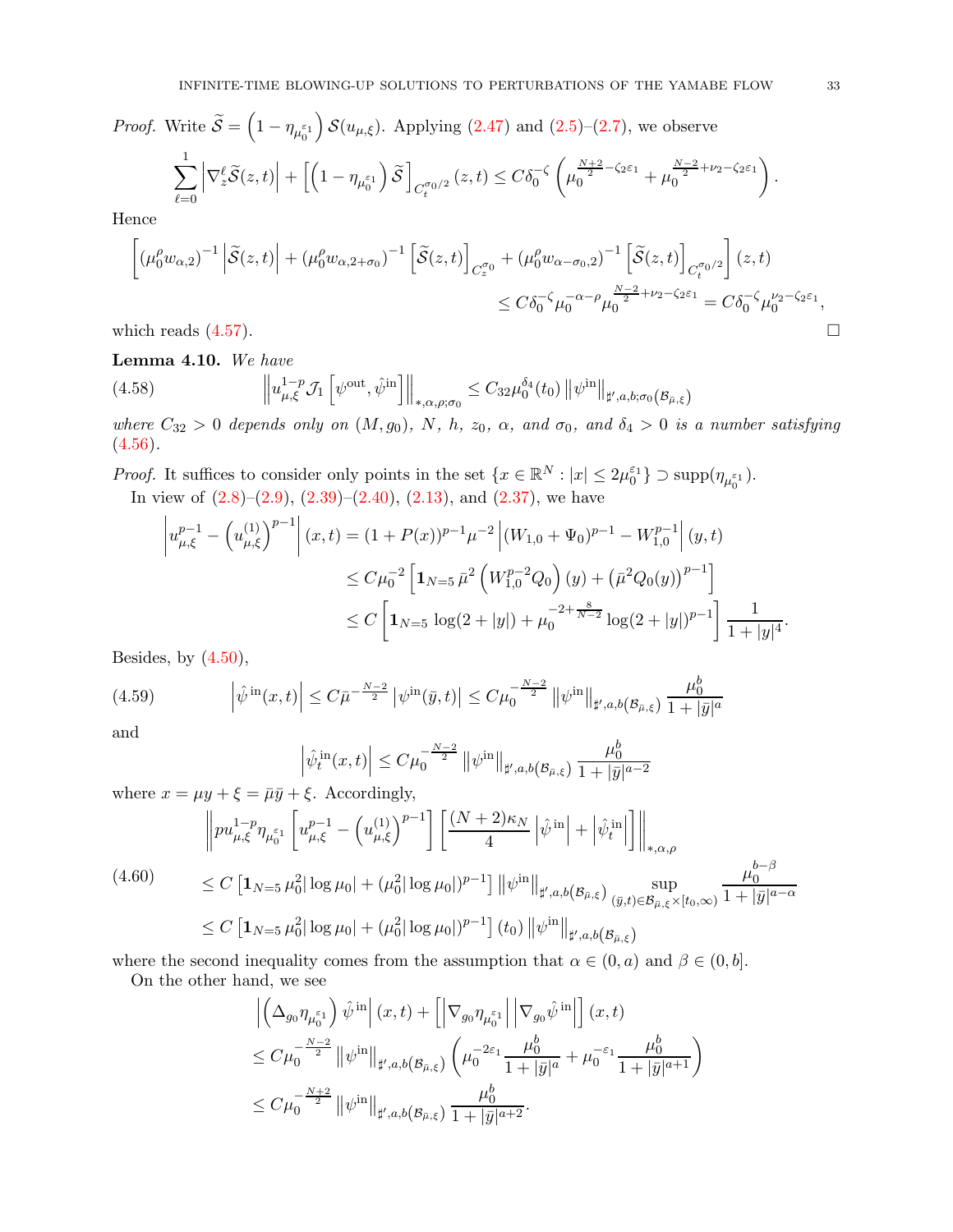Therefore,

$$
(4.61) \qquad \begin{aligned} \left\| u_{\mu,\xi}^{1-p} \cdot \frac{(N+2)\kappa_N}{4} \left[ \left( \Delta_{g_0} \eta_{\mu_0^{\varepsilon_1}} \right) \hat{\psi}^{\text{ in}} + 2 \left\langle \nabla_{g_0} \eta_{\mu_0^{\varepsilon_1}} , \nabla_{g_0} \hat{\psi}^{\text{ in}} \right\rangle_{g_0} \right] \right\|_{*,\alpha,\rho} \\ \leq C \left\| \psi^{\text{in}} \right\|_{\sharp',a,b\left(\mathcal{B}_{\bar{\mu},\xi}\right)} \sup_{\left\{ (\bar{y},t): \bar{\mu}^{-1}\mu_0^{\varepsilon_1} \leq |\bar{y} + \bar{\mu}^{-1}\xi| \leq 2\bar{\mu}^{-1}\mu_0^{\varepsilon_1}, t \geq t_0 \right\}} \frac{\mu_0^{b-\beta}}{1+|\bar{y}|^{a-\alpha}} \\ \leq C \mu_0^{(1-\varepsilon_1)(a-\alpha)}(t_0) \left\| \psi^{\text{in}} \right\|_{\sharp',a,b\left(\mathcal{B}_{\bar{\mu},\xi}\right)}. \end{aligned}
$$

Combining  $(4.60)$  and  $(4.61)$  gives

<span id="page-33-0"></span>
$$
\left\|u_{\mu,\xi}^{1-p}\mathcal{J}_1\left[\psi^{\text{out}},\hat{\psi}^{\text{in}}\right]\right\|_{*,\alpha,\rho}\leq C\mu_0^{\delta_4}(t_0)\left\|\psi^{\text{in}}\right\|_{\sharp',a,b\left(\mathcal{B}_{\bar{\mu},\xi}\right)}.
$$

Further computations yield a weighted Hölder bound of  $\mathcal{J}_1$  and so [\(4.58\)](#page-32-1). We omit the details.  $\Box$ Lemma 4.11. We have

<span id="page-33-1"></span>
$$
(4.62)
$$
\n
$$
\|u_{\mu,\xi}^{1-p} \mathcal{J}_{2} \left[\psi^{\text{out}}, \hat{\psi}^{\text{in}}\right] \|_{*,\alpha,\rho;\sigma_{0}} \leq C_{33} \delta_{0}^{-\zeta_{33}} \left[1_{N=5} \left\{ \left(\left\|\psi^{\text{out}}\right\|_{*,\alpha,\rho;\sigma_{0}} + \left\|\psi^{\text{in}}\right\|_{\sharp',a,b;\sigma_{0}(\mathcal{B}_{\bar{\mu},\xi})} + \left(\left\|\psi^{\text{out}}\right\|_{\sharp',a,b;\sigma_{0}(\mathcal{B}_{\bar{\mu},\xi})}^{2}\right) \mu_{0}^{4-3\varepsilon_{1}}(t_{0}) + \left(\left\|\psi^{\text{out}}\right\|_{*,\alpha,\rho;\sigma_{0}}^{2} + \left\|\psi^{\text{in}}\right\|_{\sharp',a,b;\sigma_{0}(\mathcal{B}_{\bar{\mu},\xi})}^{2}\mu_{0}^{\delta_{3}}(t_{0})\right) \right\} + \left\{ \left(\left\|\psi^{\text{out}}\right\|_{*,\alpha,\rho;\sigma_{0}}^{p-1} + \left\|\psi^{\text{in}}\right\|_{\sharp',a,b;\sigma_{0}(\mathcal{B}_{\bar{\mu},\xi})}^{p-1}\right) \mu_{0}^{4-(N-2)\varepsilon_{1}}(t_{0}) + \left(\left\|\psi^{\text{out}}\right\|_{*,\alpha,\rho;\sigma_{0}}^{p} + \left\|\psi^{\text{in}}\right\|_{\sharp',a,b;\sigma_{0}(\mathcal{B}_{\bar{\mu},\xi})}^{p}\mu_{0}^{\delta_{3}}(t_{0})\right) \right\} \right]
$$

where  $C_{33}$ ,  $\zeta_{33} > 0$  depends only on  $(M, g_0)$ , N, h,  $z_0$ ,  $\alpha$ , and  $\sigma_0$ , and  $\delta_3 > 0$  is the number satisfying  $(4.54)$ .

*Proof.* By  $(3.4)$ ,  $(3.1)$ , and  $(4.4)$ ,

$$
\mathcal{J}_2\left[\psi^{\text{out}}, \hat{\psi}^{\text{ in}}\right] = A_1 + A_2 \quad \text{on } M \times [t_0, \infty)
$$

where

$$
|A_1| \le C \left[ \mathbf{1}_{N=5} u_{\mu,\xi}^{p-2} \left\{ \left| \psi^{\text{out}} \right|^2 + \eta_{\mu_0^{\varepsilon_1}}^2 \left| \hat{\psi}^{\text{in}} \right|^2 \right\} + \left\{ \left| \psi^{\text{out}} \right|^p + \eta_{\mu_0^{\varepsilon_1}}^p \left| \hat{\psi}^{\text{in}} \right|^p \right\} \right]
$$

and

$$
\begin{aligned} |A_2|\leq C\left[\mathbf{1}_{N=5}u_{\mu,\xi}^{p-2}\left\{\left|\psi^{\mathrm{out}}\right|+\eta_{\mu_0^{\varepsilon_1}}\left|\hat{\psi}^{\mathrm{in}}\right|\right\}+\left\{\left|\psi^{\mathrm{out}}\right|^{p-1}+\eta_{\mu_0^{\varepsilon_1}}^{p-1}\left|\hat{\psi}^{\mathrm{in}}\right|^{p-1}\right\}\right]\\ &\times\left[\mu_0^{\frac{N+2}{2}-(N-2)\varepsilon_1}+\left|\psi_t^{\mathrm{out}}\right|+\eta_{\mu_0^{\varepsilon_1}}\left|\hat{\psi}^{\mathrm{in}}_t\right|\right]. \end{aligned}
$$

Let us estimate the term  $A_1$ . We have

$$
\begin{split} & \left(\mu_0^{\rho} w_{\alpha,2}\right)^{-1} \left[ \mathbf{1}_{N=5} u_{\mu,\xi}^{p-2} \left| \psi^{\text{out}} \right|^2 + \left| \psi^{\text{out}} \right|^p \right] \\ & \leq C \left[ \mathbf{1}_{N=5} \left\| \psi^{\text{out}} \right\|_{*',\alpha,\rho}^2 \mu_0^{\rho} u_{\mu,\xi}^{p-2} \left( w_{\alpha,2}^{-1} w_{\alpha,0}^2 \right) + \left\| \psi^{\text{out}} \right\|_{*',\alpha,\rho}^p \mu_0^{\rho(p-1)} \left( w_{\alpha,2}^{-1} w_{\alpha,0}^p \right) \right] \\ & \leq C \delta_0^{-\zeta} \left[ \mathbf{1}_{N=5} \left\| \psi^{\text{out}} \right\|_{*',\alpha,\rho}^2 \left( \mu_0^{\beta} + \mu_0^2 \right) + \left\| \psi^{\text{out}} \right\|_{*',\alpha,\rho}^p \left( \mu_0^{\beta(p-1)} + \mu_0^2 \right) \right] \end{split}
$$

on  $M \times [t_0, \infty)$ . In addition, for  $x = \mu y + \xi \in \text{supp}(\eta_{\mu_0^{\varepsilon_1}})$ , it holds that

$$
\begin{split} & \left(\mu_0^{\rho} w_{\alpha,2}\right)^{-1} \left[ \mathbf{1}_{N=5} u_{\mu,\xi}^{p-2} \eta_{\mu_0^{\varepsilon_1}}^2 \left| \hat{\psi}^{\, \mathrm{in}} \right|^2 + \eta_{\mu_0^{\varepsilon_1}}^{p} \left| \hat{\psi}^{\, \mathrm{in}} \right|^p \right] (x,t) \\ & \leq C \left[ \mathbf{1}_{N=5} \left\| \psi^{\mathrm{in}} \right\|_{\sharp',a,b\left(\mathcal{B}_{\bar{\mu},\xi}\right)}^2 \mu_0^{2b+\alpha-3} \left( 1 + |y|^{\alpha+1-2a} \right) + \left\| \psi^{\mathrm{in}} \right\|_{\sharp',a,b\left(\mathcal{B}_{\bar{\mu},\xi}\right)}^p \mu_0^{bp-\beta} \left( 1 + |y|^{\alpha+2-ap} \right) \right] \end{split}
$$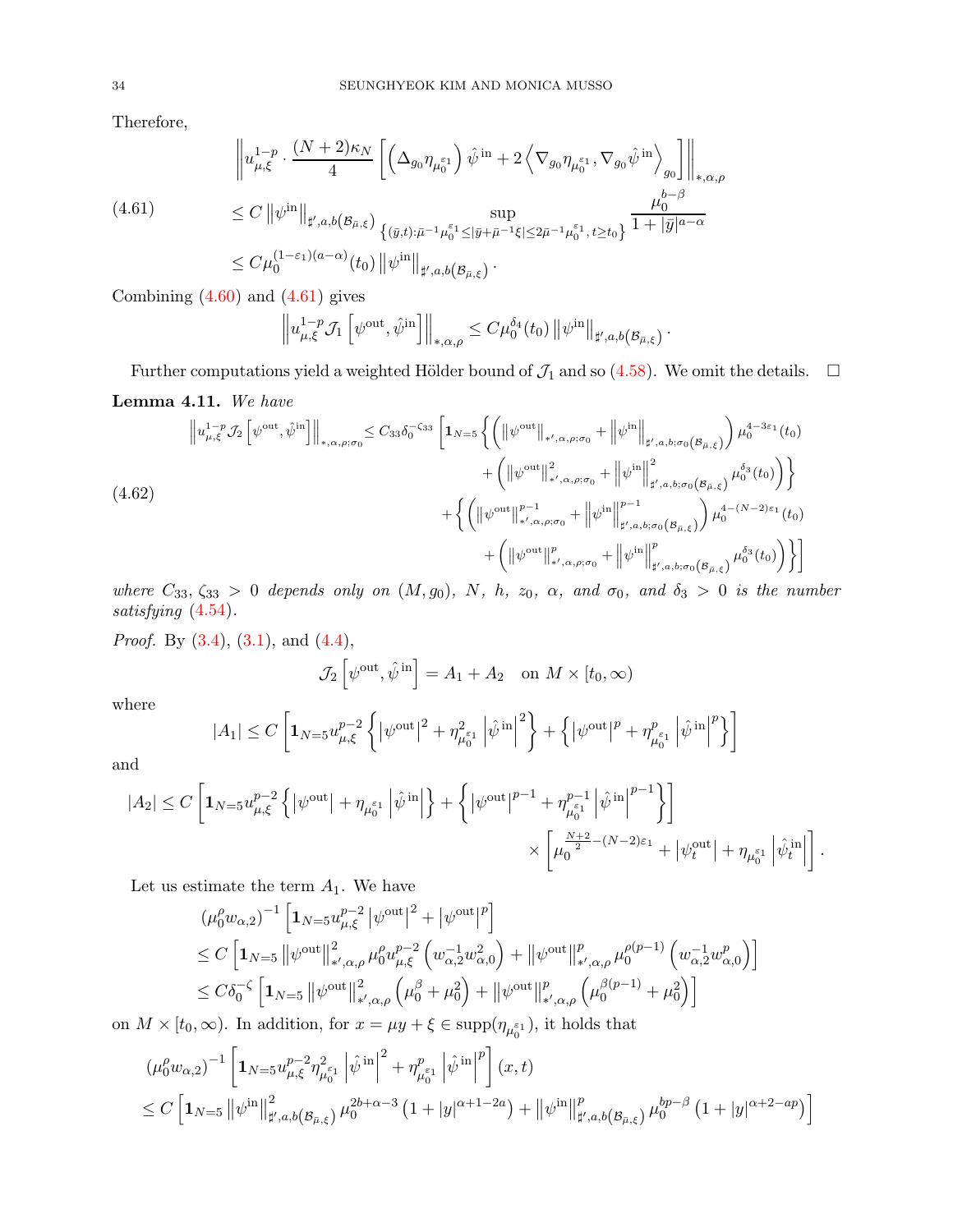$$
\leq C\left[\mathbf{1}_{N=5}\left\Vert \psi^{\mathrm{in}}\right\Vert _{\sharp',a,b\left(\mathcal{B}_{\bar{\mu},\xi}\right)}^{2}\left(\mu_{0}^{2b-\beta}+\mu_{0}^{2(a+b-2)}\right)+\left\Vert \psi^{\mathrm{in}}\right\Vert _{\sharp',a,b\left(\mathcal{B}_{\bar{\mu},\xi}\right)}^{p}\left(\mu_{0}^{bp-\beta}+\mu_{0}^{(a+b)p-N}\right)\right]
$$

where we applied  $(4.59)$  for the first inequality.

Arguing as above, we can also estimate

$$
\label{eq:4.13} \begin{split} &(\mu_0^\rho w_{\alpha,2})^{-1}\,|A_2|\\ &\leq C\delta_0^{-\zeta}\,\Big[\mathbf{1}_{N=5}\,\Big\{\Big(\big\|\psi^{\rm out}\big\|_{*\prime,\alpha,\rho}+\big\|\psi^{\rm in}\big\|_{\sharp',a,b\left(\mathcal{B}_{\bar\mu,\xi}\right)}\Big)\,\mu_0^{4-3\varepsilon_1}+\Big(\big\|\psi^{\rm out}\big\|_{*\prime,\alpha,\rho}^2+\big\|\psi^{\rm in}\big\|_{\sharp',a,b\left(\mathcal{B}_{\bar\mu,\xi}\right)}^2\,\mu_0^{\delta_3}(t_0)\Big)\Big\}\\ &\quad+\Big\{\Big(\big\|\psi^{\rm out}\big\|_{*\prime,\alpha,\rho}^{p-1}+\big\|\psi^{\rm in}\big\|_{\sharp',a,b\left(\mathcal{B}_{\bar\mu,\xi}\right)}^{p-1}\Big)\,\mu_0^{4-(N-2)\varepsilon_1}+\Big(\big\|\psi^{\rm out}\big\|_{*\prime,\alpha,\rho}^{p}+\big\|\psi^{\rm in}\big\|_{\sharp',a,b\left(\mathcal{B}_{\bar\mu,\xi}\right)}^{p}\,\mu_0^{\delta_3}(t_0)\Big)\Big\}\Big] \end{split}
$$

on  $M \times [t_0,\infty)$ . To deduce the inequality, we repeatedly use the relations  $\alpha + \beta = N - 2$ ,  $\alpha \in (0, a)$ , and  $\beta \in (0, b]$ .

Combining all the computations together, we establish a weighted  $L^{\infty}$ -estimate for  $\mathcal{J}_2$ , that is, [\(4.62\)](#page-33-1) where the weighted Hölder norms are replaced with the associated weighted  $L^{\infty}$ -norms.

Further computations yield a weighted Hölder bound of  $\mathcal{J}_2$  and so [\(4.62\)](#page-33-1). We omit the details.  $\Box$ 

Completion of the proof of Proposition [4.8.](#page-31-3) For the parameters  $(\mu, \xi)$  satisfying  $(2.5)$ – $(2.7)$  and the function  $\psi_0$  satisfying [\(4.51\)](#page-31-1), let  $\mathcal{T}_{\mu,\xi}^{\text{out}}[f,\psi_0]$  be a unique solution to [\(4.1\)](#page-19-1) obtained in Corollary [4.4.](#page-24-3) A function  $\psi^{\text{out}}$  is a solution to  $(4.52)$  if and only if it satisfies

<span id="page-34-0"></span>(4.63) 
$$
\psi^{\text{out}} = \mathcal{T}_{\mu,\xi}^{\text{out}} \left[ f_{\mu,\xi}^{\text{out}} \left[ \psi^{\text{out}}, \hat{\psi}^{\text{in}} \right], \psi_0 \right]
$$

where  $f_{\mu,\xi}^{\text{out}}$  is the map given in [\(4.53\)](#page-31-8). We shall prove the existence of a fixed point of the operator  $\mathcal{T}_{\mu,\xi}^{\text{out}}[f_{\mu,\xi}^{\text{out}}[\cdot,\hat{\psi}^{\text{in}}],\psi_0]$  by applying the contraction mapping theorem on the set

<span id="page-34-1"></span>(4.64) 
$$
\mathcal{D}^{\text{out}} := \left\{ \psi^{\text{out}} : \|\psi^{\text{out}}\|_{\ast',\alpha,\rho;\sigma_0} \leq 2C_1(C_{21}C_{32} + C_{22})\delta_0^{-2}\mu_0^{\delta_4}(t_0) \right\}
$$

where  $C_1, C_{21}, C_{22}, C_{32}, C_{33} > 0$  are the numbers appearing in [\(4.39\)](#page-27-5), [\(4.51\)](#page-31-1), [\(4.58\)](#page-32-1), and [\(4.62\)](#page-33-1).

By employing [\(4.39\)](#page-27-5), [\(3.3\)](#page-17-6), [\(3.4\)](#page-17-2), [\(4.57\)](#page-31-4), [\(4.58\)](#page-32-1), [\(4.62\)](#page-33-1), [\(4.51\)](#page-31-1), and [\(4.56\)](#page-31-5), and taking a larger  $t_0 > 0$  if required, we obtain

$$
\begin{split}\n&\left\|\mathcal{T}^{\text{out}}_{\mu,\xi}\left[f^{\text{out}}_{\mu,\xi}\left[\psi^{\text{out}},\hat{\psi}^{\text{ in}}\right],\psi_{0}\right]\right\|_{\ast',\alpha,\rho;\sigma_{0}} \\
&\leq C_{1}\delta_{0}^{-2}\left(\left\|f^{\text{out}}_{\mu,\xi}\left[\psi^{\text{out}},\hat{\psi}^{\text{ in}}\right]\right\|_{\ast,\alpha,\rho;\sigma_{0}}+\|\psi_{0}\|_{\ast,\ast,\alpha;\sigma_{0}}\right) \\
&\leq C_{1}\delta_{0}^{-2}\left[C_{31}\delta_{0}^{-\zeta_{31}}\mu_{0}^{\nu_{2}-\zeta_{2}\varepsilon_{1}}(t_{0})+C_{21}C_{32}\mu_{0}^{\delta_{4}}(t_{0})+C_{22}\mu_{0}^{\delta_{2}}(t_{0})\right. \\
&\left.+C_{33}\delta_{0}^{-\zeta_{33}}\left\{\mathbf{1}_{N=5}\left(2C_{21}\mu_{0}^{4-3\varepsilon_{1}}(t_{0})+\left\|\psi^{\text{out}}\right\|_{\ast',\alpha,\rho;\sigma_{0}}^{2}+C_{21}^{2}\mu_{0}^{\delta_{3}}(t_{0})\right)\right. \\
&+\left(2C_{21}^{p-1}\mu_{0}^{4-(N-2)\varepsilon_{1}}(t_{0})+\left\|\psi^{\text{out}}\right\|_{\ast',\alpha,\rho;\sigma_{0}}^{p}+C_{21}^{p}\mu_{0}^{\delta_{3}}(t_{0})\right)\right\}\right] \\
&\leq 2C_{1}(C_{21}C_{32}+C_{22})\delta_{0}^{-2}\mu_{0}^{\delta_{4}}(t_{0})\n\end{split}
$$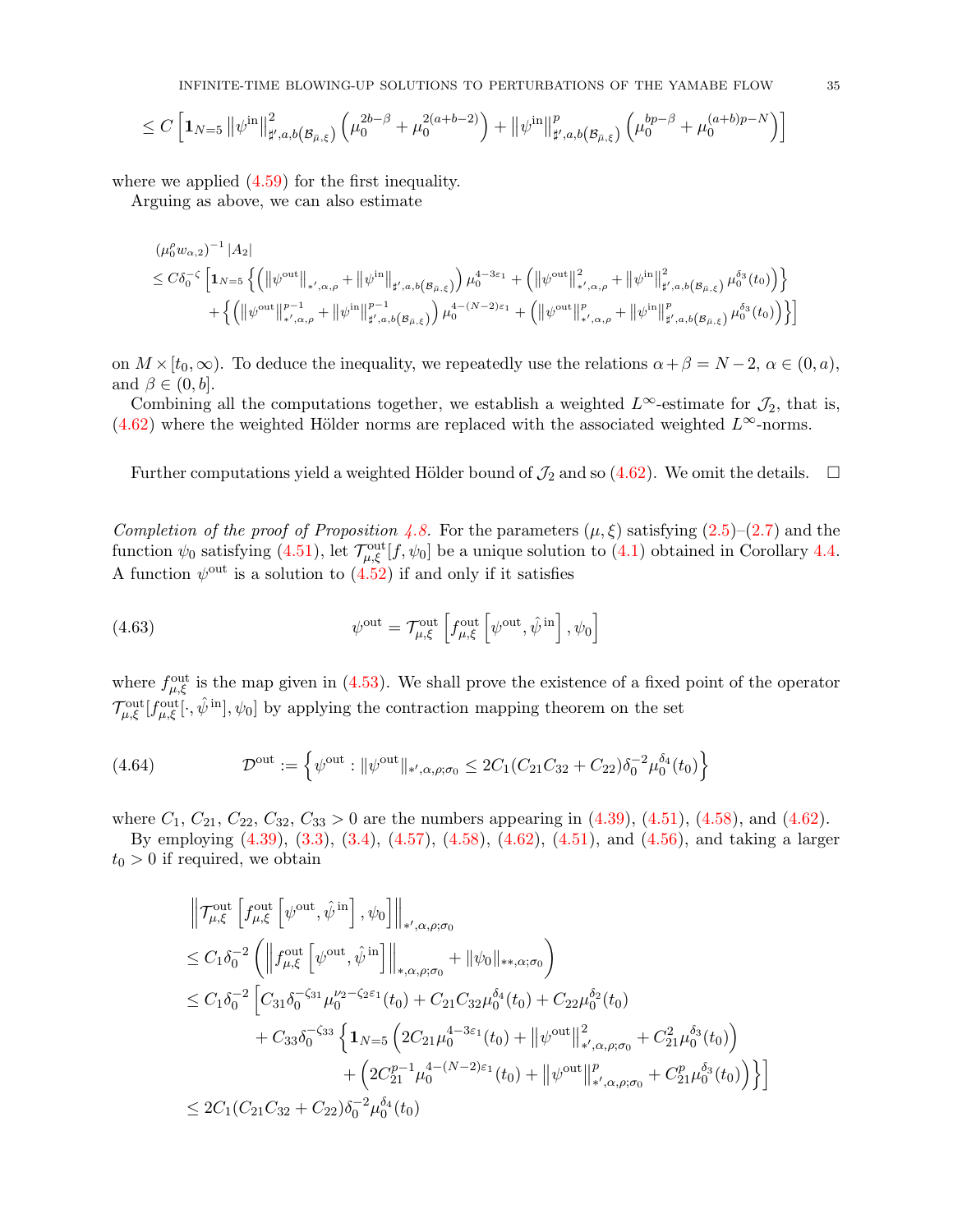for any  $\psi \in \mathcal{D}^{\text{out}}$ . Furthermore,

<span id="page-35-2"></span>
$$
\begin{split}\n\left\| \mathcal{T}^{\text{out}}_{\mu,\xi} \left[ f^{\text{out}}_{\mu,\xi} \left[ \psi^{\text{out}}_{1}, \hat{\psi}^{\text{in}} \right], \psi_{0} \right] - \mathcal{T}^{\text{out}}_{\mu,\xi} \left[ f^{\text{out}}_{\mu,\xi} \left[ \psi^{\text{out}}_{2}, \hat{\psi}^{\text{in}} \right], \psi_{0} \right] \right\|_{*,\alpha,\rho;\sigma_{0}} \\
&\leq C_{1} \delta_{0}^{-2} \left\| \mathcal{T}_{2} \left[ \psi^{\text{out}}_{1}, \hat{\psi}^{\text{in}} \right] - \mathcal{T}_{2} \left[ \psi^{\text{out}}_{2}, \hat{\psi}^{\text{in}} \right] \right\|_{*,\alpha,\rho;\sigma_{0}} \\
&\leq C \delta_{0}^{-2} \left[ \left\| \left( u_{\mu,\xi} + \psi^{\text{out}}_{1} \right)_{+}^{p} - \left( u_{\mu,\xi} + \psi^{\text{out}}_{2} \right)_{+}^{p} - p u_{\mu,\xi}^{p-1} \left( \psi^{\text{out}}_{1} - \psi^{\text{out}}_{2} \right) \right\|_{*,\alpha,\rho;\sigma_{0}} \\
&\quad + \left\| \left\{ \left( u_{\mu,\xi} + \psi^{\text{out}}_{1} \right)_{+}^{p-1} - \left( u_{\mu,\xi} + \psi^{\text{out}}_{2} \right)_{+}^{p-1} \right\} \left\{ \left( 1 - \eta_{\mu_{0}^{\varepsilon_{1}}} \right) \left( u_{\mu,\xi} \right)_{t} + \left( \psi^{\text{out}}_{1} \right)_{t} \right\|_{*,\alpha,\rho;\sigma_{0}} \\
&\quad + \left\| \left\{ \left( u_{\mu,\xi} + \psi^{\text{out}}_{2} \right)_{+}^{p-1} - \left( u_{\mu,\xi} \right)_{+}^{p-1} \right\} \left( \psi^{\text{out}}_{1} - \psi^{\text{out}}_{2} \right) \right\|_{*,\alpha,\rho;\sigma_{0}} \right] \\
&\leq C \delta_{0}^{-\zeta} \left[ \mathbf{1}_{N=5} \mu_{0}^{\delta_{4}}(t_{0}) + \mu_{0}^{\delta_{4}(p-1)}(t
$$

for any  $\psi_1, \psi_2 \in \mathcal{D}^{\text{out}}$ . Therefore, the operator  $\mathcal{T}^{\text{out}}_{\mu,\xi}[\hat{f}^{\text{out}}_{\mu,\xi}[\cdot,\hat{\psi}^{\text{in}}],\psi_0]$  is a contraction map on  $\mathcal{D}^{\text{out}}$ , and it has a fixed point in  $\mathcal{D}^{out}$ , namely, a point satisfying [\(4.63\)](#page-34-0). Finally, [\(4.55\)](#page-31-9) follows directly from (4.64) from [\(4.64\)](#page-34-1).

<span id="page-35-0"></span>4.4. Derivatives of the solution to  $(3.2)$  with respect to parameters. In the following proposition, we provide quantitative estimates on the derivatives of  $\psi^{\text{out}}$  with respect to its parameters.

**Proposition 4.12.** Suppose that all the conditions of Proposition [4.8](#page-31-3) hold. There exists a constant  $C, \zeta > 0$  depending only on  $(M, g_0), N, h, z_0, \alpha$ , and  $\sigma_0$  such that

<span id="page-35-1"></span>(4.66) 
$$
\begin{cases}\n\left\|\partial_{\lambda}\psi^{\text{out}}\left[\bar{\lambda}\right]\right\|_{*,\alpha,\rho;\sigma_{0}} \leq C\delta_{0}^{-\zeta}\mu_{0}^{\delta_{4}}(t_{0})\mu_{0}^{\nu_{1}-1}\left\|\bar{\lambda}\right\|_{\nu_{1}},\\ \n\left\|\partial_{\xi}\psi^{\text{out}}\left[\bar{\xi}\right]\right\|_{*,\alpha,\rho;\sigma_{0}} \leq C\delta_{0}^{-\zeta}\mu_{0}^{\delta_{4}}(t_{0})\mu_{0}^{\nu_{2}-1}\left\|\bar{\xi}\right\|_{\nu_{2}},\\ \n\left\|\partial_{\lambda}\psi^{\text{out}}\left[\bar{\lambda}\right]\right\|_{*,\alpha,\rho;\sigma_{0}} \leq C\delta_{0}^{-\zeta}\mu_{0}^{\nu_{1}+3-\zeta_{\epsilon_{1}}}\left\|\dot{\bar{\lambda}}\right\|_{\nu_{1}+2},\\ \n\left\|\partial_{\xi}\psi^{\text{out}}\left[\bar{\xi}\right]\right\|_{*,\alpha,\rho;\sigma_{0}} \leq C\delta_{0}^{-\zeta}\mu_{0}^{\nu_{2}+4-\zeta_{\epsilon_{1}}}\left\|\bar{\xi}\right\|_{\nu_{2}+2},\\ \n\left\|\partial_{\hat{\psi}^{\text{in}}}\psi^{\text{out}}\left[\bar{\psi}\right]\right\|_{*,\alpha,\rho;\sigma_{0}} \leq C\delta_{0}^{-\zeta}\mu_{0}^{\delta_{4}}(t_{0})\left\|\mu_{0}^{-\frac{N-2}{2}}\bar{\psi}\right\|_{\mu',a,b;\sigma_{0}}\n\end{cases}
$$

and

(4.67) 
$$
\|\psi^{\text{out}}[\psi_{01}] - \psi^{\text{out}}[\psi_{02}]\|_{*,\alpha,\rho;\sigma_0} \leq C\delta_0^{-2} \|\psi_{01} - \psi_{02}\|_{*,\alpha;\sigma_0}
$$

Here, we write

<span id="page-35-3"></span>
$$
\partial_{\lambda} \psi^{\text{out}}[\bar{\lambda}] := \partial_s \psi^{\text{out}} \left[ \lambda + s\bar{\lambda}, \xi, \dot{\lambda}, \dot{\xi}, \hat{\psi}^{\text{ in}}, \psi_0 \right] \Big|_{s=0}, \quad \psi^{\text{out}}[\psi_0] := \psi^{\text{out}}[\lambda, \xi, \dot{\lambda}, \dot{\xi}, \hat{\psi}^{\text{ in}}, \psi_0],
$$

and so on. Also, the  $\nu$ - and  $\sharp'$ -norms were defined in [\(1.13\)](#page-6-0) and [\(1.19\)](#page-7-0), respectively.

*Proof.* The implicit function theorem implies that the functions  $\partial_{\lambda} \psi^{\text{out}}[\bar{\lambda}], \dots, \partial_{\hat{\psi}^{\text{in}}} \psi^{\text{out}}[\bar{\psi}]$  are well-defined in a neighborhood of given data  $(\lambda, \xi, \dot{\lambda}, \dot{\xi}, \hat{\psi}^{in}, \psi_0)$ . Examining the equations that the functions solve, we can deduce [\(4.66\)](#page-35-1). We skip the details, because the necessary computations are similar to those in the proof of Proposition [4.8;](#page-31-3) refer to  $[14,$  Proposition 4.2] where an analogous result was obtained for critical nonlinear heat equation.

Furthermore, by  $(4.39)$  and  $(4.65)$ ,

**Sales State** 

$$
\|\psi^{\text{out}}[\psi_{01}] - \psi^{\text{out}}[\psi_{02}]\|_{*,\alpha,\rho;\sigma_{0}}\n\leq C\delta_0^{-2} \left( \left\|\mathcal{J}_2 \left[ \psi^{\text{out}}[\psi_{01}], \hat{\psi}^{\text{in}} \right] - \mathcal{J}_2 \left[ \psi^{\text{out}}[\psi_{02}], \hat{\psi}^{\text{in}} \right] \right\|_{*,\alpha,\rho;\sigma_{0}} + \|\psi_{01} - \psi_{02}\|_{*,\alpha;\sigma_{0}} \right)
$$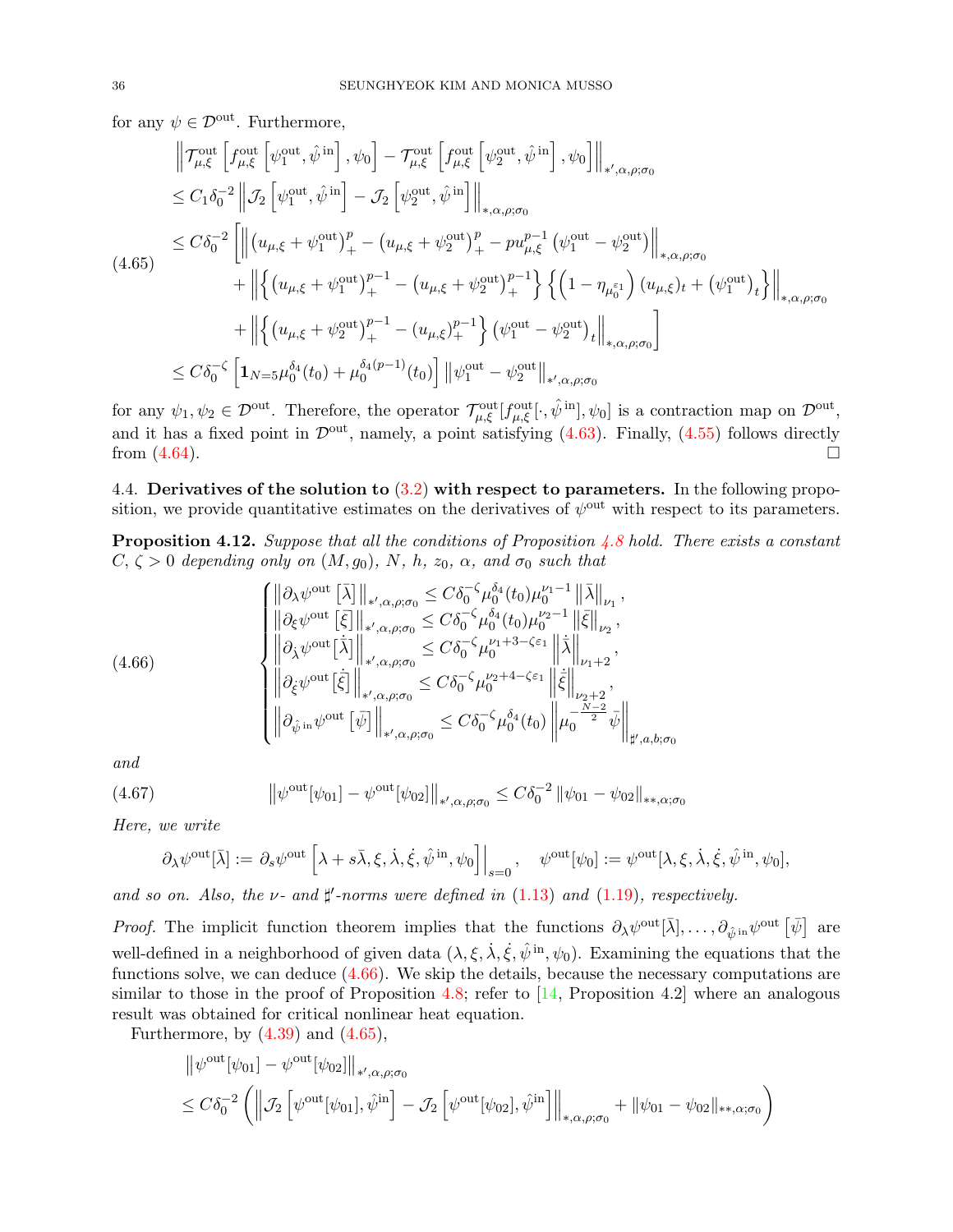$$
\leq C\delta_0^{-2} \left( o(1) \left\| \psi^{\text{out}}[\psi_{01}] - \psi^{\text{out}}[\psi_{02}] \right\|_{\ast',\alpha,\rho;\sigma_0} + \|\psi_{01} - \psi_{02}\|_{\ast,\alpha;\sigma_0} \right),
$$
  
which yields (4.67).

<span id="page-36-0"></span>

#### 5. Inner problem and the completion of the proof of Theorem [1.1](#page-2-1)

This section is devoted to the analysis of the inner problem  $(3.6)$ , which will allow us to complete the proof of the main theorem.

In Subsection [5.1,](#page-36-3) we establish the unique solvability and a priori estimate of the non-uniform inhomogeneous parabolic equation

<span id="page-36-1"></span>(5.1) 
$$
\begin{cases} pW_{1,0}^{p-1}\psi_t = \frac{(N+2)\kappa_N}{4} \left(\Delta \psi + pW_{1,0}^{p-1}\psi\right) + W_{1,0}^{p-1}\mathcal{H} & \text{in } \mathbb{R}^N \times (t_0, \infty), \\ \psi(\cdot, t_0) = e_0(t_0)Z_0 & \text{in } \mathbb{R}^N \end{cases}
$$

under the assumption that

(5.2) 
$$
\int_{\mathbb{R}^N} \mathcal{H}(\bar{y},t) \left( W_{1,0}^{p-1} Z_n \right) (\bar{y}) d\bar{y} = 0 \text{ for } t \in [t_0,\infty) \text{ and } n = 1,\ldots,N+1.
$$

Here,

- <span id="page-36-2"></span> $-e_0(t_0)$  is a real number to be determined by  $\mathcal{H}$ ;
- $Z_1, ..., Z_{N+1}$  are the functions in  $(2.3)$  and  $(2.34)$ ;
- $Z_0$  is the unique positive radial function in  $\mathbb{R}^N$  such that

$$
\begin{cases} L_0[Z_0] = W_{1,0}^{1-p} \left( \Delta Z_0 + pW_{1,0}^{p-1} Z_0 \right) = \mathfrak{m}_0 Z_0 & \text{in } \mathbb{R}^N, \\ \mathfrak{m}_0 > 0, \ \int_{\mathbb{R}^N} W_{1,0}^{p-1} Z_0^2 = 1. \end{cases}
$$

It is clear that  $\mathfrak{m}_0 = p - 1$  and  $Z_0$  is a constant multiple of  $W_{1,0}$ ; refer to [\[3,](#page-52-24) Appendix].

Given parameters  $(\lambda, \xi)$ , and functions  $\psi^{\text{in}}$  and  $\psi_0$  satisfying  $(2.5)-(2.7)$  $(2.5)-(2.7)$  and  $(4.51)$ , respectively, let  $\psi^{\text{out}} = \psi^{\text{out}}[\lambda, \xi, \dot{\lambda}, \dot{\xi}, \hat{\psi}^{\text{in}}, \psi_0]$  be the unique solution to  $(4.52)$  found in Proposition [4.8.](#page-31-3) In Subsection [5.2,](#page-42-0) we reduce

<span id="page-36-4"></span>
$$
(5.3) \quad \int_{\mathbb{R}^N} \eta_{2\mu_0^{\varepsilon_1}}(x) \left[ \left( \frac{\bar{\mu}}{\mu} \right)^{\frac{N-2}{2}} (1+P)^{-p}(x) \mathcal{E}_2[\mu, \xi](y, t) + \mathcal{K}_1 \left[ \psi^{\text{in}} \right] + \mathcal{K}_2 \left[ \psi^{\text{in}}, \psi^{\text{out}} \right] \right] Z_n(\bar{y}) d\bar{y} = 0
$$

for  $n = 1, \ldots, N + 1$  and  $t \in [t_0, \infty)$  into a system of nonlinear ODEs [\(5.30\)](#page-42-1) and [\(5.39\)](#page-44-0) of  $(\lambda, \xi)$ and solve it; refer to  $(1.12)$ ,  $(2.42)$ ,  $(3.1)$ ,  $(3.5)$ ,  $(3.7)$ ,  $(3.8)$ , and Subsection [2.1](#page-8-4) for the definition of the notations.

In Subsection [5.3,](#page-47-0) we solve  $(3.6)$  by applying  $(5.3)$ , the unique solvability of  $(5.1)$  under  $(5.2)$ , and the contraction mapping theorem.

In Subsection [5.4,](#page-49-1) we complete the proof of Theorem [1.1.](#page-2-1)

<span id="page-36-3"></span>5.1. Linear theory. In this subsection, we examine [\(5.1\)](#page-36-1) provided  $a \in (\sigma_0, N-2)$  and  $b \simeq 3$ .

<span id="page-36-5"></span>**Proposition 5.1.** Suppose that  $\|\mathcal{H}\|_{\sharp,a+2,b;\sigma_0} < \infty$  and [\(5.2\)](#page-36-2) holds. Then one can find  $\psi = \psi[\mathcal{H}]$ and  $e_0 = e_0[\mathcal{H}] \in \mathbb{R}$  satisfying [\(5.1\)](#page-36-1). These  $\psi$  and  $e_0$  are linear in  $\mathcal{H}$ , and

<span id="page-36-6"></span>(5.4) 
$$
\|\psi\|_{\sharp',a,b;\sigma_0(\mathbb{R}^N)} + \|e_0\|_{b;\sigma_0} \leq C_4 \|\mathcal{H}\|_{\sharp,a+2,b;\sigma_0}
$$

for a constant  $C_4 > 0$  depending only on N, a, b and  $\sigma_0$ . Here, the norms of  $\psi$ ,  $e_0$ , and H are given in Definitions [1.9](#page-7-4) and [1.6.](#page-6-3)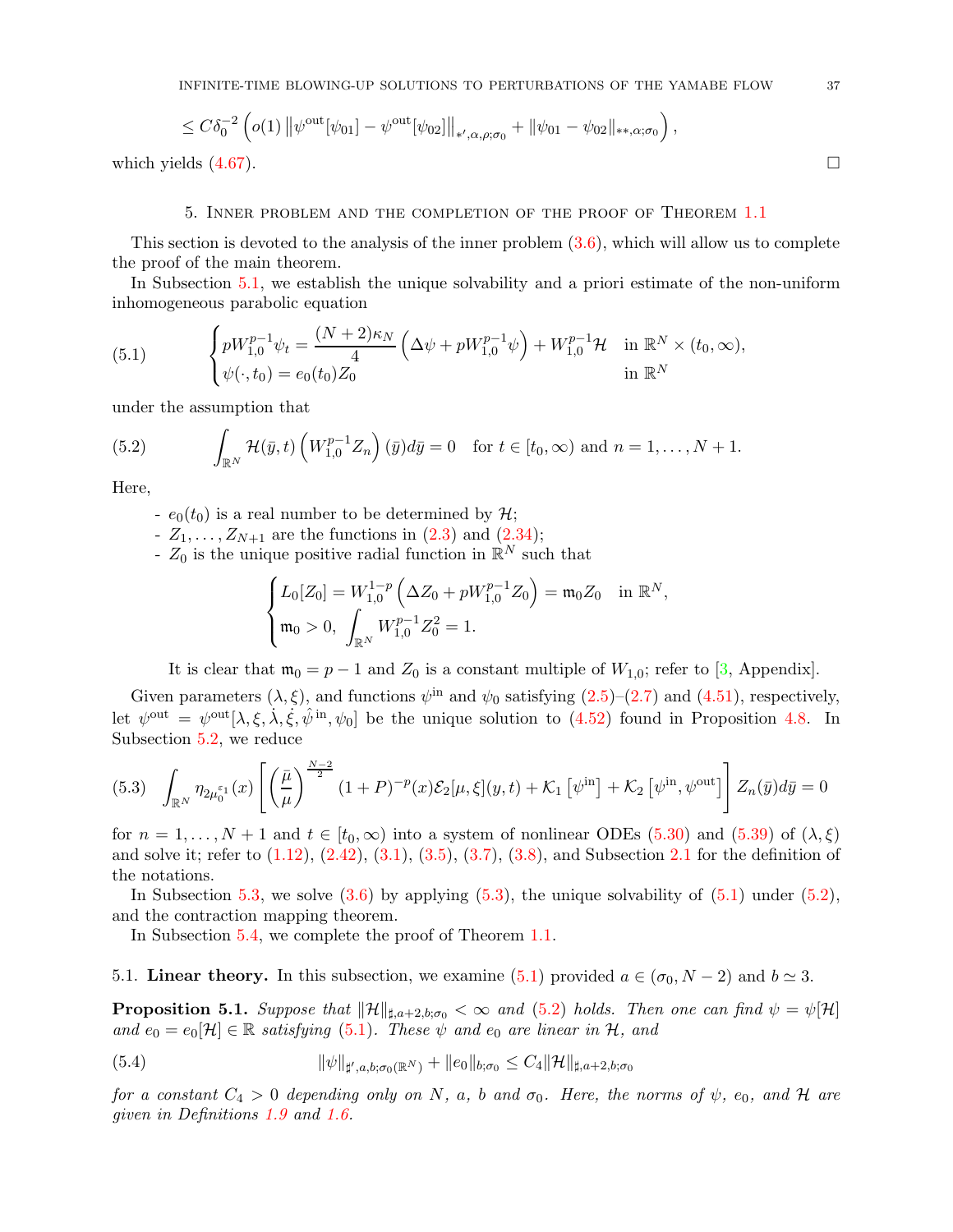As an intermediate step to proving the proposition, we will analyze a uniformly parabolic equation on  $\mathbb{S}^N$ 

(5.5) 
$$
\begin{cases} p \varphi_t = \frac{\kappa_N p}{N} (\Delta_{\mathbb{S}^N} \varphi + N \varphi) + \widetilde{\mathcal{H}} - \tilde{c}_0(t) & \text{on } \mathbb{S}^N \times (t_0, s_0), \\ \varphi(\tilde{y}, t_0) = 0 & \text{on } \mathbb{S}^N \end{cases}
$$

for  $s_0 > \frac{3t_0}{2}$  large enough. Here,  $\widetilde{\mathcal{H}}$  is a function satisfying

<span id="page-37-2"></span><span id="page-37-1"></span><span id="page-37-0"></span>
$$
\left\|\widetilde{\mathcal{H}}\right\|_{\widetilde{\sharp},a,b;t_0,s_0} := \left\|\mu_0^{-b}[d_{\mathbb{S}^N}(\tilde{y})]^{N-a}\widetilde{\mathcal{H}}(\tilde{y},t)\right\|_{L^{\infty}(\mathbb{S}^N\times[t_0,s_0))} < \infty,
$$

where  $d_{\mathbb{S}^N}(\tilde{y}) := \arccos(\tilde{y}_{N+1})$  is the geodesic distance on  $\mathbb{S}^N$  between  $\tilde{y}_{\text{north}} := (0, \ldots, 0, 1)$  and  $\tilde{y},$ and

(5.6) 
$$
\int_{\mathbb{S}^N} \widetilde{\mathcal{H}}(\widetilde{y},t) \widetilde{y}_n dS_{\widetilde{y}} = 0 \text{ for } t \in [t_0,s_0) \text{ and } n = 1,\ldots,N+1.
$$

Also,  $\tilde{c}_0$  is defined as

(5.7) 
$$
\tilde{c}_0(t) = \frac{1}{|\mathbb{S}^N|} \int_{\mathbb{S}^N} \widetilde{\mathcal{H}}(\tilde{y}, t) dS_{\tilde{y}} \text{ for } t \in [t_0, s_0).
$$

By integrating the equation in [\(5.5\)](#page-37-0) over  $\mathbb{S}^N$ , and applying [\(5.7\)](#page-37-1) and the initial condition on  $\varphi$ , we find

<span id="page-37-4"></span>(5.8) 
$$
\int_{\mathbb{S}^N} \varphi(\tilde{y}, t) dS_{\tilde{y}} = 0 \text{ for } t \in [t_0, s_0).
$$

Moreover, testing  $\tilde{y}_n$  on  $(5.5)$  for  $n = 1, \ldots, N + 1$ , and exploiting  $(5.6)$  and the fact that N is the second eigenvalue of  $-\Delta_{\mathbb{S}^N}$  with eigenfunctions  $\tilde{y}_1, \ldots, \tilde{y}_{N+1}$ , we obtain

<span id="page-37-5"></span>(5.9) 
$$
\int_{\mathbb{S}^N} \varphi(\tilde{y},t) \tilde{y}_n dS_{\tilde{y}} = 0 \text{ for } t \in [t_0, s_0) \text{ and } n = 1,\dots, N+1.
$$

<span id="page-37-7"></span>**Lemma 5.2.** Assume that  $\|\widetilde{\mathcal{H}}\|$  $\left\|\mathbf{z}_{\tilde{\mathbf{z}},a,b;t_0,s_0}\right\|_{\tilde{\mathbb{H}},a,b;t_0,s_0} < \infty$  for  $s_0 > \frac{3t_0}{2}$  large, and [\(5.6\)](#page-37-2) holds. If  $\varphi$  is a solution to [\(5.5\)](#page-37-0) such that  $\varphi$ ,  $D_{\tilde{y}}\varphi$ ,  $D_{\tilde{y}}^2\varphi$ ,  $\varphi_t \in L^2(\mathbb{S}^N \times (t_0, s_0))$ , then there exists a constant  $C > 0$  depending only on N, a and b such that

<span id="page-37-6"></span>(5.10) 
$$
\|\varphi\|_{\widetilde{\sharp},a+2,b;t_0,s_0} + \sup_{t \in [t_0,s_0)} \mu_0^{-b}(t) |\tilde{c}_0(t)| \leq C \left\|\widetilde{\mathcal{H}}\right\|_{\widetilde{\sharp},a,b;t_0,s_0}
$$

*Proof.* To deduce the lemma, we will argue as in the proof of  $[46, \text{Lemma } 4.1]$ ; see Remark [1.4](#page-3-0) (3). The proof is divided into two steps.

.

Throughout the proof,  $C$  denotes a universal constant independent of  $s_0$ .

STEP 1. We insist that

<span id="page-37-3"></span>(5.11) 
$$
\sup_{t\in[t_0,s_0)}\mu_0^{-b}(t)|\tilde{c}_0(t)| \leq C \left\|\tilde{\mathcal{H}}\right\|_{\tilde{\sharp},a,b;t_0,s_0} \quad \text{and} \quad \|\varphi\|_{\tilde{\sharp},a+2,b;t_0,s_0} < \infty.
$$

The first inequality in  $(5.11)$  is obvious. Let us consider the second one. If  $\delta > 0$  is any small number, parabolic regularity theory ensures the existence of  $K_1 > 0$  depending on  $\varphi$  and H such that

$$
\|\varphi\|_{C^0\left(\left(\mathbb{S}^N\setminus B_{\mathbb{S}^N}(\tilde{y}_{\text{north}}, \delta)\right) \times [t_0, s_0)\right)} \leq K_1.
$$

Also, the geodesic distance  $d_{S^N}(\tilde{y}) = \arccos(\tilde{y}_{N+1})$  on  $S^N$  between  $\tilde{y}_{\text{north}}$  and  $\tilde{y}$  satisfies

$$
\Delta_{\mathbb{S}^N}[d_{\mathbb{S}^N}(\tilde{y})]^{a-(N-2)} = ((N-2)-a)\left(-a+O(\delta^2)\right)[d_{\mathbb{S}^N}(\tilde{y})]^{a-N} \text{ in } B_{\mathbb{S}^N}(\tilde{y}_{\text{north}},\delta).
$$

Therefore, if we set

$$
v(\tilde{y},t) = K_2 \left\| \tilde{\mathcal{H}} \right\|_{\tilde{\sharp},a,b;t_0,s_0} \mu_0^b(t) [d_{\mathbb{S}^N}(\tilde{y})]^{a-(N-2)} \quad \text{in } B_{\mathbb{S}^N}(\tilde{y}_{\text{north}},\delta) \times (t_0,s_0),
$$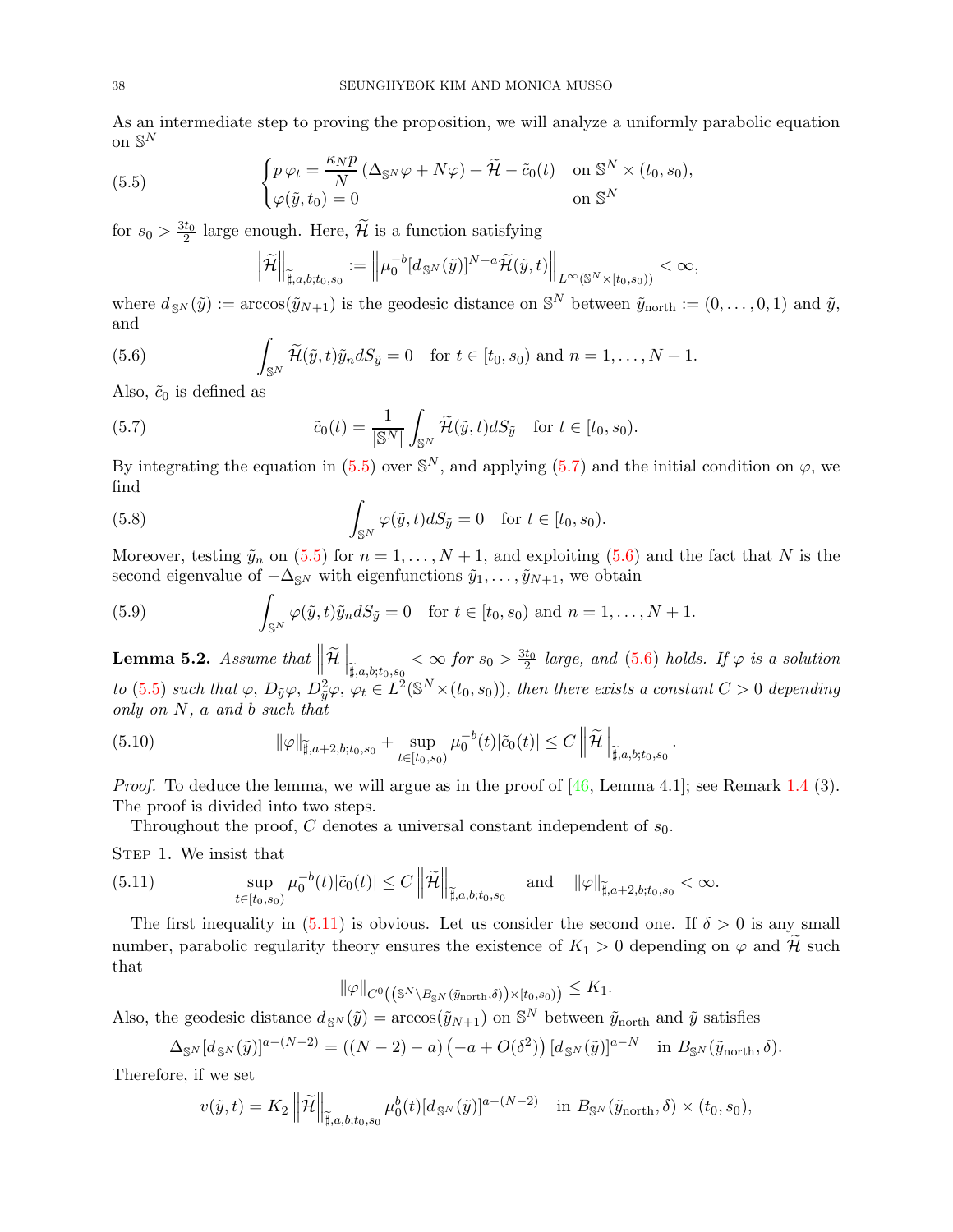then

<span id="page-38-3"></span>
$$
\begin{cases}\n(v \pm \varphi)_t \geq \frac{\kappa_N}{N} \left[ \Delta_{\mathbb{S}^N}(v \pm \varphi) + N(v \pm \varphi) \right] & \text{in } B_{\mathbb{S}^N}(\tilde{y}_{\text{north}}, \delta) \times (t_0, s_0), \\
(v \pm \varphi)(\tilde{y}, t_0) = v(\tilde{y}, t_0) \geq 0 & \text{in } B_{\mathbb{S}^N}(\tilde{y}_{\text{north}}, \delta), \\
v \pm \varphi \geq 0 & \text{on } \partial B_{\mathbb{S}^N}(\tilde{y}_{\text{north}}, \delta) \times (t_0, s_0)\n\end{cases}
$$

provided  $K_2 \gg K_1$ . The parabolic maximum principle implies the second inequality in [\(5.11\)](#page-37-3). STEP 2. We assert that

(5.12) 
$$
\|\varphi\|_{\widetilde{\sharp},a+2,b;t_0,s_0} \leq C \left\|\widetilde{\mathcal{H}}\right\|_{\widetilde{\sharp},a,b;t_0,s_0}
$$

To the contrary, suppose that there exist increasing sequences  $\{t_\ell\}_{\ell \in \mathbb{N}}$ ,  $\{s_\ell\}_{\ell \in \mathbb{N}}$  of positive numbers for which [\(4.14\)](#page-21-4) holds, and sequences  $\{\varphi_\ell\}_{\ell \in \mathbb{N}}$ ,  $\{\mathcal{H}_\ell\}_{\ell \in \mathbb{N}}$  of functions which satisfy

.

<span id="page-38-1"></span>(5.13) 
$$
\begin{cases} p(\varphi_{\ell})_t = \frac{\kappa_N p}{N} (\Delta_{\mathbb{S}^N} \varphi_{\ell} + N \varphi_{\ell}) + \widetilde{\mathcal{H}}_{\ell} - \tilde{c}_{\ell}(t) & \text{on } \mathbb{S}^N \times (t_{\ell}, s_{\ell}), \\ \varphi_{\ell}(\tilde{y}, t_{\ell}) = 0 & \text{on } \mathbb{S}^N, \end{cases}
$$

<span id="page-38-5"></span>(5.14) 
$$
\int_{\mathbb{S}^N} \widetilde{\mathcal{H}}_{\ell}(\tilde{y},t) \tilde{y}_n dS_{\tilde{y}} = 0 \text{ for } t \in [t_{\ell}, s_{\ell}) \text{ and } n = 1,\ldots, N+1,
$$

and

<span id="page-38-0"></span>(5.15) 
$$
\|\varphi_{\ell}\|_{\widetilde{\sharp},a+2,b;t_{\ell},s_{\ell}}=1, \quad \left\|\widetilde{\mathcal{H}}_{\ell}\right\|_{\widetilde{\sharp},a,b;t_{\ell},s_{\ell}}\to 0 \quad \text{as } \ell \to \infty.
$$

Here,  $\tilde{c}_{\ell}$  is defined as

<span id="page-38-4"></span>(5.16) 
$$
\tilde{c}_{\ell}(t) := \frac{1}{|\mathbb{S}^N|} \int_{\mathbb{S}^N} \widetilde{\mathcal{H}}_{\ell}(\tilde{y}, t) dS_{\tilde{y}} \quad \text{for } t \in [t_{\ell}, s_{\ell}).
$$

By  $(5.8)$ ,  $(5.9)$  and  $(5.15)$ , we have

<span id="page-38-6"></span>(5.17) 
$$
\int_{\mathbb{S}^N} \varphi_{\ell}(\tilde{y},t) dS_{\tilde{y}} = \int_{\mathbb{S}^N} \varphi_{\ell}(\tilde{y},t) \tilde{y}_n dS_{\tilde{y}} = 0 \text{ for } t \in [t_{\ell}, s_{\ell}) \text{ and } n = 1,\ldots, N+1,
$$

and there is a sequence  $\{(\tilde{y}_\ell, \tau_\ell)\}_{\ell \in \mathbb{N}}$  such that  $\{\tau_\ell\}_{\ell \in \mathbb{N}}$  is increasing and

<span id="page-38-2"></span>(5.18) 
$$
\begin{cases} \tilde{y}_{\ell} = (\tilde{y}_{\ell 1}, \dots, \tilde{y}_{\ell (N+1)}) \in \mathbb{S}^{N}, & \lim_{\ell \to \infty} \tilde{y}_{\ell} = \tilde{y}_{\infty} \in \mathbb{S}^{N}, \quad \tau_{\ell} \in (t_{\ell}, s_{\ell}), \\ \frac{1}{2} \leq \mu_0^{-b}(\tau_{\ell}) [d_{\mathbb{S}^{N}}(\tilde{y}_{\ell})]^{N-2-a} |\varphi_{\ell}(\tilde{y}_{\ell}, \tau_{\ell})| \leq 1 & \text{for all } \ell \in \mathbb{N}. \end{cases}
$$

Let us check that  $\tilde{y}_{\infty} = \tilde{y}_{\text{north}}$ . If not, we would have a small number  $\delta > 0$  such that  $d_{S^N}(\tilde{y}_\ell) \ge \delta$ for all large  $\ell \in \mathbb{N}$ . Let  $\chi : \mathbb{S}^N \to [0,1]$  be a smooth function such that  $\chi(\tilde{y}) = 1$  if  $d_{\mathbb{S}^N}(\tilde{y}) \geq \frac{\delta}{2}$  $\frac{\delta}{2}$ ,  $\chi(\tilde{y}) = 0$  if  $d_{\mathbb{S}^N}(\tilde{y}) \leq \frac{\delta}{4}$  $\frac{\delta}{4}$ , and  $|\nabla \chi| \leq \frac{4}{\delta}$  on  $\mathbb{S}^N$ . We test [\(5.13\)](#page-38-1) against  $\chi^2 \varphi_\ell$  for each  $\tau \in (t_\ell, s_\ell)$ , integrate the result over  $(t_{\ell}, \tau)$ , and apply  $(5.11)$ , the initial condition on  $\varphi_{\ell}$ ,  $(5.15)$ , and Grönwall's inequality. Then we obtain

$$
\int_{\left\{d_{\mathbb{S}^N}(\tilde{y})\geq \frac{\delta}{2}\right\}} \varphi_{\ell}^2(\tilde{y},\tau) dS_{\tilde{y}} \leq o(1) \left[ \int_{t_{\ell}}^{\tau} \mu_0^{2b}(t) dt \right] e^{C(\tau-t_{\ell})} \quad \text{for } \tau \in [t_{\ell}, s_{\ell}).
$$

Combining this with parabolic estimates yields that  $\liminf_{\ell \to \infty} (\tau_{\ell} - t_{\ell}) = \infty$ , as otherwise

$$
\mu_0^{-b}(\tau_\ell) \|\varphi_\ell\|_{C^0(\{d_{s^N}(\tilde{y})\geq \delta\}\times [\tau_\ell-1,\tau_\ell])}
$$
\n
$$
\leq C\mu_0^{-b}(\tau_\ell) \left[ \|\varphi_\ell\|_{L^2(\{d_{s^N}(\tilde{y})\geq \frac{\delta}{2}\}\times [\tau_\ell-2,\tau_\ell])} + \left\|\tilde{\mathcal{H}}_\ell\right\|_{L^\infty(\{d_{s^N}(\tilde{y})\geq \frac{\delta}{2}\}\times [\tau_\ell-2,\tau_\ell])} + \|\tilde{c}_\ell\|_{L^\infty([\tau_\ell-2,\tau_\ell])} \right]
$$
\n
$$
\leq o(1) \left[ \left\{ \int_{\tau_\ell-2}^{\tau_\ell} \int_{t_\ell}^{\tau} \left(\frac{\tau_\ell}{t}\right)^b e^{C(\tau-t_\ell)} dt d\tau \right\}^{\frac{1}{2}} + 1 \right] = o(1),
$$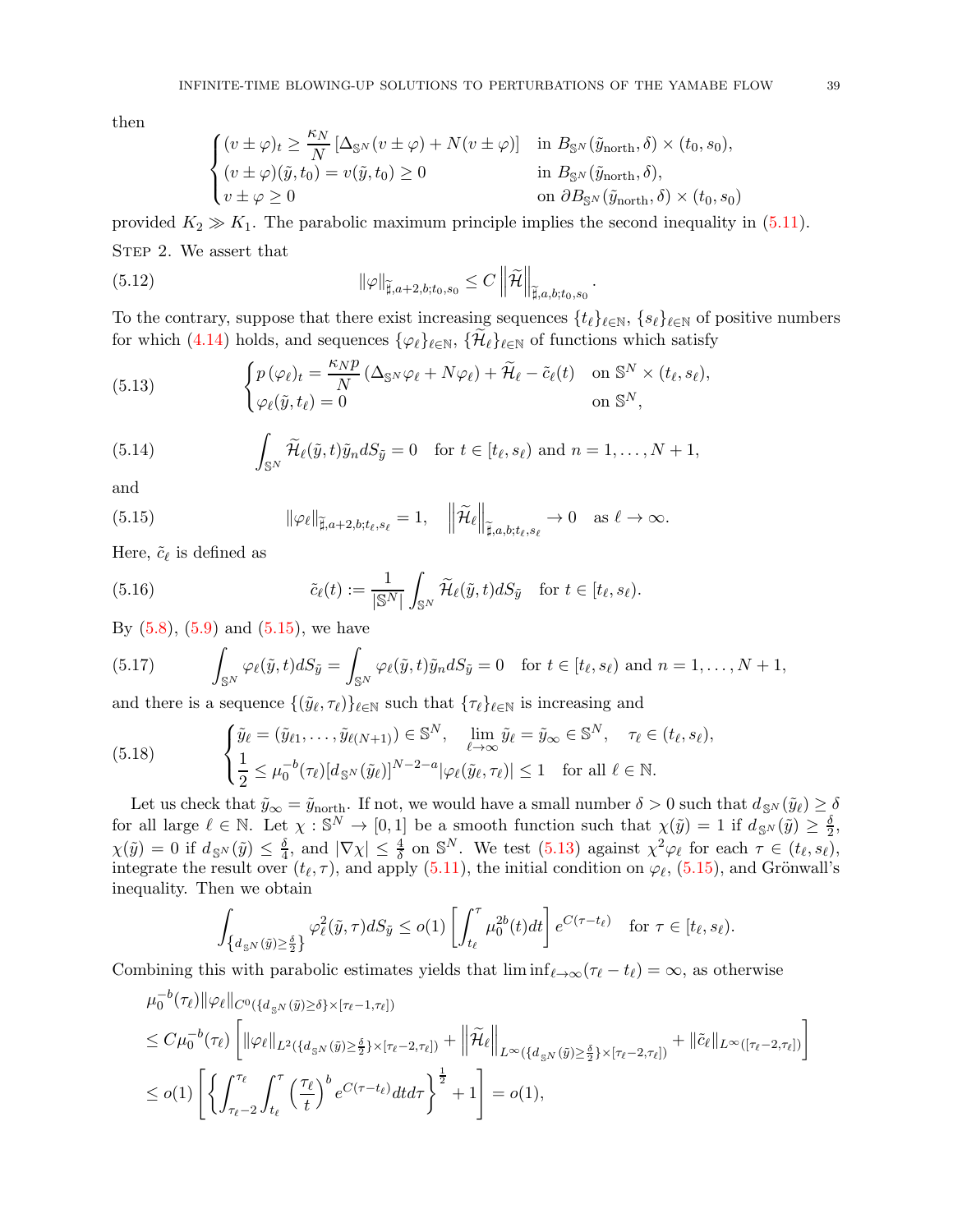contradicting [\(5.18\)](#page-38-2). It follows that the limit equation of the sequence  $\{\mu_0^{-b}(t+\tau_\ell)\varphi_\ell(\tilde{y},t+\tau_\ell)\}_{\ell \in \mathbb{N}}$ is

<span id="page-39-0"></span>(5.19) 
$$
\begin{cases} (\bar{\varphi}_{\infty})_t = \frac{\kappa_N}{N} \left( \Delta_{\mathbb{S}^N} \bar{\varphi}_{\infty} + N \bar{\varphi}_{\infty} \right) & \text{on } \mathbb{S}^N \times (-\infty, 0), \\ |\bar{\varphi}_{\infty}(\tilde{y}, t)| \leq [d_{\mathbb{S}^N}(\tilde{y})]^{a - (N-2)} & \text{for } (\tilde{y}, t) \in \mathbb{S}^N \times (-\infty, 0), \end{cases}
$$

and it holds that  $\bar{\varphi}_{\infty}(\tilde{y}_{\infty}, 0) \neq 0$  and

<span id="page-39-1"></span>(5.20) 
$$
\int_{\mathbb{S}^N} \bar{\varphi}_{\infty}(\tilde{y}, t) dS_{\tilde{y}} = \int_{\mathbb{S}^N} \bar{\varphi}_{\infty}(\tilde{y}, t) \tilde{y}_n dS_{\tilde{y}} = 0 \text{ for } t \in (-\infty, 0) \text{ and } n = 1, ..., N + 1.
$$

By the growth condition on  $\bar{\varphi}_{\infty}$  in [\(5.19\)](#page-39-0) and parabolic regularity,  $\bar{\varphi}_{\infty}$  is in fact smooth on  $\mathbb{S}^N \times$  $(-\infty, 0)$  and  $\|\bar{\varphi}_{\infty}\|_{C^{\infty}(\mathbb{S}^N \times (-\infty, 0))} \leq C$ . Also, [\(5.20\)](#page-39-1) gives

$$
\mathfrak{B}(\bar{\varphi}_{\infty}(\cdot,t)) \ge 0 \quad \text{for } t \in (-\infty,0) \quad \text{where } \mathfrak{B}(\bar{\varphi}) := \int_{\mathbb{S}^N} \left( |\nabla_{\mathbb{S}^N} \bar{\varphi}|^2 - N \bar{\varphi}^2 \right) dS_{\bar{y}}.
$$

Testing  $(\bar{\varphi}_{\infty})_t$  on  $(5.19)$  and the equation of  $(\bar{\varphi}_{\infty})_t$ , respectively, we get

$$
\int_{-t}^{0} \int_{\mathbb{S}^{N}} (\bar{\varphi}_{\infty})_{t}^{2} = \frac{\kappa_{N}}{2N} \left[ \mathfrak{B}(\bar{\varphi}_{\infty}(\cdot, -t)) - \mathfrak{B}(\bar{\varphi}_{\infty}(\cdot, 0)) \right] \leq C ||\bar{\varphi}_{\infty}||_{C^{1}((\mathbb{S}^{N}\times(-\infty, 0)))} \leq C
$$

and

$$
\partial_t \int_{\mathbb{S}^N} (\bar{\varphi}_{\infty})_t^2 = -\mathfrak{B}(\bar{\varphi}_{\infty}(\cdot, t)) \le 0
$$

for all  $t \in (-\infty, 0]$ . Hence  $(\bar{\varphi}_{\infty})_t = 0$  on  $\mathbb{S}^N \times (-\infty, 0]$ . By plugging it into  $(5.19)$  and employing [\(5.20\)](#page-39-1) again, we conclude that  $\bar{\varphi}_{\infty} = 0$  on  $\mathbb{S}^{N} \times (-\infty, 0]$ . This is a contradiction, and we must have that  $\tilde{y}_{\infty} = \tilde{y}_{\text{north}}$ . Especially,  $\nu_{\ell} := d_{\mathbb{S}^{N}}(\tilde{y}_{\ell}) \to 0$  and  $(\tilde{y}_{\ell 1}, \ldots, \tilde{y}_{\ell N}) \to 0 \in \mathbb{R}^{N}$  as  $\ell \to \infty$ .

Now, we regard  $\varphi_{\ell}$  as the function in  $B^{N}(0, \frac{1}{2})$  $(\frac{1}{2}) \times (t_{\ell}, s_{\ell}),$  abusing the notation

$$
\varphi_{\ell}(y,t) = \varphi_{\ell}\left(\left(y,\sqrt{1-|y|^2}\right),t\right) \quad \begin{cases} \text{for } (y,t) \in B^N\left(0,\frac{1}{2}\right) \times (t_{\ell},s_{\ell}) \\ \text{so that } \left(\left(y,\sqrt{1-|y|^2}\right),t\right) \in \mathbb{S}^N \times (t_{\ell},s_{\ell}), \end{cases}
$$

and define

$$
\tilde{\varphi}_{\ell}(Y,\tau) = \mu_0^{-b}(\tau_{\ell})\nu_{\ell}^{N-2-a}\varphi_{\ell} \left(\tilde{y}_{\ell 1} + \nu_{\ell}Y_1,\ldots,\tilde{y}_{\ell N} + \nu_{\ell}Y_N,\tau_{\ell} + \nu_{\ell}^2\tau\right)
$$
  
for  $Y = (Y_1,\ldots,Y_N) \in B^N\left(0,\frac{1}{4\nu_{\ell}}\right)$  and  $\tau \in \left(\frac{t_{\ell} - \tau_{\ell}}{\nu_{\ell}^2},0\right]$ .

As  $\ell \to \infty$ ,  $\tilde{\varphi}_{\ell}$  tends to a function  $\tilde{\varphi}_{\infty}$  in  $\mathbb{R}^N \times (-\infty, 0]$  which satsifies

<span id="page-39-2"></span>(5.21) 
$$
\begin{cases} (\tilde{\varphi}_{\infty})_{\tau} = \frac{\kappa_N}{N} \Delta \tilde{\varphi}_{\infty} & \text{in } \mathbb{R}^N \times (-\infty, 0), \\ |\tilde{\varphi}_{\infty}(Y, \tau)| \leq |Y - Y_0|^{a - (N - 2)} & \text{for } (Y, \tau) \in \mathbb{R}^N \times (-\infty, 0] \text{ and some } Y_0 \in \mathbb{S}^{N - 1}, \end{cases}
$$

and  $\frac{1}{2} \leq |\tilde{\varphi}_{\infty}(0,0)| \leq 1$ . However, a standard comparison argument shows that the only solution to  $(5.21)$  is the trivial one. This is a contradiction, and  $(5.12)$  must hold.

Inequality  $(5.10)$  is an immediate consequence of  $(5.11)$  and  $(5.12)$ .

<span id="page-39-4"></span>Corollary 5.3. Assume that  $\|\widetilde{\mathcal{H}}$  $\Big\|_{\widetilde{\sharp},a,b}$  $:= \Big\| \widetilde{\mathcal{H}}$  $\Big\|_{\widetilde{\sharp},a,b;t_0,\infty} < \infty$ , and [\(5.6\)](#page-37-2) and [\(5.7\)](#page-37-1) hold for  $s_0 = \infty$ . Then one can find a solution  $\varphi$  to the equation

<span id="page-39-3"></span>(5.22) 
$$
\begin{cases} p \, \varphi_t = \frac{\kappa_N p}{N} \left( \Delta_{\mathbb{S}^N} \varphi + N \varphi \right) + \widetilde{\mathcal{H}} - \widetilde{c}_0(t) & \text{on } \mathbb{S}^N \times (t_0, \infty), \\ \varphi(\widetilde{y}, t_0) = 0 & \text{on } \mathbb{S}^N, \end{cases}
$$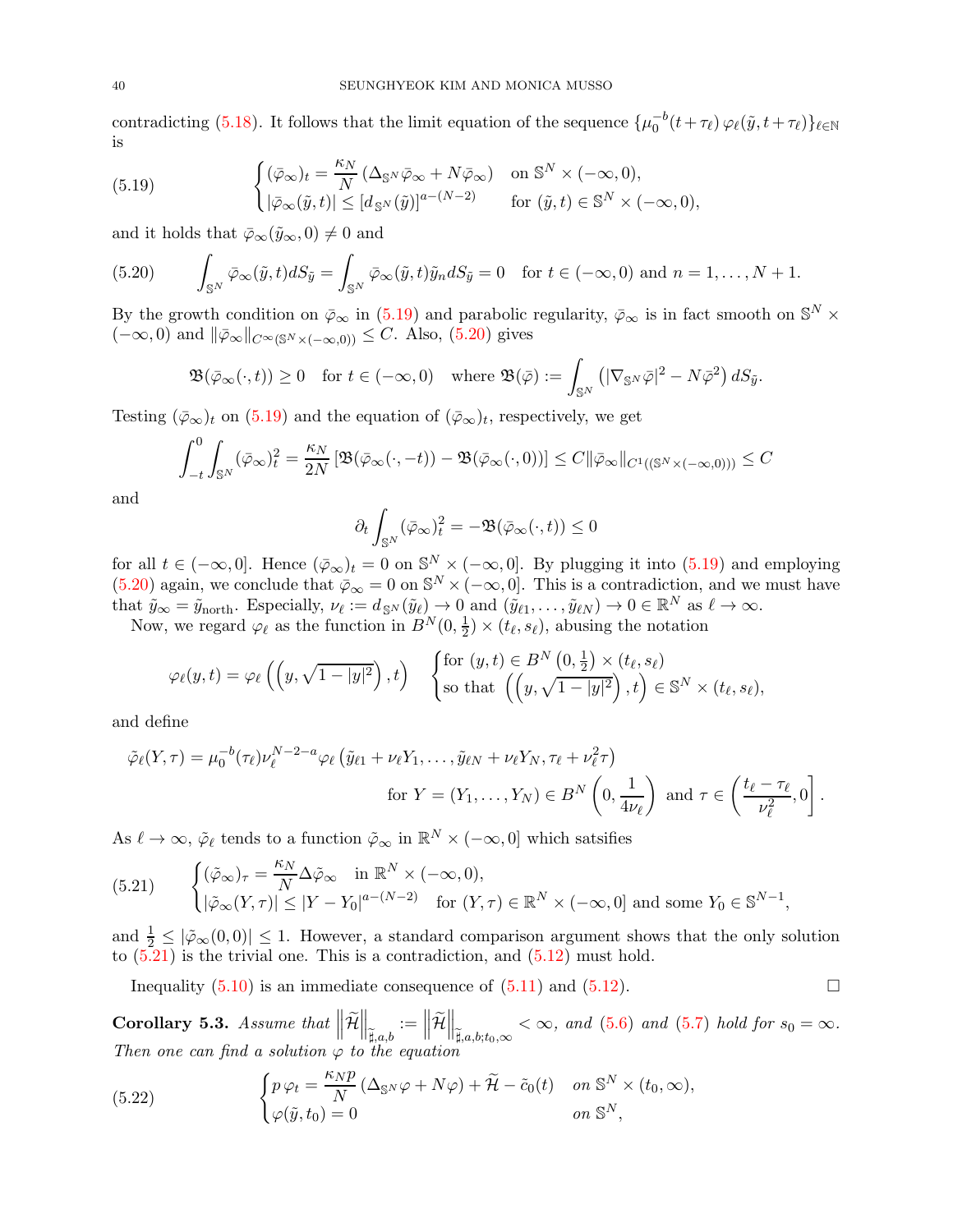which automatically satisfies [\(5.8\)](#page-37-4) and [\(5.9\)](#page-37-5) for  $s_0 = \infty$ . Also,  $\varphi = \varphi[\mathcal{H}]$  and  $\tilde{c}_0 = \tilde{c}_0[\mathcal{H}]$  are linear in  $H$ , and

<span id="page-40-2"></span>(5.23) 
$$
\|\varphi\|_{\widetilde{\sharp},a+2,b} + \sup_{t \in [t_0,\infty)} \mu_0^{-b}(t)|\widetilde{c}_0(t)| \leq C \left\|\widetilde{\mathcal{H}}\right\|_{\widetilde{\sharp},a,b}
$$

for a constant  $C > 0$  depending only on N, a and b.

*Proof.* Given an increasing sequence  $\{s_\ell\}_{\ell \in \mathbb{N}}$  such that  $\frac{3t_0}{2} < s_\ell \to \infty$  as  $\ell \to \infty$ , let us consider the problem

(5.24) 
$$
\begin{cases} p(\varphi_{\ell})_t = \frac{\kappa_N p}{N} (\Delta_{\mathbb{S}^N} \varphi_{\ell} + N \varphi_{\ell}) + \widetilde{\mathcal{H}}_{\ell} - \tilde{c}_{\ell}(t) & \text{on } \mathbb{S}^N \times (t_0, s_{\ell}), \\ \varphi_{\ell}(\tilde{y}, t_0) = 0 & \text{on } \mathbb{S}^N. \end{cases}
$$

Here,

<span id="page-40-0"></span>
$$
\widetilde{\mathcal{H}}_{\ell}(\tilde{y},t) := \min\left\{\widetilde{\mathcal{H}}(\tilde{y},t),\ell\right\} - \sum_{n=1}^{N+1} \widetilde{d}_{n\ell}(t)\widetilde{y}_n \in L^{\infty}(\mathbb{S}^N \times (t_0,s_{\ell})),
$$

$$
\widetilde{d}_{n\ell}(t) := \frac{N+1}{|\mathbb{S}^N|} \int_{\mathbb{S}^N} \min\left\{\widetilde{\mathcal{H}}(\tilde{y},t),\ell\right\} \widetilde{y}_n dS_{\tilde{y}} \quad \text{for } t \in (t_0,s_{\ell}) \text{ and } n = 1,\ldots,N+1,
$$

and  $\tilde{c}_{\ell}$  is the quantity defined by  $(5.16)$  in which  $t_{\ell}$  is replaced with  $t_0$ . Clearly,  $(5.14)$  holds provided  $t_{\ell} = t_0$ , and  $\tilde{d}_{n\ell}(t) \to 0$  and  $\tilde{\mathcal{H}}_{\ell} \to \tilde{\mathcal{H}}$  a.e. as  $\ell \to \infty$ .

By applying the Galerkin method, we can construct a solution  $\varphi_{\ell}$  to [\(5.24\)](#page-40-0) such that  $\varphi_{\ell}, D_{\tilde{y}}\varphi_{\ell}$ ,  $D_{\tilde{y}}^2 \varphi_{\ell}, (\varphi_{\ell})_t \in L^2(\mathbb{S}^N \times (t_0, s_{\ell}))$ . Lemma [5.2](#page-37-7) tells us that such  $\varphi_{\ell}$  is unique and

$$
(5.25) \qquad \|\varphi_{\ell}\|_{\widetilde{\sharp},a+2,b;t_0,s_{\ell}} + \sup_{t \in [t_0,s_{\ell})} \mu_0^{-b}(t) |\tilde{c}_{\ell}(t)| \leq C \left\|\widetilde{\mathcal{H}}_{\ell}\right\|_{\widetilde{\sharp},a,b;t_0,s_{\ell}} \leq C \left\|\widetilde{\mathcal{H}}\right\|_{\widetilde{\sharp},a,b}
$$

for a constant  $C > 0$  independent of  $\ell \in \mathbb{N}$ . By [\(5.14\)](#page-38-5), we also have [\(5.17\)](#page-38-6) provided  $t_{\ell} = t_0$ .

Fix  $\varepsilon \in (0, \frac{a}{N}$  $\frac{a}{N-a}$ ). Given any  $s > t_0$ , parabolic regularity and  $(5.25)$  yield that

<span id="page-40-1"></span>
$$
\left\| |\varphi_{\ell}| + |D_{\tilde{y}} \varphi_{\ell}| + |D_{\tilde{y}}^2 \varphi_{\ell}| + |(\varphi_{\ell})_t| \right\|_{L^{1+\varepsilon}(\mathbb{S}^N \times (t_0, s))} \leq C
$$

for some  $C > 0$  independent of  $\ell \in \mathbb{N}$ . Therefore, we have a function  $\varphi_{\infty}$  on  $\mathbb{S}^{N} \times (t_0, \infty)$  such that

$$
\varphi_{\ell} \to \varphi_{\infty} \begin{cases} \text{weakly in } W_{\mathrm{loc}}^{1,1+\varepsilon}(\mathbb{S}^N \times (t_0,\infty)), \\ \text{strongly in } L_{\mathrm{loc}}^{1+\varepsilon}(\mathbb{S}^N \times (t_0,\infty)), \\ \text{a.e. on } \mathbb{S}^N \times (t_0,\infty) \end{cases} \text{ as } \ell \to \infty,
$$

along a subsequence. In particular,  $\varphi_{\infty}$  satisfies  $(5.22)$  with  $\tilde{c}_0(t) = \lim_{\ell \to \infty} \tilde{c}_{\ell}(t)$ . Setting  $\varphi = \varphi_{\infty}$ , we also infer from  $(5.17)$  and  $(5.25)$  that  $(5.8)$ – $(5.9)$  for  $s_0 = \infty$  and  $(5.23)$  are valid.

The linear dependence of  $\varphi$  and  $\tilde{c}_0$  in  $\tilde{\mathcal{H}}$  is obvious. This completes the proof.

<span id="page-40-5"></span>**Corollary 5.4.** Assume that  $\|\mathcal{H}\|_{\sharp,a+2,b} < \infty$  and [\(5.2\)](#page-36-2) holds. Then one can find a solution  $\phi$  to the equation

<span id="page-40-3"></span>(5.26) 
$$
\begin{cases} pW_{1,0}^{p-1}\phi_t = \frac{(N+2)\kappa_N}{4} \left(\Delta\phi + pW_{1,0}^{p-1}\phi\right) & \text{in } \mathbb{R}^N \times (t_0,\infty), \\ \phi(\bar{y},t_0) = 0 & \text{in } \mathbb{R}^N \end{cases}
$$

for a suitable  $c_0$ , which also satisfies

<span id="page-40-4"></span>(5.27) 
$$
\int_{\mathbb{R}^N} \phi(\bar{y},t) \left( W_{1,0}^{p-1} Z_n \right) (\bar{y}) d\bar{y} = 0 \quad \text{for } t \in [t_0,\infty) \text{ and } n = 0,\ldots,N+1.
$$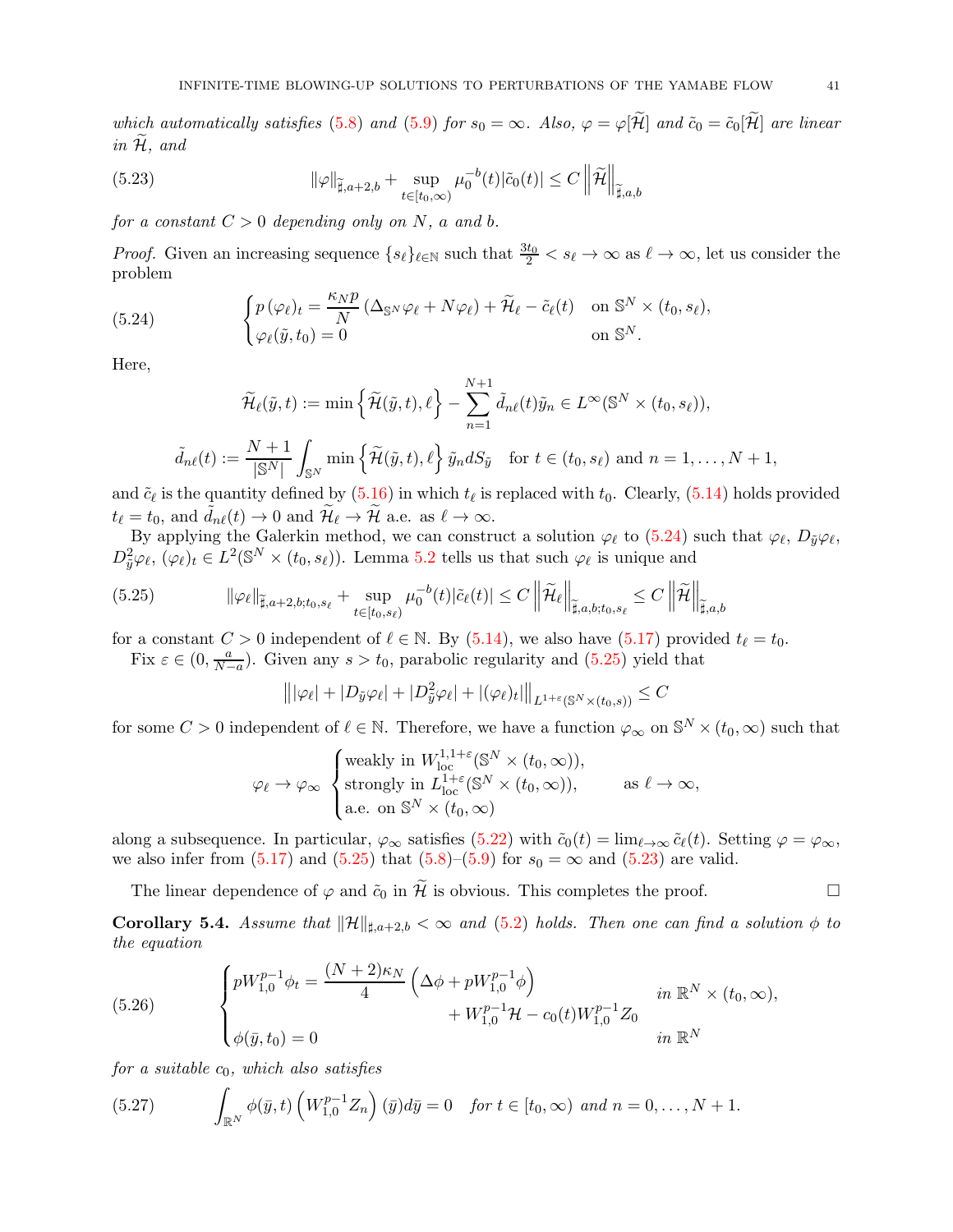Also,  $\phi = \phi[\mathcal{H}]$  and  $c_0 = c_0[\mathcal{H}]$  are linear in  $\mathcal{H}$ , and

(5.28) 
$$
\|\phi\|_{\sharp',a,b(\mathbb{R}^N)} + \sup_{t \in [t_0,\infty)} \mu_0^{-b}(t)|c_0(t)| \leq C \|\mathcal{H}\|_{\sharp,a+2,b}
$$

for a constant  $C > 0$  depending only on N, a and b.

Proof. Let  $\Pi: \mathbb{R}^N \to \mathbb{S}_n^N$  and  $\Pi_* f: \mathbb{S}_n^N \to \mathbb{R}$  be the inverse of the stereographic projection and the weighted push-forward of  $f : \mathbb{R}^N \to \mathbb{R}$  in Definition [4.2,](#page-21-2) respectively.

We set  $\widetilde{\mathcal{H}} = \Pi_* \mathcal{H}$  for each fixed  $t \in [t_0, \infty)$ . If  $d_{\mathbb{S}^N}(\widetilde{y})$  is the geodesic distance on  $\mathbb{S}^N$  between  $\tilde{y}_{\text{north}} = (0, \ldots, 0, 1)$  and  $\tilde{y} = \Pi(\bar{y})$  for  $\bar{y} \in \mathbb{R}^N$ , then

<span id="page-41-0"></span>
$$
d_{S^N}(\tilde{y}) = \arccos\left(\frac{|\bar{y}|^2 - 1}{|\bar{y}|^2 + 1}\right) = \frac{2}{|\bar{y}|} \left[1 + O\left(\frac{1}{|\bar{y}|^2}\right)\right]
$$
 for  $|\bar{y}|$  large.

Hence,  $\|\mathcal{H}\|_{\sharp,a+2,b} < \infty$  is reduced to  $\left\|\widetilde{\mathcal{H}}\right\|$  $\Big\Vert_{\widetilde{\sharp},a,b}<\infty.$  Besides, each  $\Pi_*Z_\ell$  being a constant multiple of  $\tilde{y}_{\ell}$ , [\(5.2\)](#page-36-2) is transformed into [\(5.6\)](#page-37-2) with  $s_0 = \infty$ .

Given the solution ( $\varphi, \tilde{c}_0$ ) to [\(5.22\)](#page-39-3) deduced from Corollary [5.3,](#page-39-4) we set  $(\phi, c_0)$  by

$$
\varphi = \Pi_* \phi
$$
 and  $\tilde{c}_0(t) := c_0(t) (\Pi_* Z_0)$  for  $t \in [t_0, \infty)$ ,

noting that  $\Pi_* Z_0$  is a positive constant. By virtue of conformality of the map  $\Pi$ , it satisfies [\(5.26\)](#page-40-3)–  $(5.28)$ .

Corollary 5.5. Suppose that all the assumptions on Proposition [5.1](#page-36-5) hold. Let  $\phi$  be a solution to [\(5.26\)](#page-40-3) satisfying [\(5.28\)](#page-41-0). Then there exists a constant  $C > 0$  depending only on N, a, b and  $\sigma_0$  such that

(5.29) 
$$
\|\phi\|_{\sharp',a,b;\sigma_0(\mathbb{R}^N)} + \|c_0\|_{b;\sigma_0} \leq C \|\mathcal{H}\|_{\sharp,a+2,b;\sigma_0}.
$$

Proof. From the relation

<span id="page-41-1"></span>
$$
c_0(t) = \int_{\mathbb{R}^N} W_{1,0}^{p-1} Z_0 \mathcal{H}(\bar{y}, t) d\bar{y} \quad \text{for } t \in [t_0, \infty),
$$

it is easy to see that  $[c_0]_{C_t^{\sigma_0/2}}$  is controlled by  $\|\mathcal{H}\|_{\sharp,a+2,b;\sigma_0}$  provided  $a > \sigma_0$ . Using this fact and [\(5.28\)](#page-41-0), one can estimate  $\|\phi\|_{\sharp',a,b;\sigma_0(\mathbb{R}^N)}$  as in Step 1 in the proof of Corollary [4.7.](#page-27-6) We skip the details.  $\Box$ 

*Proof of Proposition [5.1.](#page-36-5)* Let  $\phi$  be the solution to [\(5.26\)](#page-40-3) satisfying [\(5.27\)](#page-40-4) and [\(5.29\)](#page-41-1) found in Corol-lary [5.4.](#page-40-5) If we set  $\psi = \phi + e_0(t)Z_0$ , it satisfies  $(5.1)$  provided  $e_0$  satisfies

$$
\dot{e}_0 - \kappa_N e_0 = p^{-1} c_0
$$
 on  $[t_0, \infty)$ ,

which is explicitly given by

$$
e_0(t) = -\frac{1}{p} \int_t^{\infty} \exp\left(\kappa_N(t-\tau)\right) c_0(\tau) d\tau \quad \text{for } t \in [t_0, \infty).
$$

The function  $e_0$  is linear in  $H$ . Moreover, by [\(5.29\)](#page-41-1),

$$
||e_0||_{b;\sigma_0} \leq C \sup_{t \in [t_0,\infty)} \mu_0^{-b}(t) |c_0(t)| \leq C ||\mathcal{H}||_{\sharp,a+2,b},
$$

which together with the condition  $a < N - 2$  yields

$$
\|\psi\|_{\sharp',a,b;\sigma_0(\mathbb{R}^N)} \le \|\phi\|_{\sharp',a,b;\sigma_0(\mathbb{R}^N)} + \|e_0 Z_0\|_{\sharp',a,b;\sigma_0(\mathbb{R}^N)} \le C \|\mathcal{H}\|_{\sharp,a+2,b;\sigma_0}
$$

as desired.  $\Box$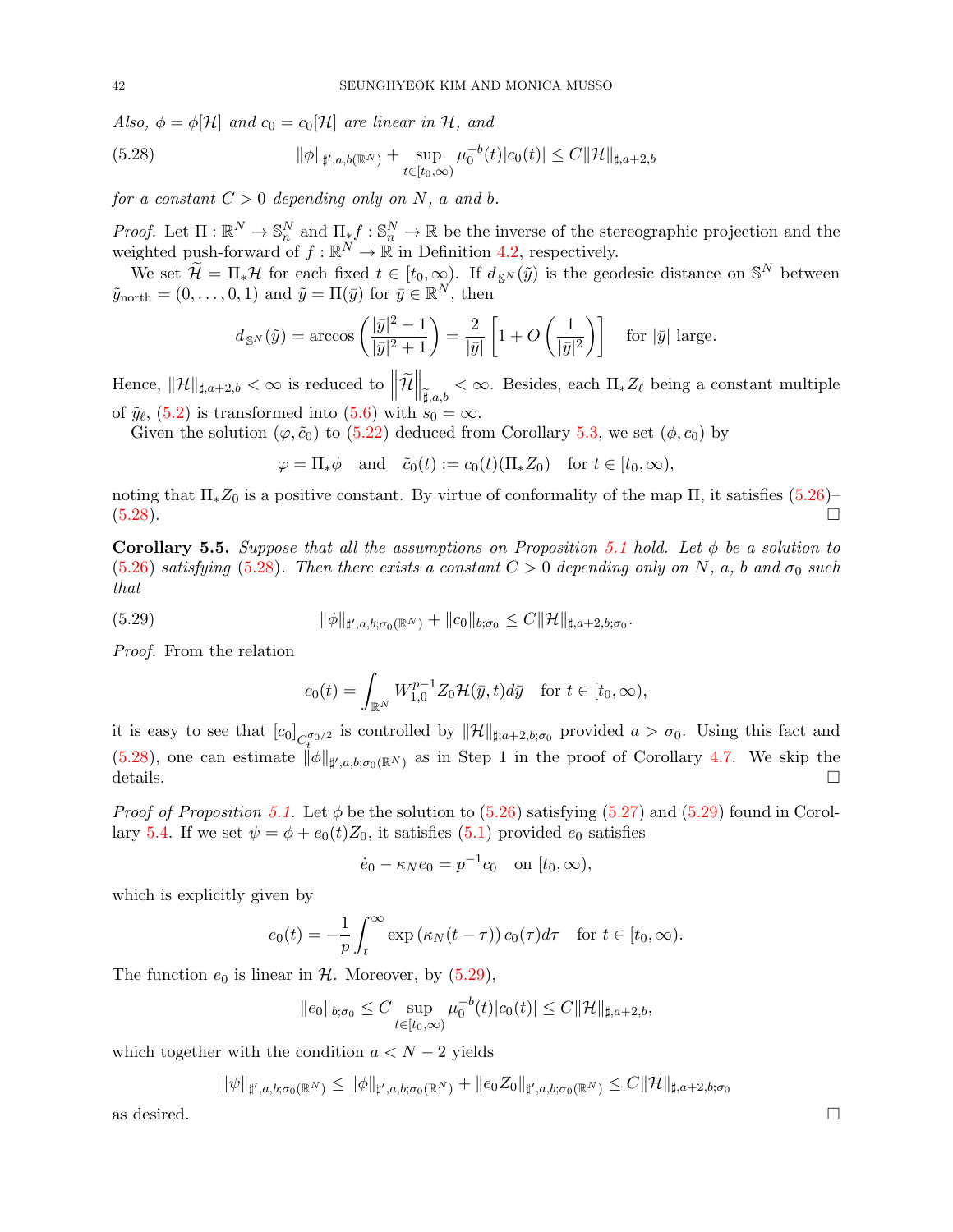<span id="page-42-0"></span>5.2. Choice of parameters. As mentioned at the beginning of this section, we reduce [\(5.3\)](#page-36-4) into a system of nonlinear ODEs of  $(\lambda, \xi_1, \ldots, \xi_N)$ . Recall  $\nu_1$  and  $\nu_2$  in [\(2.7\)](#page-8-5),  $\delta_4$  in [\(4.56\)](#page-31-5), and a, b,  $\alpha$ , β, ρ,  $\sigma_0$ , and  $\psi^{\text{out}} = \psi^{\text{out}}[\lambda, \xi, \dot{\lambda}, \dot{\xi}, \hat{\psi}^{\text{in}}, \psi_0]$  in Proposition [4.8.](#page-31-3)

<span id="page-42-4"></span>**Lemma 5.6.** Assume that  $(4.51)$  and  $(2.5)-(2.7)$  $(2.5)-(2.7)$  $(2.5)-(2.7)$  hold. For  $n = 1, ..., N$ ,  $(5.3)$  is equivalent to (5.30)

<span id="page-42-1"></span>
$$
\begin{pmatrix} \dot{\xi}_1 \\ \vdots \\ \dot{\xi}_n \end{pmatrix} - \frac{N-4}{6h(z_0)t} \begin{pmatrix} R_{11}(z_0) & \cdots & R_{1N}(z_0) \\ \vdots & \ddots & \vdots \\ R_{N1}(z_0) & \cdots & R_{NN}(z_0) \end{pmatrix} \begin{pmatrix} \xi_1 \\ \vdots \\ \xi_n \end{pmatrix} = \mu_0^4 \begin{pmatrix} \Theta_{11} \\ \vdots \\ \Theta_{N1} \end{pmatrix} + \mu_0^{b+\nu_1} \begin{pmatrix} \Theta_{12} \\ \vdots \\ \Theta_{N2} \end{pmatrix} + \mu_0^{\delta_4}(t_0) \mu_0^{\beta+1} \begin{pmatrix} \Theta_{13} \\ \vdots \\ \Theta_{N3} \end{pmatrix}
$$

on  $[t_0,\infty)$ . Here,  $\Theta_n = \Theta_{n1}, \Theta_{n2}, \Theta_{n3}$  is a function on  $[t_0,\infty)$  such that

- $||\Theta_n||_{0,\sigma_0} \leq C_5 \delta_0^{-\zeta_5}$  for some  $C_5, \zeta_5 > 0$  where the norm is defined in [\(1.13\)](#page-6-0);
- It depends on the parameters  $\lambda$ ,  $\dot{\lambda}$ ,  $\xi$ ,  $\dot{\xi}$  and the functions  $\psi^{\text{in}}$ ,  $\psi_0$ . Besides, it satisfies

(5.31)  
\n
$$
\begin{cases}\n||\Theta_n[\lambda_1] - \Theta_n[\lambda_2]||_{0;\sigma_0} \leq C\delta_0^{-\zeta}||\lambda_1 - \lambda_2||_{\nu_1;\sigma_0}, \\
||\Theta_n[\xi_1] - \Theta_n[\xi_2]||_{0;\sigma_0} \leq C\delta_0^{-\zeta}||\xi_1 - \xi_2||_{\nu_2;\sigma_0}, \\
||\Theta_n[\lambda_1] - \Theta_n[\lambda_2]||_{0;\sigma_0} \leq C\delta_0^{-\zeta}||\lambda_1 - \lambda_2||_{\nu_1+2;\sigma_0}, \\
||\Theta_n[\xi_1] - \Theta_n[\xi_2]||_{0;\sigma_0} \leq C\delta_0^{-\zeta}||\xi_1 - \xi_2||_{\nu_2+2;\sigma_0}, \\
||\Theta_n[\psi_1^{\text{in}}] - \Theta_n[\psi_2^{\text{in}}]||_{0;\sigma_0} \leq C\delta_0^{-\zeta} ||\psi_1^{\text{in}} - \psi_2^{\text{in}}||_{\sharp',a,b;\sigma_0(\mathcal{B}_{\bar{\mu},\xi})}\n\end{cases}
$$

<span id="page-42-3"></span><span id="page-42-2"></span>and

(5.32) 
$$
\|\Theta_n[\psi_{01}] - \Theta_n[\psi_{02}]\|_{0;\sigma_0} \leq C\delta_0^{-\zeta} \mu_0^{-\delta_4}(t_0) \|\psi_{01} - \psi_{02}\|_{**,\alpha;\sigma_0}
$$
for  $\zeta > 0$  have down the value  $(M, \zeta) \in \mathbb{N}$ ,  $h, \zeta \in \mathbb{N}$  for all  $\zeta$ .

for  $C, \zeta > 0$  large depending only on  $(M, g_0), N, h, z_0, a, b, \alpha, and \sigma_0$ .

*Proof.* Throughout the proof, we will use the notation  $\Theta_n$  to refer functions which behave as in the statement of the lemma. They may vary from line to line and even in the same line.

Fixing  $n = 1, \ldots, N$ , we will examine

<span id="page-42-5"></span>(5.33) 
$$
B_{n1} := \left(\frac{\bar{\mu}}{\mu}\right)^{\frac{N-2}{2}} \int_{\mathbb{R}^N} \eta_{2\mu_0^{\varepsilon_1}}(x) (1+P)^{-p}(x) \mathcal{E}_2[\mu, \xi](y, t) Z_n(\bar{y}) d\bar{y},
$$

$$
B_{n2} := \int_{\mathbb{R}^N} \eta_{2\mu_0^{\varepsilon_1}}(x) \mathcal{K}_1[\psi^{\text{in}}] Z_n(\bar{y}) d\bar{y}, \quad B_{n3} := \int_{\mathbb{R}^N} \eta_{2\mu_0^{\varepsilon_1}}(x) \mathcal{K}_2[\psi^{\text{in}}, \psi^{\text{out}}] Z_n(\bar{y}) d\bar{y}
$$

for  $t \in [t_0, \infty)$ , respectively. Here,  $x = \mu y + \xi = \overline{\mu} \overline{y} + \xi$ .

ESTIMATE ON  $B_{n1}$ : To estimate  $B_{n1}$ , we treat the quantity  $\mathcal{E}_2[\mu,\xi](y,t)$  in [\(2.42\)](#page-15-3) term by term. First, we have

$$
\bar{\mu}^{-1}(\dot{\lambda} - \bar{\mu}^{-1}\dot{\bar{\mu}}\lambda) \left(\frac{\bar{\mu}}{\mu}\right)^{\frac{N-2}{2}} \int_{\mathbb{R}^N} \eta_{2\mu_0^{\varepsilon_1}}(x)(1+P)^{-p}(x) \left(pW_{1,0}^{p-1}Z_{N+1}\right)(y)Z_n(\bar{y})d\bar{y}
$$
\n
$$
= \mu_0^{\nu_1+1}\Theta_n \left(1 + \mu_0^{\nu_1-1}\Theta_n\right) \left[\int_{\mathbb{R}^N} \left(\eta_{2\mu_0^{\varepsilon_1}}(x) - 1\right) \left(pW_{1,0}^{p-1}Z_{N+1}Z_n\right)(\bar{y})d\bar{y} + \int_{\mathbb{R}^N} \eta_{2\mu_0^{\varepsilon_1}}(x) \left\{\left(pW_{1,0}^{p-1}Z_{N+1}\right)(y) - \left(pW_{1,0}^{p-1}Z_{N+1}\right)(\bar{y})\right\} Z_n(\bar{y})d\bar{y} + \int_{\mathbb{R}^N} \eta_{2\mu_0^{\varepsilon_1}}(x) \left\{\left(1+P\right)^{-p}(x) - 1\right\} \left(pW_{1,0}^{p-1}Z_{N+1}\right)(y)Z_n(\bar{y})d\bar{y}\right]
$$
\n
$$
= \mu_0^{\nu_1+1}\Theta_n \left(\mu_0^{(N+1)(1-\varepsilon_1)}\Theta_n + \mu_0^{\nu_1-1}\Theta_n + \mu_0^2\Theta_n\right) = \mu_0^{2\nu_1}\Theta_n,
$$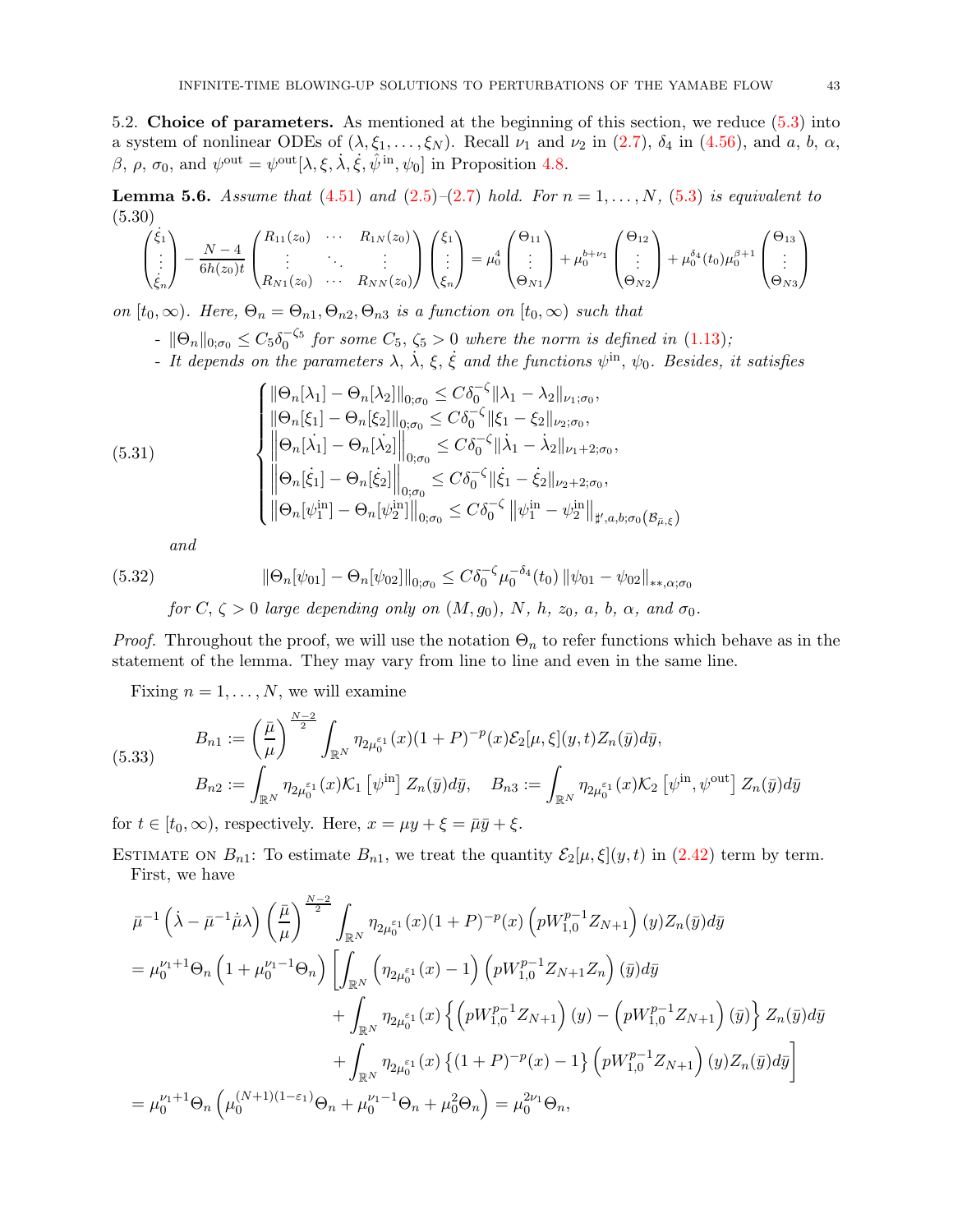and similarly,

$$
\left(\frac{\bar{\mu}}{\mu}\right)^{\frac{N-2}{2}} \mu^{-1}\dot{\xi} \cdot \int_{\mathbb{R}^N} \eta_{2\mu_0^{\varepsilon_1}}(x)(1+P)^{-p}(x) \left(pW_{1,0}^{p-1}\nabla W_{1,0}\right)(y) Z_n(\bar{y}) d\bar{y} = c_5 \bar{\mu}^{-1}\dot{\xi}_n + \mu_0^{\nu_1+\nu_2} \Theta_n
$$

where

(5.34) 
$$
c_5 := p \int_{\mathbb{R}^N} W_{1,0}^{p-1} Z_1^2 > 0.
$$

Second, we infer from [\(2.19\)](#page-10-5) and the parity that

$$
2\bar{\mu}\lambda\left(\frac{\bar{\mu}}{\mu}\right)^{\frac{N-2}{2}}\int_{\mathbb{R}^N}\eta_{2\mu_0^{\varepsilon_1}}(x)(1+P)^{-p}(x)\mathcal{F}_0(y)Z_n(\bar{y})d\bar{y}=2\bar{\mu}\lambda\int_{\mathbb{R}^N}(\mathcal{F}_0Z_n)(\bar{y})d\bar{y}+\mu_0^{2\nu_1}\Theta_n=\mu_0^{2\nu_1}\Theta_n.
$$

Third, [\(2.20\)](#page-10-6) and the identity

<span id="page-43-0"></span>
$$
\frac{2}{N-2} \int_{\mathbb{R}^N} (y \cdot \nabla W_{1,0}(y)) W_{1,0}^p(y) dy = - \int_{\mathbb{R}^N} |\nabla W_{1,0}|^2
$$

imply

$$
\begin{split} &\left(\frac{\bar{\mu}}{\mu}\right)^{\frac{N-2}{2}}\int_{\mathbb{R}^N}\eta_{2\mu_0^{\varepsilon_1}}(x)(1+P)^{-p}(x)\mathcal{F}_1[\mu,\xi](y)Z_n(\bar{y})d\bar{y} \\ &=\int_{\mathbb{R}^N}(\mathcal{F}_1[\bar{\mu},\xi]Z_n)(\bar{y})d\bar{y}+\mu_0^{\nu_1+\nu_2}\Theta_n=-\frac{(N+2)\kappa_N}{12N}\bar{\mu}\xi_jR_{jn}(z_0)\int_{\mathbb{R}^N}|\nabla W_{1,0}|^2+\mu_0^{\nu_1+\nu_2}\Theta_n. \end{split}
$$

Lastly,

$$
\left(\frac{\bar{\mu}}{\mu}\right)^{\frac{N-2}{2}} \int_{\mathbb{R}^N} \eta_{2\mu_0^{\varepsilon_1}}(x)(1+P)^{-p}(x) \left[\mu^3 a^{\{1\}} + \mu^{2\nu_1} a^{\{2\}} + \mu \mu a^{\{0\}} + \mu^{\nu_1 - 2}\dot{\lambda} a^{\{-2\}} + \mu \dot{\xi} \cdot \mathbf{a}^{\{-1\}}\right] Z_n(\bar{y}) d\bar{y} = \mu_0^3 \Theta_n.
$$

From the above calculations,  $(2.5)$ , and  $(5.34)$ , we conclude that

(5.35) 
$$
B_{n1} = c_5 \bar{\mu}^{-1} \left[ \dot{\xi}_n - \frac{N-4}{6h(z_0)t} R_{jn}(z_0) \xi_j \right] + \mu_0^3 \Theta_n.
$$

ESTIMATE ON  $B_{n2}$ : To estimate  $B_{n2}$ , we handle the quantity  $\mathcal{K}_1[\psi^{\text{in}}]$  in [\(3.7\)](#page-18-3) term by term.

As an illustration, we consider the integrals involving the first and third terms of  $\mathcal{K}_1[\psi^{\text{in}}]$ : The mean value theorem, [\(1.19\)](#page-7-0), [\(4.51\)](#page-31-1), and the assumption  $a > \sigma_0$  lead to

<span id="page-43-1"></span>
$$
\int_{\mathbb{R}^N} \eta_{2\mu_0^{\varepsilon_1}}(x) \left[ W_{1,0}^{p-1}(\bar{y}) - W_{1,0}^{p-1}(y) \right] (\psi^{\text{in}})_t Z_n(\bar{y}) d\bar{y} = \mu_0^{b+\nu_1-1} \Theta_n
$$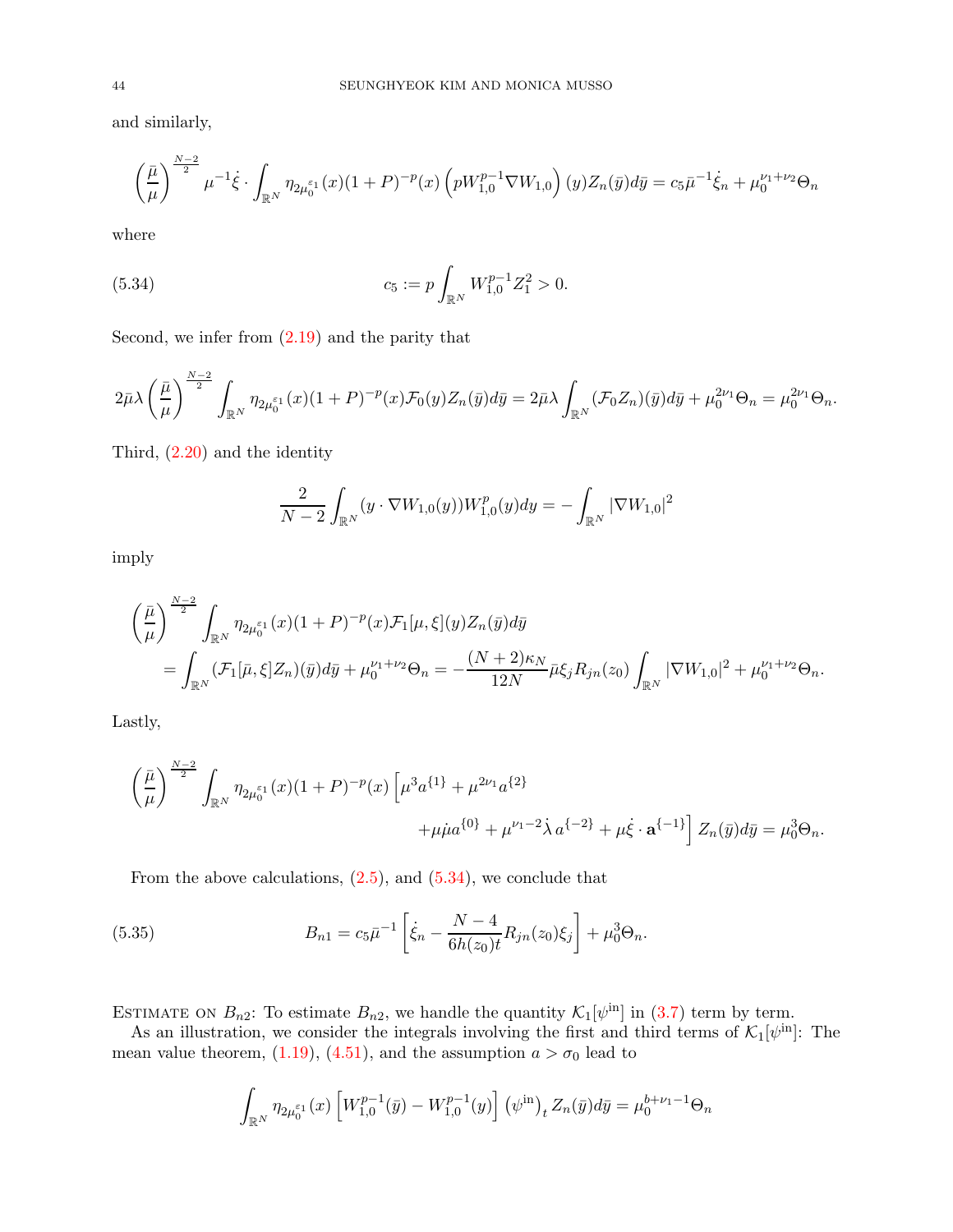and

<span id="page-44-3"></span>
$$
\int_{\mathbb{R}^N} \eta_{2\mu_0^{\varepsilon_1}}(x) \left[ \left(\frac{\mu}{\bar{\mu}}\right)^2 (1+P)^{1-p}(x) (\Delta_{g_0(x)} \psi^{\text{in}})(\bar{y}, t) - \Delta \psi^{\text{in}}(\bar{y}, t) \right] Z_n(\bar{y}) d\bar{y}
$$
\n
$$
= \left(\frac{\mu}{\bar{\mu}}\right)^2 \int_{\mathbb{R}^N} \eta_{2\mu_0^{\varepsilon_1}}(x) \left[ (1+P)^{1-p}(x) - 1 \right] (\Delta_{g_0(x)} \psi^{\text{in}})(\bar{y}, t) Z_n(\bar{y}) d\bar{y}
$$
\n(5.36)\n
$$
+ \left[ \left(\frac{\mu}{\bar{\mu}}\right)^2 - 1 \right] \int_{\mathbb{R}^N} \eta_{2\mu_0^{\varepsilon_1}}(x) (\Delta_{g_0(x)} \psi^{\text{in}})(\bar{y}, t) Z_n(\bar{y}) d\bar{y}
$$
\n
$$
+ \int_{\mathbb{R}^N} \eta_{2\mu_0^{\varepsilon_1}}(x) \left[ (\Delta_{g_0(\bar{\mu} \cdot + \xi)} - \Delta) \psi^{\text{in}} \right] (\bar{y}, t) Z_n(\bar{y}) d\bar{y}
$$
\n
$$
= \mu_0^{b+1} \Theta_n + \mu_0^{b+\nu_1 - 1} \Theta_n + \left( \mu_0^{a+b+1-\sigma_0} \Theta_n + \mu_0^{b+2} \Theta_n \right) = \mu_0^{b+\nu_1 - 1} \Theta_n.
$$

In a similar manner, one can compute the integrals involving the remaining terms of  $\mathcal{K}_1[\psi^{\text{in}}]$ , deriving

(5.37) 
$$
B_{n2} = \mu_0^{b+\nu_1-1} \Theta_n.
$$

ESTIMATE ON  $B_{n3}$ : We consider two terms of  $\mathcal{K}_2[\psi^{\text{in}}, \psi^{\text{out}}]$  in [\(3.8\)](#page-18-4) separately.

First, by  $(1.17)$  and  $(4.55)$ ,

<span id="page-44-1"></span>
$$
\left(\frac{\bar{\mu}}{\mu}\right)^{\frac{N-2}{2}} \int_{\mathbb{R}^N} \eta_{2\mu_0^{\varepsilon_1}}(x)(1+P)^{-1}(x)W_{1,0}^{p-1}(y)\mu^{\frac{N-2}{2}}\psi^{\text{out}}(x,t)Z_n(\bar{y})d\bar{y} = \mu_0^{\delta_4}(t_0)\mu_0^{\beta}\Theta_n.
$$

Second, the mean value theorem yields

$$
\left(\frac{\bar{\mu}}{\mu}\right)^{\frac{N-2}{2}} \int_{\mathbb{R}^N} \eta_{2\mu_0^{\varepsilon_1}}(x) \left[ \left\{ \left(W_{1,0} + \bar{\mu}^2 Q_0\right)(y) + \left(\frac{\mu}{\bar{\mu}}\right)^{\frac{N-2}{2}} \psi^{\text{in}} + (1+P)^{-1}(x) \mu^{\frac{N-2}{2}} \psi^{\text{out}}(x,t) \right\}^{p-1} - \left(W_{1,0} + \bar{\mu}^2 Q_0\right)^{p-1}(y) \right] \eta_{\mu_0^{\varepsilon_1}/2}^{\quad \frac{N-2}{2}} \left\{ \mu^{-\frac{N-2}{2}} \left(W_{1,0} + \bar{\mu}^2 Q_0\right)(y) \right\}_t Z_n(\bar{y}) d\bar{y}
$$
  
=  $\mu_0^{b+2} \Theta_n + \mu_0^{\delta_4}(t_0) \mu_0^{\beta+2} \Theta_n.$ 

<span id="page-44-2"></span>Consequently,

(5.38) 
$$
B_{n3} = \mu_0^{b+2} \Theta_n + \mu_0^{\delta_4}(t_0) \mu_0^{\beta} \Theta_n.
$$

Notice that [\(5.3\)](#page-36-4) is equivalent to the equation  $B_{n1} + B_{n2} + B_{n3} = 0$ . By combining [\(5.35\)](#page-43-1), [\(5.37\)](#page-44-1), and [\(5.38\)](#page-44-2), we establish [\(5.30\)](#page-42-1).

A closer look at the above computations with  $(4.66)$ – $(4.67)$  gives  $(5.31)$ – $(5.32)$ . The details are omitted.  $\Box$ 

**Lemma 5.7.** Assume that  $(4.51)$  and  $(2.5)-(2.7)$  $(2.5)-(2.7)$  $(2.5)-(2.7)$  hold. For  $n = N + 1$ ,  $(5.3)$  is equivalent to (5.39)  $\dot{\lambda}(t) + \frac{3}{2t}\lambda(t) = \mu_0^4 \Theta_{(N+1)1} + \mu_0^{b+\nu_1} \Theta_{(N+1)2} + \mu_0^{a+b+1-\sigma_0} \Theta_{(N+1)3} + \mu_0^{\delta_4}(t_0)\mu_0^{\beta+1} \Theta_{(N+1)4}$ 

<span id="page-44-0"></span>on 
$$
[t_0, \infty)
$$
. Here,  $\Theta_{N+1} = \Theta_{(N+1)1}, \dots, \Theta_{(N+1)4}$  is a function on  $[t_0, \infty)$  that behaves as the function

 $\Theta_n$  described in the statement of Lemma [5.6.](#page-42-4)

*Proof.* The proof is analogous to that of the previous lemma. Let  $B_{(N+1)1}$ ,  $B_{(N+1)2}$ , and  $B_{(N+1)3}$ be the quantities obtained by taking  $n = N + 1$  in [\(5.33\)](#page-42-5). It suffices to estimate each of them. ESTIMATE ON  $B_{(N+1)1}$ : In view of  $(2.4)$  and  $(2.5)-(2.6)$  $(2.5)-(2.6)$  (see also  $(2.31)$ ), we know

$$
\frac{N+2}{2}\bar{\mu}^2h(z_0)c_2 - \bar{\mu}^{-1}\dot{\bar{\mu}}c_1 = \frac{3}{2t}c_1.
$$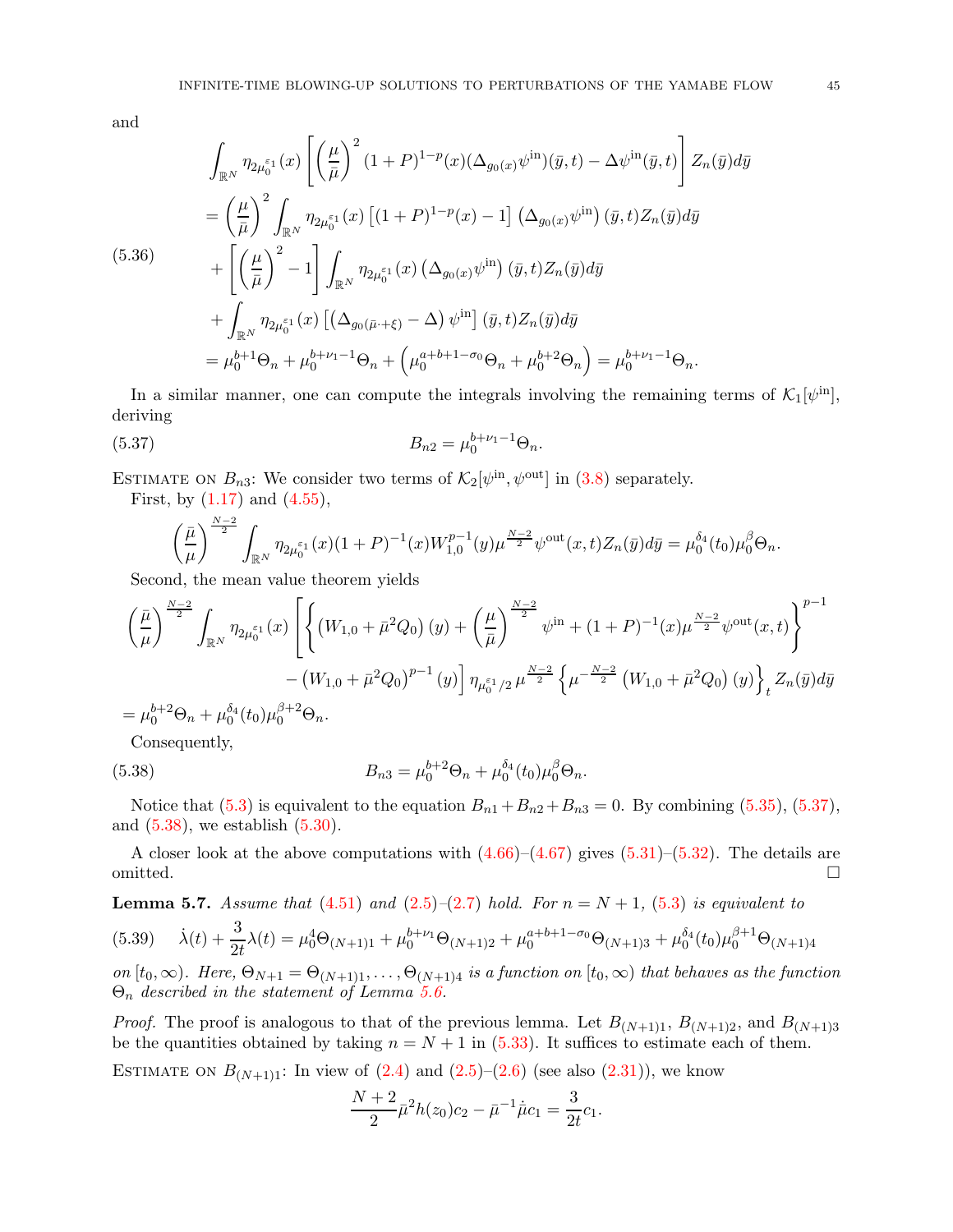By  $(2.42)$ ,  $(2.36)$ , and the above identity, the dominating term of  $B_{(N+1)1}$  turns out to be

$$
\int_{\mathbb{R}^N} \left[ \bar{\mu}^{-1} \left( \dot{\lambda} - \bar{\mu}^{-1} \dot{\bar{\mu}} \lambda \right) p W_{1,0}^{p-1}(\bar{y}) + 2 \bar{\mu} \lambda \mathcal{F}_0(\bar{y}) \right] Z_{N+1}(\bar{y}) d\bar{y}
$$
\n
$$
= \bar{\mu}^{-1} \left( \dot{\lambda} - \bar{\mu}^{-1} \dot{\bar{\mu}} \lambda \right) c_1 + \frac{N+2}{2} \bar{\mu} \lambda h(z_0) c_2 = \bar{\mu}^{-1} c_1 \left( \dot{\lambda} + \frac{3}{2t} \lambda \right).
$$

Treating the other parts of  $B_{(N+1)1}$ , we obtain

$$
B_{(N+1)1} = \bar{\mu}^{-1} c_1 \left( \dot{\lambda} + \frac{3}{2t} \lambda \right) + \mu_0^3 \Theta_{N+1}.
$$

ESTIMATE ON  $B_{(N+1)2}$  AND  $B_{(N+1)3}$ : Arguing as in the derivation of  $(5.37)$  and  $(5.38)$ , we deduce

$$
B_{(N+1)2} = \mu_0^{b+\nu_1-1} \Theta_{N+1} + \mu_0^{a+b-\sigma_0} \Theta_{N+1}
$$

and

$$
B_{(N+1)3} = \mu_0^{b+2} \Theta_{N+1} + \mu_0^{\delta_4}(t_0) \mu_0^{\beta} \Theta_{N+1}.
$$

Observe that the above estimate on  $B_{(N+1)2}$  has one more term than that on  $B_{n2}$  in [\(5.37\)](#page-44-1). It is because the integrand of  $B_{(N+1)2}$  decays slower than that of  $B_{n2}$  as  $|\bar{y}| \to \infty$ ; compare [\(2.3\)](#page-8-7) and (2.34).  $(2.34)$ .

We next solve the system  $(5.30)$  and  $(5.39)$  of nonlinear ODEs, thereby determining the parameters  $(\lambda, \xi)$ .

<span id="page-45-4"></span>**Proposition 5.8.** Suppose that [\(4.51\)](#page-31-1) holds and  $t_0 > 0$  is large enough. Given  $\nu_1 = \nu_2 = 2 - \varepsilon_0$  in [\(2.7\)](#page-8-5),  $\delta_4$  in [\(4.56\)](#page-31-5), and a, b,  $\alpha$ ,  $\beta$ ,  $\sigma_0$ , and  $\psi^{\text{out}}$  in Proposition [4.8,](#page-31-3) we further assume that  $\delta_4 \leq \varepsilon_0$ ,  $a \in [\sigma_0 + \varepsilon_0, N - 2)$ , and  $b = \beta = 3 - \varepsilon_0$ . Then there exists a solution  $(\lambda[\hat{\psi}^{\text{in}}, \psi_0], \xi[\hat{\psi}^{\text{in}}, \psi_0])$  to the system [\(5.30\)](#page-42-1) and [\(5.39\)](#page-44-0) of ODEs which satisfies

<span id="page-45-1"></span>
$$
(5.40) \t\t ||\lambda||_{\nu_1;\sigma_0} + ||\dot{\lambda}||_{\nu_1+2;\sigma_0} + ||\xi||_{\nu_2;\sigma_0} + ||\dot{\xi}||_{\nu_2+2;\sigma_0} \leq C\delta^{-\zeta}\mu_0^{\delta_4}(t_0)
$$

where  $C, \zeta > 0$  are constants depending only on  $(M, g_0), N, h, z_0, a, b, \alpha, \sigma_0, \text{ and } \varepsilon_0$ ; compare with [\(2.7\)](#page-8-5). Additionally,

<span id="page-45-2"></span>
$$
(5.41) \qquad \left\|\lambda\left[\hat{\psi}_1^{\text{in}}\right] - \lambda\left[\hat{\psi}_2^{\text{in}}\right]\right\|_{\nu_1} + \left\|\xi\left[\hat{\psi}_1^{\text{in}}\right] - \xi\left[\hat{\psi}_2^{\text{in}}\right]\right\|_{\nu_2} \leq C\delta_0^{-\zeta}\mu_0^{\delta_4}(t_0) \left\|\hat{\psi}_1^{\text{in}} - \hat{\psi}_2^{\text{in}}\right\|_{\sharp',a,b;\sigma_0(\mathcal{B}_{\bar{\mu},\xi})}
$$

and

<span id="page-45-3"></span>
$$
(5.42) \t\t ||\lambda [\psi_{01}] - \lambda [\psi_{02}]||_{\nu_1} + ||\xi [\psi_{01}] - \xi [\psi_{02}]]_{\nu_2} \leq C \delta_0^{-\zeta} ||\psi_{01} - \psi_{02}||_{\ast \ast, \alpha; \sigma_0}.
$$

Proof. The proof is decomposed into three steps.

STEP 1. Let M be an  $N \times N$  symmetric matrix and  $\overline{\mathfrak{h}}(t) := (\mathfrak{h}_1(t), \ldots, \mathfrak{h}_N(t))$  a function on  $[t_0, \infty)$ such that  $\|\overline{\mathfrak{h}}\|_{\nu;\sigma}<\infty$  for some numbers  $\nu>2$  and  $\sigma\in(0,1)$ . We assert that there exists a solution  $\xi(t) = (\xi_1(t), \dots, \xi_N(t))$  to the ODE system

<span id="page-45-0"></span>(5.43) 
$$
\dot{\xi}(t) + \frac{1}{t} \mathcal{M} \xi(t) = \overline{\mathfrak{h}}(t)
$$
 on  $[t_0, \infty)$ ,  $\xi(t) \to 0$  as  $t \to \infty$  and  $\|\dot{\xi}\|_{\nu-\epsilon;\sigma} \leq C \|\overline{\mathfrak{h}}\|_{\nu;\sigma}$ 

where  $\xi$  and  $\overline{h}$  are regarded as column vectors,  $\epsilon > 0$  is any small number, and  $C > 0$  is a constant depending only on N, M,  $\nu$ ,  $\epsilon$ , and  $\sigma$ .

Indeed, since M is symmetric, there exist an orthogonal matrix  $\mathcal{Q}$  and a diagonal matrix  $\mathcal{D} =$  $diag(\varsigma_1,\ldots,\varsigma_N)$  such that  $\mathcal{M} = \mathcal{Q}^T \mathcal{D} \mathcal{Q}$ . If we set  $\xi(t)$  by

<span id="page-45-5"></span>(5.44) 
$$
\xi(t) = Q^T \tilde{\xi}(t) \quad \text{where} \quad \tilde{\xi}_i(t) := \begin{cases} t^{-\varsigma_i} \int_{t_0}^t s^{\varsigma_i} (Q \overline{\mathfrak{h}})_i(s) ds & \text{if } \varsigma_i \geq \frac{\nu}{2} - 1, \\ -t^{-\varsigma_i} \int_t^{\infty} s^{\varsigma_i} (Q \overline{\mathfrak{h}})_i(s) ds & \text{if } \varsigma_i < \frac{\nu}{2} - 1, \end{cases}
$$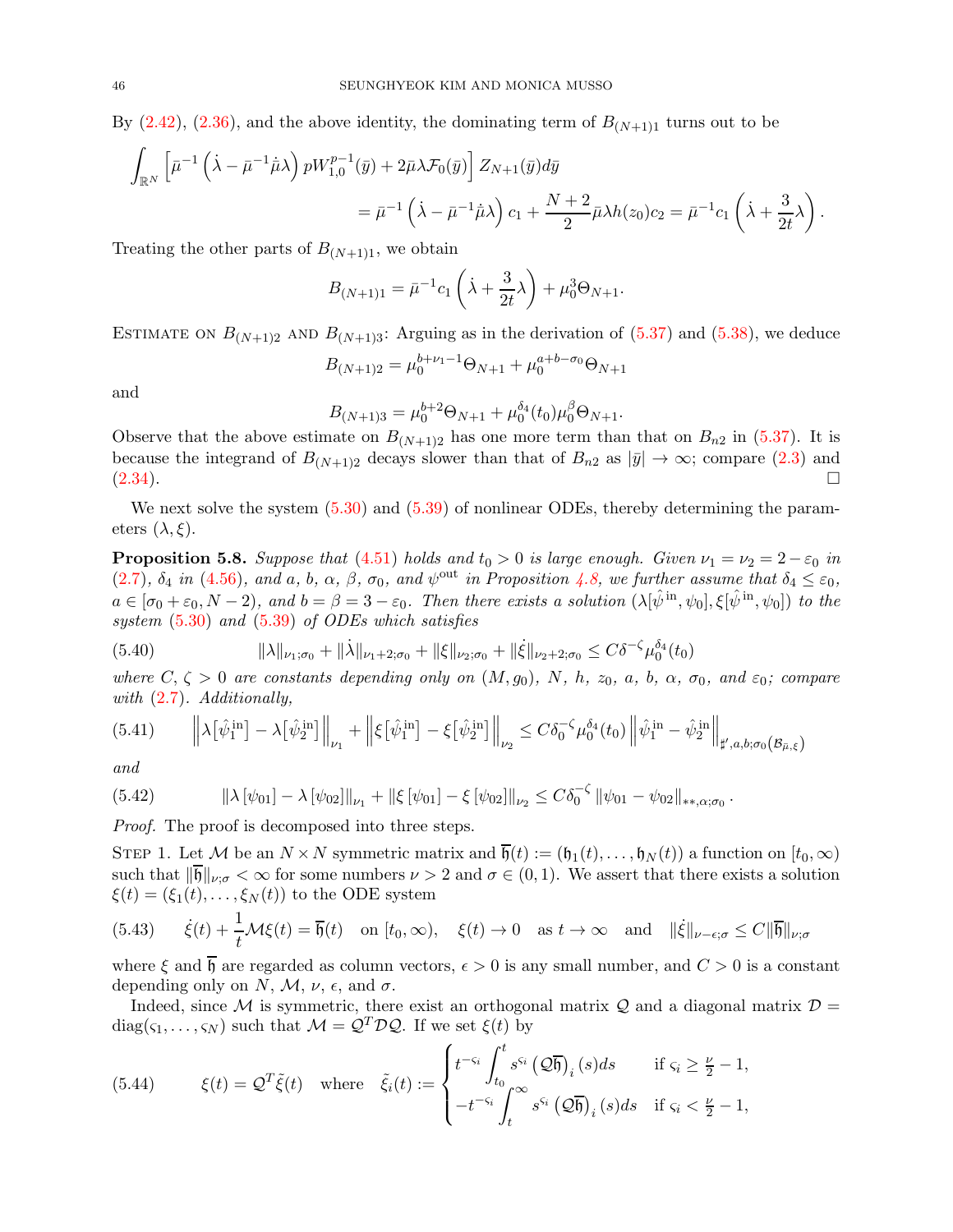then it satisfies [\(5.43\)](#page-45-0). Note that one can select  $\epsilon = 0$  unless  $\varsigma_i = \frac{\nu}{2} - 1$  for some  $i = 1, ..., N$ . STEP 2. Let  $\mathfrak{h}(t) = (\mathfrak{h}_1(t), \ldots, \mathfrak{h}_{N+1}(t))$  be a function on  $[t_0, \infty)$  and

<span id="page-46-3"></span>(5.45) 
$$
\mathcal{M} = -\frac{N-4}{6h(z_0)} \begin{pmatrix} R_{11}(z_0) & \cdots & R_{1N}(z_0) \\ \vdots & \ddots & \vdots \\ R_{N1}(z_0) & \cdots & R_{NN}(z_0) \end{pmatrix}.
$$

By adjusting  $\varepsilon_0$  suitably, we may assume that  $\varsigma_i \neq \frac{\nu_1}{2} = \frac{\nu_2}{2}$  for all  $i = 1, ..., N$ , and so we may take  $\epsilon = 0$ . Let  $\xi$  be the solution to [\(5.43\)](#page-45-0) chosen in the previous step,

<span id="page-46-0"></span>(5.46) 
$$
\lambda(t) = t^{-\frac{3}{2}} \int_{t_0}^t s^{\frac{3}{2}} \mathfrak{h}_{N+1}(s) ds \text{ so that } \dot{\lambda}(t) + \frac{3}{2t} \lambda(t) = \mathfrak{h}_{N+1}(t) \text{ on } [t_0, \infty),
$$

and

<span id="page-46-4"></span>(5.47) 
$$
\mathcal{T}^{\text{par}}[\mathfrak{h}] = (\Xi, \Lambda) := (\dot{\xi}, \dot{\lambda}).
$$

By [\(5.43\)](#page-45-0) and [\(5.46\)](#page-46-0),

<span id="page-46-2"></span>
$$
(5.48) \quad \|\mathcal{T}^{\text{par}}[\mathfrak{h}]\|_{\nu_2+2,\nu_1+2;\sigma_0} = \|(\Xi,\Lambda)\|_{\nu_2+2,\nu_1+2;\sigma_0} := \|\Xi\|_{\nu_2+2;\sigma_0} + \|\Lambda\|_{\nu_1+2;\sigma_0}
$$
  

$$
\leq C_6 (\|(\mathfrak{h}_1,\ldots,\mathfrak{h}_n)\|_{\nu_2+2;\sigma_0} + \|\mathfrak{h}_{N+1}\|_{\nu_1+2;\sigma_0}) = C_6 \|\mathfrak{h}\|_{\nu_2+2,\nu_1+2;\sigma_0}
$$

for some  $C_6 > 0$ .

STEP 3. Parameters  $(\lambda, \xi)$  solve the system [\(5.30\)](#page-42-1) and [\(5.39\)](#page-44-0) of nonlinear ODEs if and only if

(5.49) 
$$
(\Xi, \Lambda) = \mathcal{T}^{\text{par}} \left[ f^{\text{par}} \left[ \Xi, \Lambda, \hat{\psi}^{\text{in}}, \psi_0 \right] \right]
$$

where

$$
f_n^{\text{par}} \left[ \Xi, \Lambda, \hat{\psi}^{\text{in}}, \psi_0 \right] := \begin{cases} \mu_0^4 \Theta_{n1} + \mu_0^{b+\nu_1} \Theta_{n2} + \mu_0^{\delta_4}(t_0) \mu_0^{\beta+1} \Theta_{n3} & \text{for } n = 1, \dots, N, \\ \mu_0^4 \Theta_{n1} + \mu_0^{b+\nu_1} \Theta_{n2} + \mu_0^{a+b+1-\sigma_0} \Theta_{n3} + \mu_0^{\delta_4}(t_0) \mu_0^{\beta+1} \Theta_{n4} & \text{for } n = N+1 \end{cases}
$$

and

<span id="page-46-1"></span>
$$
f^{\text{par}}\left[\Xi,\Lambda,\hat{\psi}^{\text{ in}},\psi_0\right]:=\left(f^{\text{par}}_1\left[\Xi,\Lambda,\hat{\psi}^{\text{ in}},\psi_0\right],\ldots,f^{\text{par}}_{N+1}\left[\Xi,\Lambda,\hat{\psi}^{\text{ in}},\psi_0\right]\right)
$$

on  $[t_0,\infty)$ .

We claim that there exists a point  $(\Xi, \Lambda)$  on the set

$$
\mathcal{D}^{\mathrm{par}} := \left\{ \mathfrak{h}: \|\mathfrak{h}\|_{\nu_2+2, \nu_1+2; \sigma_0} \leq 4 \delta_0^{-\zeta_5} \mu_0^{\delta_4}(t_0) C_5 C_6 \right\}
$$

for which [\(5.49\)](#page-46-1) holds, where  $C_5$ ,  $\zeta_5 > 0$  are the numbers in the statement of Lemma [5.6.](#page-42-4)

To see this, we infer from [\(5.48\)](#page-46-2) and the conditions  $a \ge \sigma_0 + \varepsilon_0$  and  $b + 1 = \beta + 1 = \nu_2 + 2$  that

$$
\left\| \mathcal{T}^{\mathrm{par}} \left[ f^{\mathrm{par}} \left[ \Xi, \Lambda, \hat{\psi}^{\mathrm{in}}, \psi_0 \right] \right] \right\|_{\nu_2+2, \nu_1+2; \sigma_0} \leq C_6 \left\| f^{\mathrm{par}} \left[ \Xi, \Lambda, \hat{\psi}^{\mathrm{in}}, \psi_0 \right] \right\|_{\nu_2+2, \nu_1+2; \sigma_0}
$$
  

$$
\leq 4\delta_0^{-\zeta_5} \mu_0^{\delta_4}(t_0) C_5 C_6.
$$

In addition, [\(5.31\)](#page-42-2) says

$$
\|\mathcal{T}^{\text{par}}\left[f^{\text{par}}\left[\Xi_1,\Lambda_1,\hat{\psi}^{\text{in}},\psi_0\right]\right] - \mathcal{T}^{\text{par}}\left[f^{\text{par}}\left[\Xi_2,\Lambda_2,\hat{\psi}^{\text{in}},\psi_0\right]\right]\Big|_{\nu_2+2,\nu_1+2;\sigma_0}
$$
  
\n
$$
\leq C \left\|f^{\text{par}}\left[\Xi_1,\Lambda_1,\hat{\psi}^{\text{in}},\psi_0\right] - f^{\text{par}}\left[\Xi_2,\Lambda_2,\hat{\psi}^{\text{in}},\psi_0\right]\right\|_{\nu_2+2,\nu_1+2;\sigma_0}
$$
  
\n
$$
\leq C\delta_0^{-\zeta}\mu_0^{\delta_4}(t_0) \|\left(\Xi_1,\Lambda_1\right) - \left(\Xi_2,\Lambda_2\right)\|_{\nu_2+2,\nu_1+2;\sigma_0} \leq \frac{1}{2}\|\left(\Xi_1,\Lambda_1\right) - \left(\Xi_2,\Lambda_2\right)\|_{\nu_2+2,\nu_1+2;\sigma_0}
$$

provided  $t_0 > 0$  large enough. By the contraction mapping theorem, the assertion holds.

Checking [\(5.40\)](#page-45-1) for the associated parameters  $(\lambda, \xi)$  is a simple task. In addition, a closer look at the above computations with  $(5.31)$ – $(5.32)$  gives  $(5.41)$ – $(5.42)$ . The proof is finished.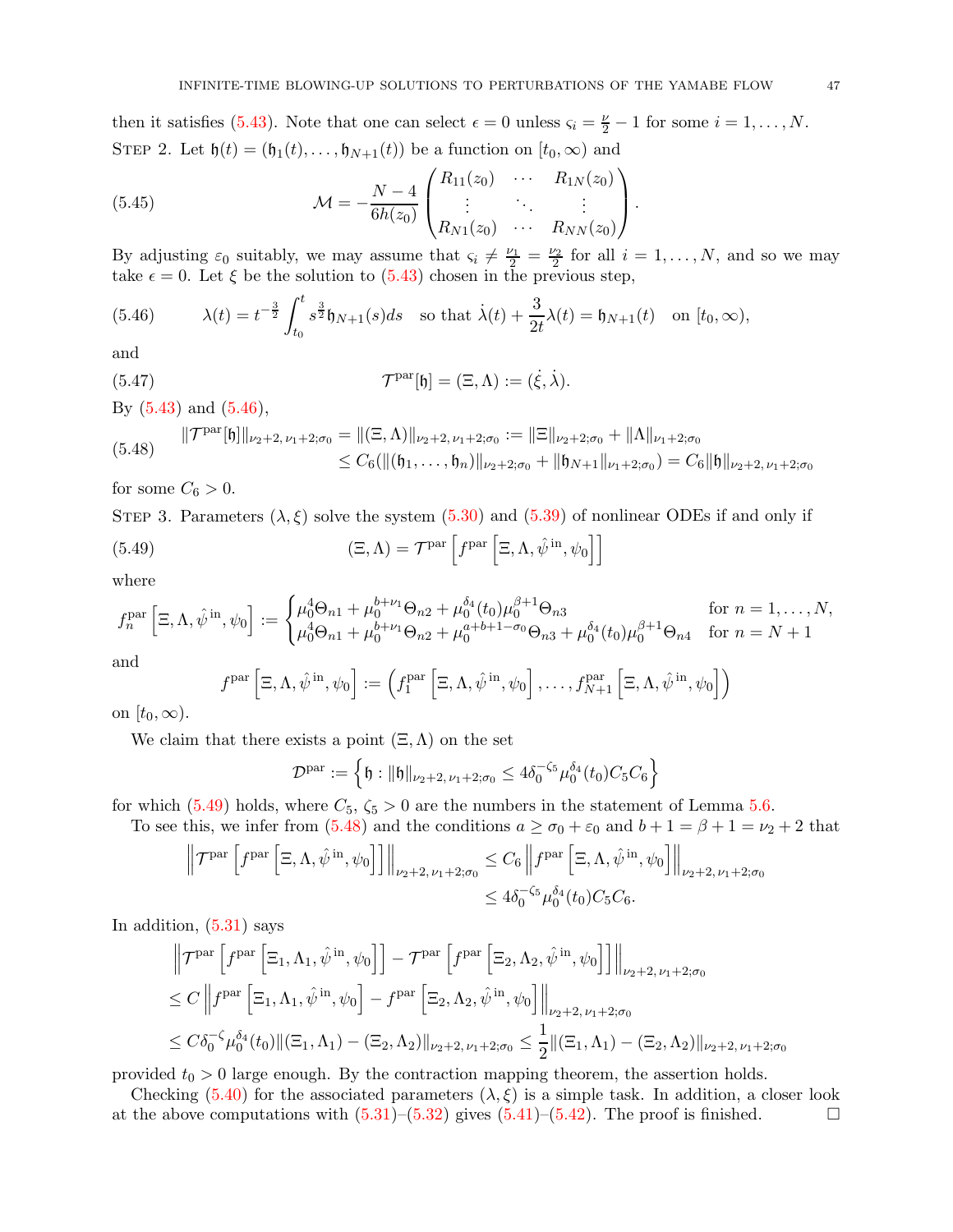<span id="page-47-0"></span>5.3. Unique solvability of  $(3.6)$ . We are in position to solve the inner problem  $(3.6)$ . We define

<span id="page-47-5"></span>(5.50) 
$$
f_{\mu,\xi}^{\text{in}} \left[ \psi^{\text{in}}, \psi^{\text{out}} \right]
$$
  
=  $\eta_{2\mu_0^{\varepsilon_1}}(x)W_{1,0}^{1-p} \left[ \left( \frac{\bar{\mu}}{\mu} \right)^{\frac{N-2}{2}} (1+P)^{-p}(x) \mathcal{E}_2[\mu, \xi](y,t) + \mathcal{K}_1 \left[ \psi^{\text{in}} \right] + \mathcal{K}_2 \left[ \psi^{\text{in}}, \psi^{\text{out}} \right] \right];$ 

cf.  $(5.3)$ . If a function  $\psi^{\text{in}}$  satisfies (5.51)

<span id="page-47-2"></span>
$$
\begin{cases} pW_{1,0}^{p-1}(\psi^{\rm in})_t = \frac{(N+2)\kappa_N}{4} \left(\Delta\psi^{\rm in} + pW_{1,0}^{p-1}\psi^{\rm in}\right) + W_{1,0}^{p-1}f_{\mu,\xi}^{\rm in}[\psi^{\rm in},\psi^{\rm out}] & \text{in } \mathbb{R}^N \times (t_0,\infty),\\ \psi^{\rm in}(\cdot,t_0) = e_0(t_0)Z_0 & \text{in } \mathbb{R}^N \end{cases}
$$

for some  $e_0(t_0) \in \mathbb{R}$ , then it solves  $(3.6)$  in  $B^N(0, \mathcal{B}_{\bar{\mu},\xi}) \times (t_0, \infty)$  where  $\mathcal{B}_{\bar{\mu},\xi} = B^N(-\bar{\mu}^{-1}\xi, 2\bar{\mu}^{-1}\mu_0^{\varepsilon_1})$ . Furthermore, estimate  $(5.52)$  given below clearly implies the first inequality of  $(4.51)$ .

<span id="page-47-4"></span>**Proposition 5.9.** Suppose that the second inequality in  $(4.51)$  holds and  $t_0 > 0$  is large enough. Given numbers a, b,  $\alpha$ ,  $\beta$ , and  $\sigma_0$  in Proposition [5.8,](#page-45-4) we further assume that  $a \in [\sigma_0 + \varepsilon_0, \min\{N - \sigma_0\}]$  ${4, \alpha + 2}$ . Then one can find  $\psi^{\text{in}} = \psi^{\text{in}}[\psi_0]$  and  $e_0 = e_0[\psi_0]$  satisfying [\(5.51\)](#page-47-2),

<span id="page-47-1"></span>(5.52) 
$$
\|\psi^{\text{in}}\|_{\sharp',a,b;\sigma_0(\mathbb{R}^N)} + \mu_0^{-b}(t_0)|e_0(t_0)| \leq C,
$$

and

<span id="page-47-6"></span>
$$
(5.53) \quad \|\psi^{in}[\psi_{01}] - \psi^{in}[\psi_{02}]\|_{\sharp',a,b;\sigma_{0}}(B_{\bar{\mu},\xi}) + \mu_{0}^{-b}(t_{0})|e_{0}[\psi_{01}](t_{0}) - e_{0}[\psi_{02}](t_{0})|
$$
  

$$
\leq C\delta_{0}^{-\zeta} \|\psi_{01} - \psi_{02}\|_{**,\alpha;\sigma_{0}}
$$

for a constant  $C, \zeta > 0$  depending only on  $(M, g_0)$ , N, h,  $z_0$ , a, b,  $\alpha$ , and  $\sigma_0$ . Here,  $(\lambda, \xi)$  and  $\psi^{\text{out}}$ are the ones determined in Propositions [5.8](#page-45-4) and [4.8,](#page-31-3) respectively.

As in the proof of Proposition [4.8,](#page-31-3) we start by estimating  $f_{\mu,\xi}^{in} \left[ \psi^{in}, \psi^{out} \right]$  in the ‡-norm, defined in  $(1.18).$  $(1.18).$ 

Lemma 5.10. We have

<span id="page-47-3"></span>
$$
(5.54) \qquad \left\| \eta_{2\mu_0^{\varepsilon_1}}(x)W_{1,0}^{1-p}\left(\frac{\bar{\mu}}{\mu}\right)^{\frac{N-2}{2}}(1+P)^{-p}(x)\mathcal{E}_2[\mu,\xi](y,t) \right\|_{\sharp,a+2,b;\sigma_0} \leq C_{71}
$$

where  $C_{71} > 0$  is a constant depending only on  $(M, g_0)$ , N, h,  $z_0$ ,  $\alpha$ , and  $\sigma_0$ .

*Proof.* It follows from [\(2.42\)](#page-15-3) that the dominating term of  $\mathcal{E}_2[\mu, \xi]$  is a constant multiple of  $\bar{\mu} \lambda W_{1,0}(y)$ . For this term, we have

$$
\mu_0^{-b} \left( \frac{\bar{\mu}}{\mu} \right)^{\frac{N-2}{2}} \bar{\mu} \lambda \left[ \left( 1 + |\bar{y}|^{a+2} \right) \left| \eta_{2\mu_0^{\varepsilon_1}}(x)(1+P)^{-p}(x) W_{1,0}(y) \right| \right. \\
\left. + \left( 1 + |\bar{y}|^{a+2+\sigma_0} \right) \left[ \eta_{2\mu_0^{\varepsilon_1}}(\bar{\mu} \cdot + \xi)(1+P)^{-p}(\bar{\mu} \cdot + \xi) W_{1,0} \left( \frac{\bar{\mu}}{\mu} \cdot \right) \right]_{C_{\mathbb{R}^N}^{\sigma_0}} (\bar{y}, t) \right]
$$
\n
$$
\leq C \frac{\mu_0^{\nu_1+1-b}}{1+|\bar{y}|^{N-4-a}} \leq C
$$

and

$$
\mu_0^{-b} \left( 1 + |\bar{y}|^{a+2-\sigma_0} \right) \left[ \bar{\mu} \lambda \left( \frac{\bar{\mu}}{\mu} \right)^{\frac{N-2}{2}} \eta_{2\mu_0^{\varepsilon_1}}(\bar{\mu} \cdot + \xi) (1+P)^{-p} (\bar{\mu} \cdot + \xi) W_{1,0} \left( \frac{\bar{\mu}}{\mu} \cdot \right) \right]_{C_t^{\sigma_0/2}} (\bar{y}, t)
$$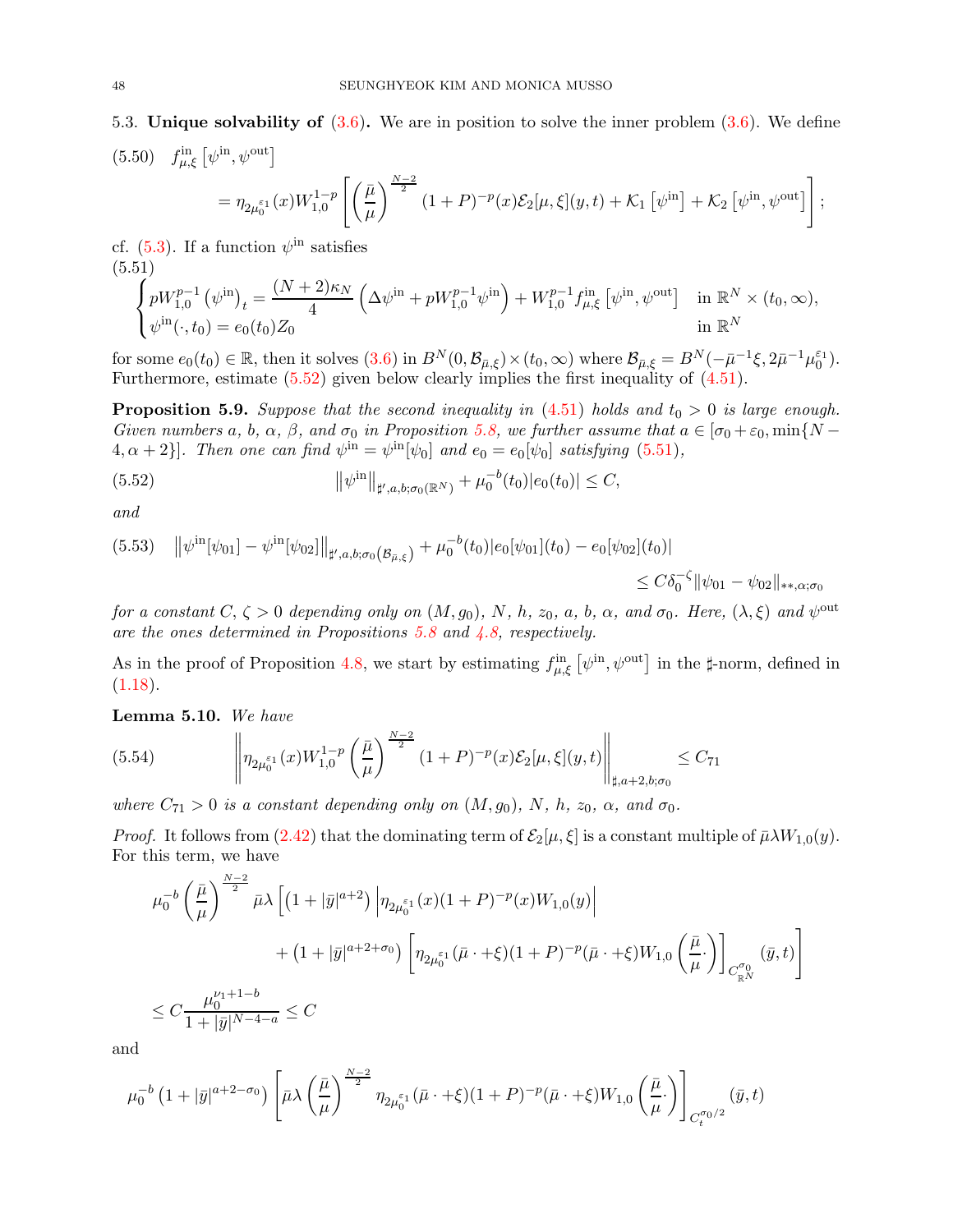$$
\leq C \frac{\mu_0^{\nu_1+3-b}}{1+|\bar{y}|^{N-4-a+\sigma_0}} \leq C \mu_0^2(t_0)
$$

 $\overline{\phantom{a}}$ I  $\overline{\phantom{a}}$ I  $\overline{\phantom{a}}$ 

where we employed the condition  $a \in (0, N-4]$ ; see Definition [1.5](#page-5-3) for the definition of the local Hölder semi-norms.

<span id="page-48-0"></span>Handling the other terms of  $\mathcal{E}_2[\mu, \xi]$  in an analogous way, we establish [\(5.54\)](#page-47-3).

## Lemma 5.11. We have

$$
(5.55) \t\t ||\eta_{2\mu_0^{\varepsilon_1}}(x)W_{1,0}^{1-p}\mathcal{K}_1\left[\psi^{\text{in}}\right]\Big\|_{\sharp,a+2,b;\sigma_0} \leq C_{72}\mu_0^{2\varepsilon_1}(t_0) \left\|\psi^{\text{in}}\right\|_{\sharp',a,b;\sigma_0(\mathcal{B}_{\bar{\mu},\xi})}
$$

where  $C_{72} > 0$  is a constant depending only on  $(M, g_0)$ , N, h,  $z_0$ ,  $\alpha$ , and  $\sigma_0$ .

*Proof.* Arguing as in the proof of Lemma [4.10,](#page-32-3) we can estimate the first three terms of  $\mathcal{K}_1[\psi^{\text{in}}]$  in  $(3.7).$  $(3.7).$ 

Let us consider the fourth term. From the inequalities

$$
\label{eq:4.13} \begin{split} & \left. \mu_0^{-b} \left( 1 + |\bar{y}|^{a+2} \right) \eta_{2\mu_0^{\varepsilon_1}}(x) \left| \left( \frac{\mu}{\bar{\mu}} \right)^2 (1+P)^{1-p}(x) (\Delta_{g_0(x)} \psi^{\rm in}) (\bar{y},t) - \Delta \psi^{\rm in} (\bar{y},t) \right| \right. \\ & \left. \leq C \mu_0^{-b} \left( 1 + |\bar{y}|^{a+2} \right) \left[ \left( \mu_0^2 |\bar{y}|^2 + \mu_0^{\nu_1-1} \right) \left| \nabla^2 \psi^{\rm in} (\bar{y},t) \right| + \mu_0^2 |\bar{y}| |\nabla \psi^{\rm in} (\bar{y},t)| \right] \right. \\ & \left. \leq C \mu_0^{2 \varepsilon_1}(t_0) \left\| \psi^{\rm in} \right\|_{\sharp',a,b\left(\mathcal{B}_{\bar{\mu},\xi}\right)}, \end{split}
$$

we obtain its weighted  $L^{\infty}$ -bound; cf. [\(5.36\)](#page-44-3). By further inspection, we deduce a weighted Hölder estimate.

Handling the remaining terms of  $\mathcal{K}_1[\psi^{\text{in}}]$  in an analogous way, we establish [\(5.55\)](#page-48-0).

## Lemma 5.12. We have

<span id="page-48-1"></span>
$$
(5.56) \quad \left\| \eta_{2\mu_0^{\varepsilon_1}}(x) W_{1,0}^{1-p} \mathcal{K}_2 \left[ \psi^{\text{in}}, \psi^{\text{out}} \right] \right\|_{\sharp, a+2, b; \sigma_0} \leq C_{73} \left( \mu_0^2(t_0) \left\| \psi^{\text{in}} \right\|_{\sharp', a, b; \sigma_0(\mathcal{B}_{\bar{\mu}, \xi})} + \left\| \psi^{\text{out}} \right\|_{\ast', \alpha, \rho; \sigma_0} \right)
$$
  
where  $C_{73} > 0$  is a constant depending only on  $(M, g_0)$ ,  $N$ ,  $h$ ,  $z_0$ ,  $\alpha$ , and  $\sigma_0$ .

*Proof.* Let us consider the first term of  $\mathcal{K}_2[\psi^{\text{in}}]$ . Applying the condition  $a \in (0, \alpha + 2]$ , we deduce

$$
\mu_0^{-b} \left( 1 + |\bar{y}|^{a+2} \right) \eta_{2\mu_0^{\varepsilon_1}}(x) \left| \left( \frac{\bar{\mu}}{\mu} \right)^{\frac{N-2}{2}} (1+P)^{-1}(x) W_{1,0}^{p-1}(y) \mu^{\frac{N-2}{2}} \psi_{\mu,\xi}^{\text{out}}(x,t) \right|
$$
  

$$
\leq C \left\| \psi^{\text{out}} \right\|_{\ast',\alpha,\rho;\sigma_0} \sup_{(\bar{y},t) \in \mathcal{B}_{\bar{\mu},\xi} \times [t_0,\infty)} \frac{\mu_0^{\beta-b}}{1+|\bar{y}|^{\alpha-a+2}} \leq C \left\| \psi^{\text{out}} \right\|_{\ast',\alpha,\rho;\sigma_0},
$$

from which we obtain a weighted  $L^{\infty}$ -bound. By further inspection, we deduce a weighted Hölder estimate.

Employing the mean value theorem, we can handle the second term of  $\mathcal{K}_1[\psi^{\text{in}}]$ . Inequality [\(5.56\)](#page-48-1) then readily follows.

Completion of the proof of Proposition [5.9.](#page-47-4) Let  $\mathcal{T}^{\text{in}}[\mathcal{H}] := \psi[\mathcal{H}]$  and  $e_0[\mathcal{H}]$  be the solution to [\(5.1\)](#page-36-1) found in Proposition [5.1.](#page-36-5) A function  $\psi^{\text{in}}$  solves  $(5.51)$  if it satisfies

$$
\psi^{\text{in}} = \mathcal{T}^{\text{in}} \left[ f^{\text{in}}_{\mu,\xi} \left[ \psi^{\text{in}}, \psi^{\text{out}} \left[ \psi^{\text{in}}; \psi_0 \right] \right] \right]
$$

where  $f_{\mu,\xi}^{\text{in}}$  is the map defined in [\(5.50\)](#page-47-5), and the notation  $\psi^{\text{out}}[\psi^{\text{in}};\psi_0]$  emphasizes the dependence of  $\psi^{\text{out}}$  on  $\psi^{\text{in}}$  and  $\psi_0$ .

We claim that the operator  $\mathcal{T}^{\text{in}} \circ f^{\text{in}}_{\mu,\xi}$  has a fixed point on the set

$$
\mathcal{D}^{\text{in}} := \left\{ \psi^{\text{in}} : \left\| \psi^{\text{in}} \right\|_{\sharp',a,b;\sigma_0(\mathbb{R}^N)} \leq 2C_4 C_{71} \right\}
$$

where  $C_4$  and  $C_{71}$  are the numbers appearing in  $(5.4)$  and  $(5.54)$ .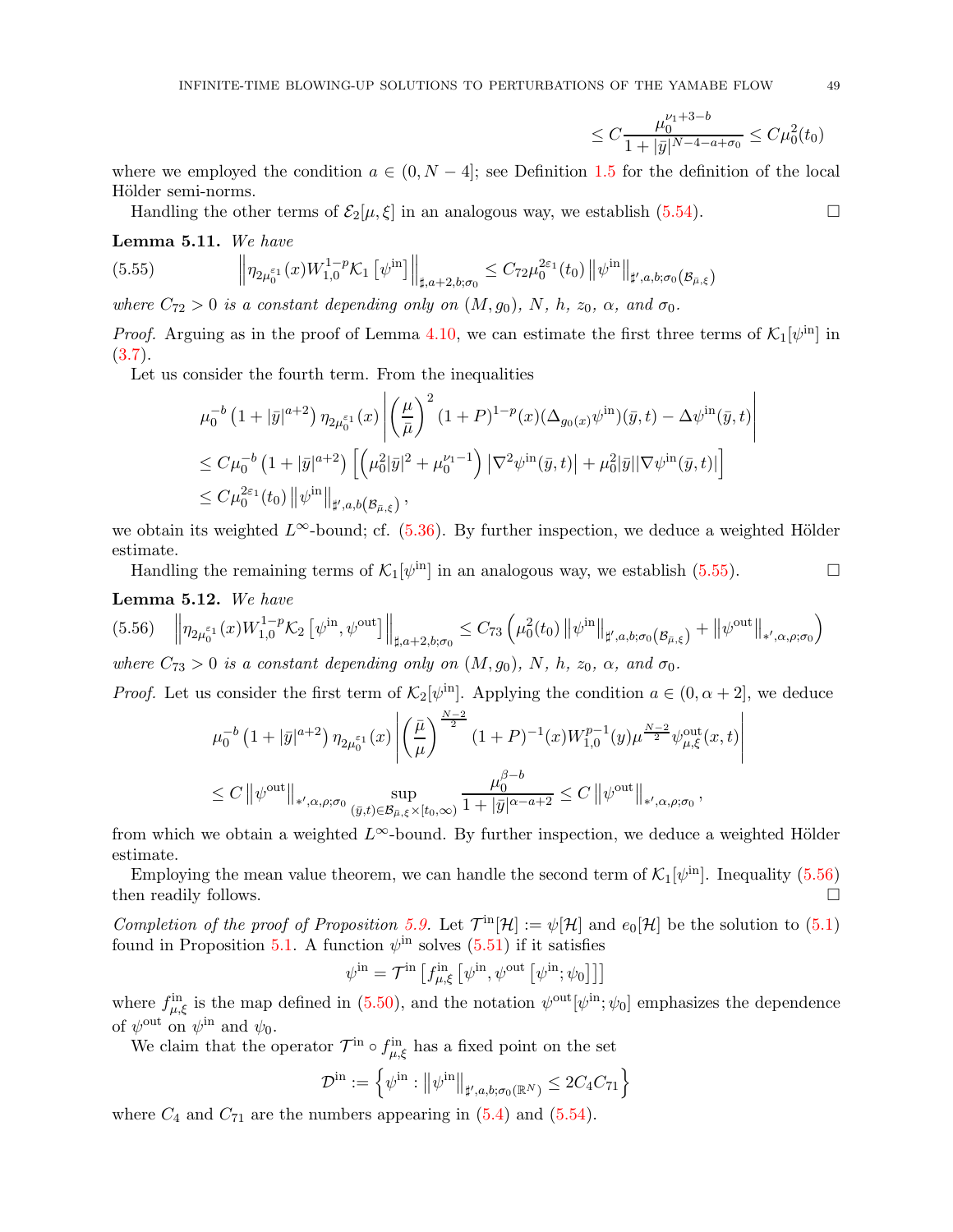By using  $(5.4)$ ,  $(5.50)$ ,  $(5.54)$ ,  $(5.55)$ ,  $(5.56)$ , and  $(4.55)$ , and taking a large  $t_0 > 0$  if needed, we get

<span id="page-49-2"></span>
$$
\|\mathcal{T}^{\text{in}}\left[f_{\mu,\xi}^{\text{in}}\left[\psi^{\text{in}},\psi^{\text{out}}\left[\psi^{\text{in}};\psi_0\right]\right]\right]\|_{\sharp',a,b;\sigma_0(\mathbb{R}^N)}
$$
\n
$$
(5.57) \leq C_4 \left\|f_{\mu,\xi}^{\text{in}}\left[\psi^{\text{in}},\psi^{\text{out}}\left[\psi^{\text{in}};\psi_0\right]\right]\right\|_{\sharp,a+2,b;\sigma_0}
$$
\n
$$
\leq C_4 \left[C_{71} + \left(C_{72}\mu_0^{2\varepsilon_1}(t_0) + C_{73}\mu_0^2(t_0)\right)\|\psi^{\text{in}}\|_{\sharp',a,b;\sigma_0(\mathcal{B}_{\bar{\mu},\xi})} + C_{73}\|\psi^{\text{out}}\|_{\ast',\alpha,\rho;\sigma_0}\right] \leq 2C_4C_{71}.
$$

Moreover, by the linearity of  $\mathcal{T}^{\text{in}}$ , [\(5.4\)](#page-36-6), [\(4.66\)](#page-35-1), and [\(5.41\)](#page-45-2) (see also the derivation of [\(5.55\)](#page-48-0)),

$$
\begin{split}\n\left\|\mathcal{T}^{\text{in}}\left[f^{\text{in}}_{(\mu,\xi)[\psi^{\text{in}}_{1}]}\left[\psi^{\text{in}}_{1},\psi^{\text{out}}\left[\psi^{\text{in}}_{1};\psi_{0}\right]\right]\right]-\mathcal{T}^{\text{in}}\left[f^{\text{in}}_{(\mu,\xi)[\psi^{\text{in}}_{2}]}\left[\psi^{\text{in}}_{2},\psi^{\text{out}}\left[\psi^{\text{in}}_{2};\psi_{0}\right]\right]\right]\right\|_{\sharp',a,b;\sigma_{0}(\mathbb{R}^{N})} \\
\leq C\left\|f^{\text{in}}_{(\mu,\xi)[\psi^{\text{in}}_{1}]}\left[\psi^{\text{in}}_{1},\psi^{\text{out}}\left[\psi^{\text{in}}_{1};\psi_{0}\right]\right]-f^{\text{in}}_{(\mu,\xi)[\psi^{\text{in}}_{2}]}\left[\psi^{\text{in}}_{2},\psi^{\text{out}}\left[\psi^{\text{in}}_{2};\psi_{0}\right]\right]\right\|_{\sharp,a+2,b;\sigma_{0}} \\
\leq C\delta_{0}^{-\zeta}\mu^{\min\{\delta_{4},2\varepsilon_{1}\}}_{0}(t_{0})\left\|\psi^{\text{in}}_{1}-\psi^{\text{in}}_{2}\right\|_{\sharp',a,b;\sigma_{0}(\mathcal{B}_{\bar{\mu},\xi})} \leq \frac{1}{2}\left\|\psi^{\text{in}}_{1}-\psi^{\text{in}}_{2}\right\|_{\sharp',a,b;\sigma_{0}(\mathcal{B}_{\bar{\mu},\xi})}\n\end{split}
$$

where the notation  $(\mu, \xi) = (\mu, \xi)[\psi^{\text{in}}]$  stresses the dependence of  $(\mu, \xi)$  in  $\psi^{\text{in}}$ . By the contraction mapping theorem, the assertion holds.

We now have a unique solution  $\psi^{\text{in}}$  to [\(5.51\)](#page-47-2) with the desired  $\sharp'$ -norm bound given in [\(5.52\)](#page-47-1). Also, the bound on  $e_0(t_0)$  in [\(5.52\)](#page-47-1) immediately follows from [\(5.4\)](#page-36-6) and [\(5.57\)](#page-49-2). A further inspection based on  $(4.67)$  and  $(5.42)$  gives  $(5.53)$ , concluding the proof.

<span id="page-49-1"></span>5.4. Completion of the proof of Theorem [1.1.](#page-2-1) Let  $z_0$  be a point on M such that  $h(z_0) > 0$ . In Subsection [2.1,](#page-8-4) we selected sufficiently small numbers  $\varepsilon_0$ ,  $\varepsilon_1$ ,  $\sigma_0 \in (0,1)$  and set  $\nu_1 = \nu_2 = 2 - \varepsilon_0$ . Take

$$
a = N - 4
$$
,  $b = 3 - \varepsilon_0$ ,  $\alpha = N - 5 + \varepsilon_0$ ,  $\beta = 3 - \varepsilon_0$ ,  $\delta_2 = \varepsilon_0$ ,

and any  $\delta_4 \in (0, \varepsilon_0]$  satisfying  $(4.56)$ . Choose also  $\psi_0 = 0$  on M. From the discussion in Section [3](#page-17-0) and Propositions [4.8,](#page-31-3) [5.8,](#page-45-4) and [5.9,](#page-47-4) we find a solution  $u_{z_0}$  to [\(1.6\)](#page-1-1) of the form  $u_{z_0} = u_{\mu,\xi} + \psi_{\mu,\xi}$  on  $M \times [t_0, \infty)$  where  $u_{\mu,\xi} = u_{\mu,\xi}^{(2)}$  and  $\psi_{\mu,\xi}$  are given in [\(2.39\)](#page-15-0) and [\(3.1\)](#page-17-5), respectively. Estimates [\(4.55\)](#page-31-9),  $(2.7)$ , and  $(5.52)$  (or  $(4.51)$ ) imply that  $u_{z_0} > 0$  on  $M \times [t_0, \infty)$  and  $(1.10)$  holds. Consequently, the proof of Theorem [1.1](#page-2-1) is completed.

Note that we have a freedom to choose the initial value  $\psi_0 = \psi^{\text{out}}(\cdot, t_0)$  on the outer problem [\(3.2\)](#page-17-1) or [\(4.52\)](#page-31-2), provided the second inequality of [\(4.51\)](#page-31-1) holds. In Subsection [6.2,](#page-51-0) we will further analyze this observation to establish the k-codimensional stability stated in Corollary [1.3.](#page-2-2)

#### 6. Proof of Theorem [1.2](#page-2-0) and Corollary [1.3](#page-2-2)

<span id="page-49-0"></span>Throughout the section,  $k \in \mathbb{N}$  is fixed and l can take any integer between 1 and k.

6.1. Proof of Theorem [1.2.](#page-2-0) In this subsection, we provide the outline of the proof of Theorem [1.2,](#page-2-0) pointing out the changes needed with respect to the one bubble case.

By choosing the number  $\delta_0 > 0$  sufficiently small, we may assume that  $\mathbf{z}_0 = (z_0^{(1)})$  $z_0^{(1)}, \ldots, z_0^{(k)}$  $\binom{(\kappa)}{0}$  is an element of the configuration set

$$
\mathcal{C} := \left\{ \left( z_0^{(1)}, \dots, z_0^{(k)} \right) \in M^k : d_{g_0} \left( z_0^{(l)}, z_0^{(m)} \right) \ge c \delta_0 \text{ for } 1 \le l \ne m \le k \right\}
$$

where  $c > 0$  is a number determined by  $(M, g_0)$ , N, h, and k. Given  $l = 1, \ldots, k$ , we write

<span id="page-49-3"></span>(6.1) 
$$
d^{(l)} := \frac{1}{\sqrt{h\left(z_0^{(l)}\right)}}
$$
 and  $\mu^{(l)}(t) = d^{(l)}\mu_0(t) + \lambda^{(l)}(t) =: \bar{\mu}^{(l)}(t) + \lambda^{(l)}(t)$  for  $t \in [t_0, \infty)$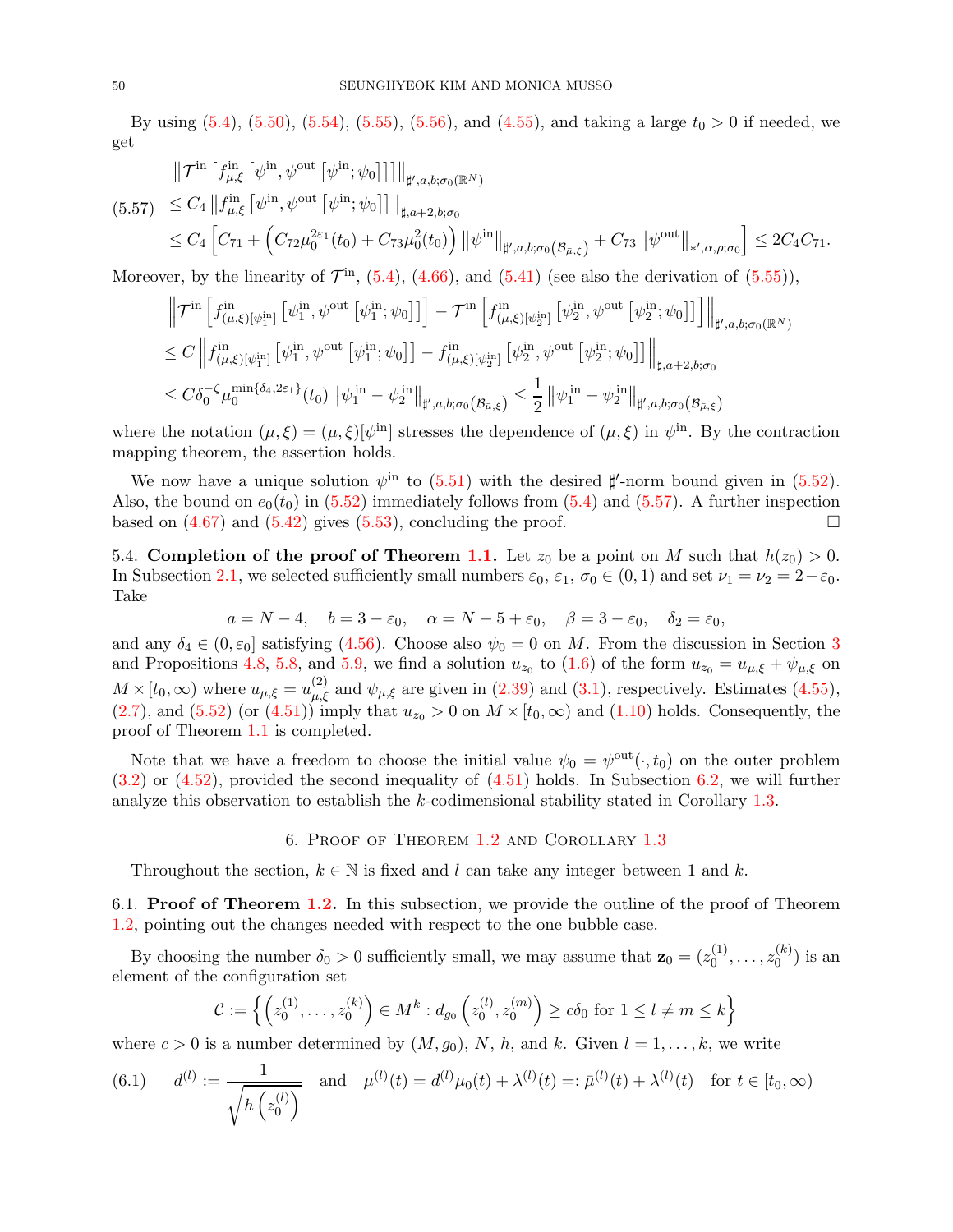where  $\mu_0$  is the function in [\(2.5\)](#page-8-2), and  $\lambda^{(l)}$  is a higher-order term. We assume that [\(2.7\)](#page-8-5) holds for  $(\lambda,\xi)=(\lambda^{(l)},\xi^{(l)}).$ 

By substituting  $z_0^{(l)}$  $\bar{\mu}^{(l)}$  and  $\bar{\mu}^{(l)}$  for  $z_0$  and  $\bar{\mu}$ , respectively, we define the analogue  $P^{(l)}$  of P in  $(2.14)$ , and the analogue  $\Psi_0^{(l)}$  of  $\Psi_0$  in the paragraph after Lemma [2.7.](#page-14-5) In [\(2.39\)](#page-15-0)–[\(2.40\)](#page-15-1), we put  $z_0$ , ( $\mu$ ,  $\xi$ ) and  $\Psi_0$  in place of  $z_0^{(l)}$  $\mathbf{u}_{0}^{(l)}$ ,  $(\mu^{(l)}, \xi^{(l)})$ , respectively, to define  $u_{\mu^{(l)}}^{(2)}$ (2)  $\mu^{(l)}, \xi^{(l)}$  and  $v_{\mu^{(l)}}^{(2)}$  $\mu^{(2)}_{\mu^{(l)}, \xi^{(l)}}$ . Then we set the refined approximate solution

<span id="page-50-0"></span>(6.2) 
$$
u_{\mu,\xi}(z,t) = u_{\mu,\xi}^{(2)}(z,t) = \sum_{l=1}^{k} u_{\mu^{(l)},\xi^{(l)}}^{(2)}(z,t) \text{ on } M \times [t_0,\infty)
$$

where 
$$
\mu := (\mu^{(1)}, \dots, \mu^{(k)}) \in (0, \infty)^k
$$
 and  $\xi := (\xi^{(1)}, \dots, \xi^{(k)}) \in (\mathbb{R}^N)^k$ . It holds that  

$$
\mu^{\frac{N+2}{2}} \mathcal{S}\left(u_{\mu,\xi}^{(2)}\right)(y,t) = \mathcal{E}_2\left[\mu^{(l)}, \xi^{(l)}\right](y,t)
$$

for  $z = \exp_{z_0^{(l)}}(x) = \exp_{z_0^{(l)}}(\mu^{(l)}y + \xi^{(l)}) \in B_{g_0}(z_0^{(l)})$  $\delta_0^{(t)}, \delta_0$  and  $t \in [t_0, \infty)$ , where  $\mathcal{E}_2$  is the function in [\(2.42\)](#page-15-3). Indeed, the interaction between two different bubbles is estimated by

$$
\mathbf{1}_{N=5}\mu_0^3 a^{\{1\}} + \mu_0^{N-2} a^{\{N-4\}} \left( \lesssim \mathbf{1}_{N=5}\mu_0^3 a^{\{1\}} + \mu_0^4 a^{\{2\}} \right),
$$

which is smaller than the main order terms of  $\mathcal{E}_2$ . An analogous formula to  $(2.47)$  is also true.

The norms in Subsection [1.5](#page-5-0) must be adjusted accordingly. For instance, every  $u_{\mu,\xi}$  in the norms has to be replaced with  $u_{\mu,\xi}$ , and the weight  $w_{\alpha,\gamma}$  in [\(1.14\)](#page-6-4) needs to be redefined as

$$
w_{\alpha,\gamma}(z,t) = \max \left\{ \sum_{l=1}^{k} \eta_{\delta_0} \left( \left| x^{(l)} \right| \right) \frac{\mu_0^{-\gamma}}{1 + \left| (\mu^{(l)})^{-1} (x^{(l)} - \xi^{(l)}) \right|^{\alpha + \gamma}}, \right. \newline 2^{3(\alpha + \gamma)} \min \left\{ h \left( z_0^{(1)} \right), \dots, h \left( z_0^{(k)} \right) \right\}^{-\frac{\alpha + \gamma}{2}} \delta_0^{-(\alpha + \gamma)} \mu_0^{\alpha} \right\}
$$

where  $x^{(l)} := \exp_{z_0^{(l)}}^{-1}$ (z).

Let  $\psi_{\mu,\xi}$  stand for the remainder term such that  $u = u_{\mu,\xi} + \psi_{\mu,\xi}$  is a solution to [\(2.1\)](#page-8-3). We assume that it can be written as

<span id="page-50-1"></span>(6.3) 
$$
\psi_{\mu,\xi} = \psi_{\mu,\xi}^{\text{out}} + \psi_{\mu,\xi}^{\text{in}} \quad \text{on } M \times [t_0,\infty)
$$

where  $\psi^{\text{in}}_{\mu,\xi}$  has the form

<span id="page-50-2"></span>(6.4) 
$$
\psi_{\mu,\xi}^{\text{in}}(z,t) = \sum_{l=1}^{k} \eta_{\mu_{0}^{\varepsilon_{1}}} \left( \left| x^{(l)} \right| \right) \left( 1 + P^{(l)} \left( x^{(l)} \right) \right) \left( \bar{\mu}^{(l)} \right)^{-\frac{N-2}{2}} \left( \psi_{\mu,\xi}^{\text{in}} \right)^{(l)} \left( \bar{y}^{(l)},t \right)
$$

for  $(z, t) \in M \times [t_0, \infty)$  and  $x^{(l)} = \bar{\mu}^{(l)} \bar{y}^{(l)} + \xi^{(l)}$ . The inner-outer gluing procedure consists of finding a solution  $\psi_{\mu,\xi}^{\text{out}}$  to the outer problem on  $M \times [t_0,\infty)$  and a solution  $(\psi_{\mu,\xi}^{\text{in}})^{(l)}$  of an inner problem on  $B^{N}(-(\bar{\mu}^{(l)})^{-1}\xi^{(l)}, 2(\bar{\mu}^{(l)})^{-1}\mu_{0}^{\varepsilon_{1}}) \times [t_{0}, \infty)$  for  $l = 1, ..., k$ .

Minor modifications of the arguments in Sections [4](#page-18-1) and [5](#page-36-0) yield a priori estimates for inhomogeneous equations associated to the outer and inner problems. For example, the only change required in the proof of Lemma  $4.3$  is to replace  $(4.21)$  with

$$
\int_0^1 \int_{B_{g_0}\left(z_0^{(m)}, R_1 \mu_\ell^{(m)}(z+\tau_\ell)\right)} \phi_\ell^2 u_\ell^{p-1} dv_{g_0} dt \ge \frac{1}{4k}
$$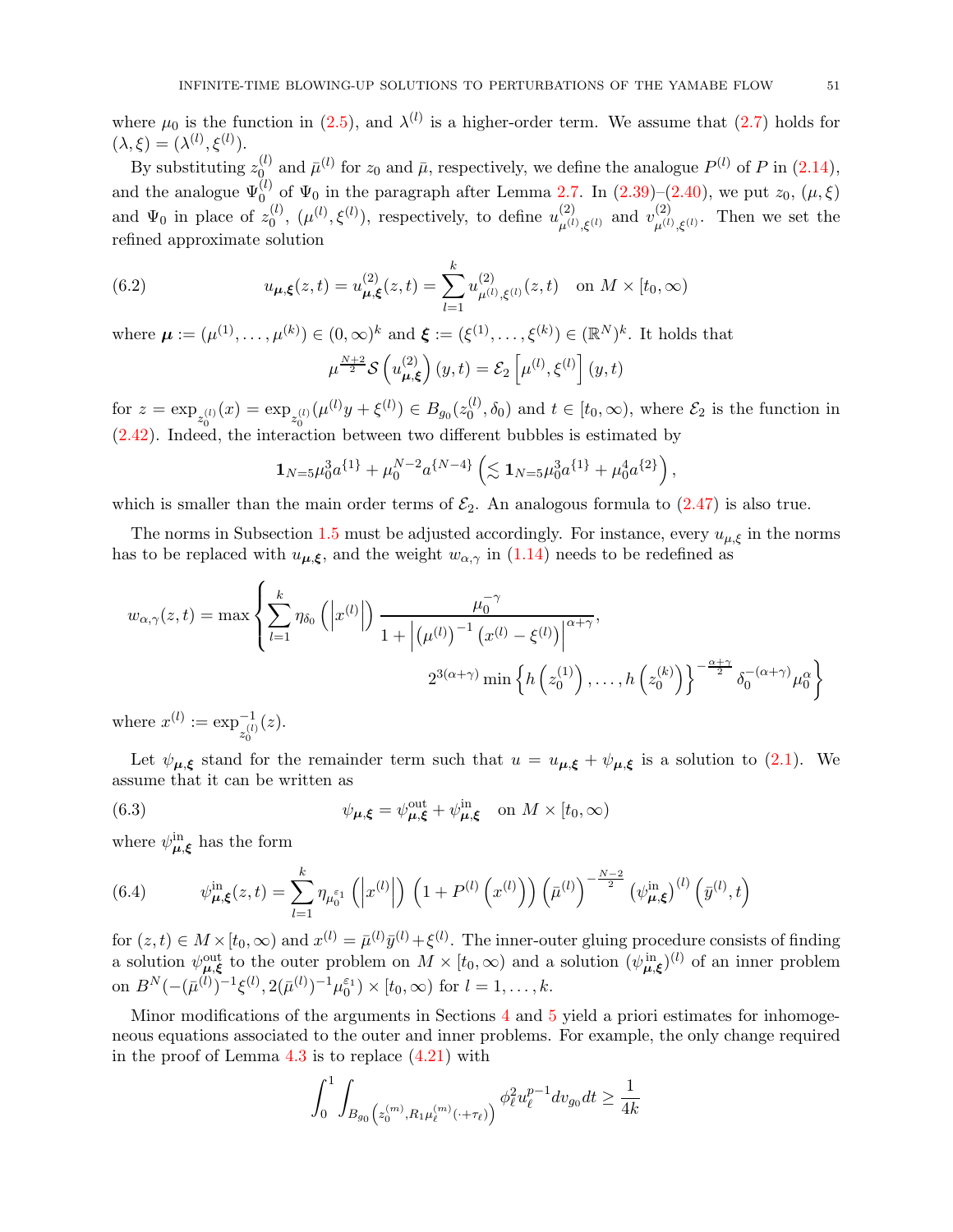for some  $m \in \{1, \ldots, k\}$ . The existence of such m is guaranteed by the pigeonhole principle. To prove Lemma [4.6,](#page-25-2) we divide the manifold M into  $k+1$  subsets  $B_{g_0}(z_0^{(1)})$  $\binom{(1)}{0}, \frac{\delta_0}{4}, \ldots, B_{g_0}(z_0^{(k)})$  $\frac{\delta_0}{0}, \frac{\delta_0}{4}$ , and  $M\setminus \bigcup_{l=1}^k B_{g_0}(z_0^{(l)})$  $\binom{0}{0}, \frac{\delta_0}{6}$ , and then examine the behavior of  $\psi$  on each subset.

By employing the a priori estimates for inhomogeneous equations and adopting the arguments in Sections [4](#page-18-1) and [5](#page-36-0) once again, we establish the existence of  $\psi_{\mu,\xi}^{\text{out}}, (\lambda^{(l)},\xi^{(l)})$ , and  $(\psi_{\mu,\xi}^{\text{in}})^{(l)}$  for  $l = 1, \ldots, k$  as well as estimates on their respective norms. Combining this information leads us to complete the proof of Theorem [1.2.](#page-2-0)

<span id="page-51-0"></span>6.2. **Proof of Corollary [1.3.](#page-2-2)** By modifying the argument in the proof of  $[14, \text{ Corollary } 1.1]$ suitably, one can prove the corollary. Here we give a sketch the proof.

As in the previous subsection, a quantity with the superscript  $(l)$  indicates that it is related to the *l*-th blow-up point  $z_0^{(l)}$  $\stackrel{(t)}{0}$ .

Fix  $l = 1, ..., k$  and let M be the matrix in [\(5.45\)](#page-46-3) with  $z_0 = z_0^{(l)}$  $\int_0^{(l)}$ . If  $\varsigma_1, \ldots, \varsigma_N$  are the eigenvalues of  $M$ , then the assumption on the Ricci curvature implies that

(6.5) 
$$
\min\{\varsigma_1,\ldots,\varsigma_N\} \ge 1 > 1 - \frac{\varepsilon_0}{2} = \frac{\nu_2 + 2}{2} - 1.
$$

Set  $(\overline{f^{par}})^{(l)} = ((f_1^{par})$  $(f_N^{\text{par}})^{(l)}, \ldots, (f_N^{\text{par}})$  $(N(N-1))$  and an orthogonal matrix Q such that  $\mathcal{M} = \mathcal{Q}^T \mathcal{D} \mathcal{Q}$  with  $\mathcal{D} = \text{diag}(\varsigma_1, \ldots, \varsigma_N)$ . In light of [\(6.5\)](#page-51-1), [\(5.44\)](#page-45-5), [\(5.46\)](#page-46-0), [\(5.47\)](#page-46-4), and [\(5.49\)](#page-46-1), we can select the parameters  $(\lambda^{(l)}, \xi^{(l)})$  by

<span id="page-51-1"></span>
$$
\lambda^{(l)}(t) = t^{-\frac{3}{2}} \int_{t_0}^t s^{\frac{3}{2}} (f_{N+1}^{\text{par}})^{(l)}(s) ds
$$

and

<span id="page-51-4"></span>(6.6) 
$$
\xi^{(l)}(t) = \mathcal{Q}^T \tilde{\xi}^{(l)}(t) \quad \text{where} \quad \tilde{\xi}_i^{(l)}(t) = t^{-\varsigma_i} \int_{t_0}^t s^{\varsigma_i} \left[ \mathcal{Q} \left( \overline{f^{\text{par}}} \right)^{(l)} \right]_i (s) ds \quad \text{for } i = 1, \dots, N.
$$

They satisfy [\(2.7\)](#page-8-5), and

<span id="page-51-3"></span>(6.7) 
$$
\mu^{(l)}(t_0) = d^{(l)}\mu_0(t_0), \quad \xi^{(l)}(t_0) = 0 \quad \text{and} \quad \xi^{(l)}(t) \to 0 \quad \text{as } t \to \infty
$$

by  $(6.1).$  $(6.1).$  $(6.1).$ <sup>1</sup>

Let  $\psi_0$  be the initial condition for the outer problem, and  $e_0^{(l)}$  $\int_0^{(t)} [\psi_0] Z_0$  the initial condition for the inner problem of  $(\psi_{\mu,\xi}^{\text{in}})^{(l)}$ . Recalling [\(6.2\)](#page-50-0) and [\(6.3\)](#page-50-1)–[\(6.4\)](#page-50-2), we choose the initial datum for [\(2.1\)](#page-8-3) of the form

$$
u(z, t_0) = u_{\mu, \xi}(z, t_0) + \sum_{l=1}^{k} \eta_{\mu_0^{\varepsilon_1}(t_0)} \left( \left| x^{(l)} \right| \right) \left( 1 + P^{(l)} \left( x^{(l)} \right) \right) \left( \bar{\mu}^{(l)}(t_0) \right)^{-\frac{N-2}{2}} e_0^{(l)}[0](t_0) Z_0(z)
$$
  
+  $F[\psi_0](z)$  for  $z \in M$ 

where

$$
F[\psi_0](z) := \psi_0(z)
$$
  
+ 
$$
\sum_{l=1}^k \eta_{\mu_0^{s_1}(t_0)} \left( \left| x^{(l)} \right| \right) \left( 1 + P^{(l)} \left( x^{(l)} \right) \right) \left( \bar{\mu}^{(l)}(t_0) \right)^{-\frac{N-2}{2}} \left[ e_0^{(l)}[\psi_0](t_0) - e_0^{(l)}[0](t_0) \right] Z_0(z).
$$

According to [\(6.7\)](#page-51-3), the solution  $u(z,t)$  to [\(2.1\)](#page-8-3) blows up precisely at  $z_0^{(1)}$  $z_0^{(1)}, \ldots, z_0^{(k)}$  $\int_0^{(\kappa)}$  on M. Besides, F is a C<sup>1</sup>-function on  $C^{2,\sigma_0}(M)$  (see [\(5.53\)](#page-47-6)),  $F[0] = 0$ , and  $DF[\Psi_0] =$  Id on the subspace  $W :=$  $\cap_{l=1}^k {\rm ker} (D_{\psi_0}e_0^{(l)})$  $\binom{0}{0}$  of  $C^{2,\sigma_0}(M)$ . Hence the inverse function theorem says that there is a manifold of

<span id="page-51-2"></span><sup>&</sup>lt;sup>1</sup>Suppose that  $\varsigma_1 < \frac{\nu_2+2}{2} - 1 = 1 - \frac{\varepsilon_0}{2}$ . If we define  $\xi^{(l)}$  by [\(6.6\)](#page-51-4), then we cannot obtain the estimate  $\|\xi\|_{\nu_2+2,\sigma} \leq$  $C\|\overline{\mathfrak{h}}\|_{\nu_2+2;\sigma}$  needed in the proof of Proposition [5.8.](#page-45-4)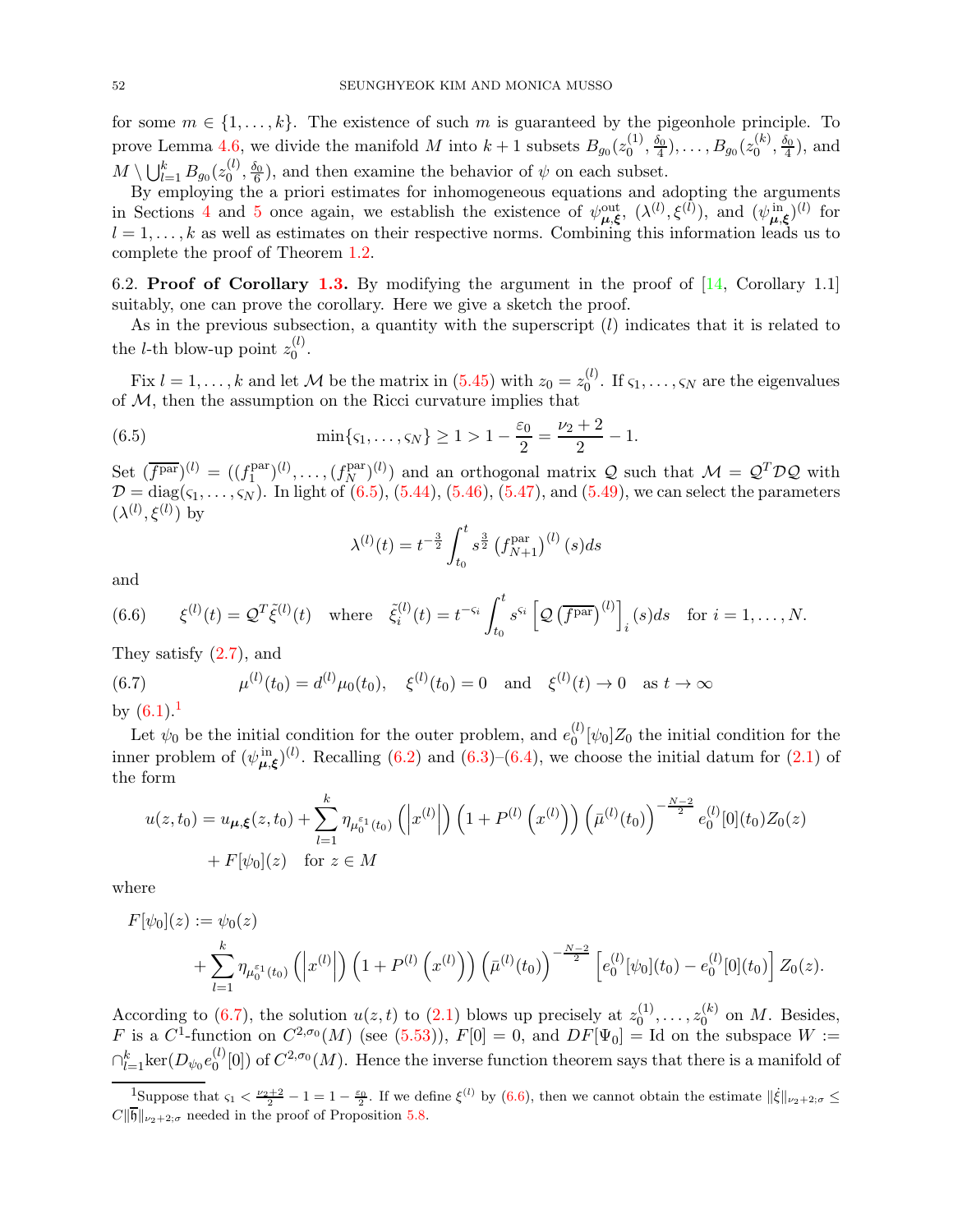codimension codim $(W) \leq k$  in a neighborhood of  $0 \in C^{2,\sigma_0}(M)$  such that each element is expressed as  $F[\psi_0]$  for some  $\psi_0 \in C^{2,\sigma_0}(M)$  near 0. Calling such a manifold  $\mathcal{M}_{\mathbf{z}_0}$  and taking  $\sigma = \sigma_0$ , we conclude the proof.

Acknowledgement. S. Kim was supported by Basic Science Research Program through the National Research Foundation of Korea (NRF) funded by the Ministry of Education (NRF2020R1C1C1A01010133, NRF2020R1A4A3079066) and associate member program of Korea Institute for Advanced Study (KIAS). M. Musso has been supported by EPSRC research Grant EP/T008458/1.

#### **REFERENCES**

- <span id="page-52-23"></span>[1] D. G. Aronson, P. Bénilan, Régularité des solutions de l'équation des milieux poreux dans  $R^N$ . C. R. Acad. Sci. Paris Sér. A-B 288 (1979), A103-A105.
- <span id="page-52-15"></span>[2] J. B. van den Berg, J. Hulshof, J. R. King, Formal asymptotics of bubbling in the harmonic map heat flow. SIAM J. Appl. Math. 63 (2003), 1682–1717.
- <span id="page-52-24"></span><span id="page-52-22"></span>[3] G. Bianchi, H. Egnell, A note on the Sobolev inequality. J. Funct. Anal. 100 (1991), 18–24.
- [4] M. Bonforte, A. Figalli, Sharp extinction rates for fast diffusion equations on generic bounded domains. Comm. Pure Appl. Math. 74 (2021), 744-789.
- <span id="page-52-21"></span>[5] M. Bonforte, G. Grillo, J. L. Vázquez, Behaviour near extinction for the fast diffusion equation on bounded domains. J. Math. Pures Appl. 97 (2012), 1–38.
- <span id="page-52-2"></span><span id="page-52-1"></span>[6] S. Brendle, Convergence of the Yamabe flow for arbitrary initial energy. J. Differential Geom. 69 (2005), 217–278.
- <span id="page-52-5"></span> $[7]$  , Convergence of the Yamabe flow in dimension 6 and higher. Invent. Math. 170 (2007), 541–576.
- <span id="page-52-3"></span>[8] S. Brendle, F. Marques, Blow-up phenomena for the Yamabe equation. II. J. Differential Geom. 81 (2009), 225–250.
- <span id="page-52-14"></span>[9] A. Carlotto, O. Chodosh, Y.A. Rubinstein, Slowly converging Yamabe flows. Geom. Topol. 19 (2015), 1523–1568.
- [10] K.-C. Chang, W. Y. Ding, R. Ye, Finite-time blow-up of the heat flow of harmonic maps from surfaces. J. Differential Geom. 36 (1992), 507–515.
- <span id="page-52-6"></span>[11] W. Chen, Clustered solutions for supercritical elliptic equations on Riemannian manifolds. Adv. Nonlinear Anal. 8 (2019), 1213–1226.
- <span id="page-52-0"></span>[12] B. Chow, The Yamabe flow on locally conformally flat manifolds with positive Ricci curvature. Comm. Pure Appl. Math. 45 (1992), 1003-1014.
- <span id="page-52-9"></span>[13] C. Collot, F. Merle, P. Raphaël, Dynamics near the ground state for the energy critical nonlinear heat equation in large dimensions. Comm. Math. Phys.  $352$  (2017), 103-157.
- <span id="page-52-10"></span>[14] C. Cortázar, M. del Pino, M. Musso, *Green's function and infinite-time bubbling in the critical nonlinear heat* equation. J. Eur. Math. Soc. 22 (2020), 283-344.
- <span id="page-52-7"></span>[15] P. Daskalopoulos, M. del Pino, N. Sesum, Type II ancient compact solutions to the Yamabe flow. J. Reine Angew. Math. 738 (2018), 1–71.
- <span id="page-52-16"></span>[16] J. Dávila, M. del Pino, J. Wei, Singularity formation for the two-dimensional harmonic map flow into  $S^2$ . Invent. Math. **219** (2020), 345-466.
- <span id="page-52-11"></span>[17] M. del Pino, M. Musso, J. Wei, Infinite time blow-up for the 3-dimensional energy critical heat equation. Anal. PDE 13 (2020), 215–274.
- <span id="page-52-13"></span>[18] , Geometry driven Type II higher dimensional blow-up for the critical heat equation. J. Funct. Anal. 280 (2021), 108788.
- <span id="page-52-18"></span>[19] R. Donninger, J. Krieger, Nonscattering solutions and blowup at infinity for the critical wave equation. Math. Ann. 357 (2013), 89–163.
- <span id="page-52-19"></span>[20] T. Duyckaerts, C. E. Kenig, F. Merle, Classification of radial solutions of the focusing, energy-critical wave equation. Camb. J. Math. 1 (2013), 75–144.
- <span id="page-52-4"></span>[21] P. Esposito, A. Pistoia, J. Vétois, *The effect of linear perturbations on the Yamabe problem*. Math. Ann. 358 (2014), 511–560.
- <span id="page-52-8"></span>[22] S. Filippas, M. A. Herrero, J. J. L. Velázquez, Fast blow-up mechanisms for sign-changing solutions of a semilinear parabolic equation with critical nonlinearity. R. Soc. Lond. Proc. Ser. A Math. Phys. Eng. Sci. 456 (2000), 2957– 2982.
- <span id="page-52-12"></span>[23] J. Harada, A higher speed type II blowup for the five dimensional energy critical heat equation. Ann. Inst. H. Poincare Anal. Non Linéaire **37** (2020), 309–341.
- <span id="page-52-17"></span>[24] M. Hillairet, P. Raphaël, Smooth type II blow-up solutions to the four-dimensional energy-critical wave equation. Anal. PDE 5 (2012), 777–829.
- <span id="page-52-20"></span>[25] J. Jendrej, Construction of type II blow-up solutions for the energy-critical wave equation in dimension 5. J. Funct. Anal. 272 (2017), 866–917.